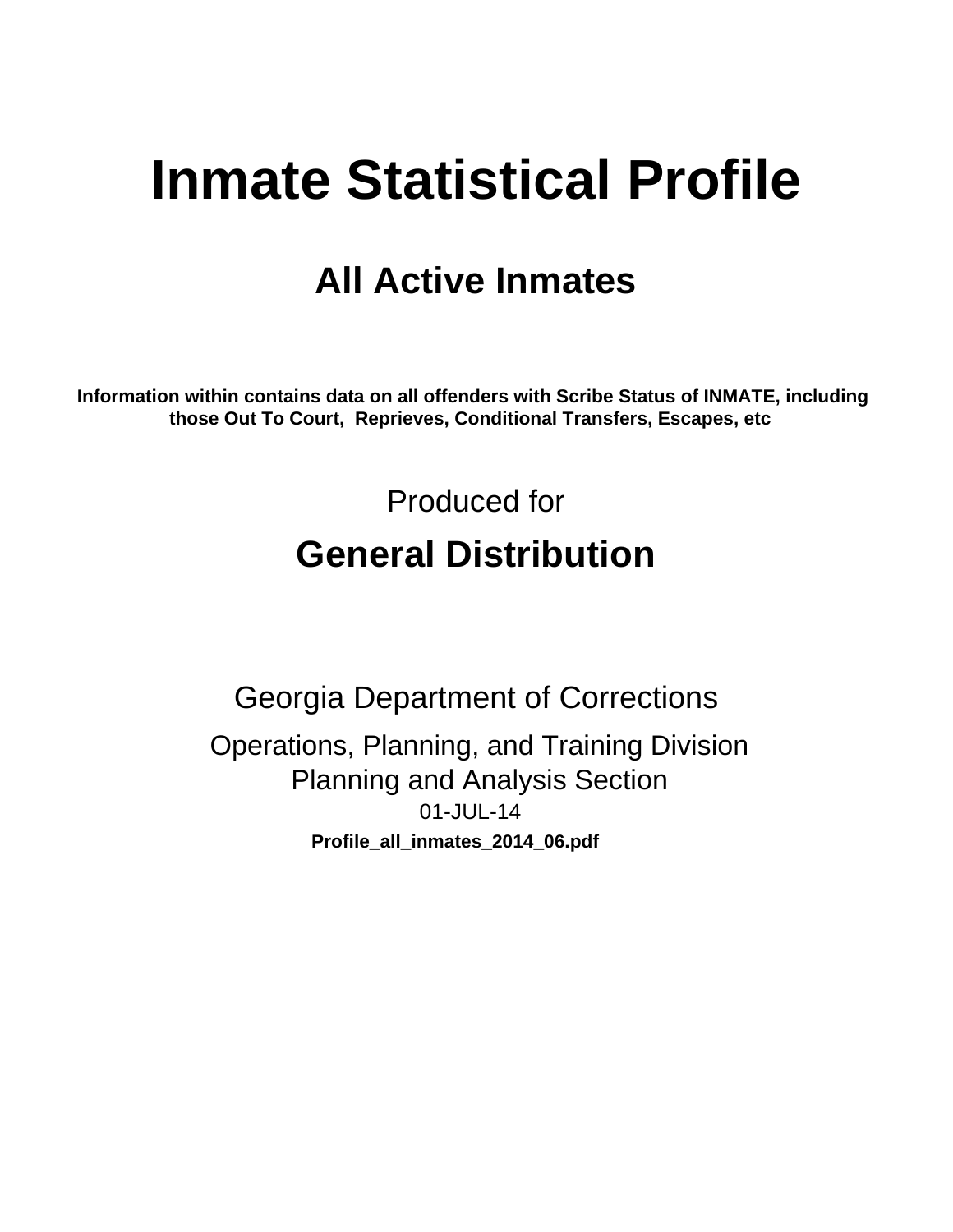# Inmate Statistical Profile 01-JUL-14

Contents

**All Active Inmates** 

Produced for General Distribution

# **Table of Contents**

|    | <b>Demographic information</b>                                       |
|----|----------------------------------------------------------------------|
|    | 5 Current age, broken out in ten year age groups                     |
|    | 6 Race group                                                         |
|    | 7 Marital status, self-reported at entry to prison                   |
|    | 8 Number of children, self-reported at entry to prison               |
|    | 9 Religious affiliation, self-reported at entry to prison            |
|    | 10 Home county - self-reported at entry to prison                    |
|    | 15 Socioeconomic class, self-reported at entry to prison             |
|    | 16 Environment to age 16, self-reported at entry to prison           |
|    | 17 Guardian status to age 16, self-reported at entry to prison       |
|    | 18 Employment status before prison, self-reported at entry to prison |
|    | 19 Age at admission                                                  |
|    | 21 Height, measured at entry to prison                               |
|    | 22 Weight, measured at entry to prison                               |
|    | 24 Military service                                                  |
|    | <b>Correctional information</b>                                      |
|    | 25 Type of admission to prison                                       |
|    | 26 Current / last security status                                    |
|    | 27 Current / last institution type                                   |
|    | 28 Institution type - transitional centers                           |
|    | 29 Institution type - county prisons                                 |
| 31 | Institution type - state prisons                                     |
|    | 33 Institution type - private prisons                                |
|    | 34 Institution type - pre-release centers                            |
|    | 35 Institution type - inmate boot camp                               |
|    | 36 Number of disciplinary reports                                    |
|    | 37 Number of transfers                                               |
|    | 38 Number of escapes                                                 |
|    | 40 Probable future release type of still active inmates              |
|    | 41 Time served in current (or last) institution                      |
|    | Educational, psychological and physical information                  |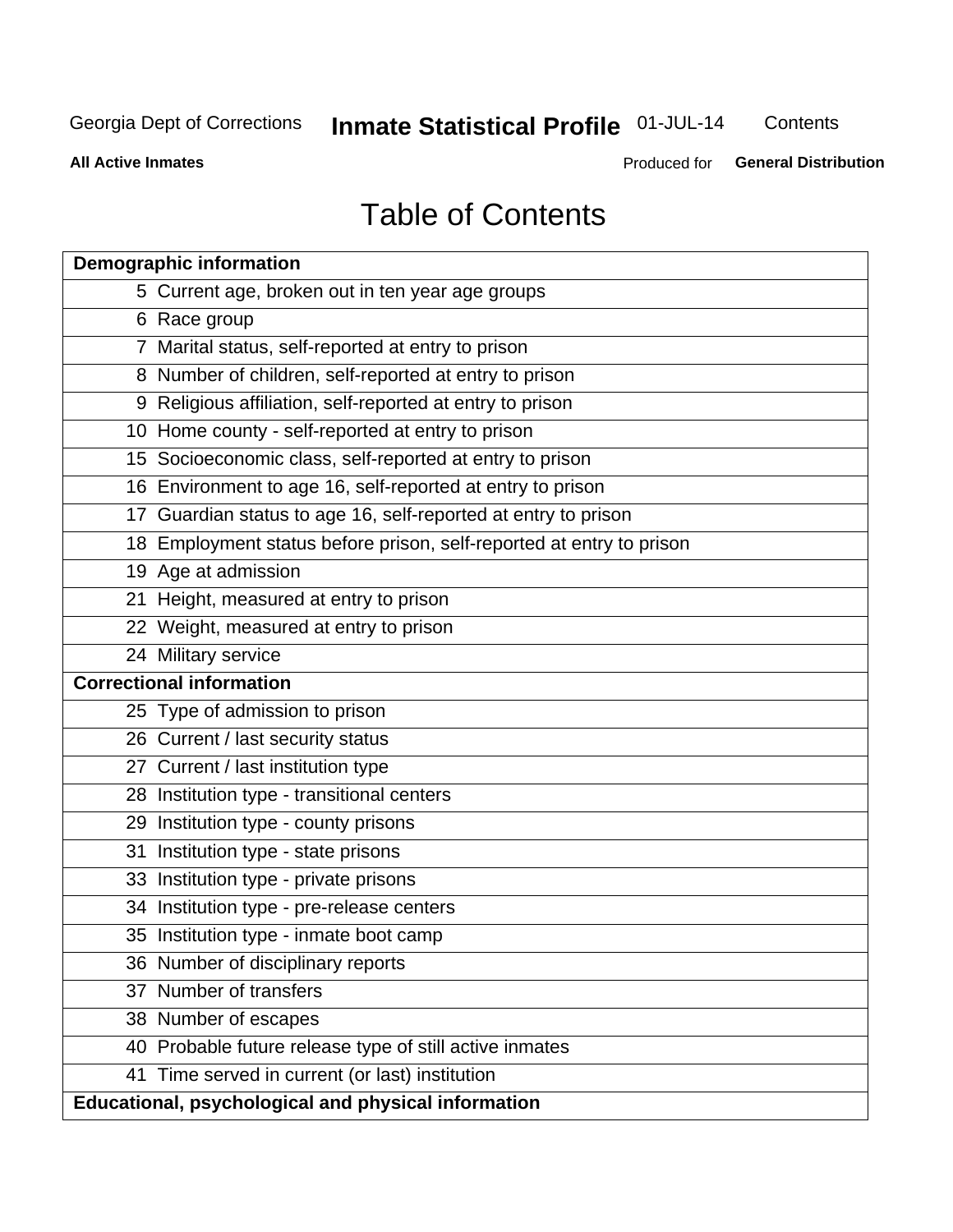# **Inmate Statistical Profile 01-JUL-14**

Contents

**All Active Inmates** 

Produced for **General Distribution** 

# **Table of Contents**

| <b>Educational, psychological and physical information</b>       |
|------------------------------------------------------------------|
| 39 Culture fair IQ scores                                        |
| 42 Highest grade level attained                                  |
| 43 Culture fair IQ scores                                        |
| 44 Wide Range Achievement Test (WRAT) reading score              |
| 45 Wide Range Achievement Test (WRAT) math score                 |
| 46 Wide Range Achievement Test (WRAT) spelling score             |
| 47 Scope of substance abuse - summary                            |
| 48 Scope of substance abuse - detail                             |
| 49 Current / last mental health treatment level                  |
| 50 PULHESDWIT medical scale - 'P' overall condition ('P'hysical) |
| 51 PULHESDWIT medical scale - 'U' upper body                     |
| 52 PULHESDWIT medical scale - 'L' lower body                     |
| 53 PULHESDWIT medical scale - 'H' hearing                        |
| 54 PULHESDWIT medical scale - 'E' vision                         |
| 55 PULHESDWIT medical scale -'S' psychiatric                     |
| 56 PULHESDWIT medical scale - 'D' dental                         |
| 57 PULHESDWIT medical scale - 'W' work ability                   |
| 58 PULHESDWIT medical scale - 'I' impairment                     |
| 59 PULHESDWIT medical scale - 'T' transportability               |
| 60 Criminality in family, self-reported                          |
| 61 Alcoholism in family, self-reported                           |
| 62 Drug abuse in family, self-reported                           |
| 63 Subjected to frequent beatings, self-reported                 |
| 64 Father absent during inmate's childhood                       |
| 65 Mother absent during inmate's childhood                       |
| 66 Inmate diagnosed as manipulative                              |
| 67 Inmate diagnosed as assaultive                                |
| <b>Crimes and criminal history information</b>                   |
| 68 Number of prior Georgia incarcerations                        |
| 69 Prison sentence in years                                      |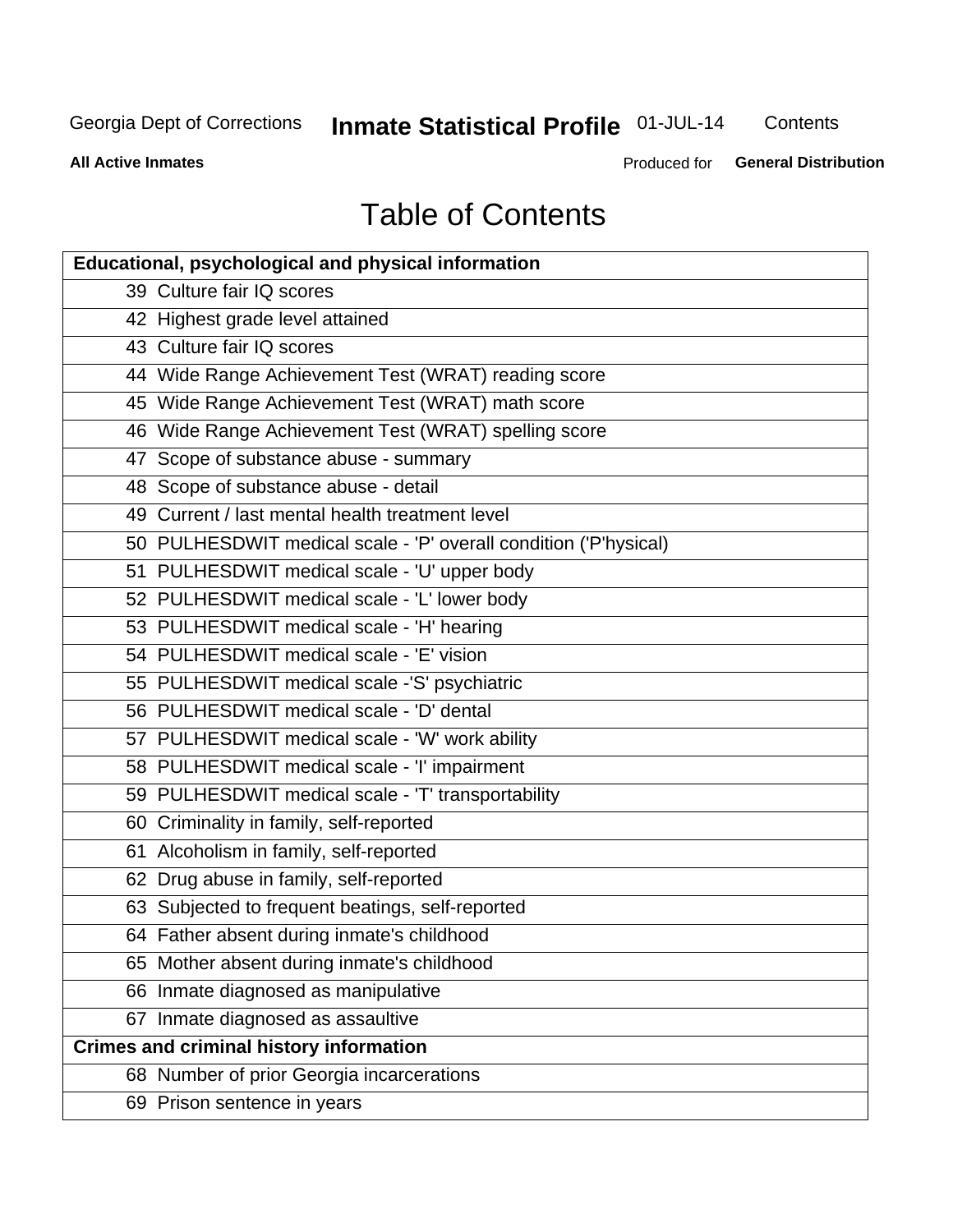# Inmate Statistical Profile 01-JUL-14

Contents

**All Active Inmates** 

Produced for General Distribution

# **Table of Contents**

| <b>Crimes and criminal history information</b>                 |
|----------------------------------------------------------------|
| 70 Primary offense, broken out into felonies vs misdemeanors   |
| 71 Primary offense, broken out into six broad crime categories |
| 72 Primary offense, detailed offense code                      |
| 80 County of conviction of primary offense                     |
| 85 Circuit of conviction of primary offense                    |
| 87 Years served (jail + prison) in this incarceration          |
| <b>Medical information</b>                                     |
| 88 Results of most recent HIV test                             |
| 89 Results of most recent tuberculosis test                    |
| 90 Results of most recent syphilis test                        |
| 91 Results of most recent Hepatitis-C test                     |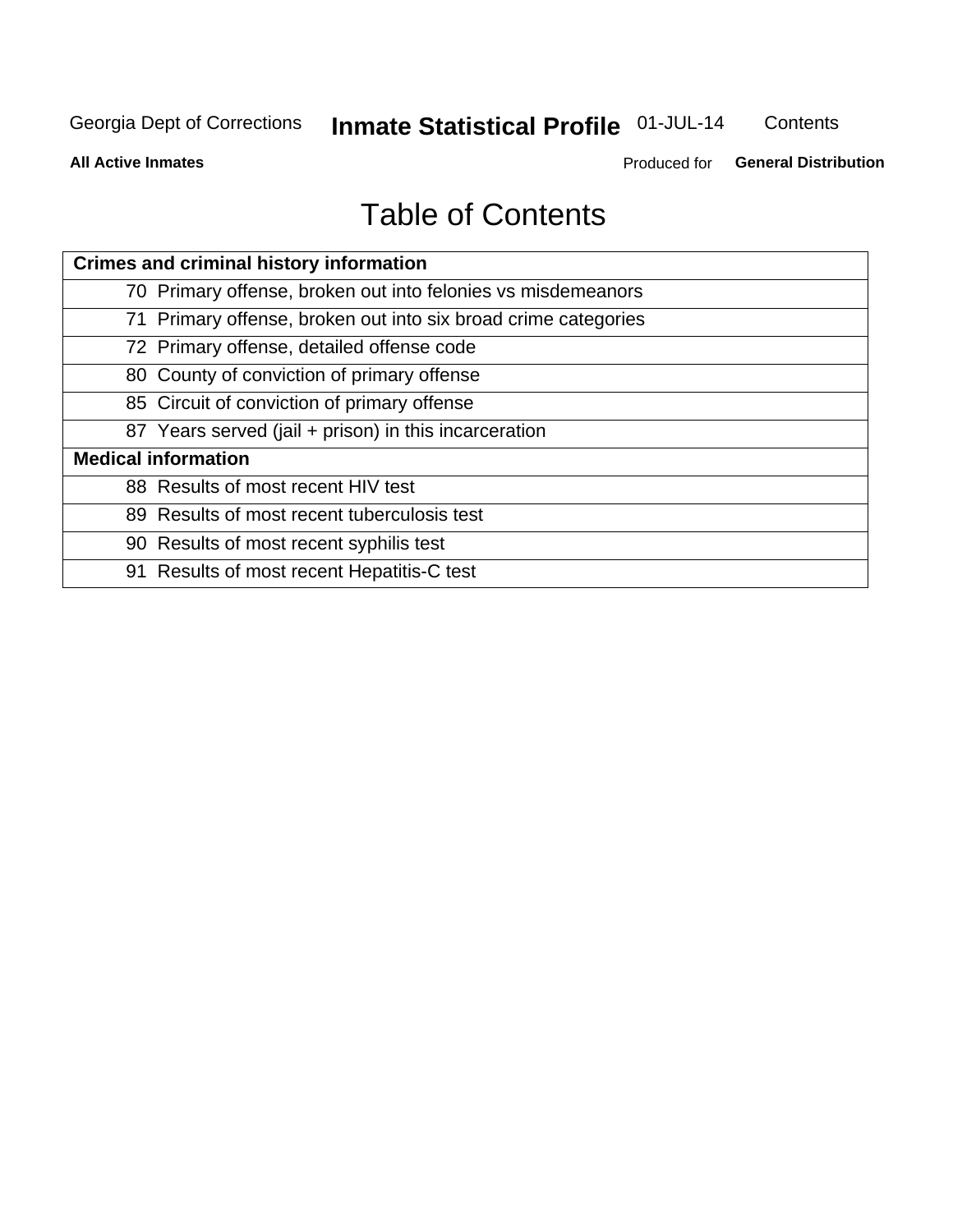### **All Active Inmates**

## Produced for General Distribution

# Current age, broken out in ten-year age groups

COL % - percent each COUNT is of its particular column

|                          |              | <b>Male</b> |        |              | <b>Female</b> |          |              | <b>Total</b> |
|--------------------------|--------------|-------------|--------|--------------|---------------|----------|--------------|--------------|
| <b>Current Age</b>       | <b>Count</b> | Col %       | Row %  | <b>Count</b> | Col %         | Row %    | <b>Total</b> | Col %        |
| <b>Teens (1-19)</b>      | 804          | 1.62%       | 95.94% | 34           | 0.98%         | 4.06%    | 838          | 1.58%        |
| <b>Twenties (20-29)</b>  | 15,051       | 30.38%      | 93.87% | 983          | 28.29%        | 6.13%    | 16,034       | 30.24%       |
| <b>Thirties (30-39)</b>  | 14,533       | 29.33%      | 92.66% | 1,152        | 33.15%        | 7.34%    | 15,685       | 29.58%       |
| <b>Forties (40-49)</b>   | 10,320       | 20.83%      | 92.75% | 807          | 23.22%        | 7.25%    | 11,127       | 20.99%       |
| <b>Fifties (50-59)</b>   | 6,410        | 12.94%      | 94.07% | 404          | 11.63%        | $5.93\%$ | 6,814        | 12.85%       |
| <b>Sixties (60-69)</b>   | 1,863        | 3.76%       | 95.83% | 81           | 2.33%         | 4.17%    | 1,944        | 3.67%        |
| Seventy + (70 and above) | 562          | 1.13%       | 97.57% | 14           | 0.40%         | 2.43%    | 576          | 1.09%        |
| <b>Total Reported</b>    | 49,543       | 100%        | 93.45% | 3,475        | 100%          | 6.55%    | 53,018       | 100%         |

| <b>Not Repo</b><br><b>Exported</b> | - 14   |                          | .          |
|------------------------------------|--------|--------------------------|------------|
| Total                              | 49,655 | <i>A7C</i><br>$\cdot$ 10 | 121<br>- - |

| <b>Mean</b><br>(average)       | 37.34     | 36.91 | 37.31    |
|--------------------------------|-----------|-------|----------|
| Median (middle)                | -25<br>vu | JJ    | 35       |
| <b>Mode</b><br>(most frequent) | 24        | 30    | つじ<br>ZJ |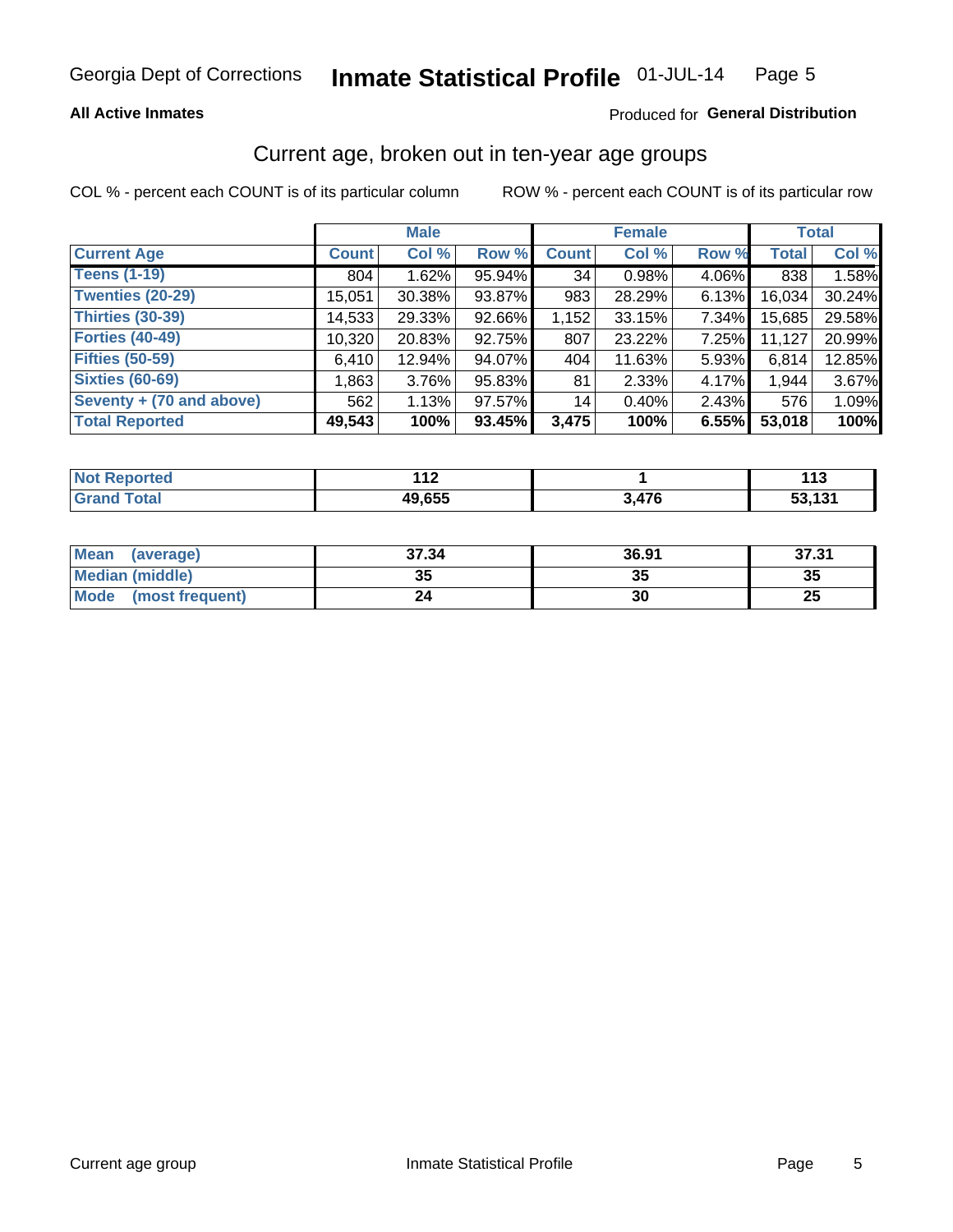#### Inmate Statistical Profile 01-JUL-14 Page 6

### **All Active Inmates**

### **Produced for General Distribution**

# Race group

COL % - percent each COUNT is of its particular column

|              |                        |                 | <b>Male</b> |        |                    | <b>Female</b> |          |              | <b>Total</b> |
|--------------|------------------------|-----------------|-------------|--------|--------------------|---------------|----------|--------------|--------------|
|              | <b>Race Group</b>      | <b>Count</b>    | Col %       |        | <b>Row % Count</b> | Col %         | Row %    | <b>Total</b> | Col %        |
|              | <b>White</b>           | 16,045          | 32.31%      | 89.42% | .899               | 54.63%        | 10.58%   | 17,944       | 33.77%       |
| $\mathbf{2}$ | <b>Black</b>           | 31,194          | 62.82%      | 95.40% | .503               | 43.24%        | 4.60%    | 32,697       | 61.54%       |
| 5            | <b>Other</b>           | 39              | .08%        | 84.78% |                    | .20%          | 15.22%   | 46           | .09%         |
| 6            | <b>Asian</b>           | 160             | .32%        | 94.12% | 10                 | .29%          | 5.88%    | 170          | .32%         |
| 9            | <b>Unknown</b>         | 4               | .01%        | 80.00% |                    | $.03\%$       | 20.00%   | 5            | .01%         |
| 10           | <b>Hispanic</b>        | 2,188           | 4.41%       | 97.55% | 55                 | 1.58%         | 2.45%    | 2,243        | 4.22%        |
| $12 \,$      | <b>Native American</b> | 25 <sub>1</sub> | .05%        | 96.15% |                    | $.03\%$       | $3.85\%$ | 26           | .05%         |
|              | <b>Total Reported</b>  | 49,655          | 100%        | 93.46% | 3,476              | 100%          | 6.54%    | 53,131       | 100%         |

| orted<br>NO             |        |       |             |
|-------------------------|--------|-------|-------------|
| <b>c</b> otal<br>'Grano | 49,655 | 3,476 | AA<br>ا د ا |

| M.<br>____ | . | ------- |
|------------|---|---------|
|            |   |         |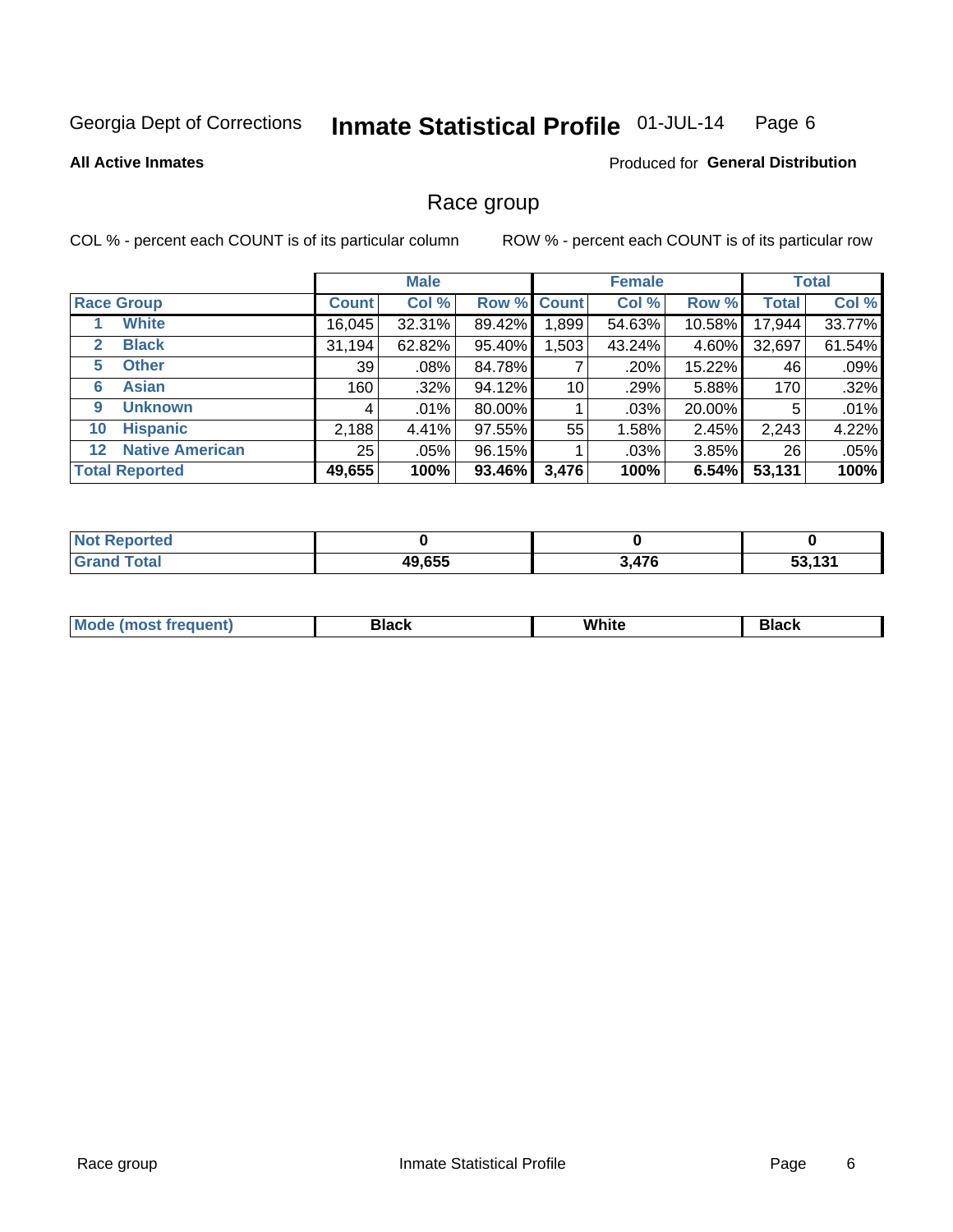#### Inmate Statistical Profile 01-JUL-14 Page 7

**All Active Inmates** 

### Produced for General Distribution

# Marital status, self-reported at entry to prison

COL % - percent each COUNT is of its particular column

|                            |              | <b>Male</b> |        |              | <b>Female</b> |        |              | <b>Total</b> |
|----------------------------|--------------|-------------|--------|--------------|---------------|--------|--------------|--------------|
| <b>Marital Status</b>      | <b>Count</b> | Col %       | Row %  | <b>Count</b> | Col %         | Row %  | <b>Total</b> | Col %        |
| <b>Unknown</b><br>$\bf{0}$ | 418          | .84%        | 91.47% | 39           | 1.12%         | 8.53%  | 457          | .86%         |
| <b>Divorced</b><br>D       | 4,429        | 8.92%       | 88.94% | 551          | 15.85%        | 11.06% | 4,980        | 9.37%        |
| <b>Married</b><br>M        | 6,726        | 13.55%      | 91.73% | 606          | 17.43%        | 8.27%  | 7,332        | 13.80%       |
| <b>S</b> Separated         | 1.668        | 3.36%       | 85.89% | 274          | 7.88%         | 14.11% | 1,942        | 3.66%        |
| <b>Unmarried</b><br>U      | 35,975       | 72.45%      | 95.11% | 1,849        | 53.19%        | 4.89%  | 37,824       | 71.19%       |
| <b>Widow</b><br>W          | 439          | .88%        | 73.66% | 157          | 4.52%         | 26.34% | 596          | 1.12%        |
| <b>Total Reported</b>      | 49,655       | 100%        | 93.46% | 3,476        | 100%          | 6.54%  | 53,131       | 100%         |

| orted<br>NO     |              |          |        |
|-----------------|--------------|----------|--------|
| $int^{\bullet}$ | 49,655<br>дu | 17C<br>. | ED 404 |

|--|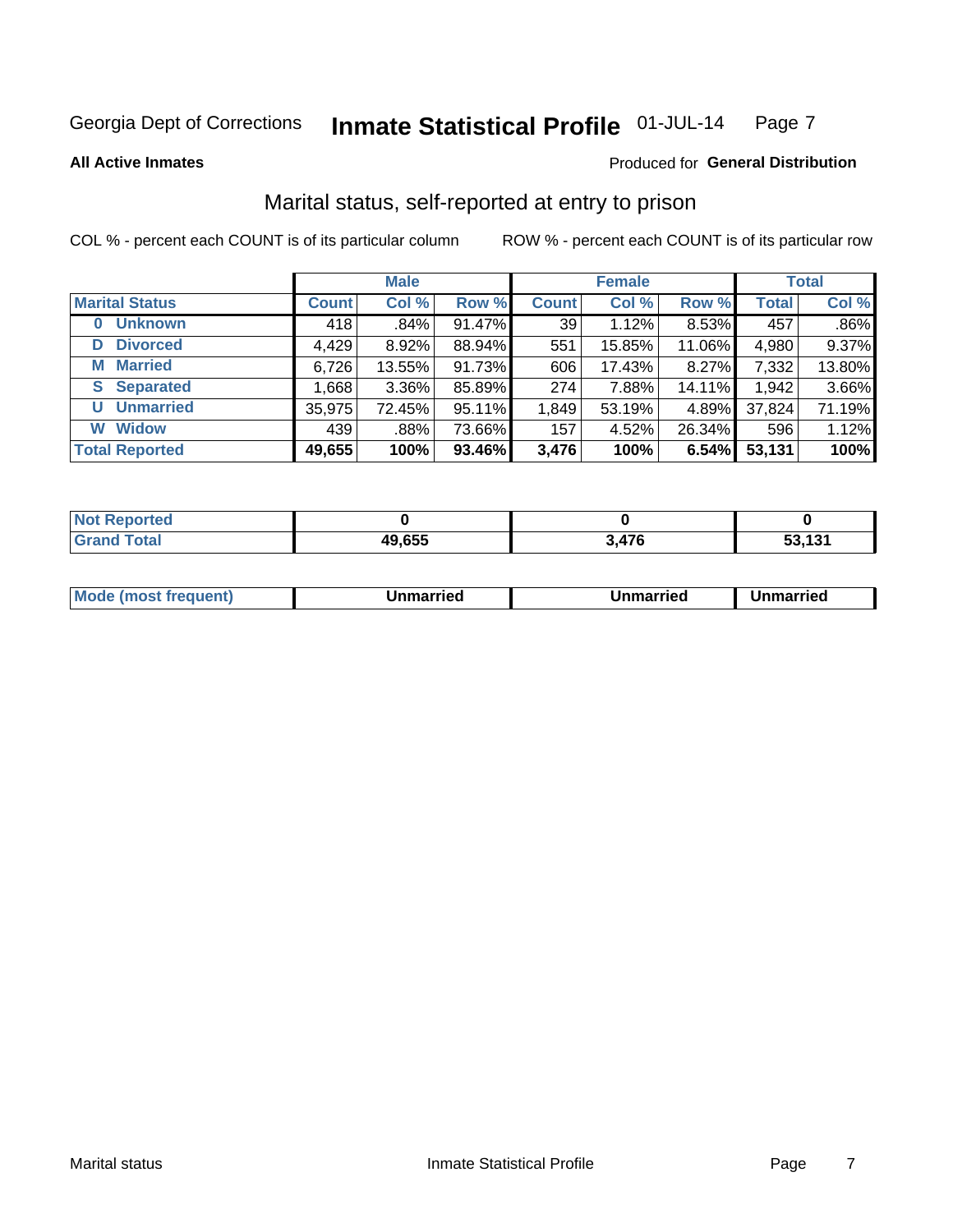#### Inmate Statistical Profile 01-JUL-14 Page 8

**All Active Inmates** 

## **Produced for General Distribution**

# Number of children, self reported at entry to prison

COL % - percent each COUNT is of its particular column

|                           |              | <b>Male</b> |        |              | <b>Female</b> |       | <b>Total</b> |        |
|---------------------------|--------------|-------------|--------|--------------|---------------|-------|--------------|--------|
| <b>Number of Children</b> | <b>Count</b> | Col %       | Row %  | <b>Count</b> | Col %         | Row % | <b>Total</b> | Col %  |
| $\bf{0}$                  | 20,131       | 40.98%      | 94.76% | 1,113        | 32.06%        | 5.24% | 21,244       | 40.39% |
|                           | 11,092       | 22.58%      | 94.50% | 645          | 18.58%        | 5.50% | 11,737       | 22.31% |
| $\overline{2}$            | 8,040        | 16.37%      | 91.07% | 788          | 22.70%        | 8.93% | 8,828        | 16.78% |
| 3                         | 4,800        | 9.77%       | 90.89% | 481          | 13.85%        | 9.11% | 5,281        | 10.04% |
| 4                         | 2,487        | 5.06%       | 90.77% | 253          | 7.29%         | 9.23% | 2,740        | 5.21%  |
| 5                         | 1,254        | 2.55%       | 92.61% | 100          | 2.88%         | 7.39% | 1,354        | 2.57%  |
| 6                         | 635          | 1.29%       | 91.24% | 61           | 1.76%         | 8.76% | 696          | 1.32%  |
|                           | 285          | 0.58%       | 94.68% | 16           | 0.46%         | 5.32% | 301          | 0.57%  |
| 8                         | 160          | 0.33%       | 94.67% | 9            | 0.26%         | 5.33% | 169          | 0.32%  |
| $\boldsymbol{9}$          | 97           | 0.20%       | 97.98% | 2            | 0.06%         | 2.02% | 99           | 0.19%  |
| 10                        | 62           | 0.13%       | 98.41% |              | 0.03%         | 1.59% | 63           | 0.12%  |
| Over 10                   | 86           | 0.18%       | 96.63% | 3            | 0.09%         | 3.37% | 89           | 0.17%  |
| <b>Total Reported</b>     | 49,129       | 100%        | 93.40% | 3,472        | 100%          | 6.60% | 52,601       | 100%   |

| Nt | 526    |             | 530                     |
|----|--------|-------------|-------------------------|
|    | 49.655 | 17C<br>71 V | 52.424<br><b>JJ, IJ</b> |

| Mean<br>(average)    | דפ<br>I .J 1 | 1.67 | 1.39 |
|----------------------|--------------|------|------|
| Median (middle)      |              |      |      |
| Mode (most frequent) |              |      |      |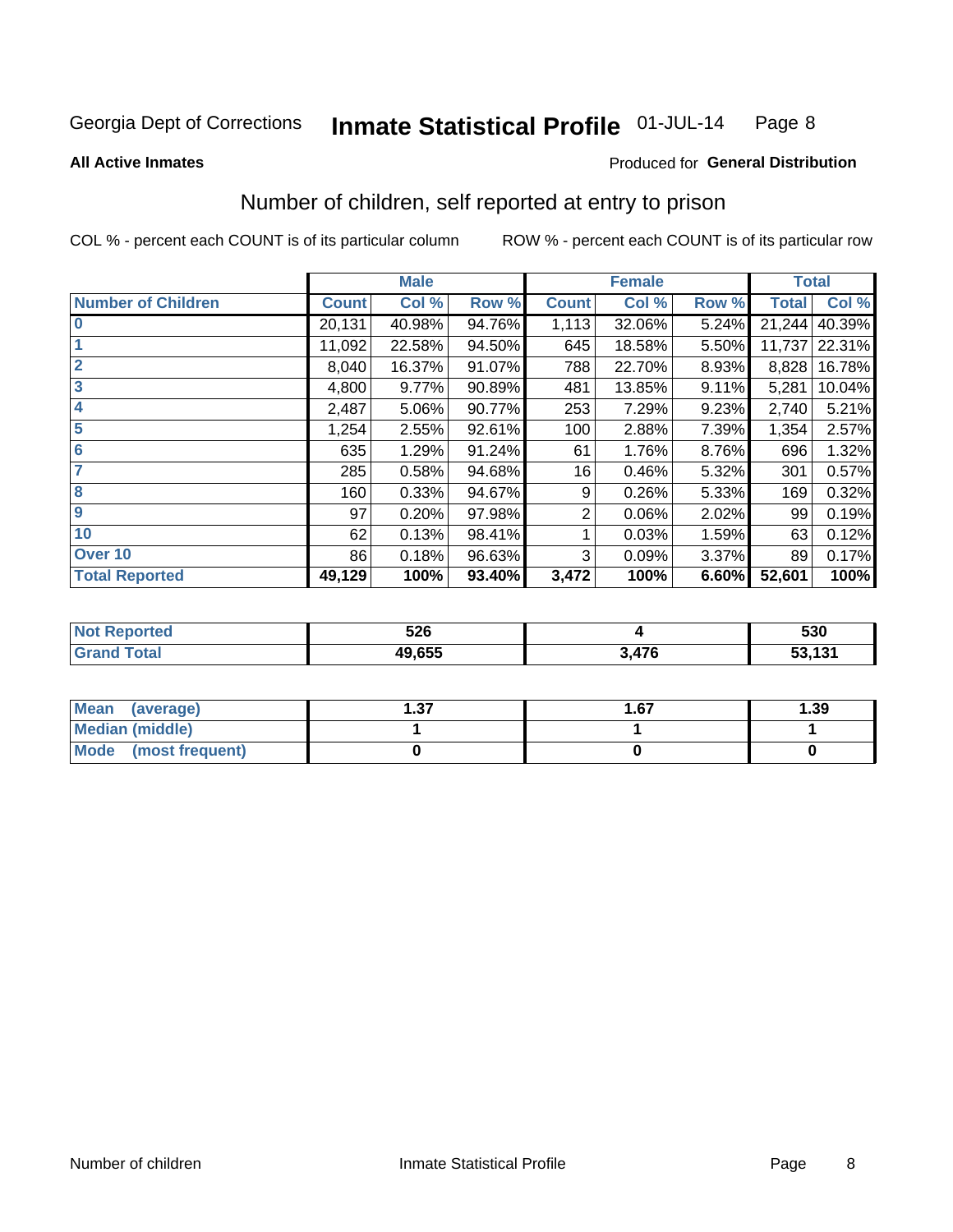#### Inmate Statistical Profile 01-JUL-14 Page 9

### **All Active Inmates**

### Produced for General Distribution

# Religious affiliation, self-reported at entry to prison

COL % - percent each COUNT is of its particular column

|                 |                              | <b>Male</b>  |        | <b>Female</b> |              |        | <b>Total</b> |              |        |
|-----------------|------------------------------|--------------|--------|---------------|--------------|--------|--------------|--------------|--------|
|                 | <b>Religious Affiliation</b> | <b>Count</b> | Col %  | Row %         | <b>Count</b> | Col %  | Row %        | <b>Total</b> | Col %  |
| 1               | <b>Islam</b>                 | 871          | 4.48%  | 96.46%        | 32           | 1.27%  | 3.54%        | 903          | 4.11%  |
| $\overline{2}$  | <b>Catholic</b>              | 965          | 4.96%  | 88.61%        | 124          | 4.93%  | 11.39%       | 1,089        | 4.96%  |
| 3               | <b>Baptist</b>               | 9,926        | 51.04% | 84.45%        | 1,828        | 72.66% | 15.55%       | 11,754       | 53.51% |
| 4               | <b>Methodist</b>             | 411          | 2.11%  | 85.63%        | 69           | 2.74%  | 14.38%       | 480          | 2.19%  |
| 5               | <b>EpiscopIn</b>             | 42           | .22%   | 91.30%        | 4            | .16%   | 8.70%        | 46           | .21%   |
| $6\overline{6}$ | <b>Presbytrn</b>             | 60           | .31%   | 92.31%        | 5            | .20%   | 7.69%        | 65           | .30%   |
| 7               | <b>Chc Of God</b>            | 337          | 1.73%  | 86.19%        | 54           | 2.15%  | 13.81%       | 391          | 1.78%  |
| 8               | <b>Holiness</b>              | 677          | 3.48%  | 81.57%        | 153          | 6.08%  | 18.43%       | 830          | 3.78%  |
| 9               | <b>Jewish</b>                | 27           | .14%   | 81.82%        | 6            | .24%   | 18.18%       | 33           | .15%   |
| 10              | <b>Anglican</b>              | 12           | .06%   | 92.31%        |              | .04%   | 7.69%        | 13           | .06%   |
| 11              | <b>Grk Orthdx</b>            | 5            | .03%   | 83.33%        | 1            | .04%   | 16.67%       | 6            | .03%   |
| 12              | <b>Hindu</b>                 | 4            | .02%   | 100.00%       |              |        |              | 4            | .02%   |
| 13              | <b>Buddhist</b>              | 27           | .14%   | 81.82%        | 6            | .24%   | 18.18%       | 33           | .15%   |
| 14              | <b>Taoist</b>                | 5            | .03%   | 83.33%        | 1            | .04%   | 16.67%       | 6            | .03%   |
| 15              | <b>Shintoist</b>             | 4            | .02%   | 100.00%       |              |        |              | 4            | .02%   |
| 16              | <b>Seven D Ad</b>            | 68           | .35%   | 90.67%        | 7            | .28%   | 9.33%        | 75           | .34%   |
| 17              | <b>Jehovah Wt</b>            | 253          | 1.30%  | 89.40%        | 30           | 1.19%  | 10.60%       | 283          | 1.29%  |
| 18              | <b>Latr Day S</b>            | 27           | .14%   | 90.00%        | 3            | .12%   | 10.00%       | 30           | .14%   |
| 20              | <b>Other Prot</b>            | 2,903        | 14.93% | 94.75%        | 161          | 6.40%  | 5.25%        | 3,064        | 13.95% |
| 96              | <b>None</b>                  | 2,825        | 14.53% | 98.91%        | 31           | 1.23%  | 1.09%        | 2,856        | 13.00% |
|                 | <b>Total Reported</b>        | 19,449       | 100%   | 88.55%        | 2,516        | 100%   | 11.45%       | 21,965       | 100%   |

|                 | 30.206 | 960  | ,166<br><b>тэм.</b>       |
|-----------------|--------|------|---------------------------|
| $\sim$ 4 $\sim$ | 49,655 | ,476 | 121<br>-^<br>ا د ا<br>ິວວ |

|  | Mode (most frequent) | 3aptist | 3aptist | Baptist |
|--|----------------------|---------|---------|---------|
|--|----------------------|---------|---------|---------|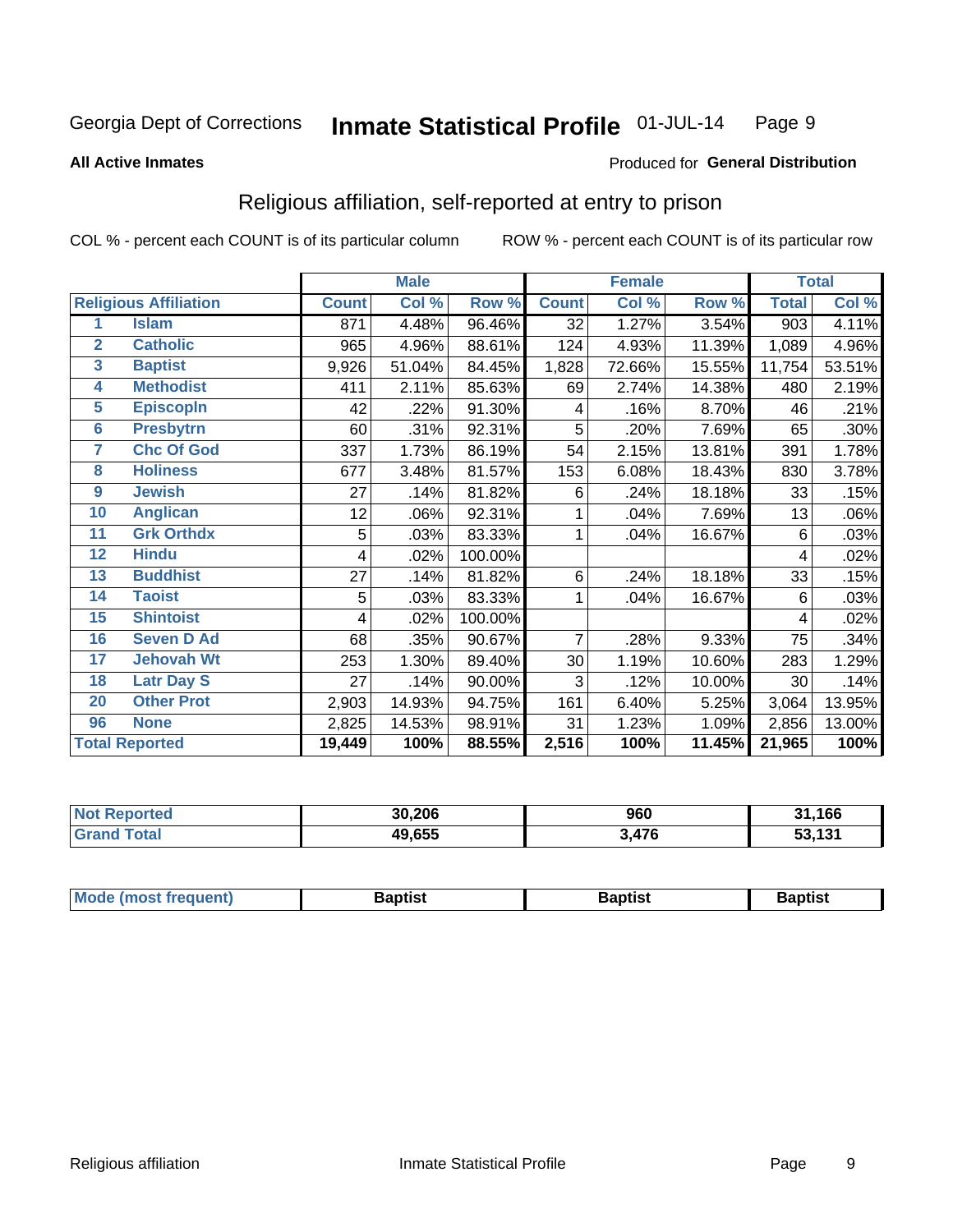#### Inmate Statistical Profile 01-JUL-14 Page 10

**All Active Inmates** 

### Produced for General Distribution

# Home county, self-reported at entry to prison

COL % - percent each COUNT is of its particular column

|     |                             |              | <b>Male</b> |                  |                | <b>Female</b> |        | <b>Total</b> |        |
|-----|-----------------------------|--------------|-------------|------------------|----------------|---------------|--------|--------------|--------|
|     | <b>Home County</b>          | <b>Count</b> | Col %       | Row <sup>%</sup> | <b>Count</b>   | Col %         | Row %  | <b>Total</b> | Col %  |
| 000 | <b>Unknown</b>              | 5,357        | 10.79%      | 92.99%           | 404            | 11.62%        | 7.01%  | 5,761        | 10.84% |
| 001 | <b>Appling County</b>       | 107          | .22%        | 94.69%           | $\,6$          | .17%          | 5.31%  | 113          | .21%   |
| 002 | <b>Atkinson County</b>      | 39           | .08%        | 92.86%           | 3              | .09%          | 7.14%  | 42           | .08%   |
| 003 | <b>Bacon County</b>         | 73           | .15%        | 93.59%           | 5              | .14%          | 6.41%  | 78           | .15%   |
| 004 | <b>Baker County</b>         | 18           | .04%        | 100.00%          |                |               |        | 18           | .03%   |
| 005 | <b>Baldwin County</b>       | 241          | .49%        | 92.34%           | 20             | .58%          | 7.66%  | 261          | .49%   |
| 006 | <b>Banks County</b>         | 59           | .12%        | 93.65%           | 4              | .12%          | 6.35%  | 63           | .12%   |
| 007 | <b>Barrow County</b>        | 248          | .50%        | 92.54%           | 20             | .58%          | 7.46%  | 268          | .50%   |
| 008 | <b>Bartow County</b>        | 491          | .99%        | 87.37%           | 71             | 2.04%         | 12.63% | 562          | 1.06%  |
| 009 | <b>Ben Hill County</b>      | 202          | .41%        | 93.95%           | 13             | .37%          | 6.05%  | 215          | .40%   |
| 010 | <b>Berrien County</b>       | 77           | .16%        | 93.90%           | 5              | .14%          | 6.10%  | 82           | .15%   |
| 011 | <b>Bibb County</b>          | 1,108        | 2.23%       | 95.52%           | 52             | 1.50%         | 4.48%  | 1,160        | 2.18%  |
| 012 | <b>Bleckley County</b>      | 58           | .12%        | 95.08%           | 3              | .09%          | 4.92%  | 61           | .11%   |
| 013 | <b>Brantley County</b>      | 60           | .12%        | 88.24%           | $\bf 8$        | .23%          | 11.76% | 68           | .13%   |
| 014 | <b>Brooks County</b>        | 184          | .37%        | 98.92%           | $\overline{2}$ | .06%          | 1.08%  | 186          | .35%   |
| 015 | <b>Bryan County</b>         | 106          | .21%        | 96.36%           | 4              | .12%          | 3.64%  | 110          | .21%   |
| 016 | <b>Bulloch County</b>       | 326          | .66%        | 92.61%           | 26             | .75%          | 7.39%  | 352          | .66%   |
| 017 | <b>Burke County</b>         | 203          | .41%        | 96.67%           | 7              | .20%          | 3.33%  | 210          | .40%   |
| 018 | <b>Butts County</b>         | 130          | .26%        | 94.89%           | $\overline{7}$ | .20%          | 5.11%  | 137          | .26%   |
| 019 | <b>Calhoun County</b>       | 72           | .15%        | 97.30%           | $\overline{2}$ | .06%          | 2.70%  | 74           | .14%   |
| 020 | <b>Camden County</b>        | 138          | .28%        | 94.52%           | 8              | .23%          | 5.48%  | 146          | .27%   |
| 021 | <b>Candler County</b>       | 114          | .23%        | 91.20%           | 11             | .32%          | 8.80%  | 125          | .24%   |
| 022 | <b>Carroll County</b>       | 518          | 1.04%       | 91.52%           | 48             | 1.38%         | 8.48%  | 566          | 1.07%  |
| 023 | <b>Catoosa County</b>       | 214          | .43%        | 92.24%           | 18             | .52%          | 7.76%  | 232          | .44%   |
| 024 | <b>Charlton County</b>      | 47           | .09%        | 100.00%          |                |               |        | 47           | .09%   |
| 025 | <b>Chatham County</b>       | 1,851        | 3.73%       | 96.96%           | 58             | 1.67%         | 3.04%  | 1,909        | 3.59%  |
| 026 | <b>Chattahoochee County</b> | 23           | .05%        | 92.00%           | $\overline{c}$ | .06%          | 8.00%  | 25           | .05%   |
| 027 | <b>Chattooga County</b>     | 215          | .43%        | 88.48%           | 28             | .81%          | 11.52% | 243          | .46%   |
| 028 | <b>Cherokee County</b>      | 402          | .81%        | 91.36%           | 38             | 1.09%         | 8.64%  | 440          | .83%   |
| 029 | <b>Clarke County</b>        | 439          | .88%        | 95.02%           | 23             | .66%          | 4.98%  | 462          | .87%   |
| 030 | <b>Clay County</b>          | 36           | .07%        | 97.30%           | 1              | .03%          | 2.70%  | 37           | .07%   |
| 031 | <b>Clayton County</b>       | 1,451        | 2.92%       | 94.40%           | 86             | 2.47%         | 5.60%  | 1,537        | 2.89%  |
| 032 | <b>Clinch County</b>        | 42           | .08%        | 95.45%           | $\overline{2}$ | .06%          | 4.55%  | 44           | .08%   |
| 033 | <b>Cobb County</b>          | 2,007        | 4.04%       | 91.64%           | 183            | 5.26%         | 8.36%  | 2,190        | 4.12%  |
| 034 | <b>Coffee County</b>        | 252          | .51%        | 95.09%           | 13             | .37%          | 4.91%  | 265          | .50%   |
| 035 | <b>Colquitt County</b>      | 225          | .45%        | 95.34%           | 11             | .32%          | 4.66%  | 236          | .44%   |
| 036 | <b>Columbia County</b>      | 280          | .56%        | 90.91%           | 28             | .81%          | 9.09%  | 308          | .58%   |
| 037 | <b>Cook County</b>          | 127          | .26%        | 94.07%           | $\bf 8$        | .23%          | 5.93%  | 135          | .25%   |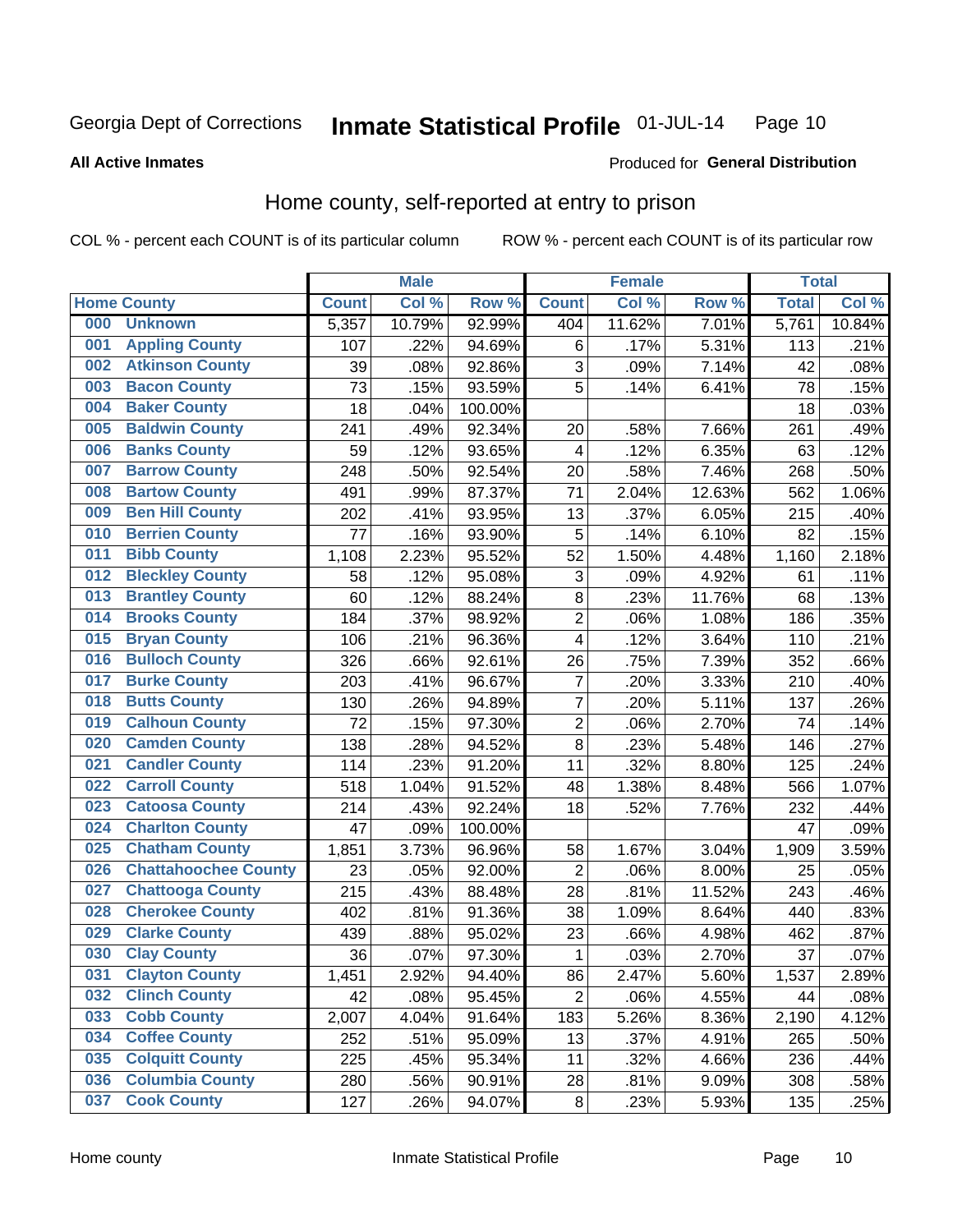#### Inmate Statistical Profile 01-JUL-14 Page 11

**All Active Inmates** 

### **Produced for General Distribution**

# Home county, self-reported at entry to prison

COL % - percent each COUNT is of its particular column

|     |                         |              | <b>Male</b> |                  |              | <b>Female</b> |                  | <b>Total</b> |        |
|-----|-------------------------|--------------|-------------|------------------|--------------|---------------|------------------|--------------|--------|
|     | <b>Home County</b>      | <b>Count</b> | Col %       | Row <sup>%</sup> | <b>Count</b> | Col %         | Row <sup>%</sup> | <b>Total</b> | Col %  |
| 038 | <b>Coweta County</b>    | 404          | .81%        | 93.52%           | 28           | .81%          | 6.48%            | 432          | .81%   |
| 039 | <b>Crawford County</b>  | 42           | .08%        | 91.30%           | 4            | .12%          | 8.70%            | 46           | .09%   |
| 040 | <b>Crisp County</b>     | 203          | .41%        | 95.31%           | 10           | .29%          | 4.69%            | 213          | .40%   |
| 041 | <b>Dade County</b>      | 56           | .11%        | 90.32%           | 6            | .17%          | 9.68%            | 62           | .12%   |
| 042 | <b>Dawson County</b>    | 83           | .17%        | 95.40%           | 4            | .12%          | 4.60%            | 87           | .16%   |
| 043 | <b>Decatur County</b>   | 266          | .54%        | 95.00%           | 14           | .40%          | 5.00%            | 280          | .53%   |
| 044 | <b>Dekalb County</b>    | 3,005        | 6.05%       | 94.29%           | 182          | 5.24%         | 5.71%            | 3,187        | 6.00%  |
| 045 | <b>Dodge County</b>     | 128          | .26%        | 89.51%           | 15           | .43%          | 10.49%           | 143          | .27%   |
| 046 | <b>Dooly County</b>     | 80           | .16%        | 90.91%           | 8            | .23%          | 9.09%            | 88           | .17%   |
| 047 | <b>Dougherty County</b> | 895          | 1.80%       | 94.01%           | 57           | 1.64%         | 5.99%            | 952          | 1.79%  |
| 048 | <b>Douglas County</b>   | 644          | 1.30%       | 94.01%           | 41           | 1.18%         | 5.99%            | 685          | 1.29%  |
| 049 | <b>Early County</b>     | 77           | .16%        | 95.06%           | 4            | .12%          | 4.94%            | 81           | .15%   |
| 050 | <b>Echols County</b>    | 12           | .02%        | 100.00%          |              |               |                  | 12           | .02%   |
| 051 | <b>Effingham County</b> | 173          | .35%        | 93.51%           | 12           | .35%          | 6.49%            | 185          | .35%   |
| 052 | <b>Elbert County</b>    | 139          | .28%        | 94.56%           | 8            | .23%          | 5.44%            | 147          | .28%   |
| 053 | <b>Emanuel County</b>   | 169          | .34%        | 94.94%           | 9            | .26%          | 5.06%            | 178          | .34%   |
| 054 | <b>Evans County</b>     | 87           | .18%        | 96.67%           | 3            | .09%          | 3.33%            | 90           | .17%   |
| 055 | <b>Fannin County</b>    | 83           | .17%        | 87.37%           | 12           | .35%          | 12.63%           | 95           | .18%   |
| 056 | <b>Fayette County</b>   | 160          | .32%        | 85.11%           | 28           | .81%          | 14.89%           | 188          | .35%   |
| 057 | <b>Floyd County</b>     | 723          | 1.46%       | 89.37%           | 86           | 2.47%         | 10.63%           | 809          | 1.52%  |
| 058 | <b>Forsyth County</b>   | 217          | .44%        | 87.50%           | 31           | .89%          | 12.50%           | 248          | .47%   |
| 059 | <b>Franklin County</b>  | 112          | .23%        | 88.19%           | 15           | .43%          | 11.81%           | 127          | .24%   |
| 060 | <b>Fulton County</b>    | 5,155        | 10.38%      | 95.18%           | 261          | 7.51%         | 4.82%            | 5,416        | 10.19% |
| 061 | <b>Gilmer County</b>    | 103          | .21%        | 92.79%           | 8            | .23%          | 7.21%            | 111          | .21%   |
| 062 | <b>Glascock County</b>  | 9            | .02%        | 100.00%          |              |               |                  | 9            | .02%   |
| 063 | <b>Glynn County</b>     | 413          | .83%        | 94.51%           | 24           | .69%          | 5.49%            | 437          | .82%   |
| 064 | <b>Gordon County</b>    | 297          | .60%        | 87.61%           | 42           | 1.21%         | 12.39%           | 339          | .64%   |
| 065 | <b>Grady County</b>     | 161          | .32%        | 96.41%           | 6            | .17%          | 3.59%            | 167          | .31%   |
| 066 | <b>Greene County</b>    | 104          | .21%        | 89.66%           | 12           | .35%          | 10.34%           | 116          | .22%   |
| 067 | <b>Gwinnett County</b>  | 1,712        | 3.45%       | 93.20%           | 125          | 3.60%         | 6.80%            | 1,837        | 3.46%  |
| 068 | <b>Habersham County</b> | 93           | .19%        | 92.08%           | 8            | .23%          | 7.92%            | 101          | .19%   |
| 069 | <b>Hall County</b>      | 611          | 1.23%       | 90.65%           | 63           | 1.81%         | 9.35%            | 674          | 1.27%  |
| 070 | <b>Hancock County</b>   | 64           | .13%        | 94.12%           | 4            | .12%          | 5.88%            | 68           | .13%   |
| 071 | <b>Haralson County</b>  | 176          | .35%        | 90.72%           | 18           | .52%          | 9.28%            | 194          | .37%   |
| 072 | <b>Harris County</b>    | 91           | .18%        | 93.81%           | 6            | .17%          | 6.19%            | 97           | .18%   |
| 073 | <b>Hart County</b>      | 132          | .27%        | 97.06%           | 4            | .12%          | 2.94%            | 136          | .26%   |
| 074 | <b>Heard County</b>     | 51           | .10%        | 89.47%           | $\,6$        | .17%          | 10.53%           | 57           | .11%   |
| 075 | <b>Henry County</b>     | 543          | 1.09%       | 93.94%           | 35           | 1.01%         | 6.06%            | 578          | 1.09%  |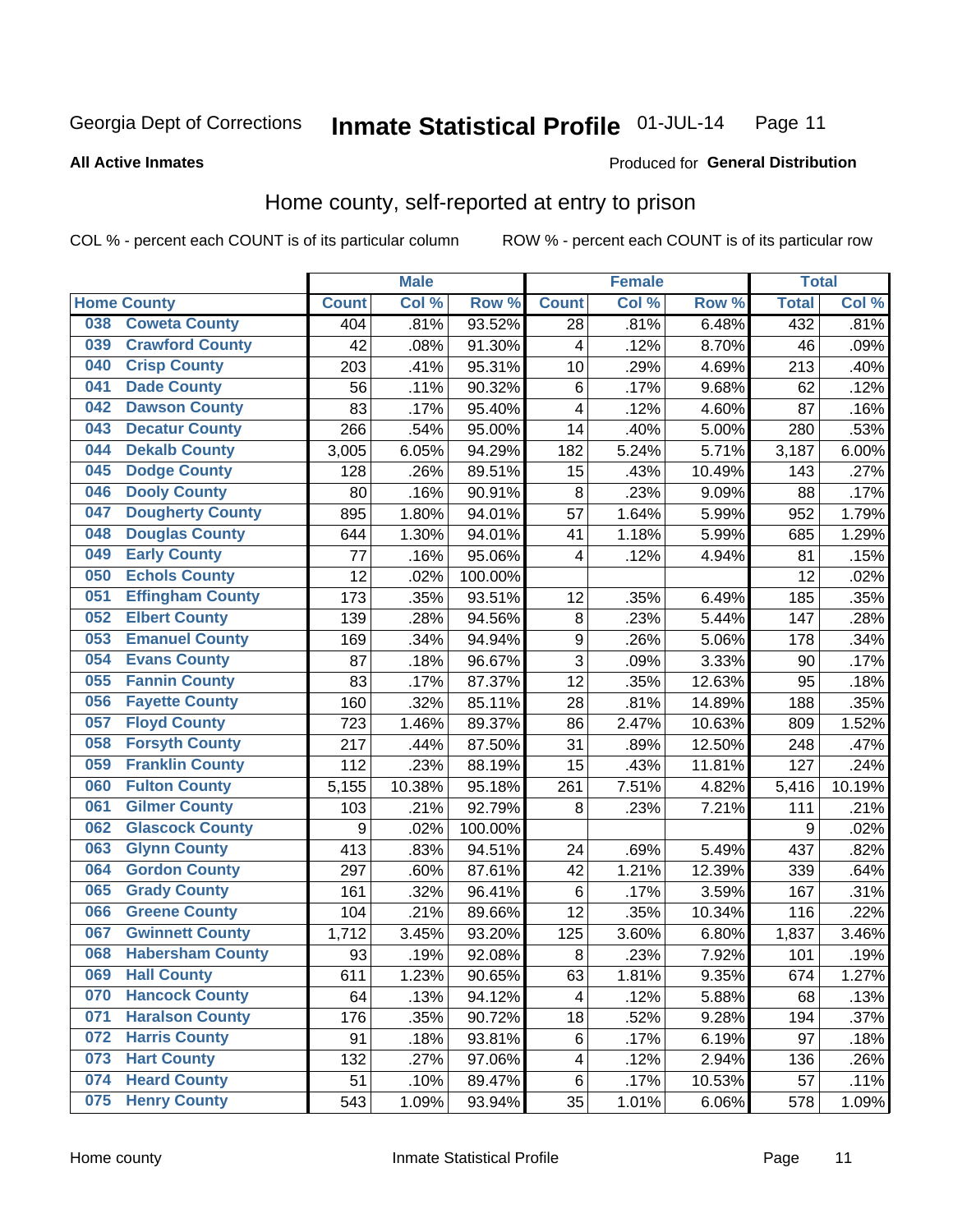#### Inmate Statistical Profile 01-JUL-14 Page 12

### **All Active Inmates**

# Produced for General Distribution

# Home county, self-reported at entry to prison

COL % - percent each COUNT is of its particular column

|     |                          |              | <b>Male</b> |        |                           | <b>Female</b> |        | <b>Total</b> |       |
|-----|--------------------------|--------------|-------------|--------|---------------------------|---------------|--------|--------------|-------|
|     | <b>Home County</b>       | <b>Count</b> | Col %       | Row %  | <b>Count</b>              | Col %         | Row %  | <b>Total</b> | Col % |
| 076 | <b>Houston County</b>    | 543          | 1.09%       | 92.98% | 41                        | 1.18%         | 7.02%  | 584          | 1.10% |
| 077 | <b>Irwin County</b>      | 72           | .15%        | 98.63% | 1                         | .03%          | 1.37%  | 73           | .14%  |
| 078 | <b>Jackson County</b>    | 224          | .45%        | 91.06% | 22                        | .63%          | 8.94%  | 246          | .46%  |
| 079 | <b>Jasper County</b>     | 70           | .14%        | 88.61% | 9                         | .26%          | 11.39% | 79           | .15%  |
| 080 | <b>Jeff Davis County</b> | 91           | .18%        | 91.92% | 8                         | .23%          | 8.08%  | 99           | .19%  |
| 081 | <b>Jefferson County</b>  | 191          | .38%        | 95.50% | $\boldsymbol{9}$          | .26%          | 4.50%  | 200          | .38%  |
| 082 | <b>Jenkins County</b>    | 64           | .13%        | 95.52% | $\overline{3}$            | .09%          | 4.48%  | 67           | .13%  |
| 083 | <b>Johnson County</b>    | 43           | .09%        | 89.58% | 5                         | .14%          | 10.42% | 48           | .09%  |
| 084 | <b>Jones County</b>      | 128          | .26%        | 93.43% | $\boldsymbol{9}$          | .26%          | 6.57%  | 137          | .26%  |
| 085 | <b>Lamar County</b>      | 63           | .13%        | 90.00% | $\overline{7}$            | .20%          | 10.00% | 70           | .13%  |
| 086 | <b>Lanier County</b>     | 43           | .09%        | 97.73% | $\mathbf 1$               | .03%          | 2.27%  | 44           | .08%  |
| 087 | <b>Laurens County</b>    | 280          | .56%        | 93.33% | 20                        | .58%          | 6.67%  | 300          | .56%  |
| 088 | <b>Lee County</b>        | 98           | .20%        | 92.45% | 8                         | .23%          | 7.55%  | 106          | .20%  |
| 089 | <b>Liberty County</b>    | 246          | .50%        | 93.89% | 16                        | .46%          | 6.11%  | 262          | .49%  |
| 090 | <b>Lincoln County</b>    | 24           | .05%        | 96.00% | $\mathbf 1$               | .03%          | 4.00%  | 25           | .05%  |
| 091 | <b>Long County</b>       | 44           | .09%        | 91.67% | 4                         | .12%          | 8.33%  | 48           | .09%  |
| 092 | <b>Lowndes County</b>    | 491          | .99%        | 94.79% | 27                        | .78%          | 5.21%  | 518          | .97%  |
| 093 | <b>Lumpkin County</b>    | 92           | .19%        | 93.88% | $\,6$                     | .17%          | 6.12%  | 98           | .18%  |
| 094 | <b>Macon County</b>      | 76           | .15%        | 96.20% | 3                         | .09%          | 3.80%  | 79           | .15%  |
| 095 | <b>Madison County</b>    | 151          | .30%        | 92.64% | 12                        | .35%          | 7.36%  | 163          | .31%  |
| 096 | <b>Marion County</b>     | 43           | .09%        | 93.48% | $\ensuremath{\mathsf{3}}$ | .09%          | 6.52%  | 46           | .09%  |
| 097 | <b>Mcduffie County</b>   | 146          | .29%        | 95.42% | $\overline{7}$            | .20%          | 4.58%  | 153          | .29%  |
| 098 | <b>Mcintosh County</b>   | 76           | .15%        | 96.20% | $\overline{3}$            | .09%          | 3.80%  | 79           | .15%  |
| 099 | <b>Meriwether County</b> | 143          | .29%        | 92.86% | 11                        | .32%          | 7.14%  | 154          | .29%  |
| 100 | <b>Miller County</b>     | 39           | .08%        | 92.86% | 3                         | .09%          | 7.14%  | 42           | .08%  |
| 101 | <b>Mitchell County</b>   | 182          | .37%        | 94.79% | 10                        | .29%          | 5.21%  | 192          | .36%  |
| 102 | <b>Monroe County</b>     | 125          | .25%        | 93.28% | $\boldsymbol{9}$          | .26%          | 6.72%  | 134          | .25%  |
| 103 | <b>Montgomery County</b> | 63           | .13%        | 92.65% | 5                         | .14%          | 7.35%  | 68           | .13%  |
| 104 | <b>Morgan County</b>     | 118          | .24%        | 92.91% | $\boldsymbol{9}$          | .26%          | 7.09%  | 127          | .24%  |
| 105 | <b>Murray County</b>     | 154          | .31%        | 89.53% | 18                        | .52%          | 10.47% | 172          | .32%  |
| 106 | <b>Muscogee County</b>   | 1,024        | 2.06%       | 95.88% | 44                        | 1.27%         | 4.12%  | 1,068        | 2.01% |
| 107 | <b>Newton County</b>     | 545          | 1.10%       | 92.84% | 42                        | 1.21%         | 7.16%  | 587          | 1.10% |
| 108 | <b>Oconee County</b>     | 43           | .09%        | 91.49% | 4                         | .12%          | 8.51%  | 47           | .09%  |
| 109 | <b>Oglethorpe County</b> | 62           | .12%        | 92.54% | 5                         | .14%          | 7.46%  | 67           | .13%  |
| 110 | <b>Paulding County</b>   | 320          | .64%        | 93.29% | 23                        | .66%          | 6.71%  | 343          | .65%  |
| 111 | <b>Peach County</b>      | 114          | .23%        | 95.80% | 5                         | .14%          | 4.20%  | 119          | .22%  |
| 112 | <b>Pickens County</b>    | 109          | .22%        | 90.83% | 11                        | .32%          | 9.17%  | 120          | .23%  |
| 113 | <b>Pierce County</b>     | 74           | .15%        | 91.36% | $\overline{7}$            | .20%          | 8.64%  | 81           | .15%  |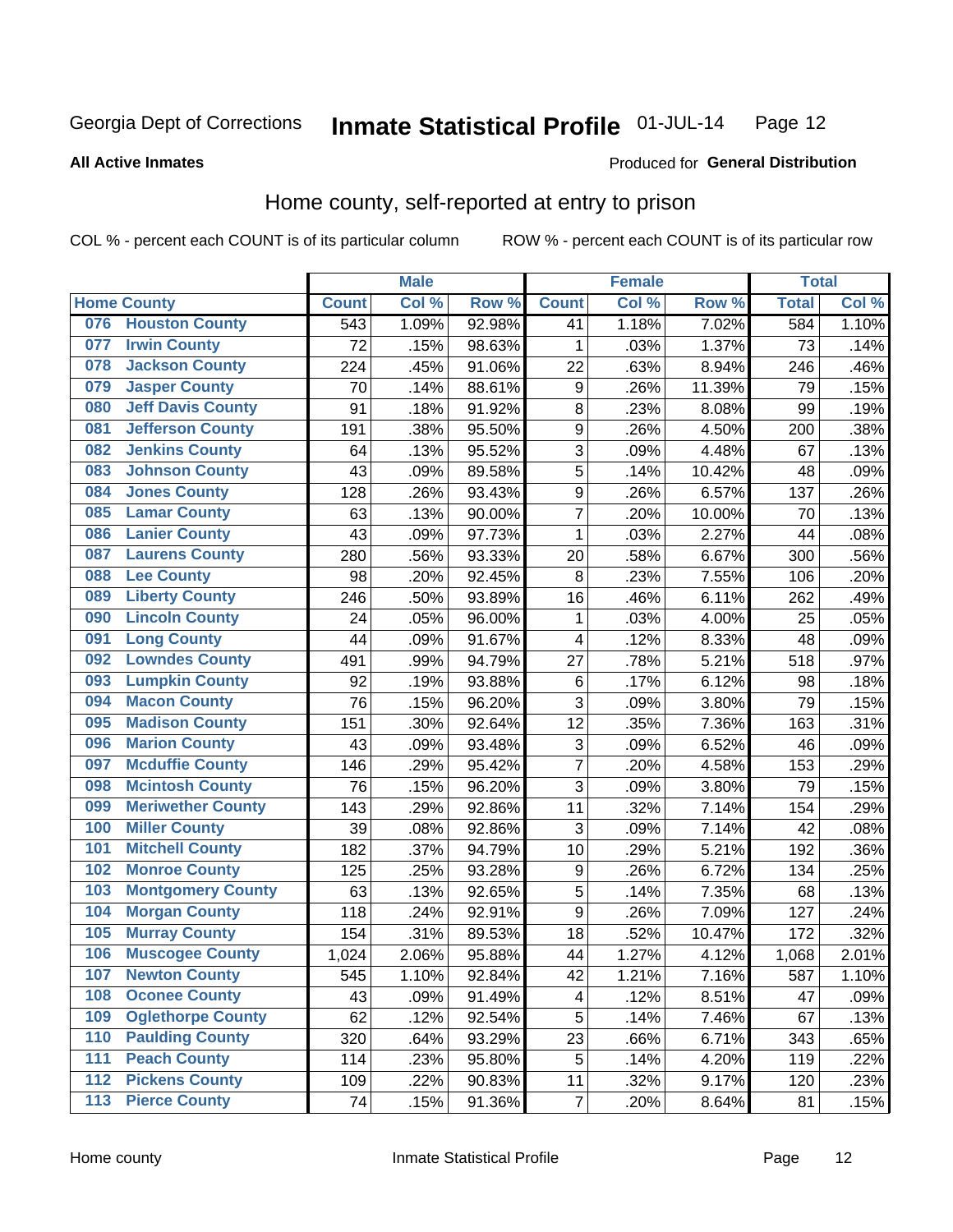#### Inmate Statistical Profile 01-JUL-14 Page 13

**All Active Inmates** 

### Produced for General Distribution

# Home county, self-reported at entry to prison

COL % - percent each COUNT is of its particular column

|                    |                          |              | <b>Male</b> |         |                         | <b>Female</b> |        | <b>Total</b>    |         |
|--------------------|--------------------------|--------------|-------------|---------|-------------------------|---------------|--------|-----------------|---------|
| <b>Home County</b> |                          | <b>Count</b> | Col %       | Row %   | <b>Count</b>            | Col %         | Row %  | <b>Total</b>    | Col %   |
| 114                | <b>Pike County</b>       | 45           | .09%        | 93.75%  | $\overline{3}$          | .09%          | 6.25%  | $\overline{48}$ | .09%    |
| 115                | <b>Polk County</b>       | 236          | .48%        | 93.28%  | 17                      | .49%          | 6.72%  | 253             | .48%    |
| 116                | <b>Pulaski County</b>    | 69           | .14%        | 93.24%  | 5                       | .14%          | 6.76%  | 74              | .14%    |
| 117                | <b>Putnam County</b>     | 160          | .32%        | 91.43%  | 15                      | .43%          | 8.57%  | 175             | .33%    |
| 118                | <b>Quitman County</b>    | 23           | .05%        | 95.83%  | 1                       | .03%          | 4.17%  | 24              | .05%    |
| 119                | <b>Rabun County</b>      | 49           | .10%        | 89.09%  | $\,6$                   | .17%          | 10.91% | 55              | .10%    |
| 120                | <b>Randolph County</b>   | 68           | .14%        | 91.89%  | $\,6$                   | .17%          | 8.11%  | 74              | .14%    |
| 121                | <b>Richmond County</b>   | 1,706        | 3.44%       | 94.73%  | 95                      | 2.73%         | 5.27%  | 1,801           | 3.39%   |
| 122                | <b>Rockdale County</b>   | 354          | .71%        | 91.47%  | 33                      | .95%          | 8.53%  | 387             | .73%    |
| 123                | <b>Schley County</b>     | 22           | .04%        | 95.65%  | 1                       | .03%          | 4.35%  | 23              | .04%    |
| 124                | <b>Screven County</b>    | 119          | .24%        | 93.70%  | $\bf 8$                 | .23%          | 6.30%  | 127             | .24%    |
| 125                | <b>Seminole County</b>   | 54           | .11%        | 90.00%  | $\,6$                   | .17%          | 10.00% | 60              | .11%    |
| 126                | <b>Spalding County</b>   | 440          | .89%        | 94.62%  | 25                      | .72%          | 5.38%  | 465             | .88%    |
| 127                | <b>Stephens County</b>   | 141          | .28%        | 92.76%  | 11                      | .32%          | 7.24%  | 152             | .29%    |
| 128                | <b>Stewart County</b>    | 29           | .06%        | 100.00% |                         |               |        | 29              | .05%    |
| 129                | <b>Sumter County</b>     | 188          | .38%        | 94.95%  | 10                      | .29%          | 5.05%  | 198             | .37%    |
| 130                | <b>Talbot County</b>     | 40           | .08%        | 95.24%  | $\overline{c}$          | .06%          | 4.76%  | 42              | .08%    |
| 131                | <b>Taliaferro County</b> | 15           | .03%        | 93.75%  | $\mathbf{1}$            | .03%          | 6.25%  | 16              | .03%    |
| 132                | <b>Tattnall County</b>   | 171          | .34%        | 95.53%  | $\bf 8$                 | .23%          | 4.47%  | 179             | .34%    |
| 133                | <b>Taylor County</b>     | 65           | .13%        | 89.04%  | 8                       | .23%          | 10.96% | 73              | .14%    |
| 134                | <b>Telfair County</b>    | 92           | .19%        | 95.83%  | $\overline{\mathbf{4}}$ | .12%          | 4.17%  | 96              | .18%    |
| 135                | <b>Terrell County</b>    | 76           | .15%        | 95.00%  | $\overline{\mathbf{4}}$ | .12%          | 5.00%  | 80              | .15%    |
| 136                | <b>Thomas County</b>     | 190          | .38%        | 92.68%  | 15                      | .43%          | 7.32%  | 205             | .39%    |
| 137                | <b>Tift County</b>       | 274          | .55%        | 95.14%  | 14                      | .40%          | 4.86%  | 288             | .54%    |
| 138                | <b>Toombs County</b>     | 303          | .61%        | 92.10%  | 26                      | .75%          | 7.90%  | 329             | .62%    |
| 139                | <b>Towns County</b>      | 28           | .06%        | 96.55%  | 1                       | .03%          | 3.45%  | 29              | .05%    |
| 140                | <b>Treutlen County</b>   | 69           | .14%        | 93.24%  | 5                       | .14%          | 6.76%  | 74              | .14%    |
| 141                | <b>Troup County</b>      | 482          | .97%        | 94.32%  | 29                      | .83%          | 5.68%  | 511             | .96%    |
| $\overline{142}$   | <b>Turner County</b>     | 61           | .12%        | 91.04%  | $\,6$                   | .17%          | 8.96%  | 67              | .13%    |
| 143                | <b>Twiggs County</b>     | 61           | .12%        | 95.31%  | 3                       | .09%          | 4.69%  | 64              | .12%    |
| 144                | <b>Union County</b>      | 44           | .09%        | 80.00%  | 11                      | .32%          | 20.00% | 55              | .10%    |
| 145                | <b>Upson County</b>      | 141          | .28%        | 93.38%  | 10                      | .29%          | 6.62%  | 151             | .28%    |
| 146                | <b>Walker County</b>     | 337          | .68%        | 90.59%  | 35                      | 1.01%         | 9.41%  | 372             | .70%    |
| 147                | <b>Walton County</b>     | 398          | .80%        | 89.84%  | 45                      | 1.29%         | 10.16% | 443             | .83%    |
| 148                | <b>Ware County</b>       | 286          | .58%        | 95.65%  | 13                      | .37%          | 4.35%  | 299             | .56%    |
| 149                | <b>Warren County</b>     | 31           | .06%        | 88.57%  | 4                       | .12%          | 11.43% | 35              | .07%    |
| 150                | <b>Washington County</b> | 195          | .39%        | 91.55%  | 18                      | .52%          | 8.45%  | 213             | .40%    |
| 151                | <b>Wayne County</b>      | 170          | .34%        | 89.95%  | 19                      | .55%          | 10.05% | 189             | $.36\%$ |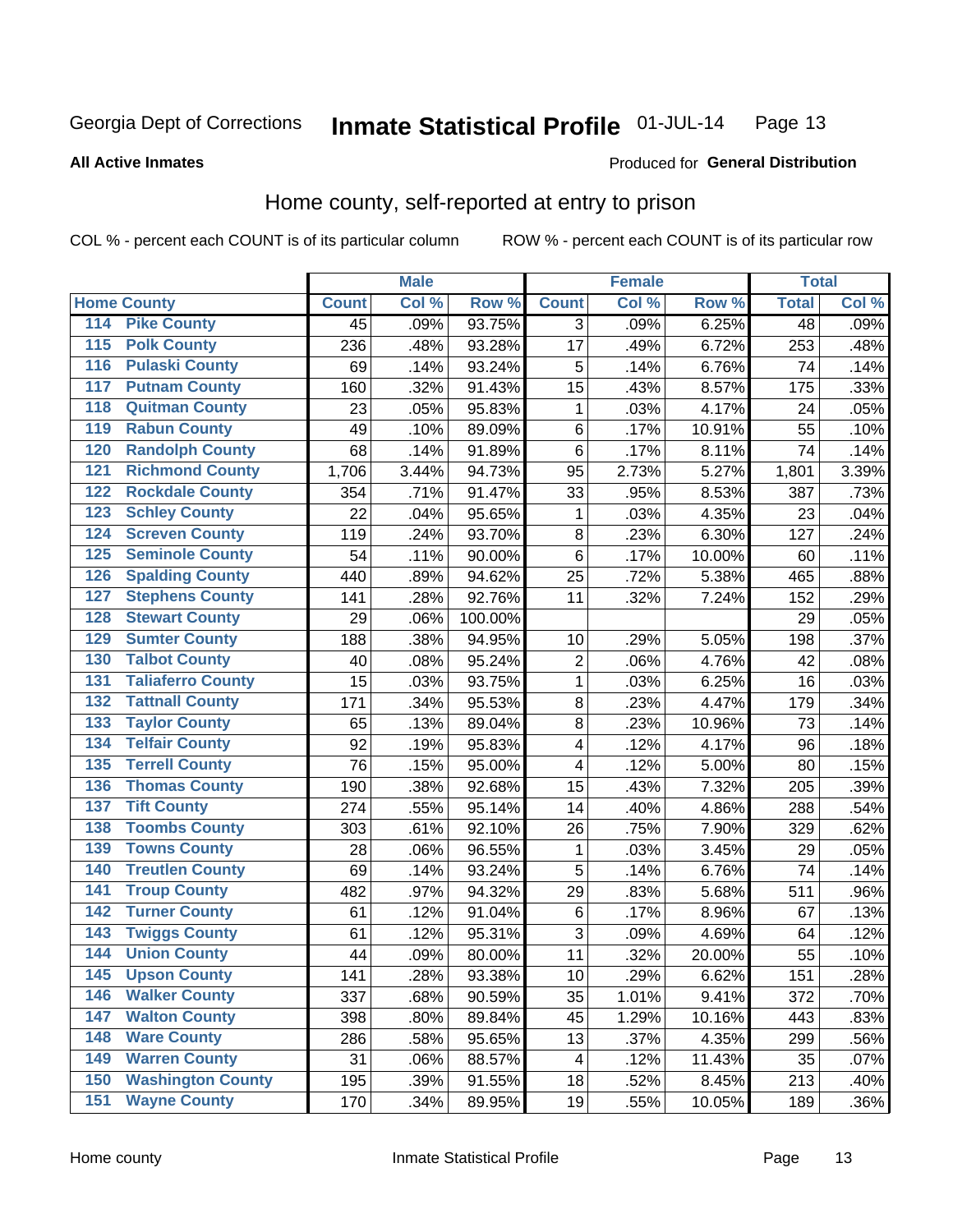#### Inmate Statistical Profile 01-JUL-14 Page 14

**All Active Inmates** 

## **Produced for General Distribution**

# Home county, self-reported at entry to prison

COL % - percent each COUNT is of its particular column

|     |                             |              | <b>Male</b> |         |              | <b>Female</b> |        | <b>Total</b> |       |
|-----|-----------------------------|--------------|-------------|---------|--------------|---------------|--------|--------------|-------|
|     | <b>Home County</b>          | <b>Count</b> | Col %       | Row %   | <b>Count</b> | Col %         | Row %  | <b>Total</b> | Col % |
| 152 | <b>Webster County</b>       | 12           | .02%        | 100.00% |              |               |        | 12           | .02%  |
| 153 | <b>Wheeler County</b>       | 21           | .04%        | 100.00% |              |               |        | 21           | .04%  |
| 154 | <b>White County</b>         | 82           | .17%        | 86.32%  | 13           | .37%          | 13.68% | 95           | .18%  |
| 155 | <b>Whitfield County</b>     | 416          | .84%        | 90.24%  | 45           | 1.29%         | 9.76%  | 461          | .87%  |
| 156 | <b>Wilcox County</b>        | 38           | .08%        | 88.37%  | 5            | .14%          | 11.63% | 43           | .08%  |
| 157 | <b>Wilkes County</b>        | 68           | .14%        | 91.89%  | 6            | .17%          | 8.11%  | 74           | .14%  |
| 158 | <b>Wilkinson County</b>     | 46           | .09%        | 95.83%  | 2            | .06%          | 4.17%  | 48           | .09%  |
| 159 | <b>Worth County</b>         | 113          | .23%        | 92.62%  | 9            | .26%          | 7.38%  | 122          | .23%  |
| 999 | <b>Other Custody/Out Of</b> | 200          | .40%        | 93.02%  | 15           | .43%          | 6.98%  | 215          | .40%  |
|     | <b>State</b>                |              |             |         |              |               |        |              |       |
|     | <b>Total Rported</b>        | 49,655       | 100%        | 93.46%  | 3,476        | 100%          | 6.54%  | 53,131       | 100%  |

| Reported<br>NOI |        |              |                              |
|-----------------|--------|--------------|------------------------------|
| <b>Total</b>    | 49,655 | 17C<br>$+10$ | <b>52424</b><br>1 J I<br>- - |

| Mode<br><b>Tequent)</b><br>ns | nown | mown | เทown |
|-------------------------------|------|------|-------|
|                               |      |      |       |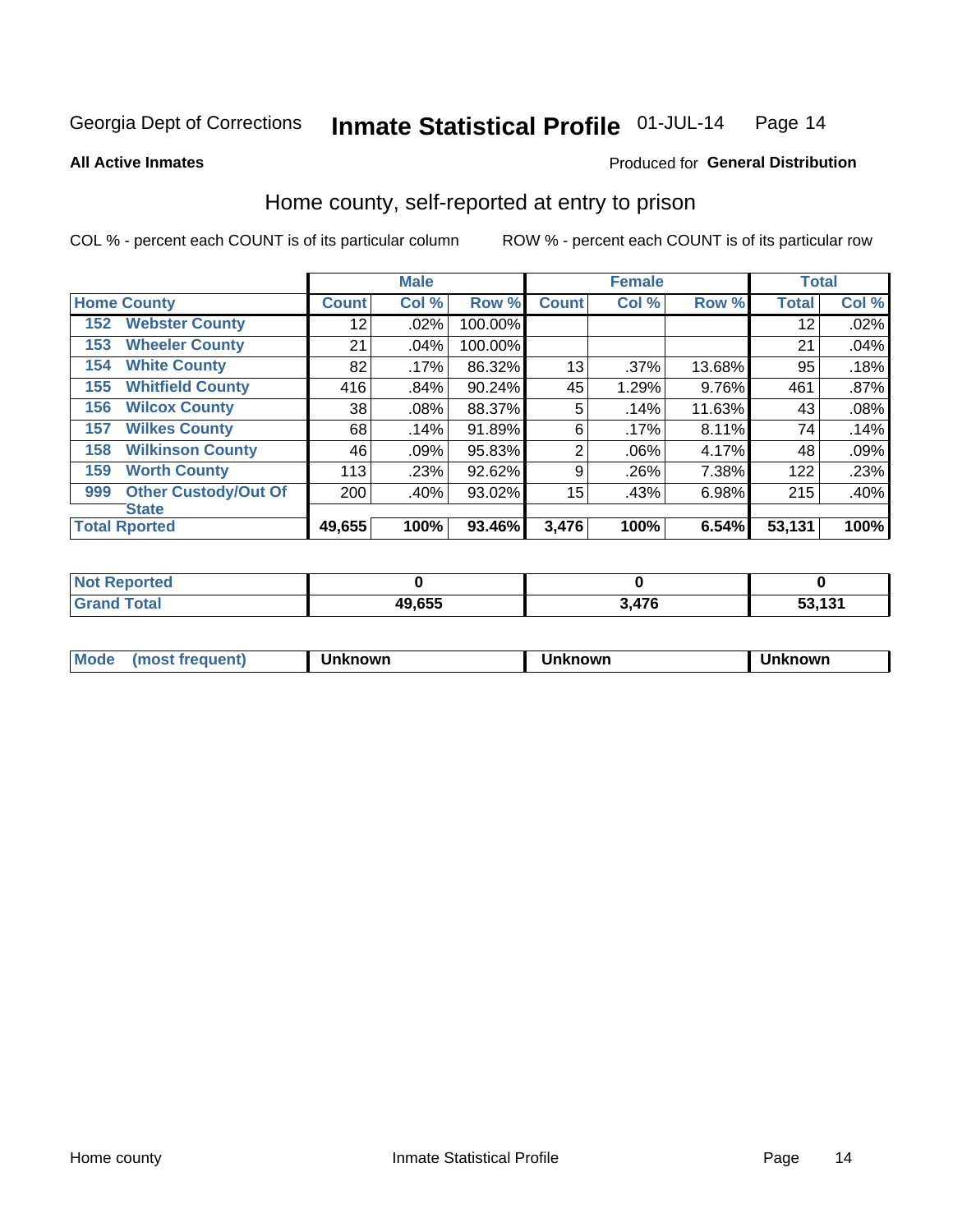#### Inmate Statistical Profile 01-JUL-14 Page 15

**All Active Inmates** 

### **Produced for General Distribution**

# Socioeconomic class, self-reported at entry to prison

COL % - percent each COUNT is of its particular column

|                            |              | <b>Male</b> |        |              | <b>Female</b> |         |        | <b>Total</b> |
|----------------------------|--------------|-------------|--------|--------------|---------------|---------|--------|--------------|
| <b>Socioeconomic Class</b> | <b>Count</b> | Col %       | Row %  | <b>Count</b> | Col %         | Row %   | Total  | Col %        |
| <b>Welfare</b>             | .551         | $9.87\%$    | 95.86% | 67           | 11.11%        | 4.14%   | 1,618  | 9.91%        |
| <b>Occ Employ</b>          | 645          | $4.10\%$    | 99.23% |              | .83%          | $.77\%$ | 650    | 3.98%        |
| <b>Minimum Std</b><br>3    | 6,555        | 41.71%      | 97.07% | 198          | 32.84%        | 2.93%   | 6,753  | 41.38%       |
| <b>Middle</b>              | 6,965        | 44.32%      | 95.44% | 333          | 55.22%        | 4.56%   | 7,298  | 44.72%       |
| <b>Total Reported</b>      | 15,716       | 100%        | 96.3%  | 603          | 100%          | 3.7%    | 16,319 | 100%         |

| Reported<br>NOT F | 33,939 | 2,873 | 36,812            |
|-------------------|--------|-------|-------------------|
|                   | 49,655 | .476  | E9 494<br>ರು. IJ. |

| ____<br>____ |
|--------------|
|--------------|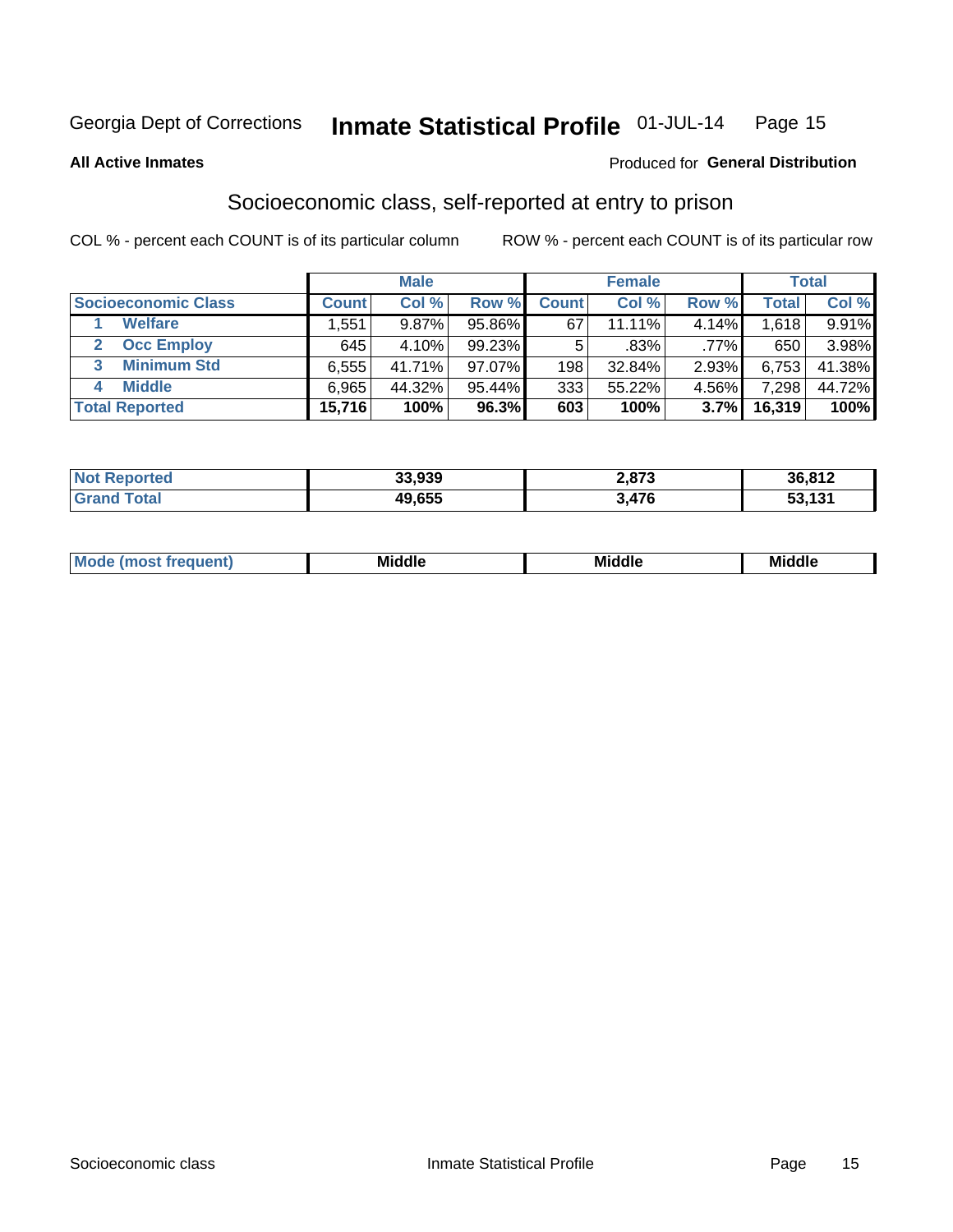#### Inmate Statistical Profile 01-JUL-14 Page 16

**All Active Inmates** 

### Produced for General Distribution

# Environment to age 16, self-reported at entry to prison

COL % - percent each COUNT is of its particular column

|                                    |              | <b>Male</b> |        |              | <b>Female</b> |       |        | <b>Total</b> |
|------------------------------------|--------------|-------------|--------|--------------|---------------|-------|--------|--------------|
| <b>Environment to age 16</b>       | <b>Count</b> | Col %       | Row %  | <b>Count</b> | Col %         | Row % | Total  | Col %        |
| <b>Rural/Farm</b>                  | 556          | $3.50\%$    | 96.86% | 18 I         | 2.96%         | 3.14% | 574    | 3.48%        |
| <b>Rural/Nfarm</b><br>$\mathbf{2}$ | 848          | 5.34%       | 92.48% | 69           | 11.35%        | 7.52% | 917    | 5.56%        |
| 3 S.M.S.A                          | 5,905        | 37.19%      | 98.04% | 118          | 19.41%        | 1.96% | 6,023  | 36.53%       |
| <b>Urban</b><br>4                  | 3,564        | 22.45%      | 94.24% | 218          | 35.86%        | 5.76% | 3,782  | 22.94%       |
| 5 Small Town                       | 5,005        | 31.52%      | 96.44% | 185          | 30.43%        | 3.56% | 5,190  | 31.48%       |
| <b>Total Reported</b>              | 15,878       | 100%        | 96.31% | 608          | 100%          | 3.69% | 16,486 | 100%         |

| <b>Not Reported</b> | 22.777<br><b>JJ.</b> II. | 2,868 | 36,645 |
|---------------------|--------------------------|-------|--------|
| <b>Grand Total</b>  | 49,655                   | 476.د | 53,131 |

| Mo | M | Irhan<br>rva<br>______ | M<br>______ |
|----|---|------------------------|-------------|
|    |   |                        |             |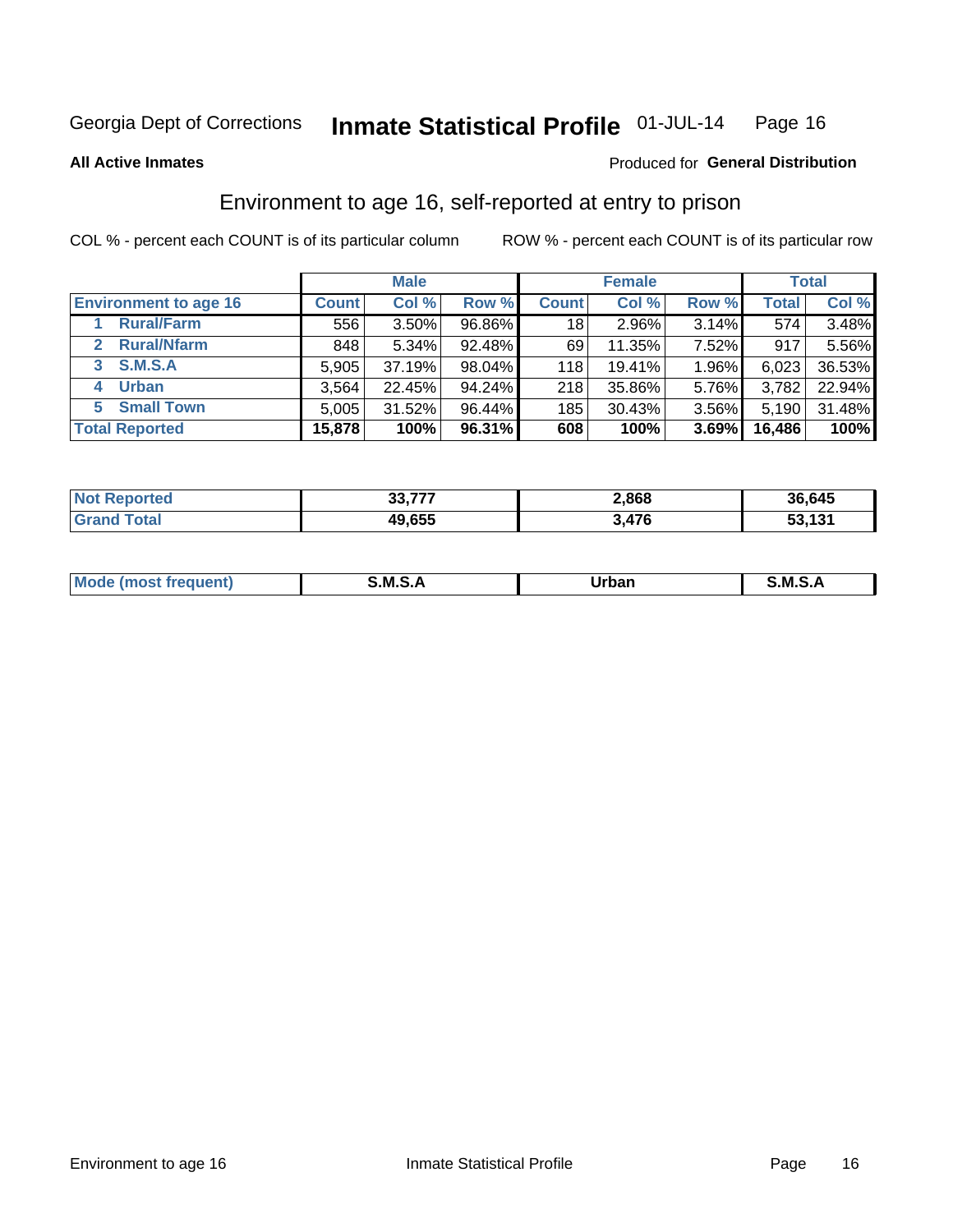#### Inmate Statistical Profile 01-JUL-14 Page 17

**All Active Inmates** 

### Produced for General Distribution

# Guardian status to age 16, self-reported at entry to prison

COL % - percent each COUNT is of its particular column

|                                  |              | <b>Male</b> |         |              | <b>Female</b> |       |        | <b>Total</b> |
|----------------------------------|--------------|-------------|---------|--------------|---------------|-------|--------|--------------|
| <b>Guardian Status To Age 16</b> | <b>Count</b> | Col %       | Row %   | <b>Count</b> | Col %         | Row % | Total  | Col %        |
| 1 Orphanage                      | 11           | $.07\%$     | 100.00% |              |               |       | 11     | .07%         |
| 2 Father Only                    | 504          | 3.22%       | 98.05%  | 10           | 2.72%         | 1.95% | 514    | 3.21%        |
| <b>3 Both Parents</b>            | 5,929        | 37.92%      | 97.61%  | 145          | 39.40%        | 2.39% | 6,074  | 37.95%       |
| <b>4 Mother Only</b>             | 6,887        | 44.04%      | 98.29%  | 120          | 32.61%        | 1.71% | 7,007  | 43.78%       |
| <b>6 Oth Female</b>              | 401          | 2.56%       | 98.53%  | 6            | 1.63%         | 1.47% | 407    | 2.54%        |
| <b>7 Oth Male</b>                | 79           | .51%        | 98.75%  |              | .27%          | 1.25% | 80     | .50%         |
| 8 Step-Parents                   | 161          | 1.03%       | 99.38%  |              | $.27\%$       | .62%  | 162    | 1.01%        |
| 9 Foster Home                    | 253          | 1.62%       | 97.31%  | ⇁            | 1.90%         | 2.69% | 260    | 1.62%        |
| <b>10 Grand Parents</b>          | 1,412        | 9.03%       | 94.77%  | 78           | 21.20%        | 5.23% | 1,490  | 9.31%        |
| <b>Total Reported</b>            | 15,637       | 100%        | 97.7%   | 368          | 100%          | 2.3%  | 16,005 | 100%         |

| <b>Not</b><br><b>Reported</b> | 34,018 | 3,108 | ,126<br>57             |
|-------------------------------|--------|-------|------------------------|
| Total                         | 49.655 | 3,476 | E2A24<br><b>JJ, JJ</b> |

| Mode | วทIv<br>Mot | <b>Both Parents</b><br>Parents | lM.<br>Only<br>. |
|------|-------------|--------------------------------|------------------|
|      |             |                                |                  |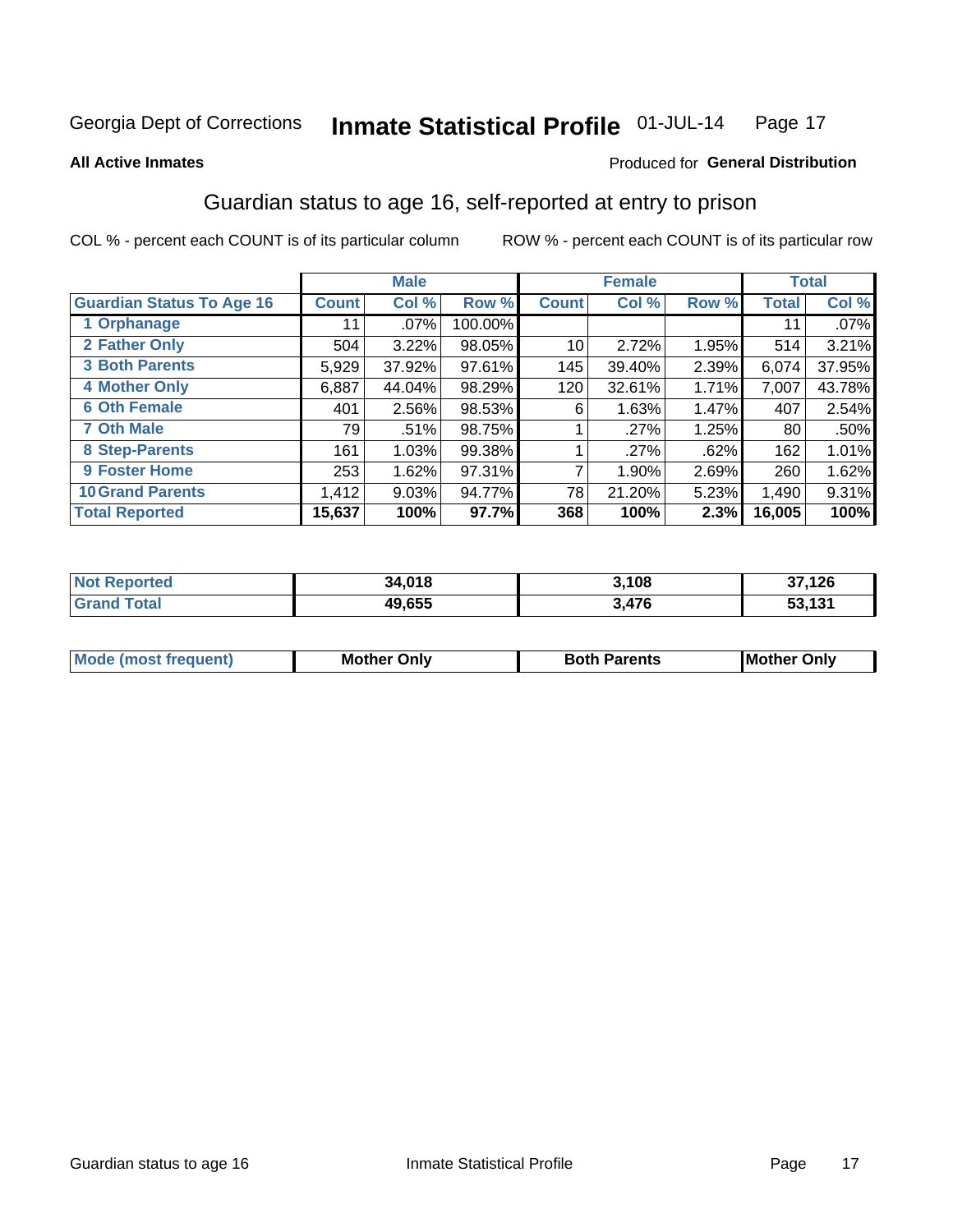#### Inmate Statistical Profile 01-JUL-14 Page 18

### **All Active Inmates**

### Produced for General Distribution

# Employment status before prison, self-reported at entry to prison

COL % - percent each COUNT is of its particular column

|                                  |         | <b>Male</b> |        |              | <b>Female</b> |        |        | <b>Total</b> |
|----------------------------------|---------|-------------|--------|--------------|---------------|--------|--------|--------------|
| <b>Employment Status</b>         | Count l | Col %       | Row %  | <b>Count</b> | Col %         | Row %  | Total  | Col %        |
| <b>Full Time</b>                 | 18,806  | 45.42%      | 96.36% | 710          | 23.60%        | 3.64%  | 19,516 | 43.94%       |
| <b>Part Time</b><br>$\mathbf{2}$ | 3,755   | $9.07\%$    | 95.62% | 172          | 5.72%         | 4.38%  | 3,927  | 8.84%        |
| Unempl $<$ 6m<br>3               | 2,794   | 6.75%       | 97.45% | 73           | 2.43%         | 2.55%  | 2,867  | 6.46%        |
| Unempl > 6m<br>4                 | 8,698   | 21.01%      | 85.81% | 1,438        | 47.81%        | 14.19% | 10,136 | 22.82%       |
| <b>Never Workd</b><br>5          | 4,312   | 10.41%      | 95.72% | 193          | 6.42%         | 4.28%  | 4,505  | 10.14%       |
| <b>Student</b><br>6              | 1,164   | 2.81%       | 96.12% | 47           | 1.56%         | 3.88%  | 1,211  | 2.73%        |
| <b>Incapable</b>                 | 1,875   | 4.53%       | 83.33% | 375          | 12.47%        | 16.67% | 2,250  | 5.07%        |
| <b>Total Reported</b>            | 41,404  | 100%        | 93.23% | 3,008        | 100%          | 6.77%  | 44,412 | 100%         |

| rted<br>NO | 8,251  | 468 | ,719             |
|------------|--------|-----|------------------|
| $\sim$ 10  | 49.655 | 17C | 52 121<br>33.IJ. |

| <b>Moo.</b><br><b>THOST</b> | the contract of the contract of the contract of the contract of the contract of the contract of the contract of the contract of the contract of the contract of the contract of the contract of the contract of the contract o | 6m | ıme |
|-----------------------------|--------------------------------------------------------------------------------------------------------------------------------------------------------------------------------------------------------------------------------|----|-----|
|                             |                                                                                                                                                                                                                                |    |     |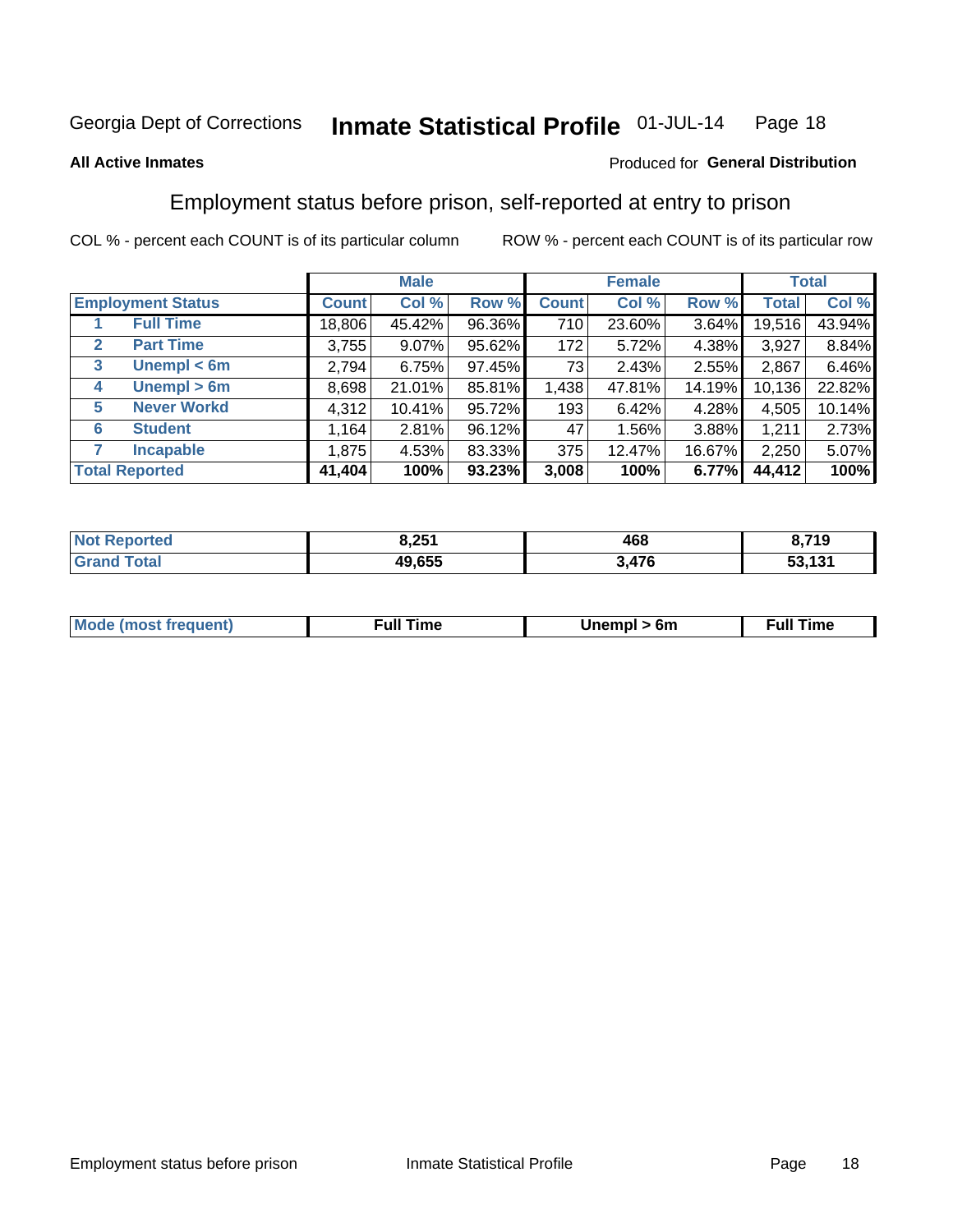## **All Active Inmates**

Produced for General Distribution

# Age at admission

COL % - percent each COUNT is of its particular column

|                         |              | <b>Male</b> |        |                | <b>Female</b> |       |              | <b>Total</b> |
|-------------------------|--------------|-------------|--------|----------------|---------------|-------|--------------|--------------|
| <b>Age At Admission</b> | <b>Count</b> | Col %       | Row %  | <b>Count</b>   | Col %         | Row % | <b>Total</b> | Col %        |
| 14                      | 19           | 0.04%       | 90.48% | $\overline{2}$ | 0.06%         | 9.52% | 21           | 0.04%        |
| 15                      | 58           | 0.12%       | 98.31% | 1              | 0.03%         | 1.69% | 59           | 0.11%        |
| 16                      | 187          | 0.38%       | 96.39% | 7              | 0.20%         | 3.61% | 194          | 0.37%        |
| $\overline{17}$         | 708          | 1.43%       | 96.85% | 23             | 0.66%         | 3.15% | 731          | 1.38%        |
| $\overline{18}$         | 1,385        | 2.79%       | 97.19% | 40             | 1.15%         | 2.81% | 1,425        | 2.68%        |
| 19                      | 2,040        | 4.11%       | 96.36% | 77             | 2.22%         | 3.64% | 2,117        | 3.98%        |
| 20                      | 2,284        | 4.60%       | 95.52% | 107            | 3.08%         | 4.48% | 2,391        | 4.50%        |
| $\overline{21}$         | 2,216        | 4.46%       | 95.76% | 98             | 2.82%         | 4.24% | 2,314        | 4.36%        |
| $\overline{22}$         | 2,303        | 4.64%       | 95.36% | 112            | 3.22%         | 4.64% | 2,415        | 4.55%        |
| 23                      | 2,119        | 4.27%       | 93.97% | 136            | 3.91%         | 6.03% | 2,255        | 4.24%        |
| 24                      | 2,014        | 4.06%       | 93.67% | 136            | 3.91%         | 6.33% | 2,150        | 4.05%        |
| $\overline{25}$         | 1,903        | 3.83%       | 93.84% | 125            | 3.60%         | 6.16% | 2,028        | 3.82%        |
| $\overline{26}$         | 1,799        | 3.62%       | 93.80% | 119            | 3.42%         | 6.20% | 1,918        | 3.61%        |
| $\overline{27}$         | 1,745        | 3.51%       | 91.99% | 152            | 4.37%         | 8.01% | 1,897        | 3.57%        |
| 28                      | 1,695        | 3.41%       | 92.98% | 128            | 3.68%         | 7.02% | 1,823        | 3.43%        |
| 29                      | 1,631        | 3.28%       | 92.93% | 124            | 3.57%         | 7.07% | 1,755        | 3.30%        |
| 30                      | 1,657        | 3.34%       | 93.62% | 113            | 3.25%         | 6.38% | 1,770        | 3.33%        |
| 31                      | 1,527        | 3.08%       | 92.49% | 124            | 3.57%         | 7.51% | 1,651        | 3.11%        |
| 32                      | 1,484        | 2.99%       | 92.00% | 129            | 3.71%         | 8.00% | 1,613        | 3.04%        |
| 33                      | 1,434        | 2.89%       | 92.04% | 124            | 3.57%         | 7.96% | 1,558        | 2.93%        |
| 34                      | 1,358        | 2.73%       | 92.26% | 114            | 3.28%         | 7.74% | 1,472        | 2.77%        |
| 35                      | 1,274        | 2.57%       | 93.61% | 87             | 2.50%         | 6.39% | 1,361        | 2.56%        |
| 36                      | 1,260        | 2.54%       | 92.58% | 101            | 2.91%         | 7.42% | 1,361        | 2.56%        |
| $\overline{37}$         | 1,113        | 2.24%       | 92.90% | 85             | 2.45%         | 7.10% | 1,198        | 2.25%        |
| 38                      | 1,081        | 2.18%       | 92.79% | 84             | 2.42%         | 7.21% | 1,165        | 2.19%        |
| 39                      | 1,020        | 2.05%       | 92.31% | 85             | 2.45%         | 7.69% | 1,105        | 2.08%        |
| 40                      | 1,020        | 2.05%       | 92.39% | 84             | 2.42%         | 7.61% | 1,104        | 2.08%        |
| 41                      | 998          | 2.01%       | 92.75% | 78             | 2.24%         | 7.25% | 1,076        | 2.03%        |
| 42                      | 901          | 1.81%       | 92.60% | 72             | 2.07%         | 7.40% | 973          | 1.83%        |
| 43                      | 869          | 1.75%       | 90.52% | 91             | 2.62%         | 9.48% | 960          | 1.81%        |
| 44                      | 794          | 1.60%       | 91.26% | 76             | 2.19%         | 8.74% | 870          | 1.64%        |
| 45                      | 771          | 1.55%       | 91.35% | 73             | 2.10%         | 8.65% | 844          | 1.59%        |
| 46                      | 733          | 1.48%       | 92.20% | 62             | 1.78%         | 7.80% | 795          | 1.50%        |
| 47                      | 735          | 1.48%       | 91.99% | 64             | 1.84%         | 8.01% | 799          | 1.50%        |
| 48                      | 694          | 1.40%       | 91.44% | 65             | 1.87%         | 8.56% | 759          | 1.43%        |
| 49                      | 635          | 1.28%       | 91.37% | 60             | 1.73%         | 8.63% | 695          | 1.31%        |
| 50                      | 547          | 1.10%       | 91.93% | 48             | 1.38%         | 8.07% | 595          | 1.12%        |
| 51                      | 476          | 0.96%       | 91.89% | 42             | 1.21%         | 8.11% | 518          | 0.97%        |
| 52                      | 454          | 0.91%       | 91.72% | 41             | 1.18%         | 8.28% | 495          | 0.93%        |
| 53                      | 402          | 0.81%       | 90.13% | 44             | 1.27%         | 9.87% | 446          | 0.84%        |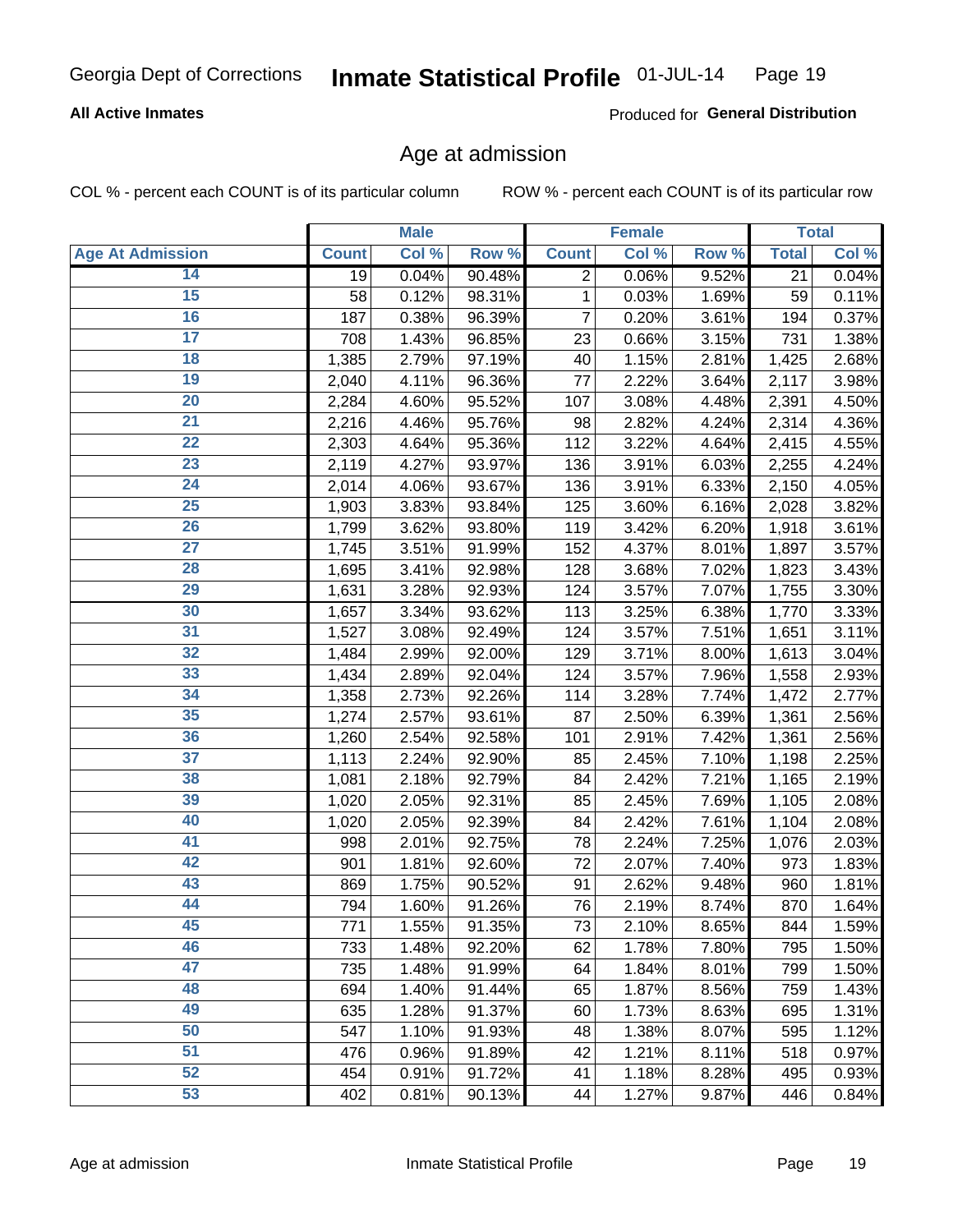## **All Active Inmates**

Produced for General Distribution

# Age at admission

COL % - percent each COUNT is of its particular column

|                         | <b>Male</b>    |       | <b>Female</b> |                |       | <b>Total</b> |                |       |
|-------------------------|----------------|-------|---------------|----------------|-------|--------------|----------------|-------|
| <b>Age At Admission</b> | <b>Count</b>   | Col % | Row %         | <b>Count</b>   | Col % | Row %        | <b>Total</b>   | Col % |
| 54                      | 343            | 0.69% | 93.21%        | 25             | 0.72% | 6.79%        | 368            | 0.69% |
| $\overline{55}$         | 309            | 0.62% | 93.35%        | 22             | 0.63% | 6.65%        | 331            | 0.62% |
| 56                      | 285            | 0.57% | 92.83%        | 22             | 0.63% | 7.17%        | 307            | 0.58% |
| $\overline{57}$         | 227            | 0.46% | 93.80%        | 15             | 0.43% | 6.20%        | 242            | 0.46% |
| 58                      | 187            | 0.38% | 94.92%        | 10             | 0.29% | 5.08%        | 197            | 0.37% |
| 59                      | 153            | 0.31% | 93.87%        | 10             | 0.29% | 6.13%        | 163            | 0.31% |
| 60                      | 135            | 0.27% | 95.07%        | $\overline{7}$ | 0.20% | 4.93%        | 142            | 0.27% |
| 61                      | 120            | 0.24% | 96.00%        | $\overline{5}$ | 0.14% | 4.00%        | 125            | 0.24% |
| 62                      | 103            | 0.21% | 94.50%        | 6              | 0.17% | 5.50%        | 109            | 0.21% |
| 63                      | 81             | 0.16% | 96.43%        | 3              | 0.09% | 3.57%        | 84             | 0.16% |
| 64                      | 73             | 0.15% | 96.05%        | $\overline{3}$ | 0.09% | 3.95%        | 76             | 0.14% |
| 65                      | 42             | 0.08% | 89.36%        | 5              | 0.14% | 10.64%       | 47             | 0.09% |
| 66                      | 46             | 0.09% | 100.00%       |                |       |              | 46             | 0.09% |
| 67                      | 37             | 0.07% | 94.87%        | $\overline{2}$ | 0.06% | 5.13%        | 39             | 0.07% |
| 68                      | 26             | 0.05% | 96.30%        | $\mathbf 1$    | 0.03% | 3.70%        | 27             | 0.05% |
| 69                      | 33             | 0.07% | 100.00%       |                |       |              | 33             | 0.06% |
| 70                      | 26             | 0.05% | 92.86%        | $\overline{2}$ | 0.06% | 7.14%        | 28             | 0.05% |
| $\overline{71}$         | 15             | 0.03% | 100.00%       |                |       |              | 15             | 0.03% |
| $\overline{72}$         | 19             | 0.04% | 90.48%        | $\overline{2}$ | 0.06% | 9.52%        | 21             | 0.04% |
| 73                      | 9              | 0.02% | 90.00%        | 1              | 0.03% | 10.00%       | 10             | 0.02% |
| $\overline{74}$         | 12             | 0.02% | 100.00%       |                |       |              | 12             | 0.02% |
| $\overline{75}$         | 8              | 0.02% | 100.00%       |                |       |              | 8              | 0.02% |
| 76                      | $\overline{7}$ | 0.01% | 100.00%       |                |       |              | $\overline{7}$ | 0.01% |
| $\overline{77}$         | 5              | 0.01% | 100.00%       |                |       |              | $\overline{5}$ | 0.01% |
| 78                      | 3              | 0.01% | 100.00%       |                |       |              | 3              | 0.01% |
| 79                      | $\overline{2}$ | 0.01% | 66.67%        | 1              | 0.03% | 33.33%       | 3              | 0.01% |
| 80                      | $\mathbf 1$    | 0.01% | 100.00%       |                |       |              | $\mathbf{1}$   | 0.01% |
| 82                      | $\overline{2}$ | 0.01% | 100.00%       |                |       |              | $\overline{2}$ | 0.01% |
| 84                      | $\overline{2}$ | 0.01% | 100.00%       |                |       |              | $\overline{2}$ | 0.01% |
| <b>Total Reported</b>   | 49,654         | 100%  | 93.46%        | 3,475          | 100%  |              | 6.54% 53,129   | 100%  |

| e ported<br><b>NOT</b> |        |       |        |
|------------------------|--------|-------|--------|
| <b>Tota</b>            | 49,655 | 3,476 | 53,131 |

| Mean (average)         | 32.19 | 34.03    | 32.31   |
|------------------------|-------|----------|---------|
| <b>Median (middle)</b> | 30    | ^^<br>JZ | 30      |
| Mode (most frequent)   | LL    |          | ົ<br>LL |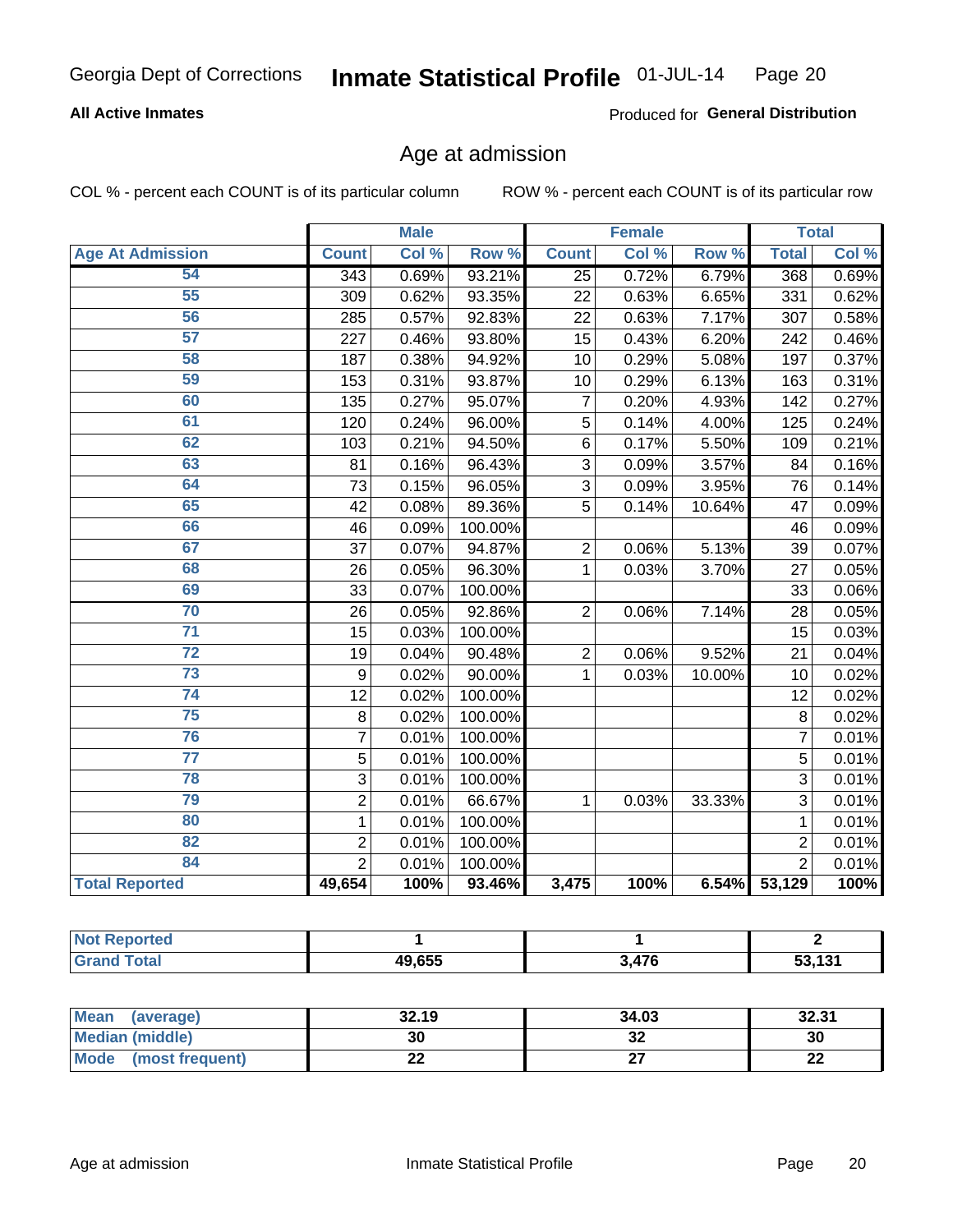## **All Active Inmates**

### Produced for General Distribution

# Height, measured at entry to prison

COL % - percent each COUNT is of its particular column

|                       | <b>Male</b>     |        |         | <b>Female</b> |        |        | <b>Total</b>   |          |
|-----------------------|-----------------|--------|---------|---------------|--------|--------|----------------|----------|
| <b>Height</b>         | <b>Count</b>    | Col %  | Row %   | <b>Count</b>  | Col %  | Row %  | <b>Total</b>   | Col %    |
| 4'10"                 | 2               | 0.02%  | 12.50%  | 14            | 7.22%  | 87.50% | 16             | 0.14%    |
| 4'11''                | 11              | 0.10%  | 13.41%  | 71            | 36.60% | 86.59% | 82             | 0.70%    |
| 5'02"                 | $\overline{2}$  | 0.02%  | 66.67%  | 1             | 0.52%  | 33.33% | 3              | 0.03%    |
| 5'03''                | 1               | 0.01%  | 100.00% |               |        |        | 1              | 0.01%    |
| 5'05''                | $\,6\,$         | 0.05%  | 100.00% |               |        |        | 6              | 0.05%    |
| 5'06''                | 8               | 0.07%  | 100.00% |               |        |        | 8              | 0.07%    |
| 5'07''                | 9               | 0.08%  | 100.00% |               |        |        | 9              | 0.08%    |
| 5'08''                | 9               | 0.08%  | 100.00% |               |        |        | 9              | 0.08%    |
| 5'09''                | 10 <sup>1</sup> | 0.09%  | 100.00% |               |        |        | 10             | 0.09%    |
| 5'10''                | 5,487           | 47.90% | 98.74%  | 70            | 36.08% | 1.26%  | 5,557          | 47.70%   |
| 5'11''                | 5,868           | 51.23% | 99.36%  | 38            | 19.59% | 0.64%  | 5,906          | 50.70%   |
| 6'00''                | 10              | 0.09%  | 100.00% |               |        |        | 10             | 0.09%    |
| 6'01''                | 5               | 0.04%  | 100.00% |               |        |        | 5              | 0.04%    |
| 6'02''                | $\,6$           | 0.05%  | 100.00% |               |        |        | 6              | 0.05%    |
| 6'03''                | 2               | 0.02%  | 100.00% |               |        |        | $\overline{2}$ | 0.02%    |
| 6'04''                | 1               | 0.01%  | 100.00% |               |        |        | 1              | 0.01%    |
| 6'05''                | 1               | 0.01%  | 100.00% |               |        |        | 1              | 0.01%    |
| 6'10''                | 5               | 0.04%  | 100.00% |               |        |        | 5              | 0.04%    |
| 6'11''                | 11              | 0.10%  | 100.00% |               |        |        | 11             | 0.09%    |
| Seven feet +          | 1               | 0.01%  | 100.00% |               |        |        |                | $0.01\%$ |
| <b>Total Reported</b> | 11,455          | 100%   | 98.33%  | 194           | 100%   | 1.67%  | 11,649         | 100%     |

| <b>Not Reported</b> | 38,200 | 3,282 | 1,482<br>$\overline{11}$ |
|---------------------|--------|-------|--------------------------|
| Total               | 49,655 | ,476  | 53,131                   |

| <b>Mean</b><br>(average) | <b>5'14"</b> | 5'05" | 5'10" |
|--------------------------|--------------|-------|-------|
| Median (middle)          | 544"         | 5'10" | 5'11" |
| Mode<br>(most frequent)  | 544 "        | 4'11" | 544"  |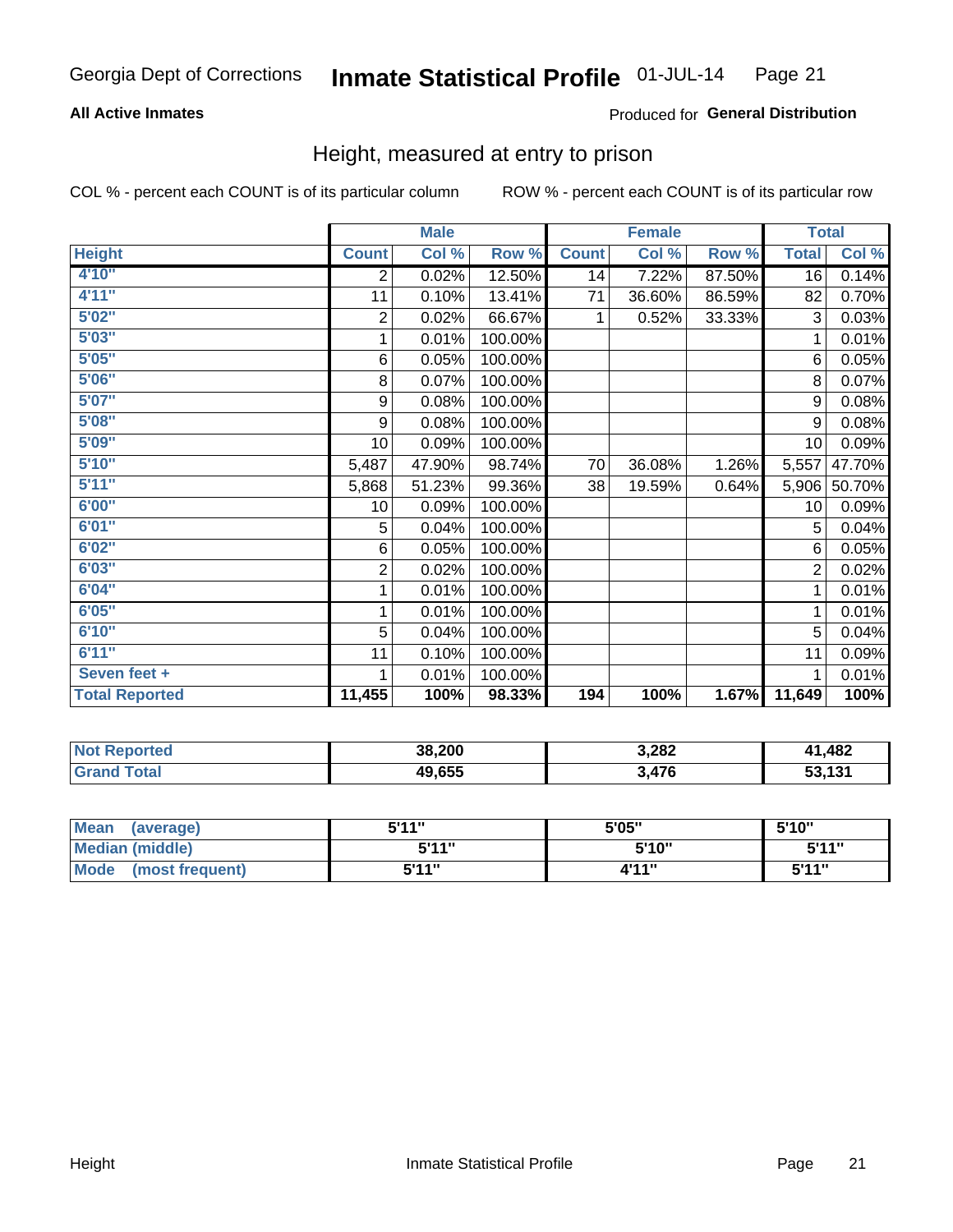## **All Active Inmates**

### Produced for General Distribution

# Weight, measured at entry to prison

COL % - percent each COUNT is of its particular column

|                        |                         | <b>Male</b> |                  |                         | <b>Female</b> |        | <b>Total</b>    |        |
|------------------------|-------------------------|-------------|------------------|-------------------------|---------------|--------|-----------------|--------|
| Weight                 | <b>Count</b>            | Col %       | Row <sup>%</sup> | <b>Count</b>            | Col %         | Row %  | <b>Total</b>    | Col %  |
| <b>Under 80 pounds</b> | $\overline{15}$         | 0.03%       | 100.00%          |                         |               |        | $\overline{15}$ | 0.03%  |
| 80 - 89 pounds         | 3                       | 0.01%       | 75.00%           | 1                       | 0.03%         | 25.00% | $\overline{4}$  | 0.01%  |
| 90 - 99 pounds         | $\overline{3}$          | 0.01%       | 27.27%           | 8                       | 0.23%         | 72.73% | 11              | 0.02%  |
| 100 - 109 pounds       | 31                      | 0.06%       | 49.21%           | 32                      | 0.92%         | 50.79% | 63              | 0.12%  |
| 110 - 119 pounds       | 85                      | 0.17%       | 45.21%           | 103                     | 2.97%         | 54.79% | 188             | 0.36%  |
| 120 - 129 pounds       | 422                     | 0.86%       | 66.04%           | 217                     | 6.27%         | 33.96% | 639             | 1.22%  |
| 130 - 139 pounds       | 1,430                   | 2.91%       | 81.11%           | 333                     | 9.62%         | 18.89% | 1,763           | 3.36%  |
| 140 - 149 pounds       | 3,134                   | 6.39%       | 89.11%           | 383                     | 11.06%        | 10.89% | 3,517           | 6.70%  |
| 150 - 159 pounds       | 4,805                   | 9.79%       | 92.40%           | 395                     | 11.41%        | 7.60%  | 5,200           | 9.90%  |
| 160 - 169 pounds       | 6,442                   | 13.13%      | 94.20%           | 397                     | 11.46%        | 5.80%  | 6,839           | 13.02% |
| 170 - 179 pounds       | 6,383                   | 13.01%      | 95.00%           | 336                     | 9.70%         | 5.00%  | 6,719           | 12.79% |
| 180 - 189 pounds       | 6,460                   | 13.17%      | 95.51%           | 304                     | 8.78%         | 4.49%  | 6,764           | 12.88% |
| 190 - 199 pounds       | 4,642                   | 9.46%       | 95.59%           | 214                     | 6.18%         | 4.41%  | 4,856           | 9.24%  |
| 200 - 209 pounds       | 3,975                   | 8.10%       | 95.69%           | 179                     | 5.17%         | 4.31%  | 4,154           | 7.91%  |
| 210 - 219 pounds       | 3,014                   | 6.14%       | 96.14%           | 121                     | 3.49%         | 3.86%  | 3,135           | 5.97%  |
| 220 - 229 pounds       | 2,457                   | 5.01%       | 96.24%           | 96                      | 2.77%         | 3.76%  | 2,553           | 4.86%  |
| 230 - 239 pounds       | 1,656                   | 3.37%       | 94.74%           | 92                      | 2.66%         | 5.26%  | 1,748           | 3.33%  |
| 240 - 249 pounds       | $\overline{1,257}$      | 2.56%       | 94.72%           | 70                      | 2.02%         | 5.28%  | 1,327           | 2.53%  |
| 250 - 259 pounds       | 833                     | 1.70%       | 94.12%           | 52                      | 1.50%         | 5.88%  | 885             | 1.68%  |
| 260 - 269 pounds       | 605                     | 1.23%       | 94.83%           | 33                      | 0.95%         | 5.17%  | 638             | 1.21%  |
| 270 - 279 pounds       | 414                     | 0.84%       | 94.31%           | 25                      | 0.72%         | 5.69%  | 439             | 0.84%  |
| 280 - 289 pounds       | 330                     | 0.67%       | 93.48%           | 23                      | 0.66%         | 6.52%  | 353             | 0.67%  |
| 290 - 299 pounds       | 172                     | 0.35%       | 93.99%           | 11                      | 0.32%         | 6.01%  | 183             | 0.35%  |
| 300 - 309 pounds       | 161                     | 0.33%       | 89.44%           | 19                      | 0.55%         | 10.56% | 180             | 0.34%  |
| 310 - 319 pounds       | 84                      | 0.17%       | 95.45%           | 4                       | 0.12%         | 4.55%  | 88              | 0.17%  |
| 320 - 329 pounds       | 86                      | 0.18%       | 96.63%           | 3                       | 0.09%         | 3.37%  | 89              | 0.17%  |
| 330 - 339 pounds       | 44                      | 0.09%       | 91.67%           | $\overline{\mathbf{4}}$ | 0.12%         | 8.33%  | 48              | 0.09%  |
| 340 - 349 pounds       | 36                      | 0.07%       | 94.74%           | $\overline{2}$          | 0.06%         | 5.26%  | 38              | 0.07%  |
| 350 - 359 pounds       | 36                      | 0.07%       | 94.74%           | $\overline{2}$          | 0.06%         | 5.26%  | 38              | 0.07%  |
| 360 - 369 pounds       | 11                      | 0.02%       | 84.62%           | $\overline{2}$          | 0.06%         | 15.38% | 13              | 0.02%  |
| 370 - 379 pounds       | 14                      | 0.03%       | 100.00%          |                         |               |        | 14              | 0.03%  |
| 380 - 389 pounds       | $\overline{2}$          | 0.01%       | 100.00%          |                         |               |        | $\overline{2}$  | 0.01%  |
| 390 - 399 pounds       | $\overline{\mathbf{4}}$ | 0.01%       | 80.00%           | $\mathbf 1$             | 0.03%         | 20.00% | 5               | 0.01%  |
| 400 pounds and over    | 22                      | 0.04%       | 95.65%           | $\mathbf{1}$            | 0.03%         | 4.35%  | 23              | 0.04%  |
| <b>Total Reported</b>  | 49,068                  | 100%        | 93.41%           | 3,463                   | 100%          | 6.59%  | 52,531          | 100.0% |

| <b>Not</b><br><b>Reported</b> | 587    |      | 600    |
|-------------------------------|--------|------|--------|
| Total                         | 49.655 | A7C  | -9.498 |
| <b>'</b> Gran∈                |        | 41 V | วง. เง |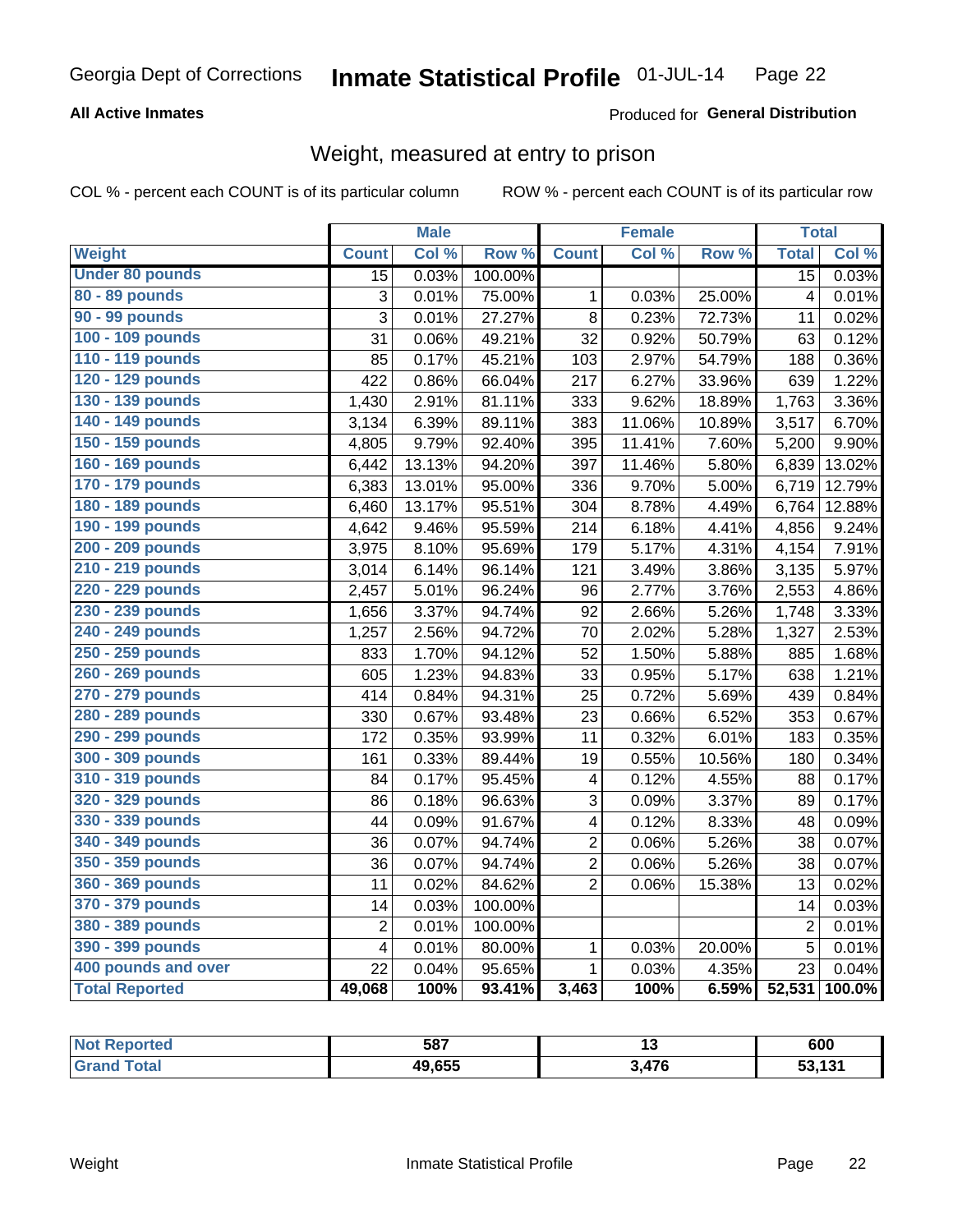### **All Active Inmates**

### Produced for General Distribution

# Weight, measured at entry to prison

COL % - percent each COUNT is of its particular column

|                          | <b>Male</b> | <b>Female</b> | Total |
|--------------------------|-------------|---------------|-------|
| <b>Mean</b><br>(average) | 186         | 171           | 185   |
| <b>Median (middle)</b>   | 180         | 165           | 180   |
| Mode<br>(most frequent)  | 180         | 150           | 180   |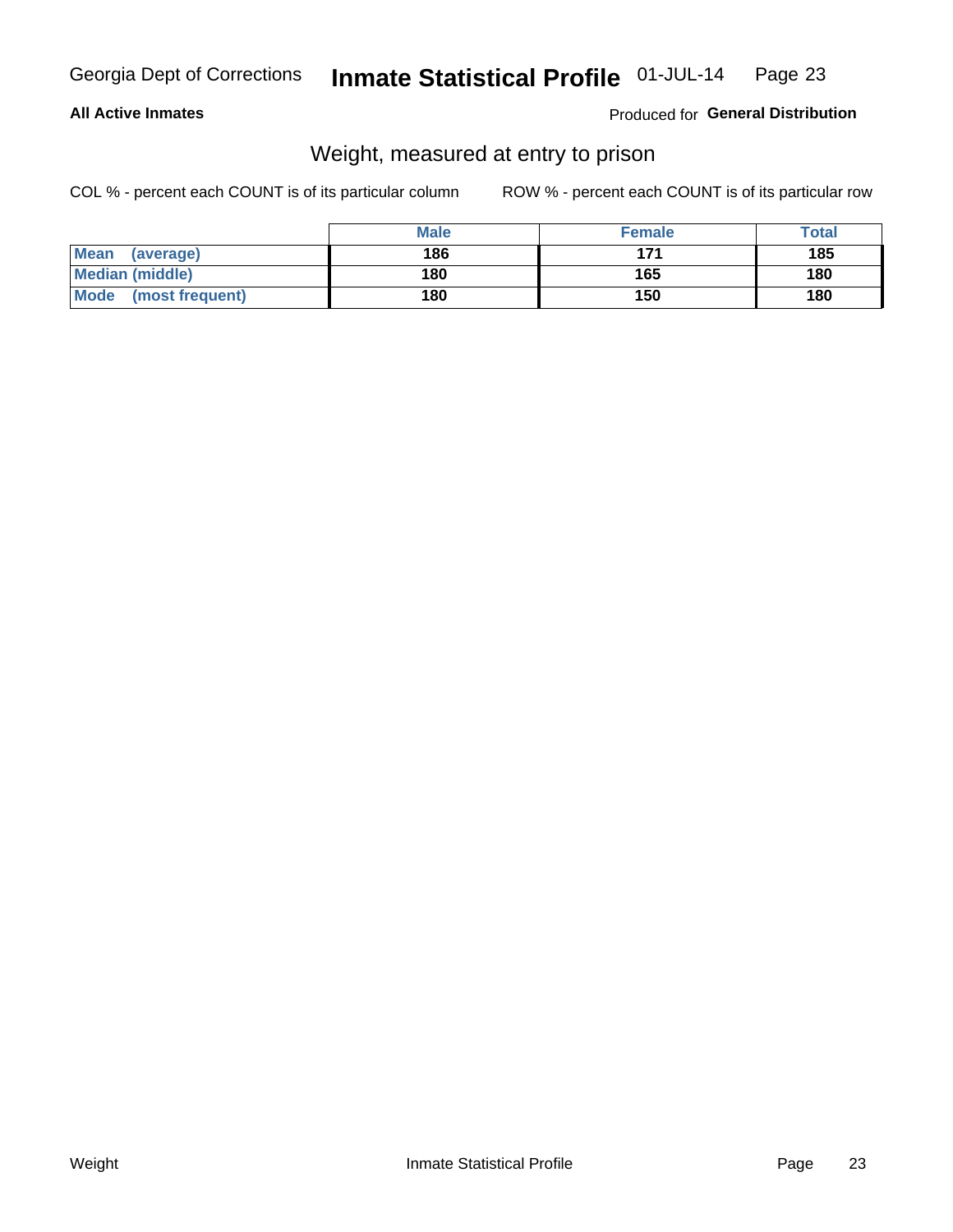#### Inmate Statistical Profile 01-JUL-14 Page 24

**All Active Inmates** 

### Produced for General Distribution

# Veterans validated by Veteran's Administration

COL % - percent each COUNT is of its particular column

|                             | <b>Male</b>  |        |             | <b>Female</b> |        |        | <b>Total</b> |        |
|-----------------------------|--------------|--------|-------------|---------------|--------|--------|--------------|--------|
| <b>Military service</b>     | <b>Count</b> | Col %  | Row % Count |               | Col %  | Row %  | <b>Total</b> | Col %  |
| <b>Others</b><br>0          | 919          | 38.09% | 97.66%      | 22            | 45.83% | 2.34%  | 941          | 38.24% |
| <b>Air Force</b>            | 892          | 36.97% | 98.02%      | 18            | 37.50% | 1.98%  | 910          | 36.98% |
| <b>Army</b><br>$\mathbf{2}$ | 115          | 4.77%  | $97.46\%$   | 3             | 6.25%  | 2.54%  | 118          | 4.79%  |
| <b>Navy</b><br>3            | 294          | 12.18% | 99.32%      | 2             | 4.17%  | .68%   | 296          | 12.03% |
| <b>Marines</b><br>4         |              | .29%   | 87.50%      |               | 2.08%  | 12.50% | 8            | .33%   |
| <b>Coast Guard</b><br>5.    | 186          | 7.71%  | 98.94%      | 2             | 4.17%  | 1.06%  | 188          | 7.64%  |
| <b>Total Reported</b>       | 2,413        | 100%   | 98.05%      | 48            | 100%   | 1.95%  | 2,461        | 100%   |

| 'ted<br>NOI | 47,242 | 3,428 | 50.670 |
|-------------|--------|-------|--------|
|             | 49,655 | 3,476 | -404   |

|  |  | <b>Mode</b><br>quent)<br>most trea | <b>Dthers</b> | Others | Others |
|--|--|------------------------------------|---------------|--------|--------|
|--|--|------------------------------------|---------------|--------|--------|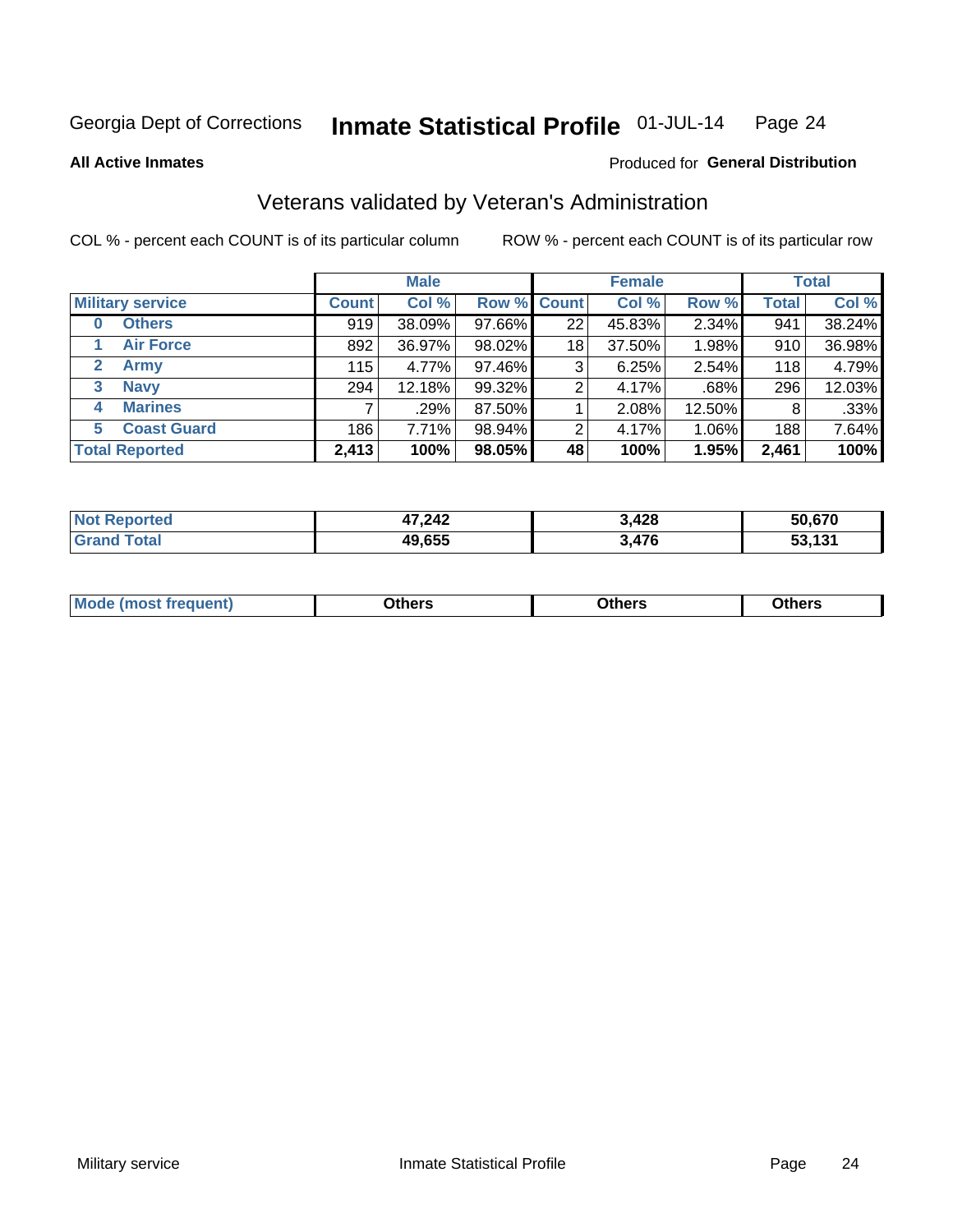#### Inmate Statistical Profile 01-JUL-14 Page 25

**All Active Inmates** 

### Produced for General Distribution

# Type of admission to prison

COL % - percent each COUNT is of its particular column

|    |                                     |              | <b>Male</b> |                    |     | <b>Female</b> |       |              | <b>Total</b> |
|----|-------------------------------------|--------------|-------------|--------------------|-----|---------------|-------|--------------|--------------|
|    | <b>Type of Admission</b>            | <b>Count</b> | Col %       | <b>Row % Count</b> |     | Col %         | Row % | <b>Total</b> | Col %        |
| 52 | <b>New Sentence</b>                 | 40,466       | 81.53%      | 93.54% 2,795       |     | 80.43%        | 6.46% | 43,261       | 81.46%       |
| 53 | <b>Probation Rev Partial</b>        | 2,180        | 4.39%       | 90.49%             | 229 | 6.59%         | 9.51% | 2,409        | 4.54%        |
| 54 | <b>Probation Rev Remainder</b>      | 2,816        | 5.67%       | 90.96%             | 280 | 8.06%         | 9.04% | 3,096        | 5.83%        |
| 55 | <b>Parole Rev New Sentence</b>      | 2,200        | 4.43%       | 96.49%             | 80  | 2.30%         | 3.51% | 2,280        | 4.29%        |
| 56 | <b>Parole Rev No New</b>            | 1,891        | 3.81%       | 95.46%             | 90  | 2.59%         | 4.54% | 1,981        | 3.73%        |
|    | <b>Sentence</b>                     |              |             |                    |     |               |       |              |              |
| 57 | <b>Released In Error</b>            | 11           | .02%        | 91.67%             |     | .03%          | 8.33% | 12           | .02%         |
| 65 | <b>Return Appeal/Bond</b>           | 2            | .01%        | 100.00%            |     |               |       | 2            | .01%         |
| 66 | <b>Prob Viol/Total Rev</b>          |              | .01%        | 100.00%            |     |               |       |              | .01%         |
| 67 | <b>Admit Fm Other Cust</b>          | 7            | .01%        | 100.00%            |     |               |       |              | .01%         |
| 69 | <b>New Sent/Par Rev Pnd</b>         | 6            | .01%        | 100.00%            |     |               |       | 6            | .01%         |
| 70 | <b>Life W/O Parole</b>              | 15           | .03%        | 100.00%            |     |               |       | 15           | .03%         |
| 72 | <b>Par Rev/Rsn Unknown</b>          | 30           | .06%        | 100.00%            |     |               |       | 30           | .06%         |
| 74 | <b>Pb Parole Rescinded</b>          | 2            | .01%        | 100.00%            |     |               |       | 2            | .01%         |
| 76 | <b>Par Rev/Revoc Center</b>         |              | .01%        | 100.00%            |     |               |       |              | .01%         |
| 99 | <b>Utilize Skills - Firefighter</b> | 3            | .01%        | 100.00%            |     |               |       | 3            | .01%         |
|    | <b>Total Reported</b>               | 49,631       | 100%        | 93.46% 3,475       |     | 100%          | 6.54% | 53,106       | 100%         |

| ported<br><b>Not</b> |        |      | יי<br>ΖJ |
|----------------------|--------|------|----------|
| `otal<br>Gr:         | 49.655 | .476 | , 494    |

| <b>Mode (most frequent)</b> | <b>New Sentence</b> | <b>New Sentence</b> | <b>New Sentence</b> |
|-----------------------------|---------------------|---------------------|---------------------|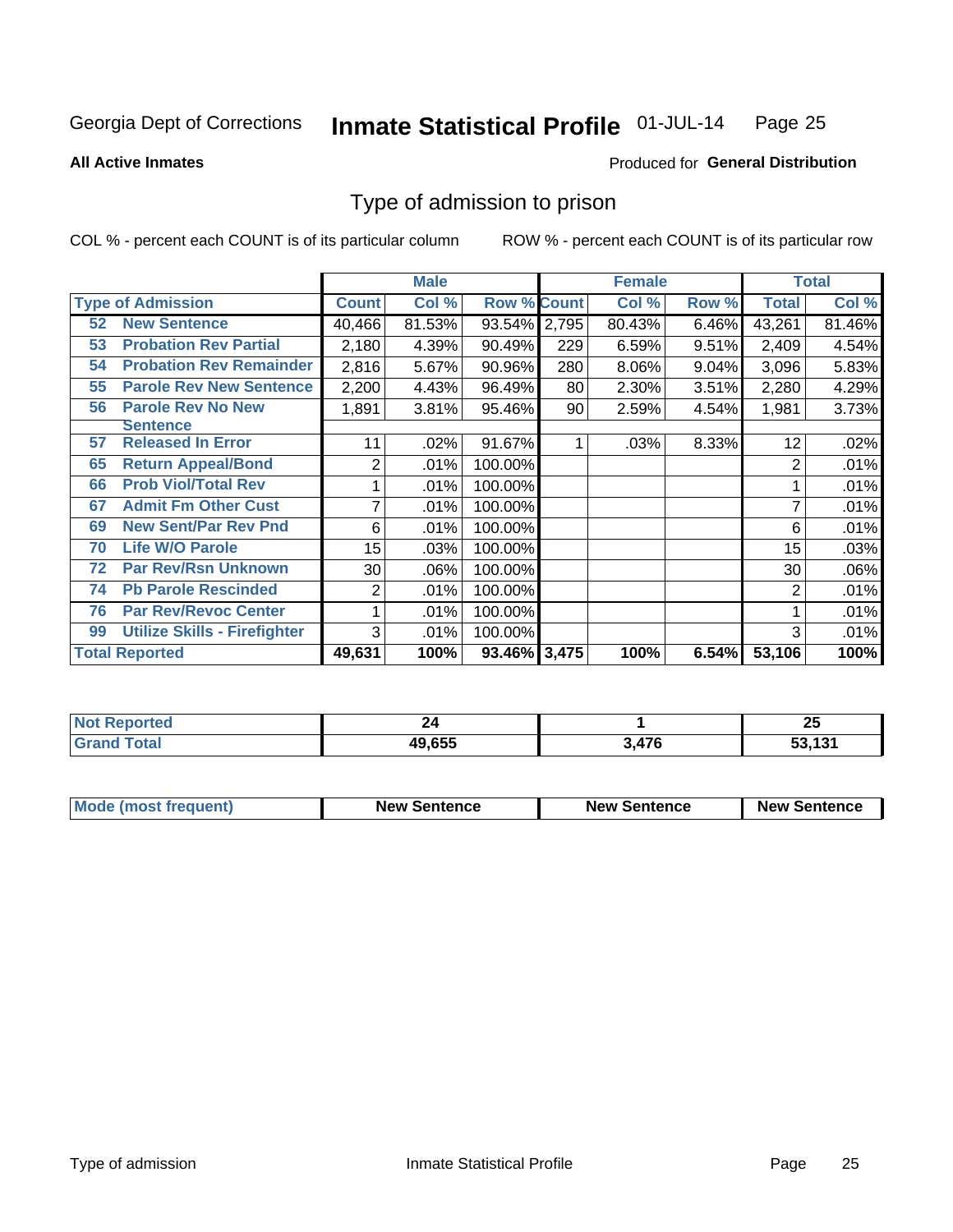#### Inmate Statistical Profile 01-JUL-14 Page 26

**All Active Inmates** 

### **Produced for General Distribution**

# Current / last security status

COL % - percent each COUNT is of its particular column

|                        |              | <b>Male</b> |                    |       | <b>Female</b> |          |              | <b>Total</b> |
|------------------------|--------------|-------------|--------------------|-------|---------------|----------|--------------|--------------|
| <b>Security Status</b> | <b>Count</b> | Col %       | <b>Row % Count</b> |       | Col %         | Row %    | <b>Total</b> | Col %        |
| 1 Wrk Releas           | 2            | $.01\%$     | 66.67%             |       | .03%          | 33.33%   | 3            | .01%         |
| 2 Trusty               |              | $.01\%$     | 100.00%            |       | .00%          |          | 4            | .01%         |
| 3 Minimum              | 8,535        | 17.78%      | 86.13%             | 1,375 | 42.39%        | 13.87%   | 9,910        | 19.33%       |
| 4 Medium               | 30,098       | 62.69%      | 94.81%             | 1,646 | 50.74%        | 5.19%    | 31,744       | 61.93%       |
| 5 Close                | 9,294        | 19.36%      | 97.67%             | 222   | 6.84%         | $2.33\%$ | 9,516        | 18.57%       |
| <b>6 Maximum</b>       | 79           | .16%        | 100.00%            |       | $.00\%$       |          | 79           | .15%         |
| <b>Total Reported</b>  | 48,012       | 100%        | 93.67%             | 3,244 | 100%          | 6.33%    | 51,256       | 100%         |

| <b>Still being diagnosed</b> |        |       |        |
|------------------------------|--------|-------|--------|
| <b>Not Reported</b>          | 1,643  | 232   | 1,875  |
| <b>Grand Total</b>           | 49,655 | 3,476 | 53,131 |

| <b>Mo</b><br>ети | M.<br>. .<br>dium | M٢<br>. | <br><b>Medium</b> |
|------------------|-------------------|---------|-------------------|
|                  |                   |         |                   |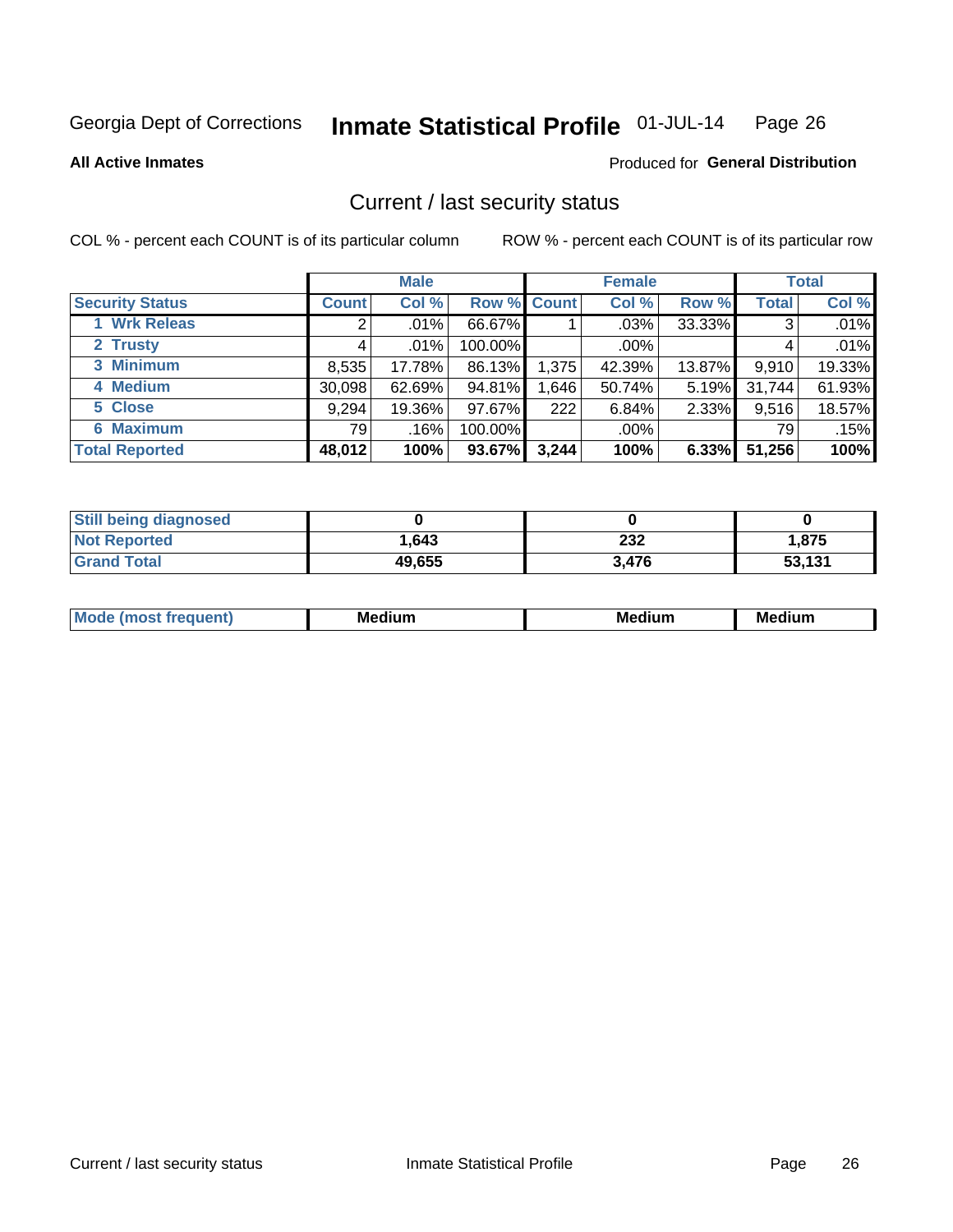#### Inmate Statistical Profile 01-JUL-14 Page 27

**All Active Inmates** 

### Produced for General Distribution

# Current / last type of institution

COL % - percent each COUNT is of its particular column

|                                   |              | <b>Male</b> |             |                 | <b>Female</b> |          |                 | <b>Total</b> |
|-----------------------------------|--------------|-------------|-------------|-----------------|---------------|----------|-----------------|--------------|
| <b>Type of Institution</b>        | <b>Count</b> | Col %       | Row % Count |                 | Col %         | Row %    | <b>Total</b>    | Col %        |
| <b>County Ci</b>                  | 5,034        | 10.18%      | 99.98%      |                 | .03%          | $.02\%$  | 5,035           | 9.51%        |
| <b>Probation Detention Center</b> |              | .01%        | 100.00%     |                 |               |          |                 | .01%         |
| <b>State Prison</b>               | 34,431       | 69.63%      | 91.36%      | 3,255           | $93.64\%$     | $8.64\%$ | 37,686          | 71.21%       |
| <b>Transitional Center</b>        | 2,015        | 4.07%       | 90.85%      | 203             | 5.84%         | 9.15%    | 2,218           | 4.19%        |
| <b>Private Prison</b>             | 7,952        | 16.08%      | 100.00%     |                 |               |          | 7,952           | 15.03%       |
| <b>County Jail</b>                | 13           | .03%        | 92.86%      |                 | $.03\%$       | $7.14\%$ | 14              | .03%         |
| <b>Rsat - Center</b>              |              |             |             | 15 <sup>1</sup> | .43%          | 100.00%  | 15 <sub>2</sub> | .03%         |
| <b>State Hospital</b>             | 3            | .01%        | 75.00%      |                 | $.03\%$       | 25.00%   | 4               | .01%         |
| <b>Total Reported</b>             | 49,449       | 100%        | $93.43\%$   | 3,476           | 100%          | 6.57%    | 52,925          | 100%         |

| $^{\mathrm{H}}$ Not $\cdot$<br>Reported |        |       |        |
|-----------------------------------------|--------|-------|--------|
| Total                                   | 49,449 | 3,476 | 52,925 |

| Mode (most frequent) | <b>State Prison</b> | <b>State Prison</b> | <b>State Prison</b> |
|----------------------|---------------------|---------------------|---------------------|
|                      |                     |                     |                     |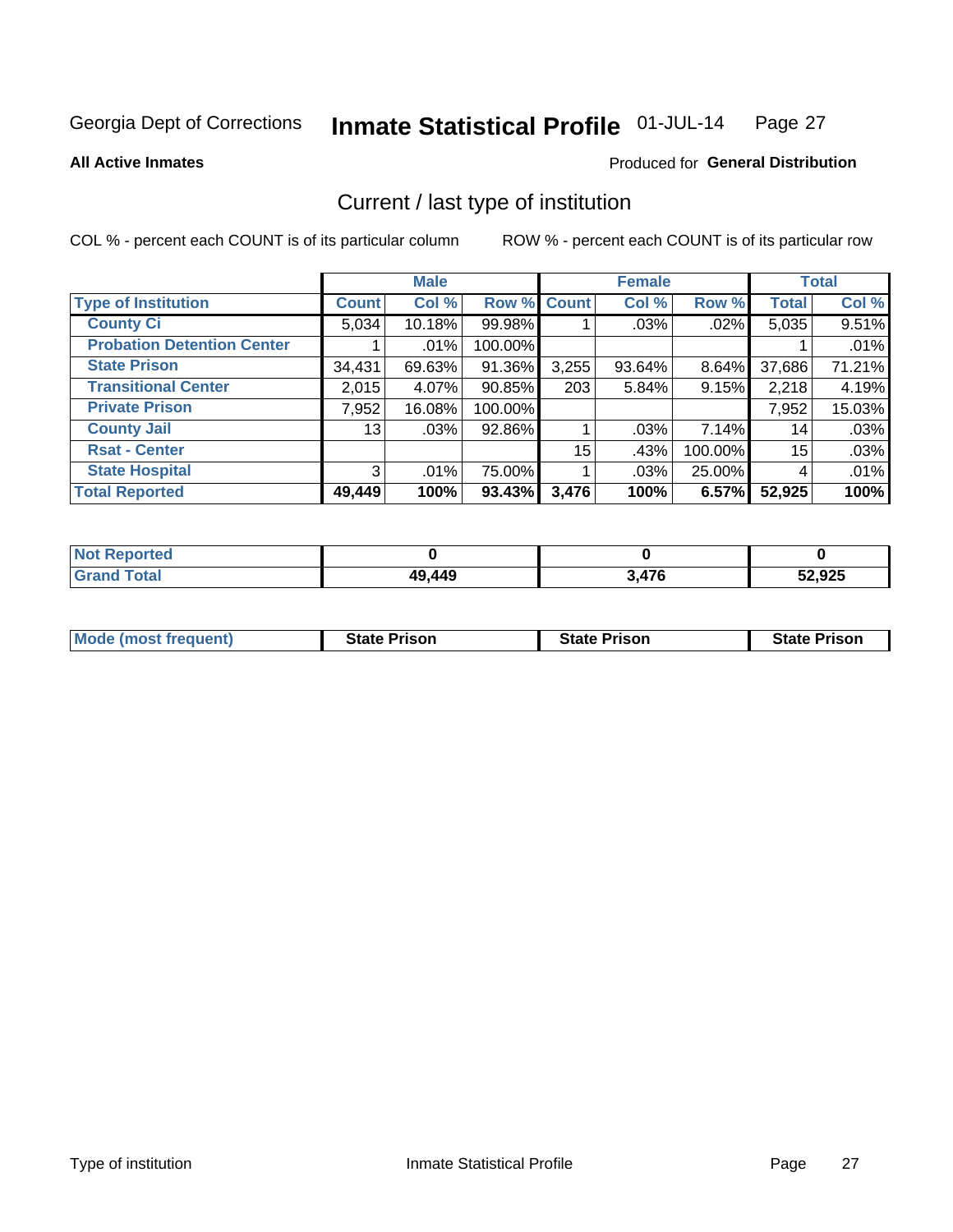#### Inmate Statistical Profile 01-JUL-14 Page 28

**All Active Inmates** 

## **Produced for General Distribution**

# Institution type - transitional centers

COL % - percent each COUNT is of its particular column

|                                          |              | <b>Male</b> |         |              | <b>Female</b> |         |              | <b>Total</b> |
|------------------------------------------|--------------|-------------|---------|--------------|---------------|---------|--------------|--------------|
| <b>Institution Type - Trans. Centers</b> | <b>Count</b> | Col %       | Row %   | <b>Count</b> | Col %         | Row %   | <b>Total</b> | Col %        |
| <b>Albany Tc</b>                         | 155          | 6.84%       | 100.00% |              |               |         | 155          | 6.05%        |
| <b>Arrendale State Prison</b>            |              |             |         | 92           | 31.19%        | 100.00% | 92           | 3.59%        |
| <b>Atlanta Tc</b>                        | 253          | 11.16%      | 100.00% |              |               |         | 253          | 9.88%        |
| <b>Augusta Tc</b>                        | 194          | 8.56%       | 100.00% |              |               |         | 194          | 7.57%        |
| <b>Charles D. Hudson Tc</b>              | 151          | 6.66%       | 100.00% |              |               |         | 151          | 5.89%        |
| <b>Clayton Tc</b>                        | 344          | 15.17%      | 100.00% |              |               |         | 344          | 13.43%       |
| <b>Coastal Tc</b>                        | 260          | 11.47%      | 100.00% |              |               |         | 260          | 10.15%       |
| <b>Columbus Tc</b>                       | 138          | 6.09%       | 100.00% |              |               |         | 138          | 5.39%        |
| <b>Macon Tc</b>                          | 152          | 6.70%       | 100.00% |              |               |         | 152          | 5.93%        |
| <b>Macon Womens Tc</b>                   |              |             |         | 3            | 1.02%         | 100.00% | 3            | .12%         |
| <b>Metro Tc</b>                          |              |             |         | 200          | 67.80%        | 100.00% | 200          | 7.81%        |
| <b>Phillips State Prison</b>             | 252          | 11.12%      | 100.00% |              |               |         | 252          | 9.84%        |
| <b>Smith Tc</b>                          | 205          | 9.04%       | 100.00% |              |               |         | 205          | $8.00\%$     |
| <b>Valdosta Tc</b>                       | 163          | 7.19%       | 100.00% |              |               |         | 163          | $6.36\%$     |
| <b>Total Reported</b>                    | 2,267        | 100%        | 88.49%  | 295          | 100%          | 11.51%  | 2,562        | 100%         |

| <b>orted</b> |       |                         |       |
|--------------|-------|-------------------------|-------|
|              | 2,267 | <b>205</b><br>∠ອວ<br>__ | 2,562 |

| Mode (most frequent) | <b>Clayton Tc</b> | <b>Arrendale State Prison</b><br><b>Clayton Tc</b> |  |  |  |  |  |
|----------------------|-------------------|----------------------------------------------------|--|--|--|--|--|
|                      |                   |                                                    |  |  |  |  |  |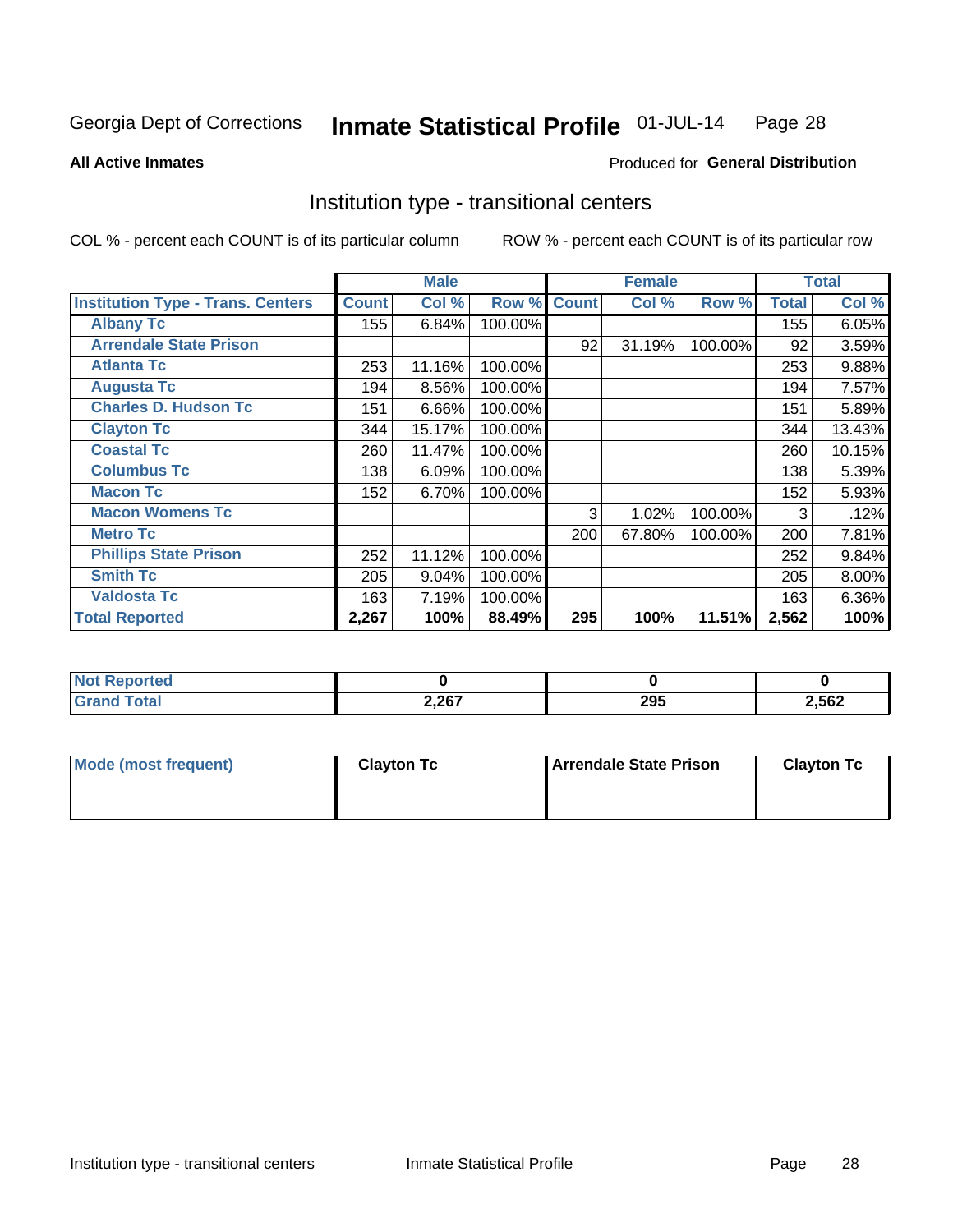#### Inmate Statistical Profile 01-JUL-14 Page 29

### **All Active Inmates**

### **Produced for General Distribution**

## Institution type - county prisons

COL % - percent each COUNT is of its particular column

|                                          |                           | <b>Male</b> |         |              | <b>Female</b> |       |                | <b>Total</b> |
|------------------------------------------|---------------------------|-------------|---------|--------------|---------------|-------|----------------|--------------|
| <b>Institution Type - County Prisons</b> | <b>Count</b>              | Col %       | Row %   | <b>Count</b> | Col %         | Row % | <b>Total</b>   | Col %        |
| <b>Baldwin County Ci</b>                 | $\overline{2}$            | .04%        | 100.00% |              |               |       | $\overline{2}$ | .04%         |
| <b>Bulloch County Ci</b>                 | 136                       | 2.70%       | 100.00% |              |               |       | 136            | 2.70%        |
| <b>Carroll County Ci</b>                 | 240                       | 4.77%       | 100.00% |              |               |       | 240            | 4.77%        |
| <b>Clarke County Ci</b>                  | 107                       | 2.13%       | 100.00% |              |               |       | 107            | 2.13%        |
| <b>Clayton County Ci</b>                 | 229                       | 4.55%       | 100.00% |              |               |       | 229            | 4.55%        |
| <b>Colquitt County Ci</b>                | 175                       | 3.48%       | 100.00% |              |               |       | 175            | 3.48%        |
| <b>Coweta County Ci</b>                  | 200                       | 3.97%       | 100.00% |              |               |       | 200            | 3.97%        |
| <b>Decatur County Ci</b>                 | 215                       | 4.27%       | 100.00% |              |               |       | 215            | 4.27%        |
| <b>Dougherty County Ci</b>               | 1                         | .02%        | 100.00% |              |               |       | 1              | .02%         |
| <b>Effingham County Ci</b>               | 183                       | 3.64%       | 100.00% |              |               |       | 183            | 3.63%        |
| <b>Floyd County Ci</b>                   | 426                       | 8.46%       | 100.00% |              |               |       | 426            | 8.46%        |
| <b>Fulton County Ci</b>                  | 9                         | .18%        | 100.00% |              |               |       | 9              | .18%         |
| <b>Gilmer County Ci</b>                  | 4                         | .08%        | 100.00% |              |               |       | 4              | .08%         |
| <b>Grady County Ci</b>                   | $\overline{2}$            | .04%        | 100.00% |              |               |       | $\overline{2}$ | .04%         |
| <b>Gwinnett County Ci</b>                | 116                       | 2.30%       | 100.00% |              |               |       | 116            | 2.30%        |
| <b>Hall County Ci</b>                    | 215                       | 4.27%       | 100.00% |              |               |       | 215            | 4.27%        |
| <b>Hancock County Ci</b>                 | 1                         | .02%        | 100.00% |              |               |       | 1              | .02%         |
| <b>Harris County Ci</b>                  | 111                       | 2.21%       | 100.00% |              |               |       | 111            | 2.20%        |
| <b>Hart County Ci</b>                    | 5                         | .10%        | 100.00% |              |               |       | 5              | .10%         |
| <b>Henry County Ci</b>                   | $\mathbf{1}$              | .02%        | 100.00% |              |               |       | $\mathbf{1}$   | .02%         |
| <b>Jackson County Ci</b>                 | 147                       | 2.92%       | 100.00% |              |               |       | 147            | 2.92%        |
| Jefferson County Ci                      | 192                       | 3.81%       | 100.00% |              |               |       | 192            | 3.81%        |
| <b>Meriwether County Ci</b>              | $\ensuremath{\mathsf{3}}$ | .06%        | 100.00% |              |               |       | 3              | .06%         |
| <b>Miller County Ci</b>                  | $\overline{2}$            | .04%        | 100.00% |              |               |       | $\overline{2}$ | .04%         |
| <b>Mitchell County Ci</b>                | 96                        | 1.91%       | 100.00% |              |               |       | 96             | 1.91%        |
| <b>Morgan County Ci</b>                  | 1                         | .02%        | 100.00% |              |               |       | 1              | .02%         |
| <b>Muscogee County Ci</b>                | 521                       | 10.35%      | 100.00% |              |               |       | 521            | 10.35%       |
| <b>Richmond County Ci</b>                | 220                       | 4.37%       | 100.00% |              |               |       | 220            | 4.37%        |
| <b>Screven County Ci</b>                 | 139                       | 2.76%       | 100.00% |              |               |       | 139            | 2.76%        |
| <b>Spalding County Ci</b>                | 385                       | 7.65%       | 100.00% |              |               |       | 385            | 7.65%        |
| <b>Stewart County Ci</b>                 | $\mathbf 2$               | .04%        | 100.00% |              |               |       | $\overline{2}$ | .04%         |
| <b>Sumter County Ci</b>                  | 347                       | 6.89%       | 100.00% |              |               |       | 347            | 6.89%        |
| <b>Terrell County Ci</b>                 | 137                       | 2.72%       | 100.00% |              |               |       | 137            | 2.72%        |
| <b>Thomas County Ci</b>                  | 183                       | 3.64%       | 100.00% |              |               |       | 183            | 3.63%        |
| <b>Tift County Ci</b>                    | $\overline{2}$            | .04%        | 100.00% |              |               |       | $\overline{2}$ | .04%         |
| <b>Troup County Ci</b>                   | 267                       | 5.30%       | 100.00% |              |               |       | 267            | 5.30%        |
| <b>Turner County Ci</b>                  | 1                         | .02%        | 100.00% |              |               |       | 1              | .02%         |
| <b>Upson County Ci</b>                   | $\overline{2}$            | .04%        | 100.00% |              |               |       | $\overline{2}$ | .04%         |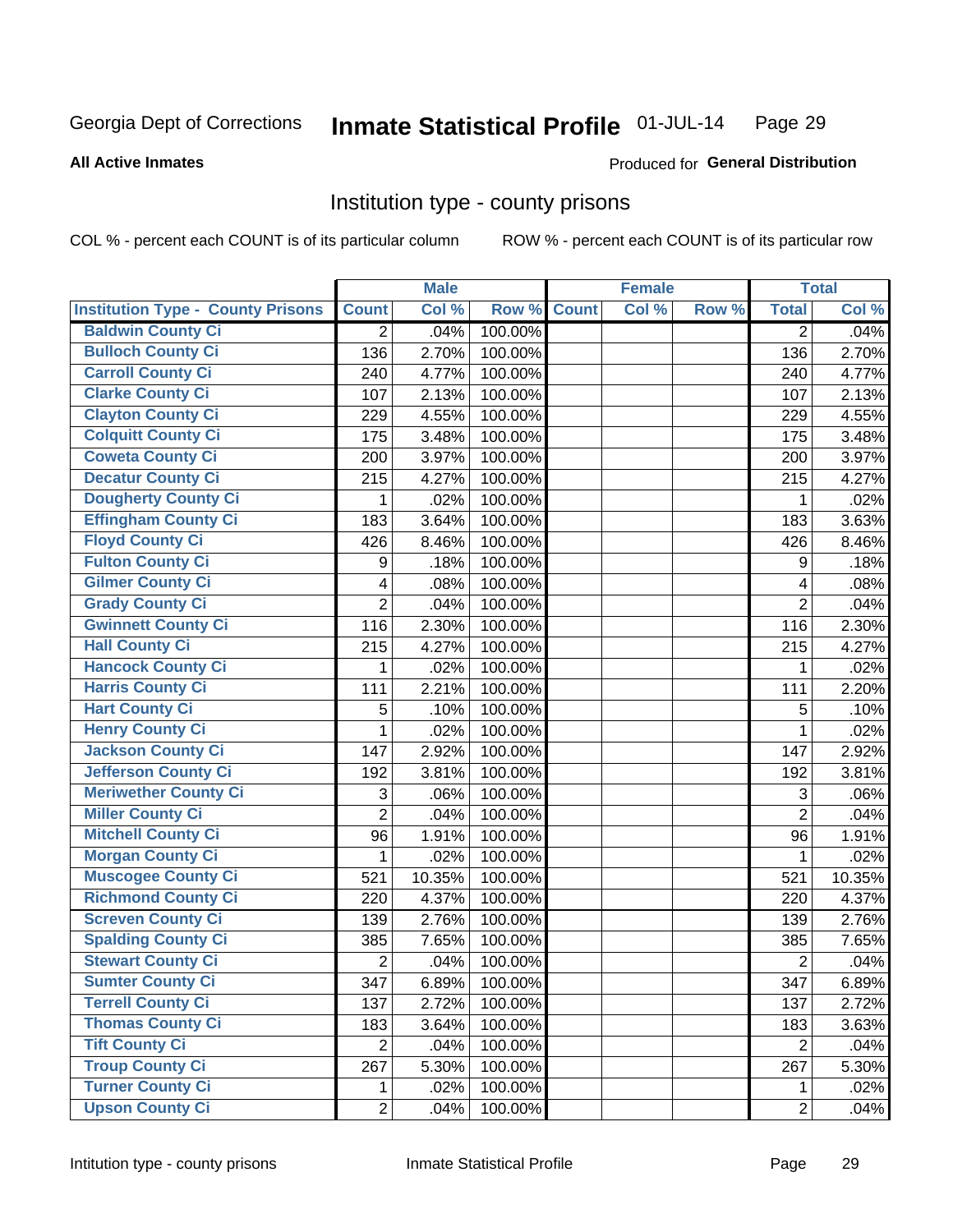#### Inmate Statistical Profile 01-JUL-14 Page 30

### **All Active Inmates**

## Produced for General Distribution

# Institution type - county prisons

COL % - percent each COUNT is of its particular column

|                                          |              | <b>Male</b> |             | <b>Female</b> |         |              | <b>Total</b> |
|------------------------------------------|--------------|-------------|-------------|---------------|---------|--------------|--------------|
| <b>Institution Type - County Prisons</b> | <b>Count</b> | Col %       | Row % Count | Col %         | Row %   | <b>Total</b> | Col %        |
| <b>Walker County Ci</b>                  | 4            | $.08\%$     | 100.00%     |               |         | 4            | .08%         |
| <b>Walton County Ci</b>                  | 3            | $.06\%$     | 100.00%     |               |         | 3            | .06%         |
| <b>Wilkes County Ci</b>                  |              | .02%        | 100.00%     |               |         |              | .02%         |
| <b>Womens Ci</b>                         |              |             |             | $ 100.00\% $  | 100.00% |              | .02%         |
| <b>Worth County Ci</b>                   |              | $.02\%$     | 100.00%     |               |         |              | .02%         |
| <b>Total Reported</b>                    | 5,034        | 100%        | 99.98%      | 100%          | .02%    | 5,035        | 100%         |

| Reported     |       |       |
|--------------|-------|-------|
| <b>Total</b> | 5,034 | 5,035 |

| <b>Mode (most frequent)</b> | Muscogee County Ci | <b>Womens Ci</b> | Muscogee County |
|-----------------------------|--------------------|------------------|-----------------|
|-----------------------------|--------------------|------------------|-----------------|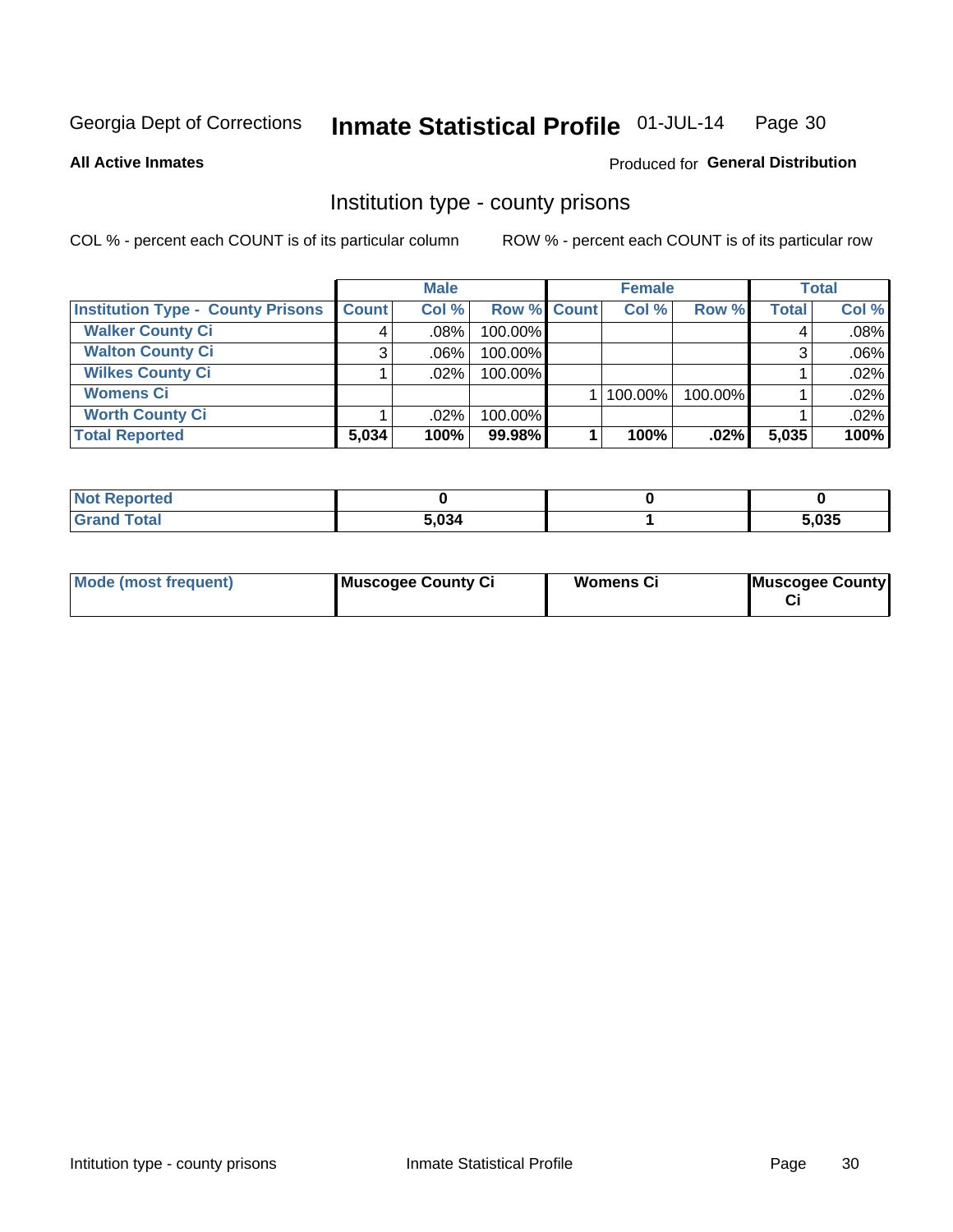#### Inmate Statistical Profile 01-JUL-14 Page 31

### **All Active Inmates**

### Produced for General Distribution

## Institution type - state prisons

COL % - percent each COUNT is of its particular column

|                                         |                           | <b>Male</b> |         |              | <b>Female</b> |         | <b>Total</b> |       |
|-----------------------------------------|---------------------------|-------------|---------|--------------|---------------|---------|--------------|-------|
| <b>Institution Type - State Prisons</b> | <b>Count</b>              | Col %       | Row %   | <b>Count</b> | Col %         | Row %   | <b>Total</b> | Col % |
| <b>Arrendale State Prison</b>           |                           |             |         | 1,356        | 41.66%        | 100.00% | 1,356        | 3.60% |
| <b>Augusta State Med. Prison</b>        | 1,246                     | 3.62%       | 99.68%  | 4            | .12%          | .32%    | 1,250        | 3.32% |
| <b>Autry State Prison</b>               | 1,711                     | 4.97%       | 100.00% |              |               |         | 1,711        | 4.54% |
| <b>Baldwin State Prison</b>             | 962                       | 2.79%       | 100.00% |              |               |         | 962          | 2.55% |
| <b>Burrus Corr Trn Cntr</b>             | 707                       | 2.05%       | 100.00% |              |               |         | 707          | 1.88% |
| <b>Calhoun State Prison</b>             | 1,620                     | 4.71%       | 100.00% |              |               |         | 1,620        | 4.30% |
| <b>Central State Prison</b>             | 1,082                     | 3.14%       | 100.00% |              |               |         | 1,082        | 2.87% |
| <b>Chatham State Prison</b>             | 6                         | .02%        | 100.00% |              |               |         | 6            | .02%  |
| <b>Coastal State Prison</b>             | 1,446                     | 4.20%       | 100.00% |              |               |         | 1,446        | 3.84% |
| <b>Dodge State Prison</b>               | 1,223                     | 3.55%       | 100.00% |              |               |         | 1,223        | 3.25% |
| <b>Dooly State Prison</b>               | 1,665                     | 4.84%       | 100.00% |              |               |         | 1,665        | 4.42% |
| <b>Emanuel - Swainsboro</b>             |                           |             |         | 334          | 10.26%        | 100.00% | 334          | .89%  |
| <b>Ga Diag Class Prison</b>             | 2,813                     | 8.17%       | 100.00% |              |               |         | 2,813        | 7.46% |
| <b>Ga State Prison</b>                  | 1,491                     | 4.33%       | 100.00% |              |               |         | 1,491        | 3.96% |
| <b>Hancock State Prison</b>             | 1,033                     | 3.00%       | 100.00% |              |               |         | 1,033        | 2.74% |
| <b>Hays State Prison</b>                | 1,156                     | 3.36%       | 100.00% |              |               |         | 1,156        | 3.07% |
| <b>Helms Facility</b>                   | 16                        | .05%        | 41.03%  | 23           | .71%          | 58.97%  | 39           | .10%  |
| <b>Johnson State Prison</b>             | 1,532                     | 4.45%       | 100.00% |              |               |         | 1,532        | 4.07% |
| <b>Lee State Prison</b>                 | 750                       | 2.18%       | 100.00% |              |               |         | 750          | 1.99% |
| Long                                    | 199                       | .58%        | 100.00% |              |               |         | 199          | .53%  |
| <b>Lowndes Unit</b>                     | $6\phantom{1}6$           | .02%        | 100.00% |              |               |         | 6            | .02%  |
| <b>Macon State Prison</b>               | 1,670                     | 4.85%       | 100.00% |              |               |         | 1,670        | 4.43% |
| <b>Metro State Prison (W)</b>           |                           |             |         | 1            | .03%          | 100.00% | 1            | .01%  |
| <b>Montgomery State Prison</b>          | 382                       | 1.11%       | 100.00% |              |               |         | 382          | 1.01% |
| <b>Phillips State Prison</b>            | 1,115                     | 3.24%       | 100.00% |              |               |         | 1,115        | 2.96% |
| <b>Pulaski State Prison</b>             |                           |             |         | 1,171        | 35.98%        | 100.00% | 1,171        | 3.11% |
| <b>Putnam State Prison</b>              | $\ensuremath{\mathsf{3}}$ | .01%        | 100.00% |              |               |         | 3            | .01%  |
| <b>Rivers State Prison</b>              | $\mathbf 1$               | .01%        | 100.00% |              |               |         | 1            | .01%  |
| <b>Rogers State Prison</b>              | 1,381                     | 4.01%       | 100.00% |              |               |         | 1,381        | 3.66% |
| <b>Rutledge State Prison</b>            | 607                       | 1.76%       | 100.00% |              |               |         | 607          | 1.61% |
| <b>Smith State Prison</b>               | 1,494                     | 4.34%       | 100.00% |              |               |         | 1,494        | 3.96% |
| <b>Telfair State Prison</b>             | 1,239                     | 3.60%       | 100.00% |              |               |         | 1,239        | 3.29% |
| <b>Valdosta State Prison</b>            | 992                       | 2.88%       | 100.00% |              |               |         | 992          | 2.63% |
| <b>Walker State Prison</b>              | 411                       | 1.19%       | 100.00% |              |               |         | 411          | 1.09% |
| <b>Ware State Prison</b>                | 1,371                     | 3.98%       | 100.00% |              |               |         | 1,371        | 3.64% |
| <b>Washington State Prison</b>          | 1,305                     | 3.79%       | 99.92%  | 1            | .03%          | .08%    | 1,306        | 3.47% |
| <b>Wayne State Prison</b>               | $\overline{2}$            | .01%        | 100.00% |              |               |         | 2            | .01%  |
| <b>Whitworth Facility</b>               |                           |             |         | 365          | 11.21%        | 100.00% | 365          | .97%  |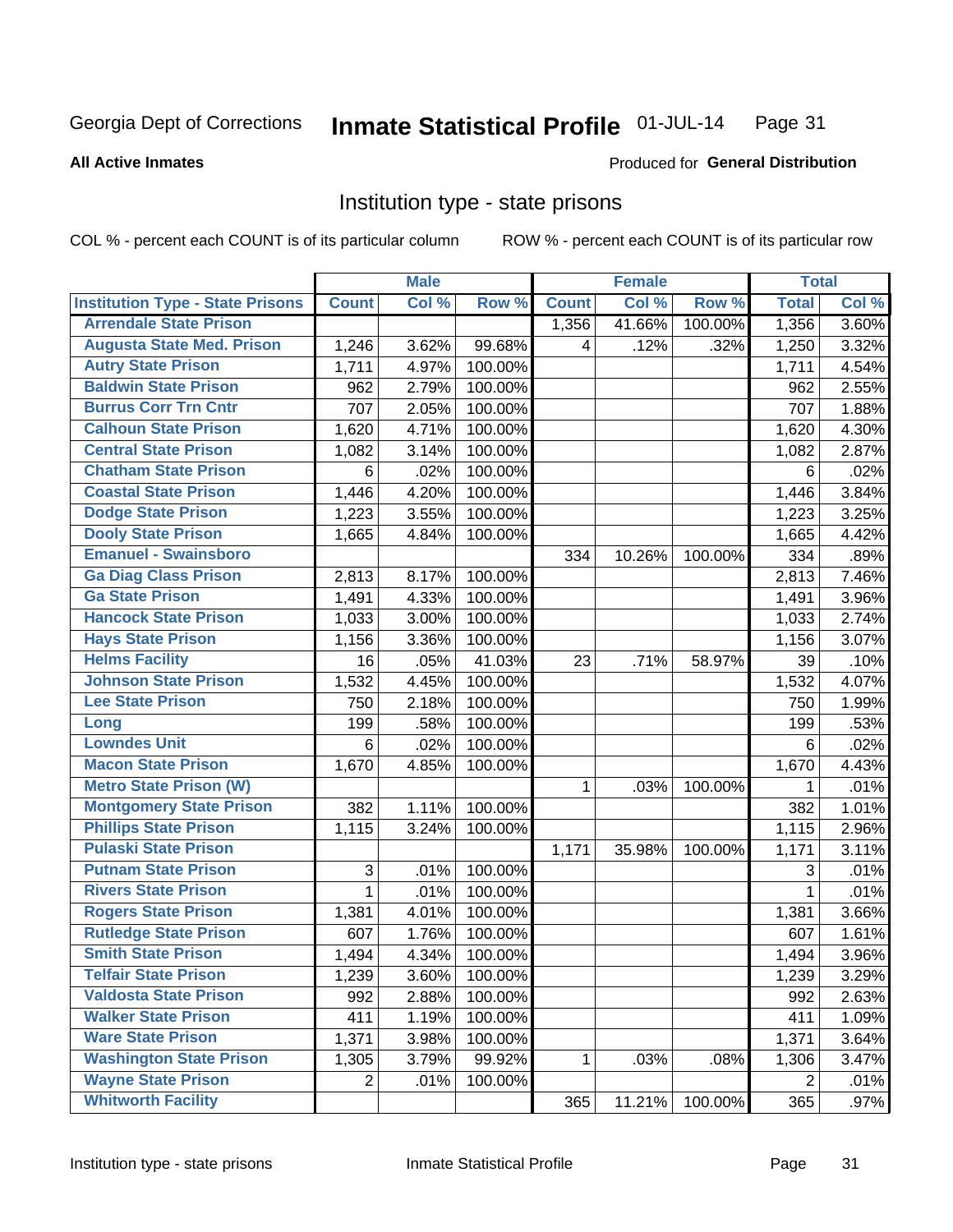#### Inmate Statistical Profile 01-JUL-14 Page 32

**All Active Inmates** 

**Produced for General Distribution** 

# Institution type - state prisons

COL % - percent each COUNT is of its particular column

|                                         |              | <b>Male</b>                 |           |                               | <b>Female</b> |       |                                       | <b>Total</b> |  |
|-----------------------------------------|--------------|-----------------------------|-----------|-------------------------------|---------------|-------|---------------------------------------|--------------|--|
| <b>Institution Type - State Prisons</b> | <b>Count</b> | Col %                       | Row %     | <b>Count</b>                  | Col %         | Row % | <b>Total</b>                          | Col %        |  |
| <b>Wilcox State Prison</b>              | 1,794        | 5.21%                       | 100.00%   |                               |               |       | 1.794                                 | 4.76%        |  |
| <b>Total Reported</b>                   | 34,431       | 100%                        | $91.36\%$ | 3,255                         | 100%          | 8.64% | 37,686                                | 100%         |  |
|                                         |              |                             |           |                               |               |       |                                       |              |  |
| <b>Not Reported</b>                     |              |                             |           |                               |               |       |                                       |              |  |
| <b>Grand Total</b>                      |              | 34,431                      |           |                               | 3.255         |       |                                       | 37,686       |  |
| <b>Mode (most frequent)</b>             |              | <b>Ga Diag Class Prison</b> |           | <b>Arrendale State Prison</b> |               |       | <b>Ga Diag Class</b><br><b>Prison</b> |              |  |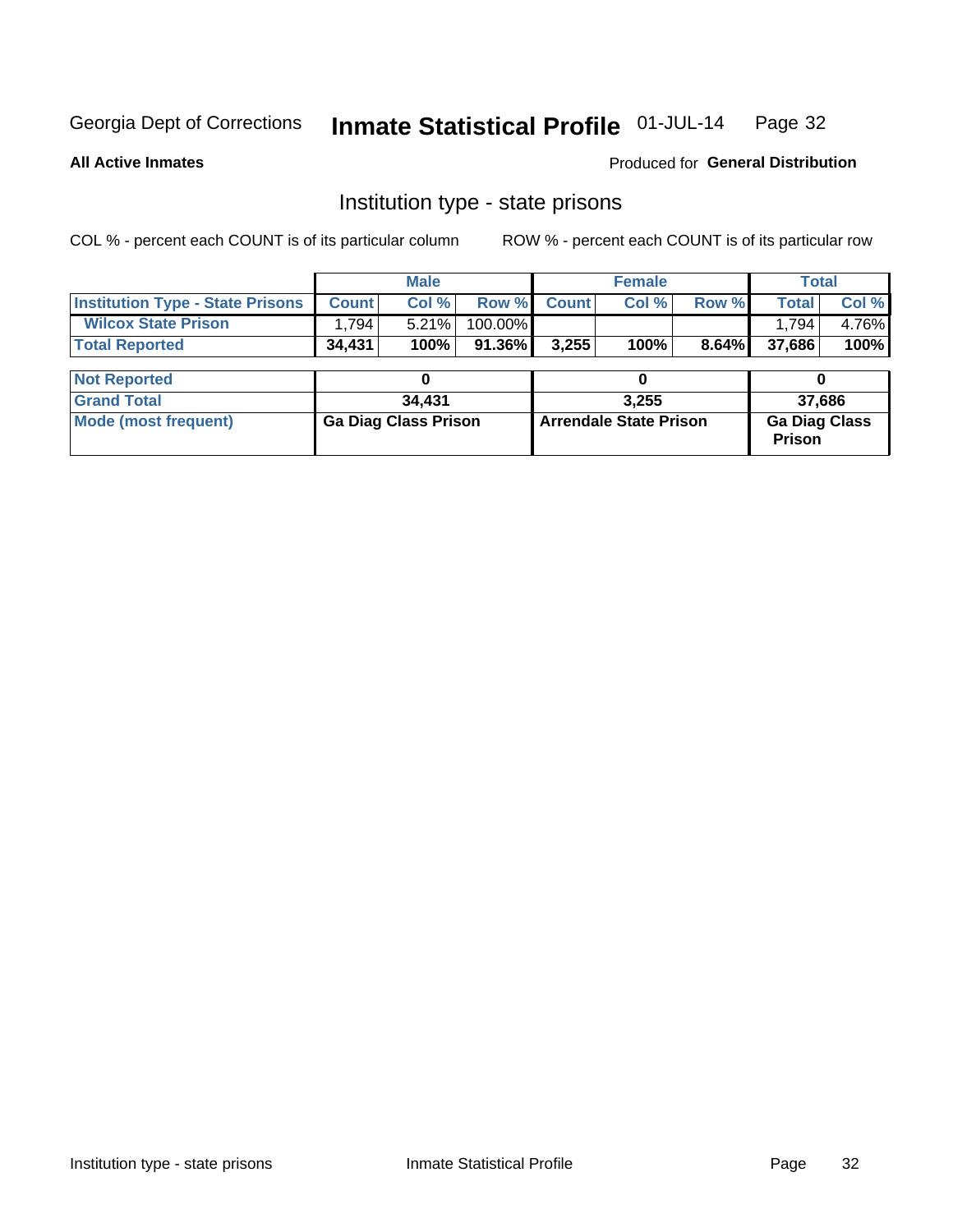#### Inmate Statistical Profile 01-JUL-14 Page 33

### **All Active Inmates**

# Produced for General Distribution

# Institution type - private prisons

COL % - percent each COUNT is of its particular column

|                                           | <b>Male</b>  |           |                    | <b>Female</b> |       |       | <b>Total</b> |  |
|-------------------------------------------|--------------|-----------|--------------------|---------------|-------|-------|--------------|--|
| <b>Institution Type - Private Prisons</b> | <b>Count</b> | Col %     | <b>Row % Count</b> | Col %         | Row % | Total | Col %        |  |
| <b>Coffee Corr Facility</b>               | 2.647        | $33.29\%$ | 100.00%            |               |       | 2,647 | 33.29%       |  |
| <b>Jenkins Corr Facility</b>              | ∃162.،       | $14.61\%$ | $100.00\%$         |               |       | 1,162 | 14.61%       |  |
| <b>Riverbend Corr Facility</b>            | .458         | 18.34%    | $100.00\%$         |               |       | 1.458 | 18.34%       |  |
| <b>Wheeler Corr Facility</b>              | 2.685        | 33.77%    | 100.00%            |               |       | 2,685 | 33.77%       |  |
| <b>Total Reported</b>                     | 7.952        | 100%      | 100%               |               | %।    | 7,952 | 100%         |  |

| <b>Reported</b><br>NOT |       |       |
|------------------------|-------|-------|
| 'otal                  | 7,952 | 7,952 |

| Mode (most frequent) | Wheeler Corr Facility | Null | <b>Wheeler Corr</b><br>Facility |
|----------------------|-----------------------|------|---------------------------------|
|----------------------|-----------------------|------|---------------------------------|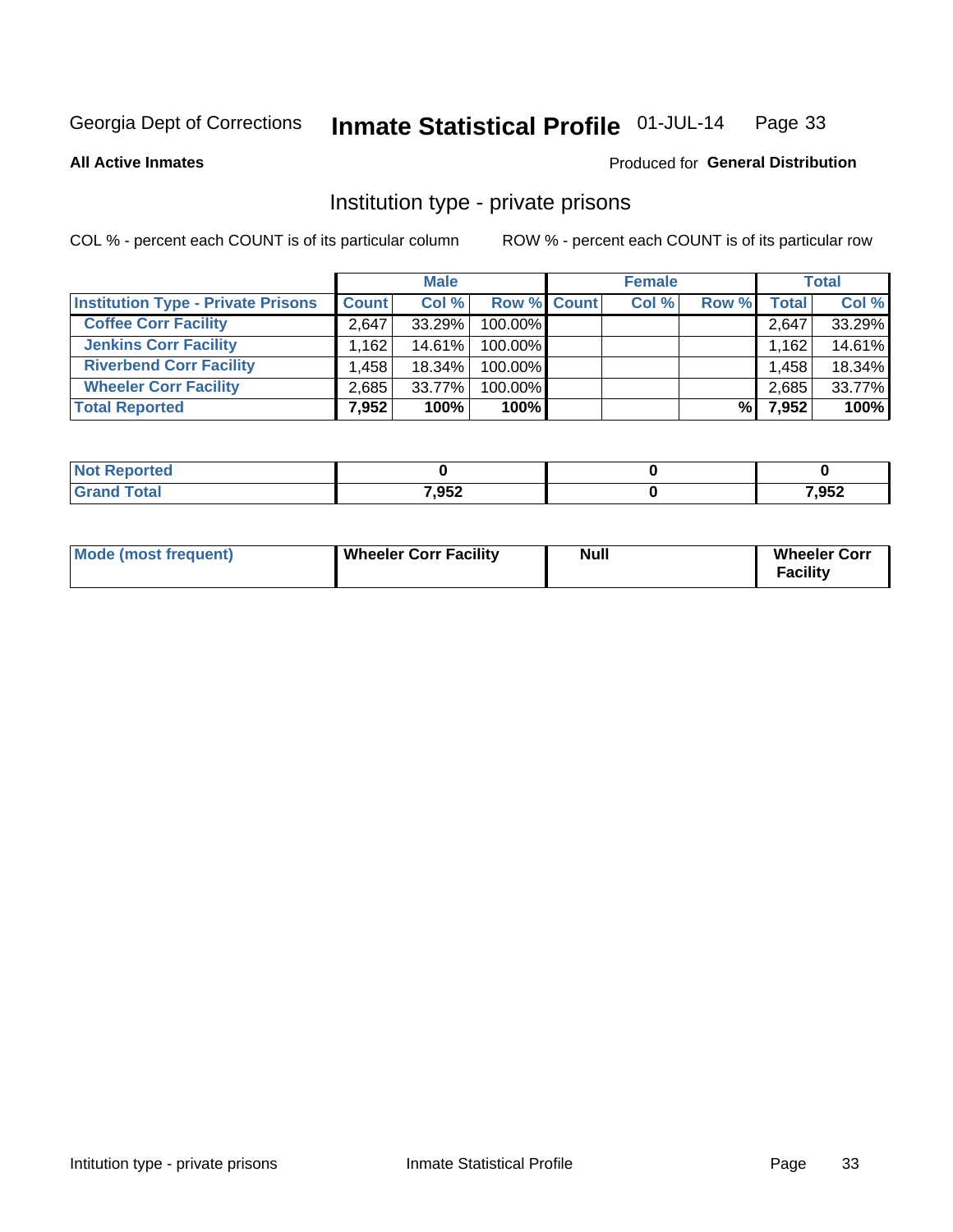#### Inmate Statistical Profile 01-JUL-14 Page 34

**All Active Inmates** 

Produced for General Distribution

# Institution type - pre-release centers

COL % - percent each COUNT is of its particular column

|                                                   | <b>Male</b> |              |       | <b>Female</b> |                    | <b>Total</b> |
|---------------------------------------------------|-------------|--------------|-------|---------------|--------------------|--------------|
| <b>Institution Type - Prison Annexe   Count  </b> | Col %       | <b>Row %</b> | Count | Col %         | <b>Row %</b> Total | Col %        |
| <b>Total Reported</b>                             |             |              |       |               |                    |              |

| <b>Reported</b><br>I NOT |  |  |
|--------------------------|--|--|
| <b>Total</b><br>$C$ ren  |  |  |

| Mor<br><b>ruent</b> )<br>rea<br>nos | <b>Null</b> | <b>Moll</b><br>_____ | . .<br><b>Null</b> |
|-------------------------------------|-------------|----------------------|--------------------|
|                                     |             |                      |                    |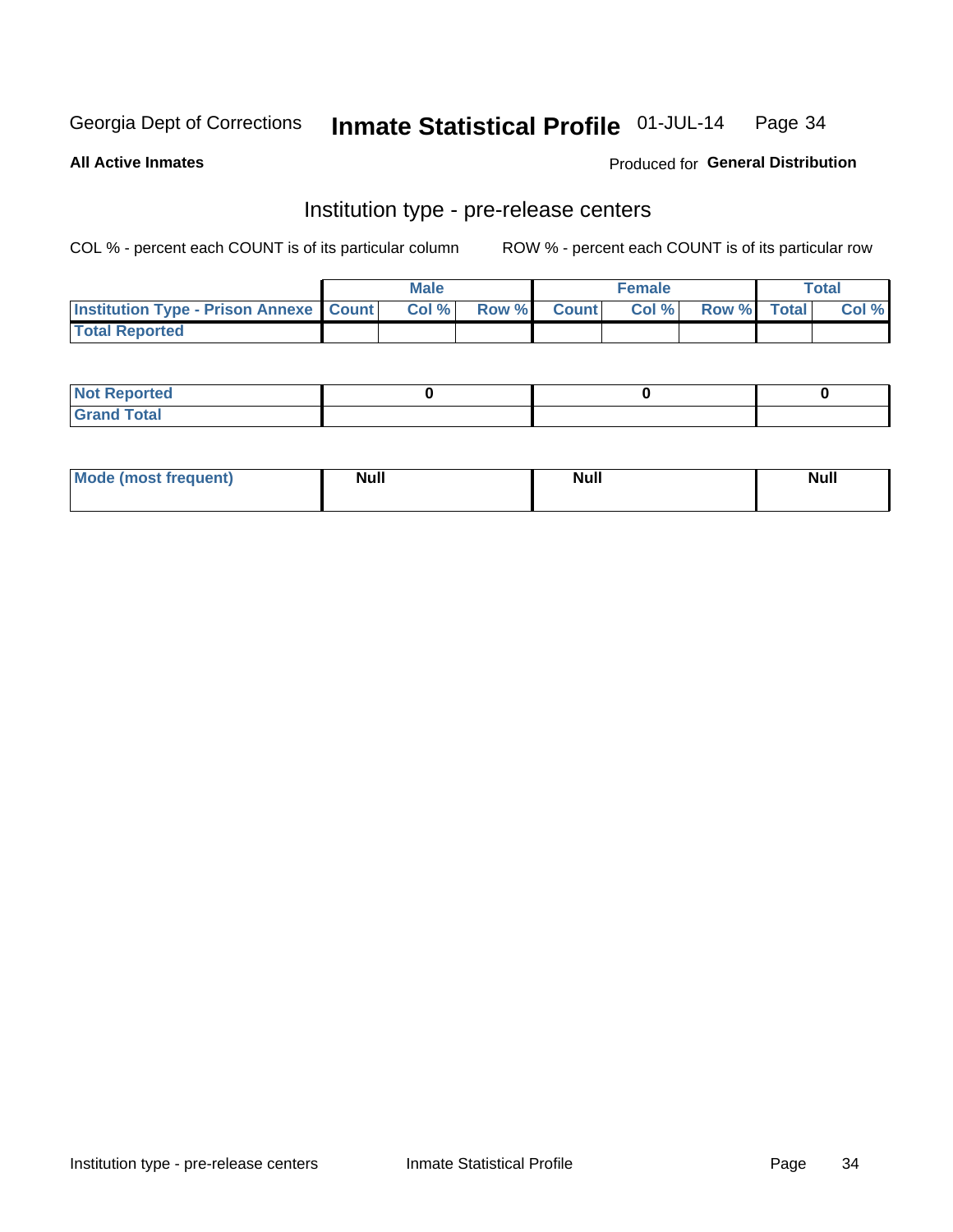#### Inmate Statistical Profile 01-JUL-14 Page 35

**All Active Inmates** 

### Produced for General Distribution

# Institution type - inmate boot camp

COL % - percent each COUNT is of its particular column

|                                      |              | <b>Male</b> |       |              | <b>Female</b> |             | <b>Total</b> |
|--------------------------------------|--------------|-------------|-------|--------------|---------------|-------------|--------------|
| <b>Institution Type - Boot Camps</b> | <b>Count</b> | Col %       | Row % | <b>Count</b> | Col %         | Row % Total | Col %        |
| <b>Total Rported</b>                 |              |             |       |              |               |             |              |

| <b>Not Reported</b> |  |  |
|---------------------|--|--|
| <b>Total</b><br>Cro |  |  |

| <b>I Mode (most frequent)</b> | <b>Null</b> | <b>Null</b> | <b>Null</b> |
|-------------------------------|-------------|-------------|-------------|
|                               |             |             |             |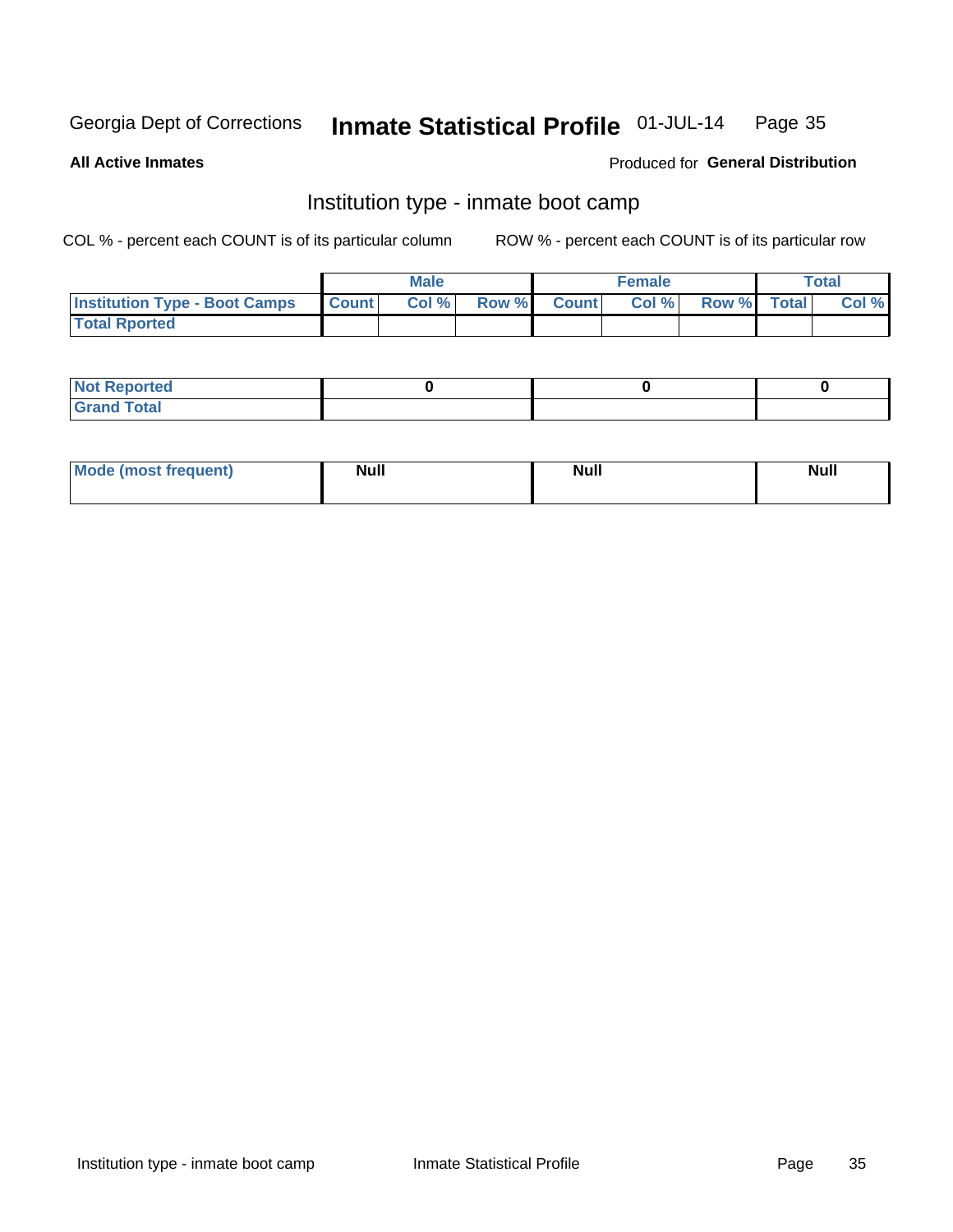#### Inmate Statistical Profile 01-JUL-14 Page 36

**All Active Inmates** 

### **Produced for General Distribution**

# Number of disciplinary reports

COL % - percent each COUNT is of its particular column

|                                       |              | <b>Male</b> |             |       | <b>Female</b> |       |        | <b>Total</b> |
|---------------------------------------|--------------|-------------|-------------|-------|---------------|-------|--------|--------------|
| <b>Number of Disciplinary Reports</b> | <b>Count</b> | Col %       | Row % Count |       | Col %         | Row % | Total  | Col %        |
|                                       | 20,692       | 41.67%      | 91.64%      | 1,887 | 54.29%        | 8.36% | 22,579 | 42.50%       |
|                                       | 6,506        | 13.10%      | $92.51\%$   | 527   | 15.16%        | 7.49% | 7,033  | 13.24%       |
|                                       | 4,073        | 8.20%       | 94.55%      | 235   | 6.76%         | 5.45% | 4,308  | 8.11%        |
| 3                                     | 2,671        | 5.38%       | 94.35%      | 160   | 4.60%         | 5.65% | 2,831  | 5.33%        |
|                                       | 2,056        | 4.14%       | 94.79%      | 113   | 3.25%         | 5.21% | 2,169  | 4.08%        |
| 5                                     | .625         | 3.27%       | 94.75%      | 90    | 2.59%         | 5.25% | 1,715  | 3.23%        |
| <b>More Than 5</b>                    | 12,032       | 24.23%      | 96.29%      | 464   | 13.35%        | 3.71% | 12,496 | 23.52%       |
| <b>Total Reported</b>                 | 49,655       | 100%        | 93.46%      | 3,476 | 100%          | 6.54% | 53,131 | 100.0%       |

| orted<br>NOI |        |          |      |
|--------------|--------|----------|------|
| <b>Total</b> | 49.655 | 17C<br>. | .131 |

| Mean (average)         | 5.53 | 3.09 | E 97<br>ว.ง เ |
|------------------------|------|------|---------------|
| <b>Median (middle)</b> |      |      |               |
| Mode (most frequent)   |      |      |               |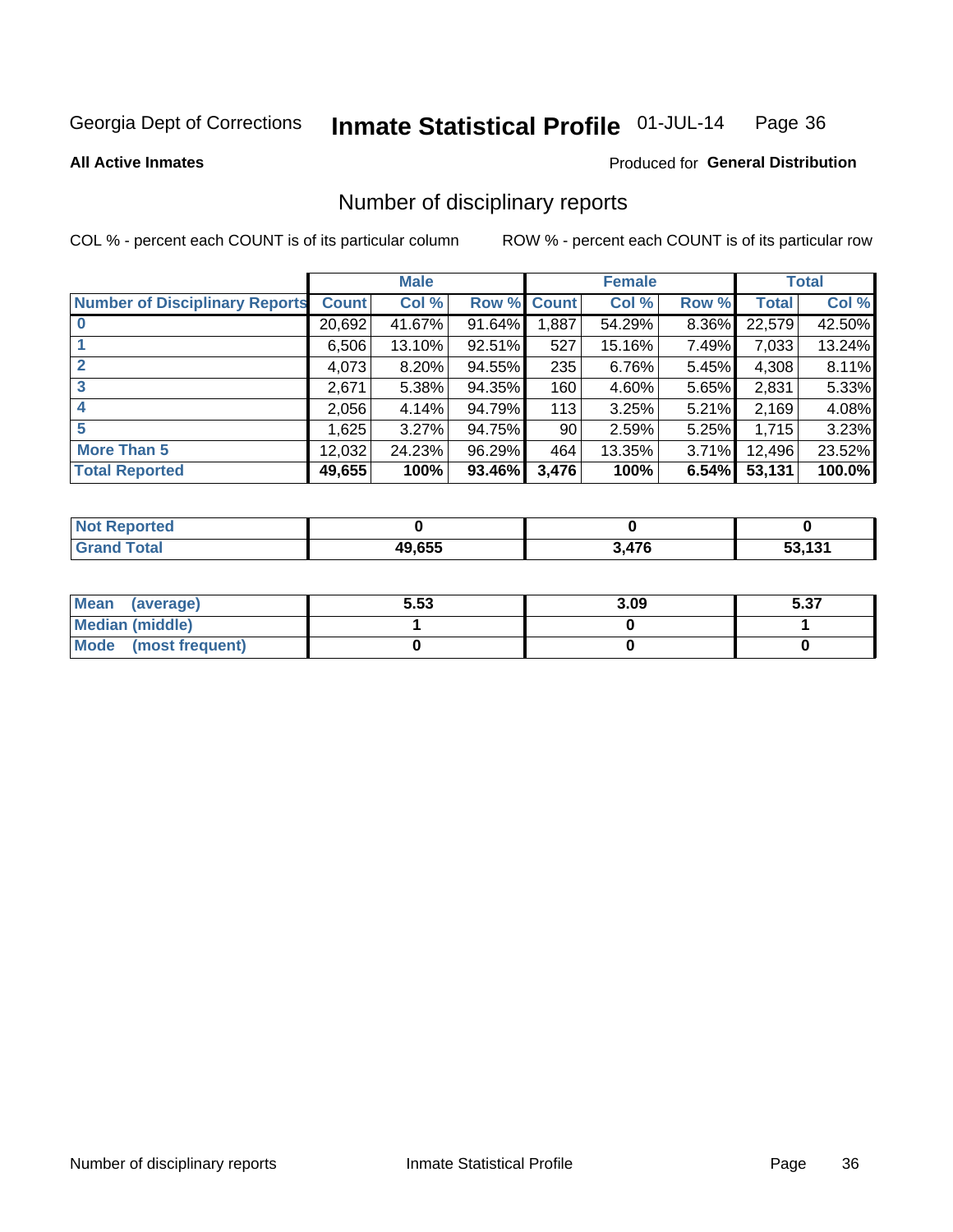#### Inmate Statistical Profile 01-JUL-14 Page 37

**All Active Inmates** 

## **Produced for General Distribution**

# Number of transfers

COL % - percent each COUNT is of its particular column

|                            |              | <b>Male</b> |        |             | <b>Female</b> |        |        | <b>Total</b> |
|----------------------------|--------------|-------------|--------|-------------|---------------|--------|--------|--------------|
| <b>Number of Transfers</b> | <b>Count</b> | Col %       |        | Row % Count | Col %         | Row %  | Total  | Col %        |
|                            | 3,855        | 7.76%       | 84.30% | 718         | 20.66%        | 15.70% | 4,573  | 8.61%        |
|                            | 419          | 0.84%       | 83.63% | 82          | 2.36%         | 16.37% | 501    | 0.94%        |
| $\mathbf{2}$               | 15,647       | 31.51%      | 91.30% | 1,491       | 42.89%        | 8.70%  | 17,138 | 32.26%       |
| 3                          | .894         | 3.81%       | 91.90% | 167         | 4.80%         | 8.10%  | 2,061  | 3.88%        |
| 4                          | 7,038        | 14.17%      | 94.48% | 411         | 11.82%        | 5.52%  | 7,449  | 14.02%       |
| 5                          | 2,139        | 4.31%       | 96.05% | 88          | 2.53%         | 3.95%  | 2,227  | 4.19%        |
| <b>More Than 5</b>         | 18,663       | 37.59%      | 97.29% | 519         | 14.93%        | 2.71%  | 19,182 | 36.10%       |
| <b>Total Reported</b>      | 49,655       | 100%        | 93.46% | 3,476       | 100%          | 6.54%  | 53,131 | 100%         |

| <b>Reported</b><br><b>NOT</b> |        |                        |     |
|-------------------------------|--------|------------------------|-----|
| <sup>-</sup> otal             | 49.655 | $\overline{176}$<br>۰. | 424 |

| Mean (average)         | 6.04 | 2.91 | 5.84 |
|------------------------|------|------|------|
| <b>Median (middle)</b> |      |      |      |
| Mode (most frequent)   |      |      |      |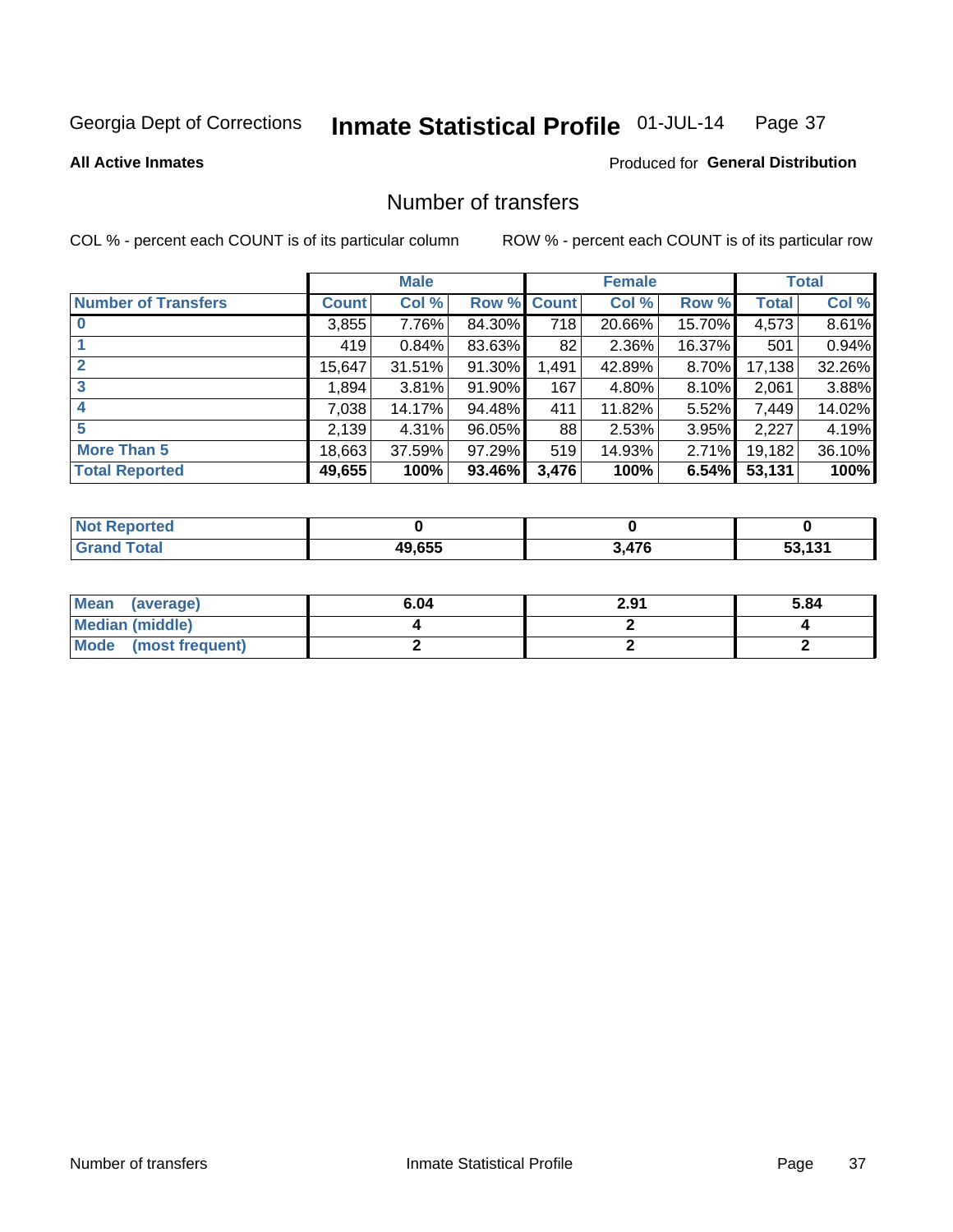#### Inmate Statistical Profile 01-JUL-14 Page 38

**All Active Inmates** 

## Produced for General Distribution

# Number of escapes

COL % - percent each COUNT is of its particular column

|                          |              | <b>Male</b> |             |       | <b>Female</b> |       |        | <b>Total</b> |
|--------------------------|--------------|-------------|-------------|-------|---------------|-------|--------|--------------|
| <b>Number of Escapes</b> | <b>Count</b> | Col %       | Row % Count |       | Col %         | Row % | Total  | Col %        |
|                          | 49,083       | 98.85%      | 93.41%      | 3,461 | 99.57%        | 6.59% | 52,544 | 98.90%       |
|                          | 520          | 1.05%       | $97.20\%$   | 15    | 0.43%         | 2.80% | 535    | 1.01%        |
|                          | 45           | 0.09%       | 100.00%     |       |               |       | 45     | 0.08%        |
|                          | 6            | 0.01%       | 100.00%     |       |               |       | 6      | 0.01%        |
|                          |              | 0.01%       | 100.00%     |       |               |       |        | 0.01%        |
| <b>Total Reported</b>    | 49,655       | 100%        | 93.46%      | 3,476 | 100%          | 6.54% | 53,131 | 100.0%       |

| <b>Not Reported</b> |        |     |     |
|---------------------|--------|-----|-----|
| <b>Total</b>        | 49.655 | 17c | 121 |

| Mean (average)       |  | .0 <sup>4</sup> |
|----------------------|--|-----------------|
| Median (middle)      |  |                 |
| Mode (most frequent) |  |                 |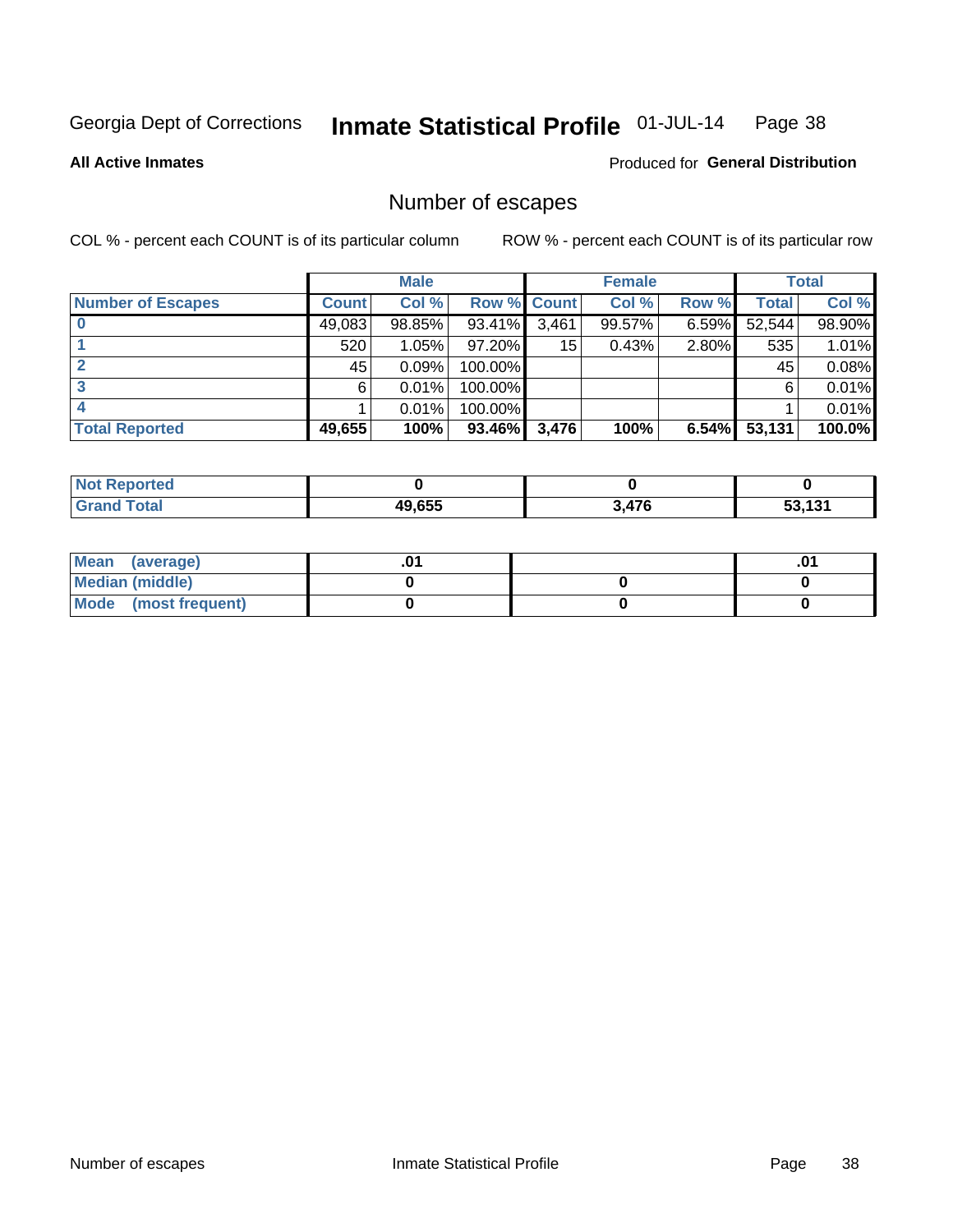#### Inmate Statistical Profile 01-JUL-14 Page 39

**All Active Inmates** 

#### Produced for General Distribution

# Split sentences - Probation to follow

COL % - percent each COUNT is of its particular column

|                            |              | <b>Male</b> |                    |     | <b>Female</b> |       |                 | <b>Total</b> |
|----------------------------|--------------|-------------|--------------------|-----|---------------|-------|-----------------|--------------|
| <b>Probation to follow</b> | <b>Count</b> | Col%        | <b>Row % Count</b> |     | Col %         | Row % | <b>Total</b>    | Col %        |
| <b>Yes</b>                 | 33.170       | 66.80%      | $92.81\%$ 2.571    |     | 73.96%        |       | 7.19% 35,741    | 67.27%       |
| <b>No</b>                  | 16.485       | $33.20\%$   | 94.80%             | 905 | $26.04\%$     |       | 5.20% 17,390    | 32.73%       |
| <b>Total Reported</b>      | 49,655       | 100%        | $93.46\%$ 3,476    |     | 100%          |       | $6.54\%$ 53,131 | 100%         |

| 49.655 | $\rightarrow$<br>-76 | $\overline{\phantom{a}}$<br>ວວ. ເວ⊺ |
|--------|----------------------|-------------------------------------|
|        |                      |                                     |

| reauent)<br>Yes<br>v.c<br>0٥<br>.<br>. .<br>$\sim$ |  | <b>Mode</b> |  |  |  |
|----------------------------------------------------|--|-------------|--|--|--|
|----------------------------------------------------|--|-------------|--|--|--|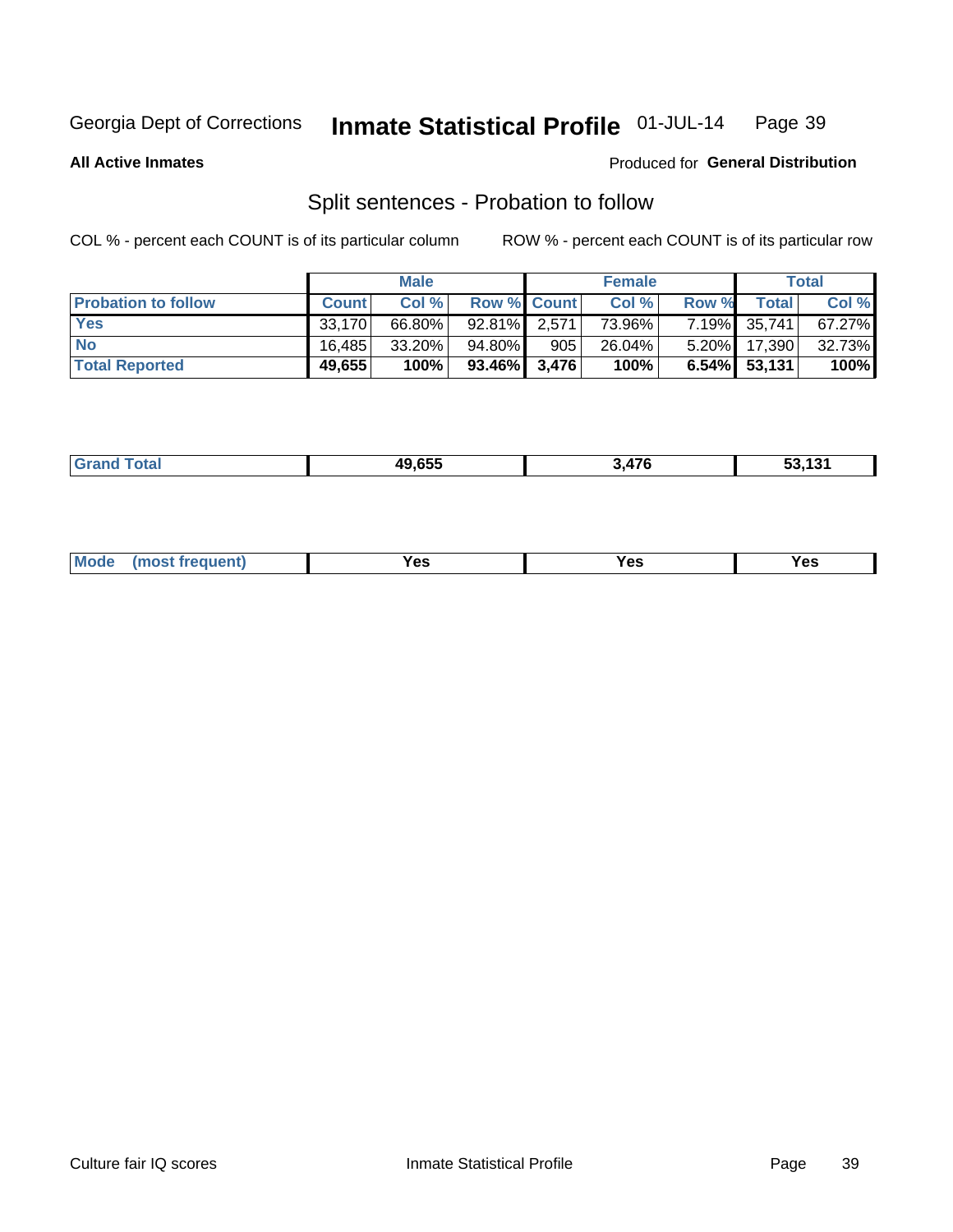#### Inmate Statistical Profile 01-JUL-14 Page 40

**All Active Inmates** 

#### Produced for General Distribution

# Probable future release type of still active inmates

COL % - percent each COUNT is of its particular column

|                                         |              | <b>Male</b> |                    |     | <b>Female</b> |          | <b>Total</b> |        |
|-----------------------------------------|--------------|-------------|--------------------|-----|---------------|----------|--------------|--------|
| <b>Probable Future Release Type</b>     | <b>Count</b> | Col %       | <b>Row % Count</b> |     | Col %         | Row %    | <b>Total</b> | Col %  |
| <b>Paroled with probation to follow</b> | 21,602       | 43.89%      | 91.77% 1.938       |     | 56.08%        | 8.23%    | 23,540       | 44.69% |
| Paroled w/o probation to follow         | 8,625        | 17.52%      | 93.37%             | 612 | $17.71\%$     | 6.63%    | 9,237        | 17.54% |
| <b>Maxout with probation to follow</b>  | 10,954       | 22.25%      | 94.71%             | 612 | 17.71%        | 5.29%    | 11,566       | 21.96% |
| <b>Maxout w/o probation to follow</b>   | 3,291        | 6.69%       | 96.37%             | 124 | 3.59%         | 3.63%    | 3,415        | 6.48%  |
| Life, LWOP or death sentence            | 4.749        | 9.65%       | 96.54%             | 170 | 4.92%         | $3.46\%$ | 4,919        | 9.34%  |
| <b>Total Reported</b>                   | 49,221       | 100%        | $93.44\%$ 3,456    |     | 100%          | 6.56%    | 52,677       | 100%   |

| <b>otal</b> | 49,221 | .456 | c77<br>co.<br>.67.<br><u>ວ∠</u> |
|-------------|--------|------|---------------------------------|

| <b>Mode (most frequent)</b> | <b>PAR with PROB follow</b> | <b>PAR with PROB follow</b> | <b>PAR with PROB</b> |
|-----------------------------|-----------------------------|-----------------------------|----------------------|
|                             |                             |                             | follow               |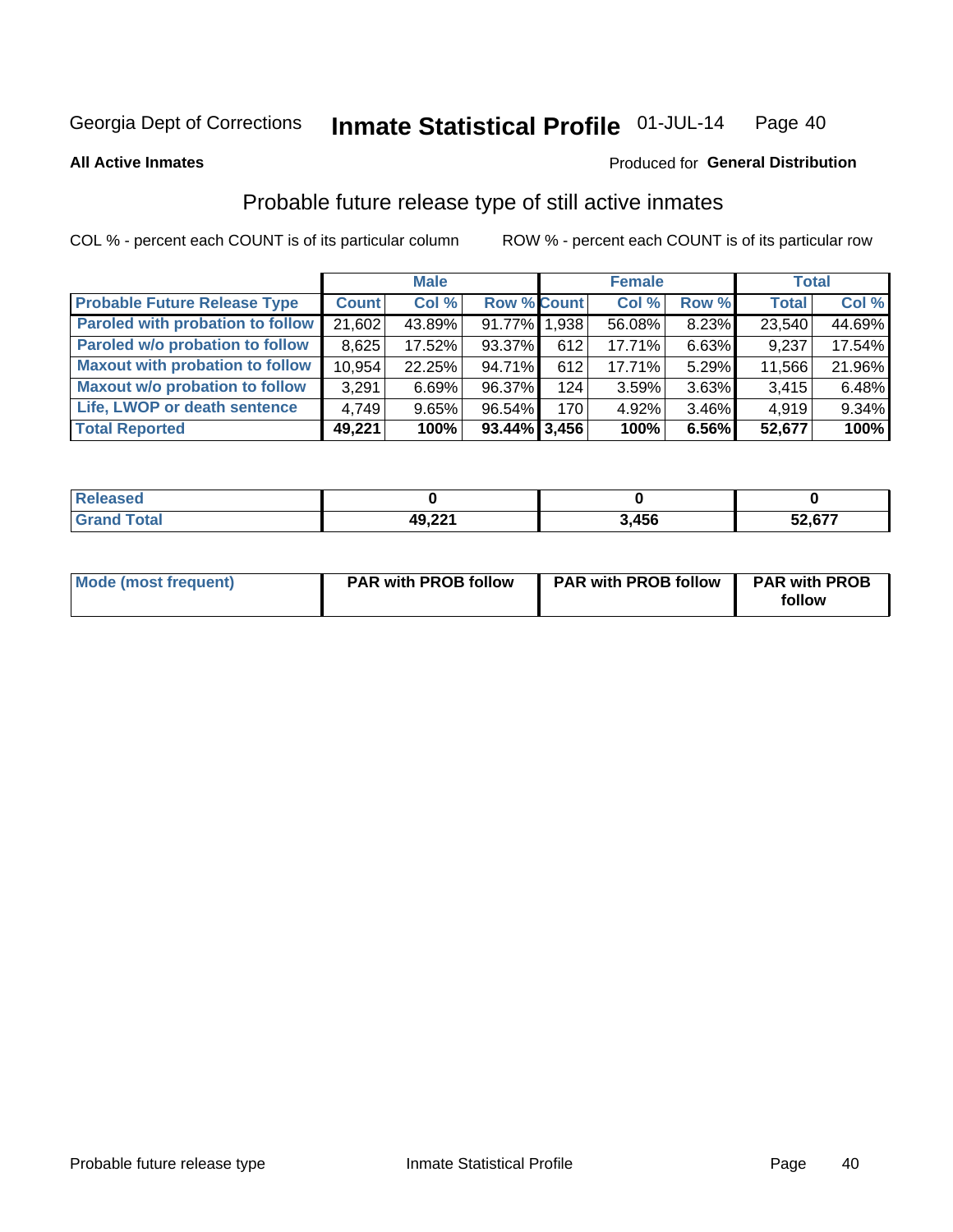## **All Active Inmates**

## Produced for General Distribution

# Time served in current (or last) institution

COL % - percent each COUNT is of its particular column

|                            |              | <b>Male</b> |        |              | <b>Female</b> |        |              | <b>Total</b> |
|----------------------------|--------------|-------------|--------|--------------|---------------|--------|--------------|--------------|
| <b>Time In Institution</b> | <b>Count</b> | Col %       | Row %  | <b>Count</b> | Col %         | Row %  | <b>Total</b> | Col %        |
| 0 to 3 months              | 12,125       | 24.42%      | 92.89% | 928          | 26.70%        | 7.11%  | 13,053       | 24.57%       |
| 3.01 to 6 months           | 7,388        | 14.88%      | 92.66% | 585          | 16.83%        | 7.34%  | 7,973        | 15.01%       |
| 6.01 to 9 months           | 4,801        | 9.67%       | 94.47% | 281          | 8.08%         | 5.53%  | 5,082        | 9.57%        |
| 9.01 to 12 months          | 4,230        | 8.52%       | 94.50% | 246          | 7.08%         | 5.50%  | 4,476        | 8.42%        |
| <b>12.01 to 18 months</b>  | 6,083        | 12.25%      | 92.26% | 510          | 14.67%        | 7.74%  | 6,593        | 12.41%       |
| 18.01 to 24 months         | 3,535        | 7.12%       | 95.05% | 184          | 5.29%         | 4.95%  | 3,719        | 7.00%        |
| $2.01$ to 3 years          | 4,870        | 9.81%       | 95.92% | 207          | 5.96%         | 4.08%  | 5,077        | 9.56%        |
| 3.01 to 4 years            | 2,487        | 5.01%       | 90.11% | 273          | 7.85%         | 9.89%  | 2,760        | 5.19%        |
| 4.01 to 5 years            | 1,353        | 2.72%       | 94.75% | 75           | 2.16%         | 5.25%  | 1,428        | 2.69%        |
| 5.01 to 6 years            | 935          | 1.88%       | 93.69% | 63           | 1.81%         | 6.31%  | 998          | 1.88%        |
| 6.01 to 7 years            | 450          | 0.91%       | 94.74% | 25           | 0.72%         | 5.26%  | 475          | 0.89%        |
| 7.01 to 8 years            | 268          | 0.54%       | 93.71% | 18           | 0.52%         | 6.29%  | 286          | 0.54%        |
| 8.01 to 9 years            | 202          | 0.41%       | 92.24% | 17           | 0.49%         | 7.76%  | 219          | 0.41%        |
| 9.01 to 10 years           | 139          | 0.28%       | 82.25% | 30           | 0.86%         | 17.75% | 169          | 0.32%        |
| Over 10 years              | 789          | 1.59%       | 95.87% | 34           | 0.98%         | 4.13%  | 823          | 1.55%        |
| <b>Total Reported</b>      | 49,655       | 100%        | 93.46% | 3,476        | 100%          | 6.54%  | 53,131       | 100.0%       |

| <b>Penorted</b><br><b>Not</b> |        |               |     |
|-------------------------------|--------|---------------|-----|
| rotal.                        | 49,655 | $\rightarrow$ | 424 |

| <b>Mean</b><br>(average) | 22 months | 17 months | 22 months |
|--------------------------|-----------|-----------|-----------|
| Median (middle)          | 9 months  | 8 months  | 9 months  |
| Mode (most frequent)     | 0 months  | months    | l months  |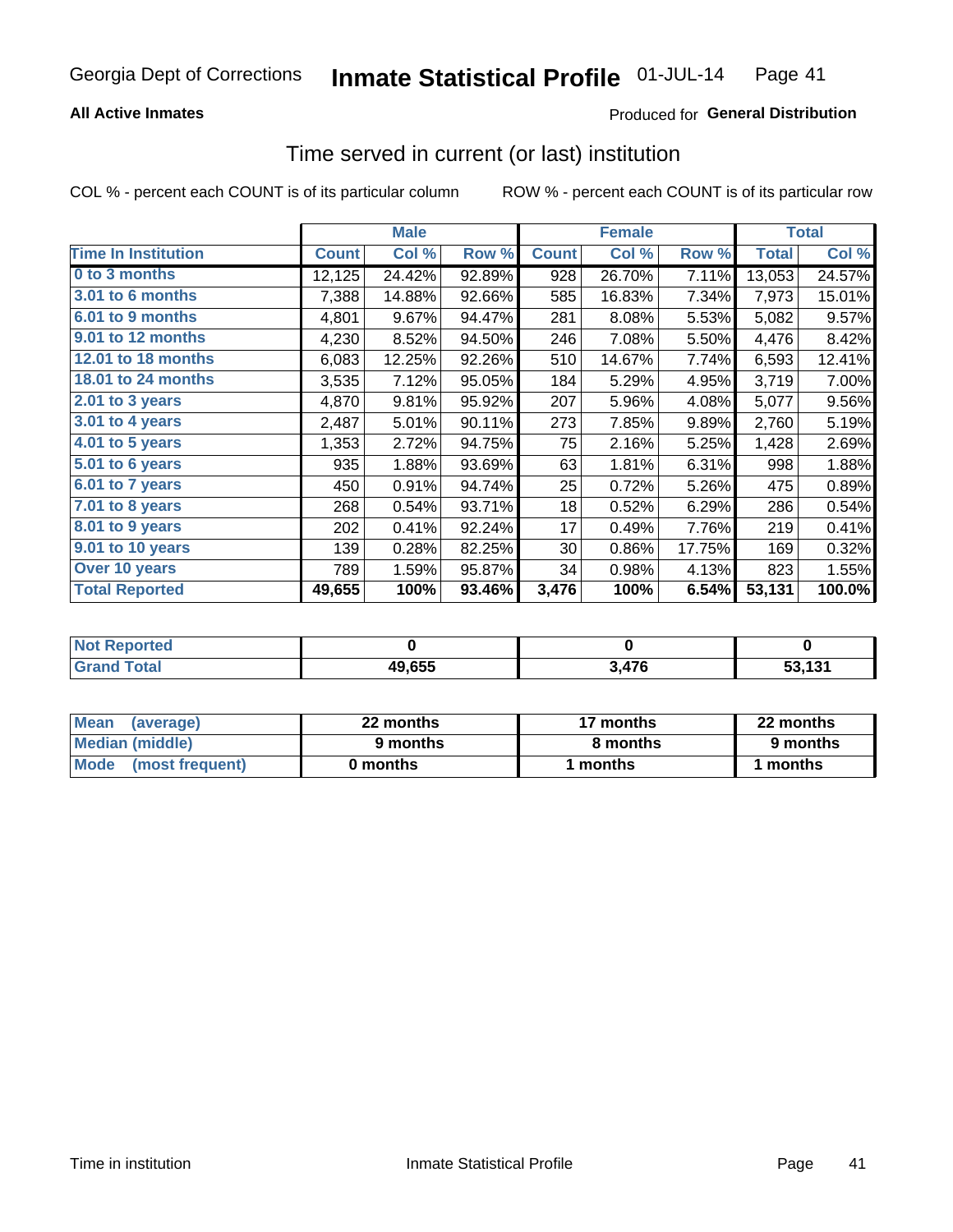#### **All Active Inmates**

#### Produced for General Distribution

# Highest grade level attained

COL % - percent each COUNT is of its particular column

|                              |                 | <b>Male</b>                |         |                | <b>Female</b> |        |                 | <b>Total</b> |
|------------------------------|-----------------|----------------------------|---------|----------------|---------------|--------|-----------------|--------------|
| <b>Grade Level</b>           | <b>Count</b>    | $\overline{\text{Col }\%}$ | Row %   | <b>Count</b>   | Col %         | Row %  | <b>Total</b>    | Col %        |
| No school at all             | $\overline{13}$ | 0.03%                      | 100.00% |                |               |        | $\overline{13}$ | 0.03%        |
| Grade 1                      | 27              | 0.06%                      | 96.43%  | 1              | 0.03%         | 3.57%  | 28              | 0.06%        |
| <b>Grade 2</b>               | 70              | 0.15%                      | 98.59%  | 1              | 0.03%         | 1.41%  | 71              | 0.14%        |
| <b>Grade 3</b>               | 118             | 0.25%                      | 95.93%  | 5              | 0.15%         | 4.07%  | 123             | 0.24%        |
| Grade 4                      | 123             | 0.26%                      | 99.19%  | 1              | 0.03%         | 0.81%  | 124             | 0.25%        |
| Grade 5                      | 162             | 0.35%                      | 96.43%  | 6              | 0.18%         | 3.57%  | 168             | 0.33%        |
| Grade 6                      | 598             | 1.28%                      | 95.07%  | 31             | 0.92%         | 4.93%  | 629             | 1.25%        |
| Grade 7                      | 806             | 1.72%                      | 93.07%  | 60             | 1.78%         | 6.93%  | 866             | 1.72%        |
| Grade 8                      | 3,061           | 6.53%                      | 92.79%  | 238            | 7.04%         | 7.21%  | 3,299           | 6.56%        |
| Grade 9                      | 5,588           | 11.92%                     | 94.71%  | 312            | 9.23%         | 5.29%  | 5,900           | 11.74%       |
| Grade 10                     | 7,418           | 15.82%                     | 95.15%  | 378            | 11.18%        | 4.85%  | 7,796           | 15.51%       |
| Grade 11                     | 7,661           | 16.34%                     | 95.54%  | 358            | 10.59%        | 4.46%  | 8,019           | 15.95%       |
| <b>Grade 12 or GED</b>       | 16,206          | 34.57%                     | 93.37%  | 1,151          | 34.05%        | 6.63%  | 17,357          | 34.53%       |
| Some tech school             | 260             | 0.55%                      | 70.65%  | 108            | 3.20%         | 29.35% | 368             | 0.73%        |
| <b>Completed tech school</b> | 269             | 0.57%                      | 65.13%  | 144            | 4.26%         | 34.87% | 413             | 0.82%        |
| College, 1 year              | 1,393           | 2.97%                      | 88.50%  | 181            | 5.36%         | 11.50% | 1,574           | 3.13%        |
| College, 2 year              | 1,859           | 3.97%                      | 89.46%  | 219            | 6.48%         | 10.54% | 2,078           | 4.13%        |
| College, 3 year              | 473             | 1.01%                      | 87.92%  | 65             | 1.92%         | 12.08% | 538             | 1.07%        |
| <b>Bachelor's degree</b>     | 607             | 1.29%                      | 87.09%  | 90             | 2.66%         | 12.91% | 697             | 1.39%        |
| <b>Master's degree</b>       | 120             | 0.26%                      | 84.51%  | 22             | 0.65%         | 15.49% | 142             | 0.28%        |
| Ph.D. degree                 | 19              | 0.04%                      | 86.36%  | 3              | 0.09%         | 13.64% | 22              | 0.04%        |
| Law degree                   | 21              | 0.04%                      | 84.00%  | 4              | 0.12%         | 16.00% | 25              | 0.05%        |
| <b>Some medical school</b>   | $\overline{2}$  | 0.01%                      | 100.00% |                |               |        | $\overline{2}$  | 0.01%        |
| <b>Medical degree</b>        | 11              | 0.02%                      | 84.62%  | $\overline{2}$ | 0.06%         | 15.38% | 13              | 0.03%        |
| <b>Total Reported</b>        | 46,885          | 100%                       | 93.28%  | 3,380          | 100.0%        | 6.72%  | 50,265          | 100%         |

| הדד נ  | 96  | 2,866 |
|--------|-----|-------|
| IN CEE | A7C | 404   |

| <b>Mean</b><br>(average)       | 10.88           | 11.46           | 10.92           |
|--------------------------------|-----------------|-----------------|-----------------|
| Median (middle)                | Grade 11        | Grade 12 or GED | Grade 11        |
| <b>Mode</b><br>(most frequent) | Grade 12 or GED | Grade 12 or GED | Grade 12 or GED |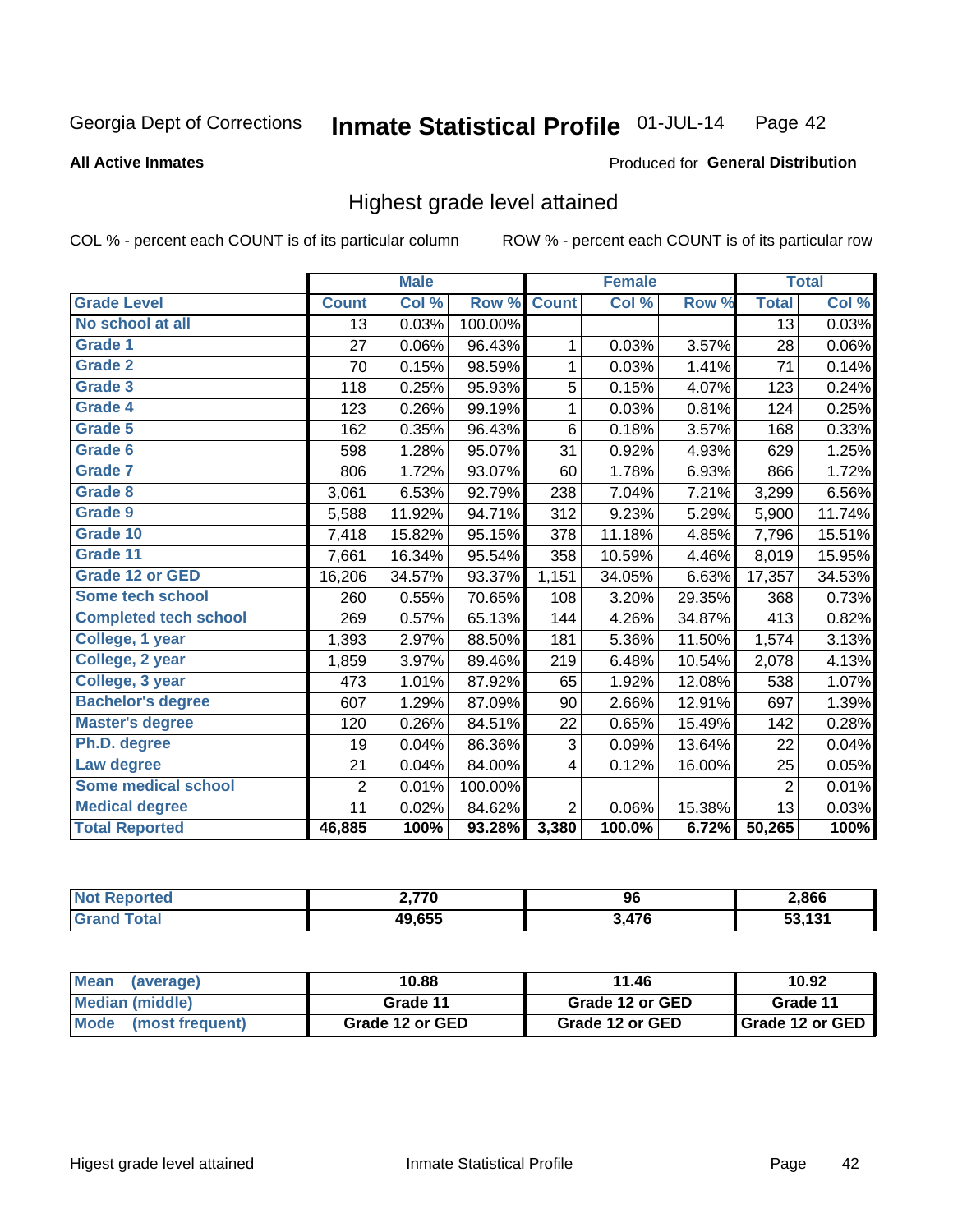#### Inmate Statistical Profile 01-JUL-14 Page 43

**All Active Inmates** 

## **Produced for General Distribution**

# Culture fair IQ scores

COL % - percent each COUNT is of its particular column

|                       |              | <b>Male</b> |             |       | <b>Female</b> |        |              | <b>Total</b> |
|-----------------------|--------------|-------------|-------------|-------|---------------|--------|--------------|--------------|
| <b>IQ Scores</b>      | <b>Count</b> | Col %       | Row % Count |       | Col %         | Row %  | <b>Total</b> | Col %        |
| $60 - 69$             | 749          | 2.27%       | 92.47%      | 61    | 2.25%         | 7.53%  | 810          | 2.27%        |
| $70 - 79$             | 2,253        | 6.82%       | 90.92%      | 225   | 8.29%         | 9.08%  | 2,478        | 6.93%        |
| $80 - 89$             | 5,142        | 15.57%      | 88.17%      | 690   | 25.41%        | 11.83% | 5,832        | 16.32%       |
| $90 - 99$             | 9,724        | 29.45%      | 90.73%      | 993   | 36.57%        | 9.27%  | 10,717       | 29.99%       |
| $100 - 109$           | 9,097        | 27.55%      | 95.58%      | 421   | 15.51%        | 4.42%  | 9,518        | 26.63%       |
| $110 - 119$           | 5,209        | 15.77%      | 96.66%      | 180   | 6.63%         | 3.34%  | 5,389        | 15.08%       |
| $120 - 129$           | 820          | 2.48%       | 89.72%      | 94    | 3.46%         | 10.28% | 914          | 2.56%        |
| $130 - 139$           | 25           | 0.08%       | 39.68%      | 38    | 1.40%         | 60.32% | 63           | 0.18%        |
| 140 & Up              | 4            | 0.01%       | 23.53%      | 13    | 0.48%         | 76.47% | 17           | 0.05%        |
| <b>Total Reported</b> | 33,023       | 100%        | 92.40%      | 2,715 | 100%          | 7.60%  | 35,738       | 100.0%       |

| <b>Not Reported</b>  | 15,931 | 626   | 16,557 |
|----------------------|--------|-------|--------|
| Not Valid (under 60) | 701    | 135   | 836    |
| <b>Grand Total</b>   | 49,655 | 3.476 | 53,131 |

| Mean<br>(average)       | 98 | 95 | 97 |
|-------------------------|----|----|----|
| Median (middle)         | 99 | 94 | 98 |
| Mode<br>(most frequent) | 99 | 99 | 99 |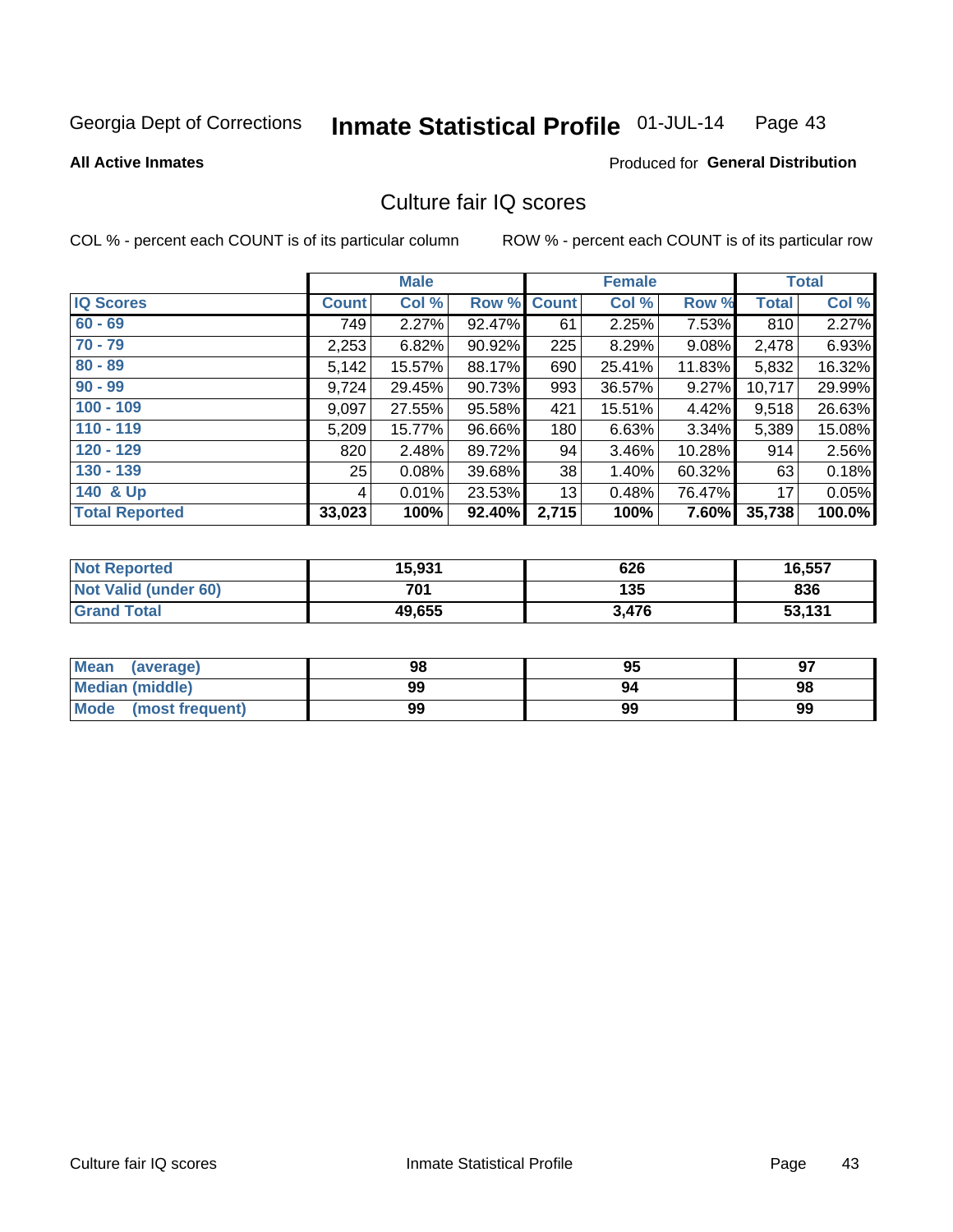#### Inmate Statistical Profile 01-JUL-14 Page 44

**All Active Inmates** 

#### Produced for General Distribution

# Wide Range Achievement Test (WRAT) reading score

COL % - percent each COUNT is of its particular column

|                           |                 | <b>Male</b> |        |              | <b>Female</b> |        |              | <b>Total</b> |
|---------------------------|-----------------|-------------|--------|--------------|---------------|--------|--------------|--------------|
| <b>WRAT Reading Score</b> | <b>Count</b>    | Col %       | Row %  | <b>Count</b> | Col %         | Row %  | <b>Total</b> | Col %        |
| $0.1$ to $0.9$            | 893             | 2.64%       | 99.33% | 6            | 0.21%         | 0.67%  | 899          | 2.45%        |
| 1.0 to 1.9                | 667             | 1.97%       | 96.81% | 22           | 0.77%         | 3.19%  | 689          | 1.88%        |
| 2.0 to 2.9                | 1,134           | 3.36%       | 96.18% | 45           | 1.57%         | 3.82%  | 1,179        | 3.22%        |
| 3.0 to 3.9                | 2,820           | 8.35%       | 95.95% | 119          | 4.16%         | 4.05%  | 2,939        | 8.02%        |
| 4.0 to 4.9                | 3,307           | 9.79%       | 93.55% | 228          | 7.96%         | 6.45%  | 3,535        | 9.65%        |
| 5.0 to 5.9                | 2,691           | 7.97%       | 94.06% | 170          | 5.94%         | 5.94%  | 2,861        | 7.81%        |
| 6.0 to 6.9                | 3,333           | 9.87%       | 92.51% | 270          | 9.43%         | 7.49%  | 3,603        | 9.83%        |
| 7.0 to 7.9                | 1,114           | 3.30%       | 91.54% | 103          | 3.60%         | 8.46%  | 1,217        | 3.32%        |
| 8.0 to 8.9                | 2,187           | 6.47%       | 90.11% | 240          | 8.38%         | 9.89%  | 2,427        | 6.62%        |
| 9.0 to 9.9                | 1,139           | 3.37%       | 89.90% | 128          | 4.47%         | 10.10% | 1,267        | 3.46%        |
| 10.0 to 10.9              | 2,304           | 6.82%       | 89.30% | 276          | 9.64%         | 10.70% | 2,580        | 7.04%        |
| 11.0 to 11.9              | 3,561           | 10.54%      | 89.81% | 404          | 14.11%        | 10.19% | 3,965        | 10.82%       |
| 12.0 to 12.9              | 8,596           | 25.45%      | 91.13% | 837          | 29.22%        | 8.87%  | 9,433        | 25.74%       |
| 13                        | 35 <sub>1</sub> | 0.10%       | 68.63% | 16           | 0.56%         | 31.37% | 51           | 0.14%        |
| <b>Total Reported</b>     | 33,781          | 100%        | 92.18% | 2,864        | 100.0%        | 7.82%  | 36,645       | 100%         |
|                           |                 |             |        |              |               |        |              |              |

| <b>Not Reported</b> | 15,874 | 61 J<br>0 I Z | 16,486 |
|---------------------|--------|---------------|--------|
| <b>Srand Total</b>  | 49,655 | 3.476         | 53,131 |

| Mean (average)       | 8.22 | 9.31 | 8.31 |
|----------------------|------|------|------|
| Median (middle)      | υ.ι  | 10.2 | 8.9  |
| Mode (most frequent) | 12.9 | 12.9 | 12.9 |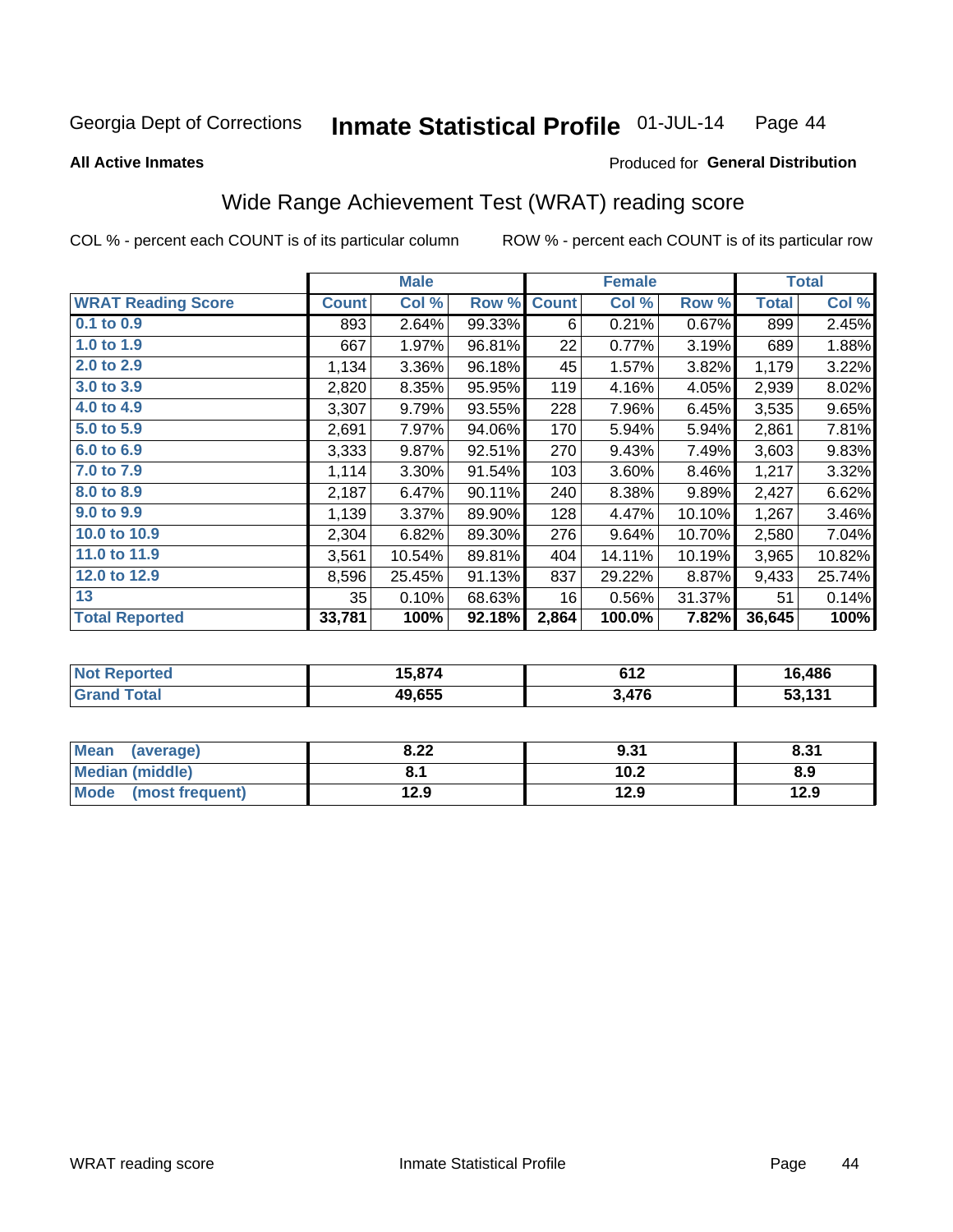#### Inmate Statistical Profile 01-JUL-14 Page 45

#### **All Active Inmates**

# Produced for General Distribution

# Wide Range Achievement Test (WRAT) math score

COL % - percent each COUNT is of its particular column

|                              |                | <b>Male</b> |        |              | <b>Female</b> |        |              | <b>Total</b> |
|------------------------------|----------------|-------------|--------|--------------|---------------|--------|--------------|--------------|
| <b>WRAT Mathematic Score</b> | <b>Count</b>   | Col %       | Row %  | <b>Count</b> | Col %         | Row %  | <b>Total</b> | Col %        |
| 0.1 to 0.9                   | 80             | 0.24%       | 98.77% |              | 0.03%         | 1.23%  | 81           | 0.22%        |
| 1.0 to 1.9                   | 242            | 0.72%       | 95.65% | 11           | 0.38%         | 4.35%  | 253          | 0.69%        |
| 2.0 to 2.9                   | 686            | 2.03%       | 95.28% | 34           | 1.19%         | 4.72%  | 720          | 1.96%        |
| 3.0 to 3.9                   | 1,483          | 4.39%       | 94.94% | 79           | 2.76%         | 5.06%  | 1,562        | 4.26%        |
| 4.0 to 4.9                   | 4,466          | 13.22%      | 94.10% | 280          | 9.77%         | 5.90%  | 4,746        | 12.95%       |
| 5.0 to 5.9                   | 5,740          | 16.99%      | 93.79% | 380          | 13.25%        | 6.21%  | 6,120        | 16.70%       |
| 6.0 to 6.9                   | 6,827          | 20.21%      | 92.53% | 551          | 19.22%        | 7.47%  | 7,378        | 20.13%       |
| 7.0 to 7.9                   | 2,314          | 6.85%       | 91.21% | 223          | 7.78%         | 8.79%  | 2,537        | 6.92%        |
| 8.0 to 8.9                   | 3,813          | 11.29%      | 90.53% | 399          | 13.92%        | 9.47%  | 4,212        | 11.49%       |
| 9.0 to 9.9                   | 1,566          | 4.64%       | 90.05% | 173          | 6.03%         | 9.95%  | 1,739        | 4.74%        |
| 10.0 to 10.9                 | 48             | 0.14%       | 90.57% | 5            | 0.17%         | 9.43%  | 53           | 0.14%        |
| 11.0 to 11.9                 | 1,353          | 4.00%       | 90.68% | 139          | 4.85%         | 9.32%  | 1,492        | 4.07%        |
| 12.0 to 12.9                 | 5,165          | 15.29%      | 89.75% | 590          | 20.58%        | 10.25% | 5,755        | 15.70%       |
| 13                           | $\overline{2}$ | 0.01%       | 50.00% | 2            | 0.07%         | 50.00% | 4            | 0.01%        |
| <b>Total Reported</b>        | 33,785         | 100%        | 92.18% | 2,867        | 100%          | 7.82%  | 36,652       | 100%         |

| <b>Not</b><br>Reported | 15,870 | 609  | 6,479  |
|------------------------|--------|------|--------|
| <b>Total</b>           | 49,655 | .476 | 53,131 |

| Mean<br>(average)      | 7.37 | 8.07 | 7.42 |
|------------------------|------|------|------|
| <b>Median (middle)</b> | ხ. J | 7.4  | 6.5  |
| Mode (most frequent)   | 12.9 | 12.9 | 12.9 |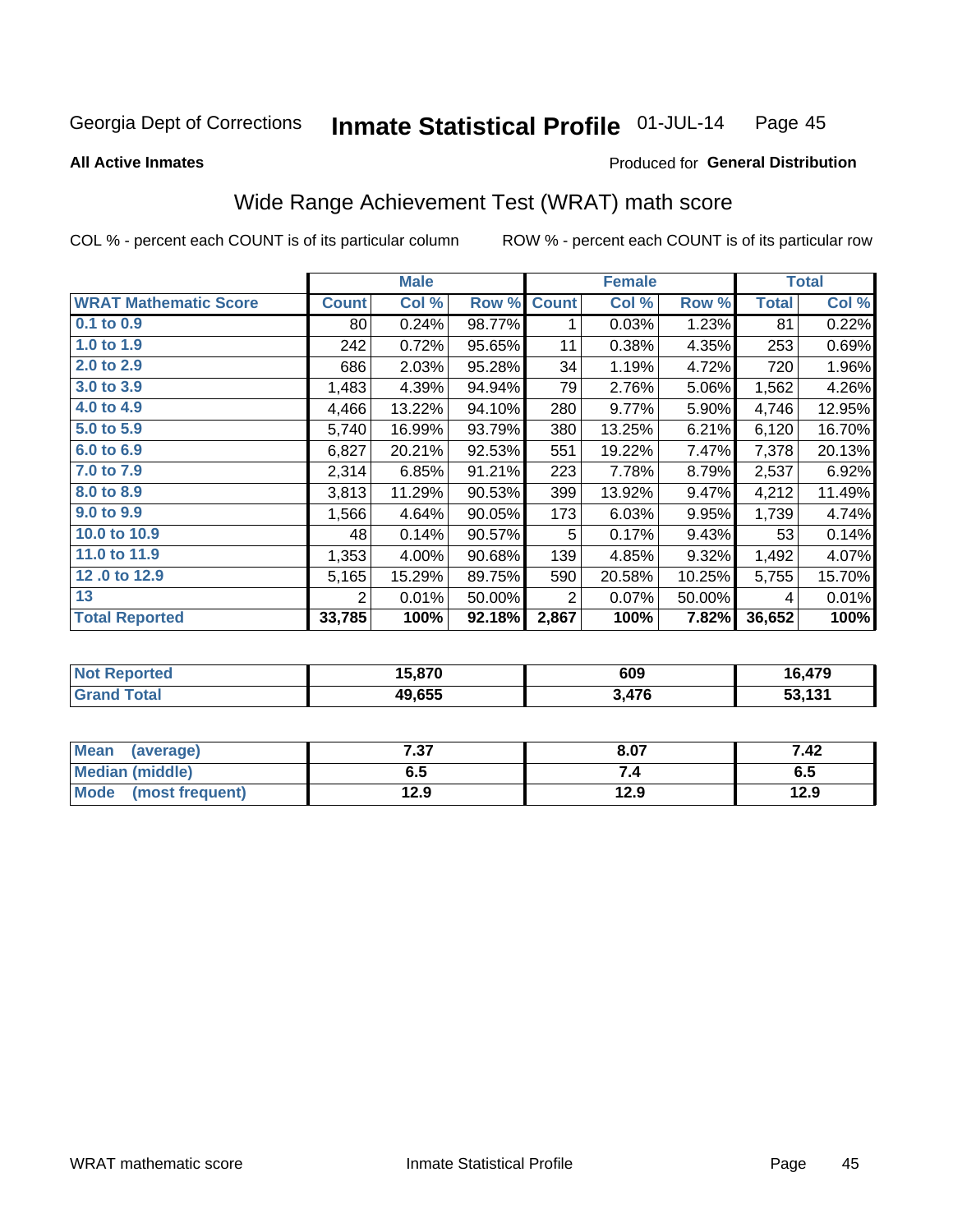#### Inmate Statistical Profile 01-JUL-14 Page 46

#### **All Active Inmates**

#### Produced for General Distribution

# Wide Range Achievement Test (WRAT) spelling score

COL % - percent each COUNT is of its particular column

|                            |              | <b>Male</b> |        |              | <b>Female</b> |        |              | <b>Total</b> |
|----------------------------|--------------|-------------|--------|--------------|---------------|--------|--------------|--------------|
| <b>WRAT Spelling Score</b> | <b>Count</b> | Col %       | Row %  | <b>Count</b> | Col %         | Row %  | <b>Total</b> | Col %        |
| $0.1$ to $0.9$             | 896          | 2.65%       | 99.45% | 5            | 0.17%         | 0.55%  | 901          | 2.46%        |
| 1.0 to 1.9                 | 838          | 2.48%       | 98.94% | 9            | 0.31%         | 1.06%  | 847          | 2.31%        |
| 2.0 to 2.9                 | 1,570        | 4.65%       | 96.91% | 50           | 1.74%         | 3.09%  | 1,620        | 4.42%        |
| 3.0 to 3.9                 | 2,370        | 7.01%       | 96.89% | 76           | 2.65%         | 3.11%  | 2,446        | 6.67%        |
| 4.0 to 4.9                 | 2,175        | 6.44%       | 96.24% | 85           | 2.96%         | 3.76%  | 2,260        | 6.16%        |
| 5.0 to 5.9                 | 4,016        | 11.88%      | 95.10% | 207          | 7.22%         | 4.90%  | 4,223        | 11.52%       |
| 6.0 to 6.9                 | 3,059        | 9.05%       | 94.18% | 189          | 6.59%         | 5.82%  | 3,248        | 8.86%        |
| 7.0 to 7.9                 | 3,042        | 9.00%       | 93.11% | 225          | 7.85%         | 6.89%  | 3,267        | 8.91%        |
| 8.0 to 8.9                 | 2,879        | 8.52%       | 93.08% | 214          | 7.46%         | 6.92%  | 3,093        | 8.44%        |
| 9.0 to 9.9                 | 1,511        | 4.47%       | 92.19% | 128          | 4.46%         | 7.81%  | 1,639        | 4.47%        |
| 10.0 to 10.9               | 1,316        | 3.89%       | 91.84% | 117          | 4.08%         | 8.16%  | 1,433        | 3.91%        |
| 11.0 to 11.9               | 2,699        | 7.99%       | 91.09% | 264          | 9.21%         | 8.91%  | 2,963        | 8.08%        |
| 12.0 to 12.9               | 7,406        | 21.92%      | 85.19% | 1,287        | 44.89%        | 14.81% | 8,693        | 23.71%       |
| 13                         | 16           | 0.05%       | 59.26% | 11           | 0.38%         | 40.74% | 27           | 0.07%        |
| <b>Total Reported</b>      | 33,793       | 100%        | 92.18% | 2,867        | 100%          | 7.82%  | 36,660       | 100%         |

| prted<br>NO | 15,862 | 609   | .17'               |
|-------------|--------|-------|--------------------|
| int         | 49,655 | 3,476 | E9 494<br>וטו<br>ິ |

| <b>Mean</b><br>(average) | 7.88 | 10.02 | 8.05 |
|--------------------------|------|-------|------|
| Median (middle)          | .    | 11.6  | .    |
| Mode (most frequent)     | 12.9 | 12.9  | 12.9 |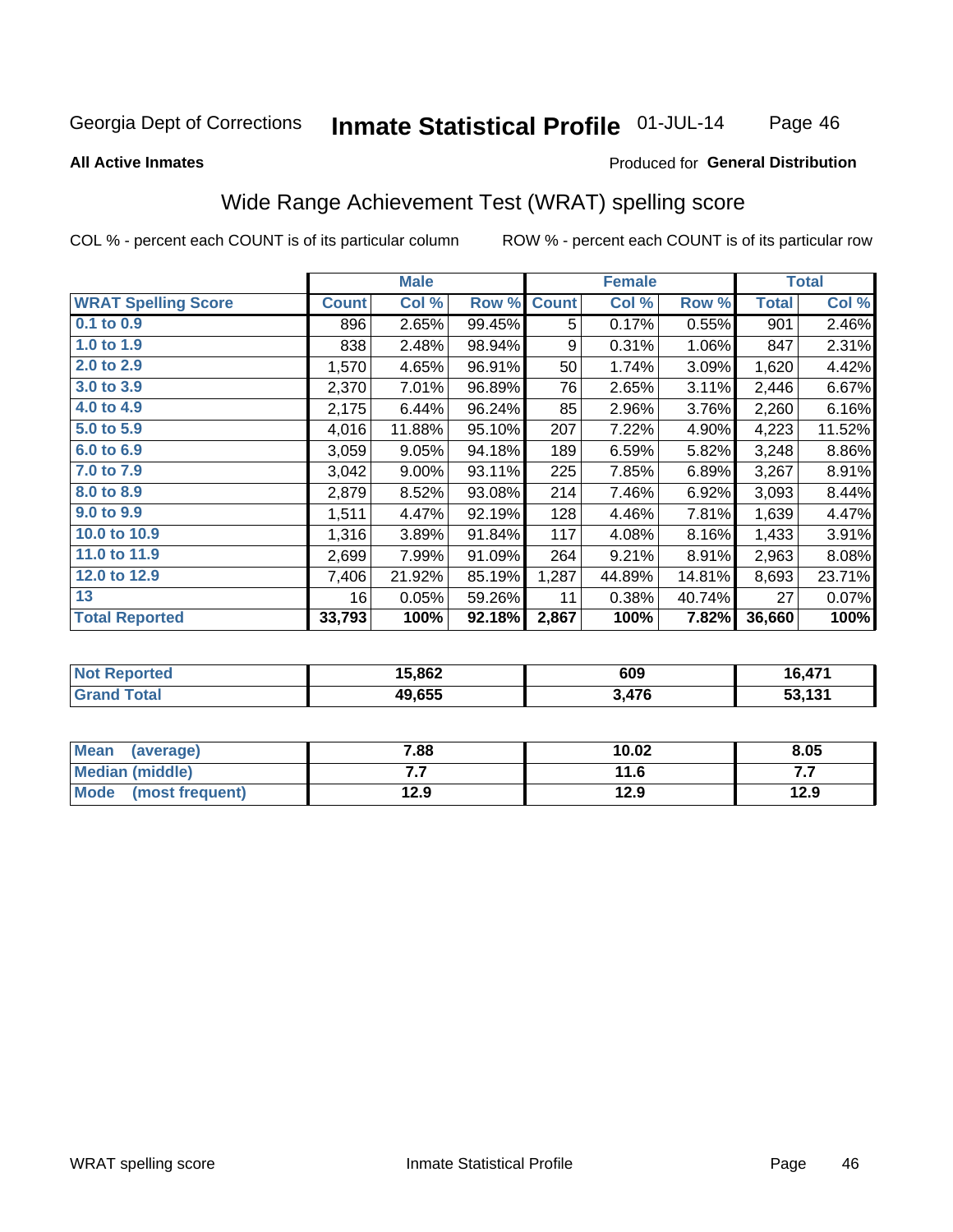### **All Active Inmates**

## Produced for General Distribution

# Scope of substance abuse - summary

COL % - percent each COUNT is of its particular column

|                        |              | <b>Male</b> |        |                 | <b>Female</b> |       |              | <b>Total</b> |
|------------------------|--------------|-------------|--------|-----------------|---------------|-------|--------------|--------------|
| <b>Substance Abuse</b> | <b>Count</b> | Col %       | Row %  | <b>Count</b>    | Col %         | Row % | <b>Total</b> | Col %        |
| <b>None</b>            | 39,251       | 79.05%      | 92.63% | 3,123           | 89.84%        | 7.37% | 42,374       | 79.75%       |
| Drugs only             | 5,567        | 11.21%      | 95.60% | 256             | 7.36%         | 4.40% | 5,823        | 10.96%       |
| <b>Alcohol only</b>    | .223         | $2.46\%$    | 98.15% | 23 <sub>1</sub> | $0.66\%$      | 1.85% | 1,246        | 2.35%        |
| Drugs and alcohol      | 3,614        | 7.28%       | 97.99% | 74              | 2.13%         | 2.01% | 3,688        | 6.94%        |
| <b>Total Reported</b>  | 49,655       | 100%        | 93.46% | 3,476           | 100%          | 6.54% | 53,131       | 100%         |

| <b>Not Reported</b> |        |             |                    |
|---------------------|--------|-------------|--------------------|
| <b>Grand Total</b>  | 49.655 | A76<br>47 O | 53 131<br>JJ. IJ I |

| nuem | <b>Mo</b> | None | <b>None</b> | None |
|------|-----------|------|-------------|------|
|------|-----------|------|-------------|------|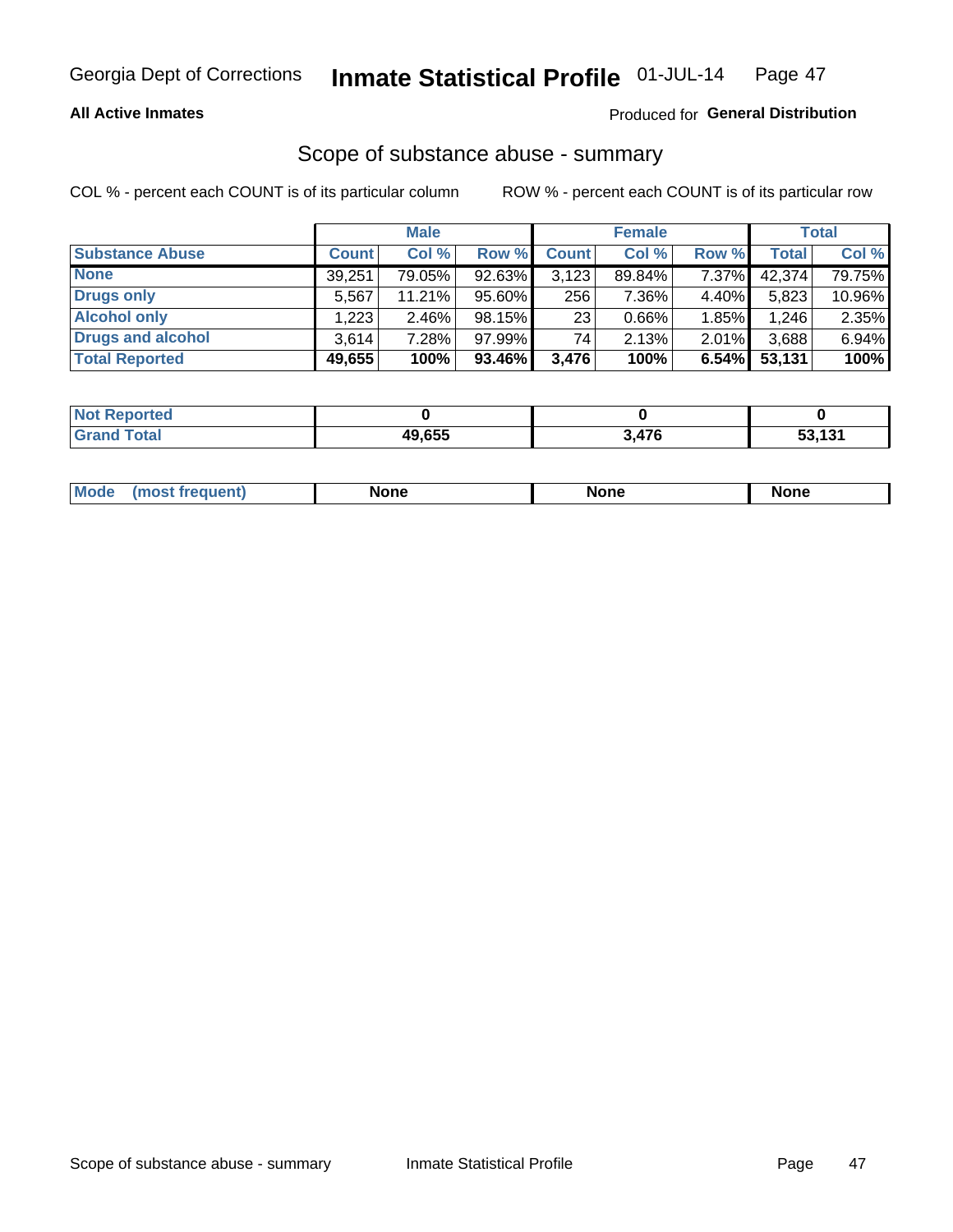## **All Active Inmates**

## Produced for General Distribution

## Scope of substance abuse - detail

COL % - percent each COUNT is of its particular column

|                                      |              | <b>Male</b> |         |              | <b>Female</b> |       |              | <b>Total</b> |
|--------------------------------------|--------------|-------------|---------|--------------|---------------|-------|--------------|--------------|
| <b>Substance Abuse</b>               | <b>Count</b> | Col %       | Row %   | <b>Count</b> | Col %         | Row % | <b>Total</b> | Col %        |
| No drug or alcohol problems          | 39,251       | 79.05%      | 92.63%  | 3,123        | 89.84%        | 7.37% | 42,374       | 79.75%       |
| <b>Drug addiction but no alcohol</b> | 107          | 0.22%       | 94.69%  | 6            | 0.17%         | 5.31% | 113          | 0.21%        |
| <b>Drug addiction and alcohol</b>    | 58           | 0.12%       | 100.00% |              |               |       | 58           | 0.11%        |
| <b>labuse</b>                        |              |             |         |              |               |       |              |              |
| <b>Drug addiction and alcoholism</b> | 37           | 0.07%       | 100.00% |              |               |       | 37           | 0.07%        |
| No drug problem but alcohol          | 1,011        | 2.04%       | 99.02%  | 10           | 0.29%         | 0.98% | 1,021        | 1.92%        |
| <b>labuse</b>                        |              |             |         |              |               |       |              |              |
| No drug problem but alcoholism       | 212          | 0.43%       | 94.22%  | 13           | 0.37%         | 5.78% | 225          | 0.42%        |
| Drug experiment but no alcohol       | 2,883        | 5.81%       | 97.56%  | 72           | 2.07%         | 2.44% | 2,955        | 5.56%        |
| <b>Drug experiment &amp; alcohol</b> | 604          | 1.22%       | 98.53%  | 9            | 0.26%         | 1.47% | 613          | 1.15%        |
| <b>labuse</b>                        |              |             |         |              |               |       |              |              |
| Drug experiment & alcoholism         | 179          | 0.36%       | 95.72%  | 8            | 0.23%         | 4.28% | 187          | 0.35%        |
| Drug abuse but no alcohol            | 2,577        | 5.19%       | 93.54%  | 178          | 5.12%         | 6.46% | 2,755        | 5.19%        |
| Drug abuse and alcohol abuse         | 2,301        | 4.63%       | 98.71%  | 30           | 0.86%         | 1.29% | 2,331        | 4.39%        |
| <b>Drug abuse and alcoholism</b>     | 435          | 0.88%       | 94.16%  | 27           | 0.78%         | 5.84% | 462          | 0.87%        |
| <b>Total Reported</b>                | 49,655       | 100%        | 93.46%  | 3,476        | 100%          | 6.54% | 53,131       | 100%         |

| <b>orted</b><br>NOT |        |       |        |
|---------------------|--------|-------|--------|
| <b>otal</b>         | 49,655 | 3.476 | 53,131 |

| Mode (most frequent) | No drug or alcohol problems No drug or alcohol problems No drug or alcohol |          |
|----------------------|----------------------------------------------------------------------------|----------|
|                      |                                                                            | problems |
|                      |                                                                            |          |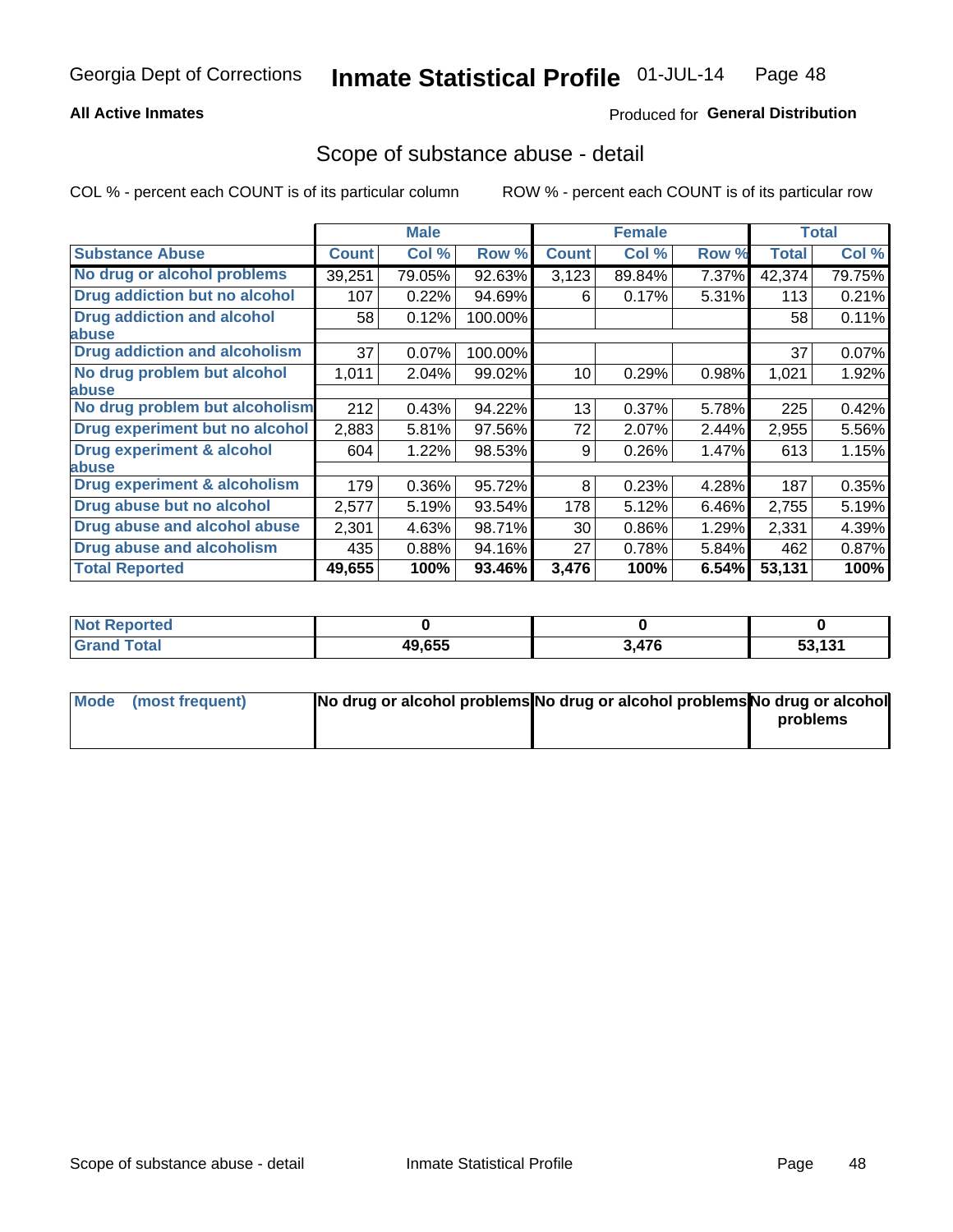#### Inmate Statistical Profile 01-JUL-14 Page 49

**All Active Inmates** 

### **Produced for General Distribution**

# Current / last mental health treatment level

COL % - percent each COUNT is of its particular column

|                                    |              | <b>Male</b> |         |              | <b>Female</b> |        |              | <b>Total</b> |
|------------------------------------|--------------|-------------|---------|--------------|---------------|--------|--------------|--------------|
| <b>Mental Health Treatment Lev</b> | <b>Count</b> | Col %       | Row %   | <b>Count</b> | Col %         | Row %  | <b>Total</b> | Col %        |
| 1 No problem at current time       | 7,887        | 51.93%      | 92.34%  | 654          | 27.77%        | 7.66%  | 8,541        | 48.69%       |
| 2 Receiving outpatient             | 5,384        | 35.45%      | 76.56%  | 1,648        | 69.98%        | 23.44% | 7,032        | 40.08%       |
| <b>Treatment</b>                   |              |             |         |              |               |        |              |              |
| 3 Inpatient, moderate              | 1,536        | 10.11%      | 97.59%  | 38           | 1.61%         | 2.41%  | 1,574        | 8.97%        |
| <b>Treatment</b>                   |              |             |         |              |               |        |              |              |
| 4 Inpatient, intensive             | 343          | 2.26%       | 95.81%  | 15           | 0.64%         | 4.19%  | 358          | 2.04%        |
| <b>Treatment</b>                   |              |             |         |              |               |        |              |              |
| <b>5 Undergoing crisis</b>         | 35           | 0.23%       | 100.00% |              |               |        | 35           | 0.20%        |
| <b>stabilization</b>               |              |             |         |              |               |        |              |              |
| <b>6 Hospital for criminally</b>   | 3            | 0.02%       | 100.00% |              |               |        | 3            | 0.02%        |
| <b>Tinsane</b>                     |              |             |         |              |               |        |              |              |
| <b>Total Evaluated</b>             | 15,188       | 100%        | 86.58%  | 2,355        | 100%          | 13.42% | 17,543       | 100%         |

| <b>Never had MH evaluation</b> | 34,467 | 121<br>, I 4 I | 35,588 |
|--------------------------------|--------|----------------|--------|
| Total                          | 49,655 | 3,476          | 53.131 |

| Median (middle) | No problem at current time | <b>Receiving outpatient</b><br>treatment | <b>Receiving</b><br>outpatient<br>treatment |
|-----------------|----------------------------|------------------------------------------|---------------------------------------------|
| <b>Mode</b>     | No problem at current time | <b>Receiving outpatient</b>              | No problem at                               |
| (most frequent) |                            | treatment                                | current time                                |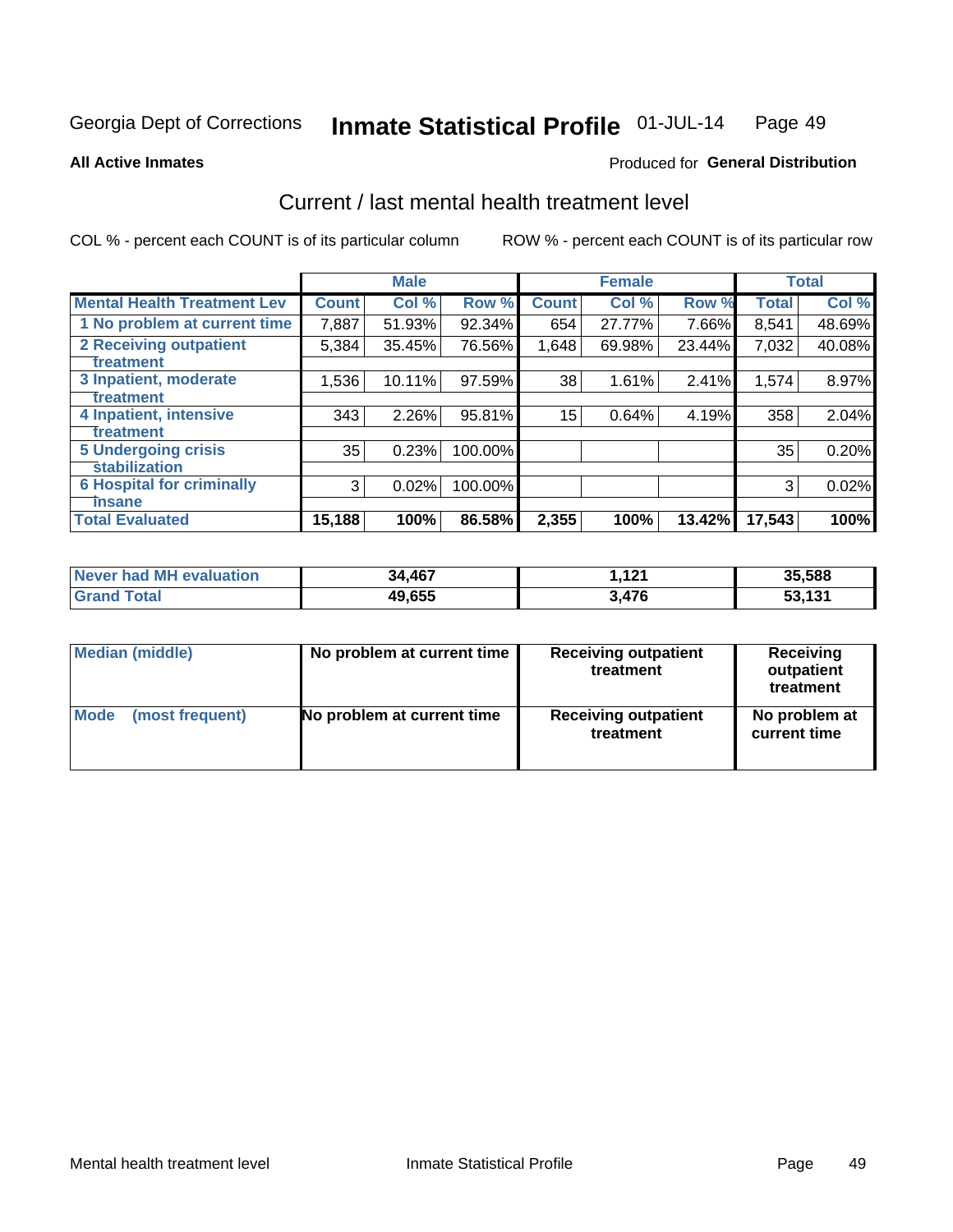## **All Active Inmates**

## Produced for General Distribution

# PULHESDWIT medical scale - 'P' overall condition ('P'hysical)

COL % - percent each COUNT is of its particular column

|                                  |              | <b>Male</b> |         |              | <b>Female</b> |         |              | <b>Total</b> |
|----------------------------------|--------------|-------------|---------|--------------|---------------|---------|--------------|--------------|
| <b>P' Overall Condition</b>      | <b>Count</b> | Col %       | Row %   | <b>Count</b> | Col %         | Row %   | <b>Total</b> | Col %        |
| 1 No medical illness             | 33,578       | 73.63%      | 94.67%  | 1,891        | 58.33%        | 5.33%   | 35,469       | 72.62%       |
| 2 Well-controlled chronic        | 10,845       | 23.78%      | 90.00%  | 1,205        | 37.17%        | 10.00%  | 12,050       | 24.67%       |
| <b>lillness</b>                  |              |             |         |              |               |         |              |              |
| 3 Poorly-controlled chronic      | 1,066        | $2.34\%$    | 93.10%  | 79           | 2.44%         | 6.90%   | 1,145        | 2.34%        |
| <b>illness</b>                   |              |             |         |              |               |         |              |              |
| 4 Significant problems requiring | 99           | 0.22%       | 93.40%  |              | 0.22%         | 6.60%   | 106          | 0.22%        |
| special housing                  |              |             |         |              |               |         |              |              |
| 5 Terminal illness, < 6 months   | 15           | 0.03%       | 100.00% |              |               |         | 15           | 0.03%        |
| to live                          |              |             |         |              |               |         |              |              |
| 6 Inmate is pregnant             |              |             |         | 60           | 1.85%         | 100.00% | 60           | 0.12%        |
| <b>Total Reported</b>            | 45,603       | 100%        | 93.36%  | 3,242        | 100%          | 6.64%   | 48,845       | 100%         |

| тео | 052,ا  | つつん<br>204 | ,286 |
|-----|--------|------------|------|
|     | 49,655 | 17C        | 494  |
|     | ДU     | .u         | .    |

| Mode | (most frequent) | 1 No medical illness | 1 No medical illness | 1 No medical<br>illness |
|------|-----------------|----------------------|----------------------|-------------------------|
|------|-----------------|----------------------|----------------------|-------------------------|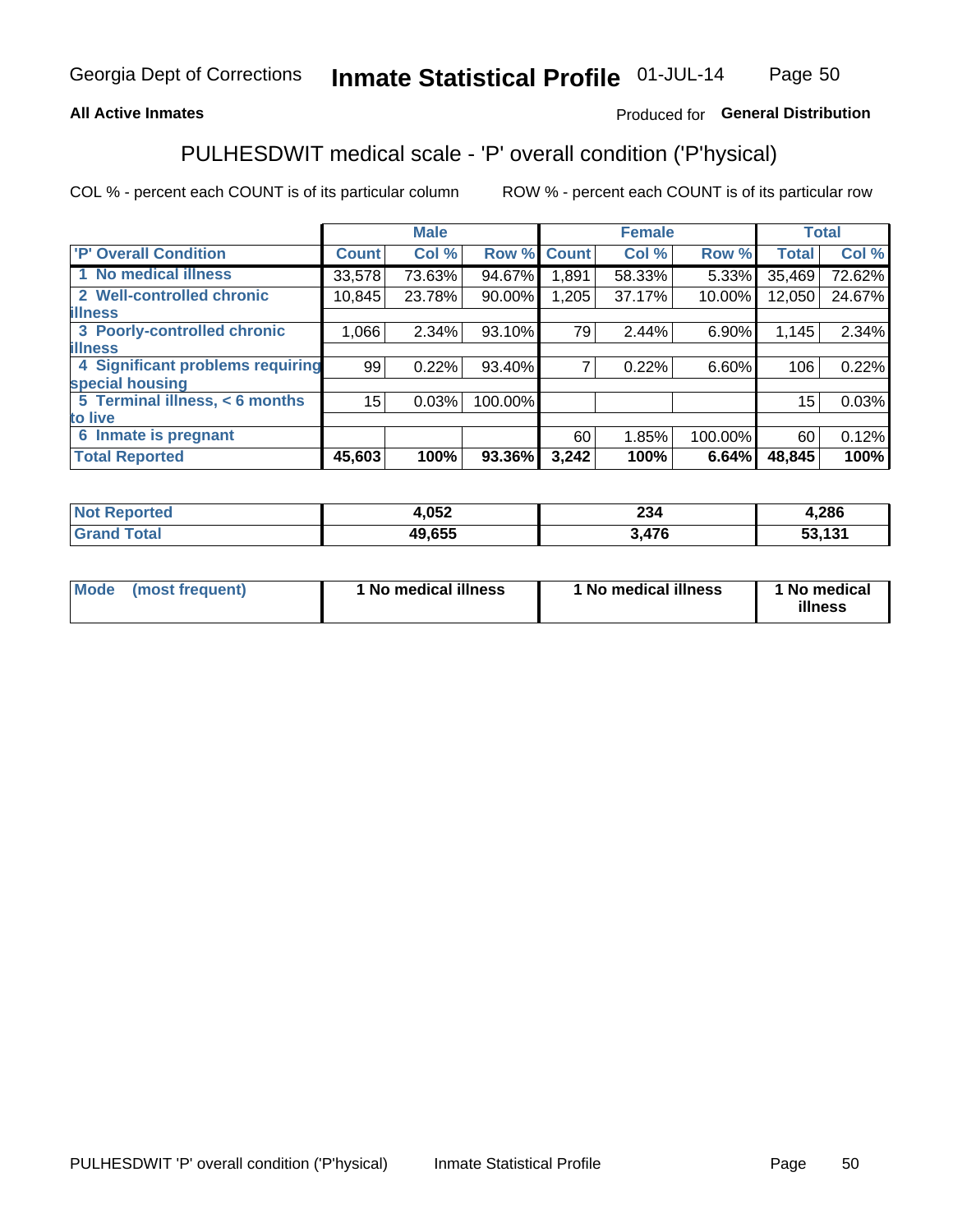#### **All Active Inmates**

## Produced for General Distribution

# PULHESDWIT medical scale - 'U' upper body

COL % - percent each COUNT is of its particular column

|                              |              | <b>Male</b> |         |              | <b>Female</b> |       |              | <b>Total</b> |
|------------------------------|--------------|-------------|---------|--------------|---------------|-------|--------------|--------------|
| <b>U' Upper Body</b>         | <b>Count</b> | Col %       | Row %   | <b>Count</b> | Col %         | Row % | <b>Total</b> | Col %        |
| 1 Upper bones, joints,       | 43,298       | 95.20%      | 93.29%  | 3,112        | 96.11%        | 6.71% | 46,410       | 95.26%       |
| muscles all OK               |              |             |         |              |               |       |              |              |
| 2 One or both arms minimally | 1,871        | 4.11%       | 94.35%  | 112          | $3.46\%$      | 5.65% | 1,983        | 4.07%        |
| limited                      |              |             |         |              |               |       |              |              |
| 3 One or both arms           | 271          | 0.60%       | 95.42%  | 13           | 0.40%         | 4.58% | 284          | 0.58%        |
| <b>moderately limited</b>    |              |             |         |              |               |       |              |              |
| 4 One arm disabled,          | 40           | 0.09%       | 97.56%  |              | 0.03%         | 2.44% | 41           | 0.08%        |
| paralyzed, or amputated      |              |             |         |              |               |       |              |              |
| 5 Both arms disabled,        | 3            | 0.01%       | 100.00% |              |               |       | 3            | 0.01%        |
| paralyzed, or amputated      |              |             |         |              |               |       |              |              |
| <b>Total Reported</b>        | 45,483       | 100%        | 93.35%  | 3,238        | 100%          | 6.65% | 48,721       | 100%         |

| <b>Not Reported</b> | 470<br>$\mathbf{1}$ | 238   | ,410   |
|---------------------|---------------------|-------|--------|
| <b>Total</b>        | 49,655              | 170   | E2 424 |
| <b>Grand</b>        |                     | 3.476 | 33.IJI |

|  | Mode (most frequent) | 1 Upper bones, joints,<br>muscles all OK | 1 Upper bones, joints,<br>muscles all OK | 1 Upper bones,<br>ljoints, muscles all<br>ΟK |
|--|----------------------|------------------------------------------|------------------------------------------|----------------------------------------------|
|--|----------------------|------------------------------------------|------------------------------------------|----------------------------------------------|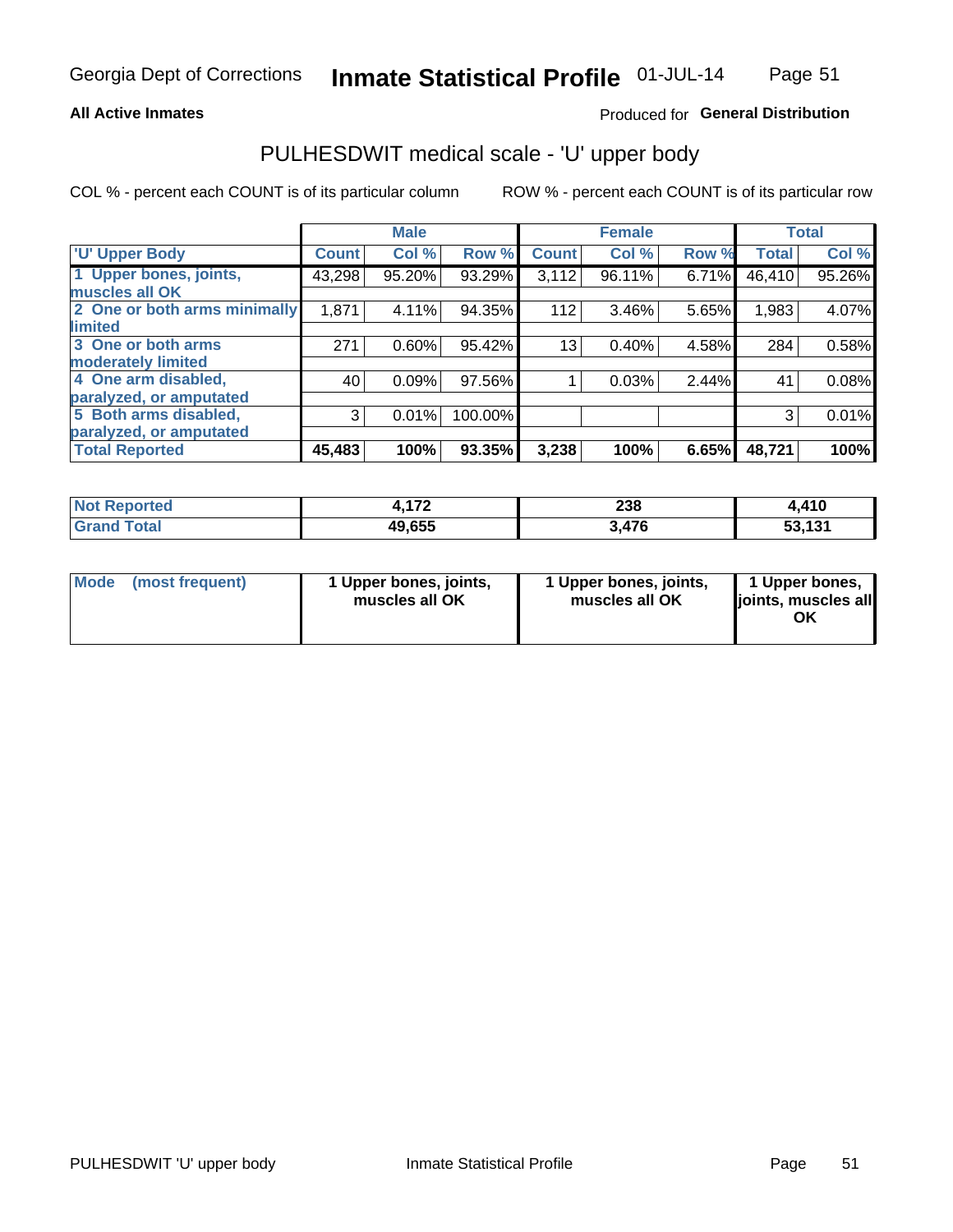#### **All Active Inmates**

## Produced for General Distribution

# PULHESDWIT medical scale - 'L' lower body

COL % - percent each COUNT is of its particular column

|                                |                 | <b>Male</b> |         |              | <b>Female</b> |       |                 | <b>Total</b> |
|--------------------------------|-----------------|-------------|---------|--------------|---------------|-------|-----------------|--------------|
| 'L' Lower Body                 | <b>Count</b>    | Col %       | Row %   | <b>Count</b> | Col %         | Row % | <b>Total</b>    | Col %        |
| 1 Lower bones, joints,         | 40,152          | 88.29%      | 93.08%  | 2,987        | 92.25%        | 6.92% | 43,139          | 88.55%       |
| muscles all OK                 |                 |             |         |              |               |       |                 |              |
| 2 One or both legs minimally   | 4,495           | 9.88%       | 95.23%  | 225          | 6.95%         | 4.77% | 4,720           | 9.69%        |
| limited                        |                 |             |         |              |               |       |                 |              |
| 3 One or both legs             | 701             | 1.54%       | 96.96%  | 22           | 0.68%         | 3.04% | 723             | 1.48%        |
| moderately limited             |                 |             |         |              |               |       |                 |              |
| 4 One leg disabled, paralyzed, | 120             | 0.26%       | 96.77%  | 4            | 0.12%         | 3.23% | 124             | 0.25%        |
| or amputated                   |                 |             |         |              |               |       |                 |              |
| 5 Both legs disabled,          | 10 <sup>1</sup> | 0.02%       | 100.00% |              |               |       | 10 <sub>1</sub> | 0.02%        |
| paralyzed, or amputated        |                 |             |         |              |               |       |                 |              |
| <b>Total Reported</b>          | 45,478          | 100%        | 93.35%  | 3,238        | 100%          | 6.65% | 48,716          | 100%         |

| <b>Not Reported</b> | $\overline{a}$<br>. | 238   | .415،  |
|---------------------|---------------------|-------|--------|
| <b>Total</b>        | 49,655              | 170   | E2 424 |
| Grand               |                     | 3.476 | 33.IJI |

|  | Mode (most frequent) | 1 Lower bones, joints,<br>muscles all OK | 1 Lower bones, joints,<br>muscles all OK | 1 Lower bones,<br>joints, muscles all<br>ΟK |
|--|----------------------|------------------------------------------|------------------------------------------|---------------------------------------------|
|--|----------------------|------------------------------------------|------------------------------------------|---------------------------------------------|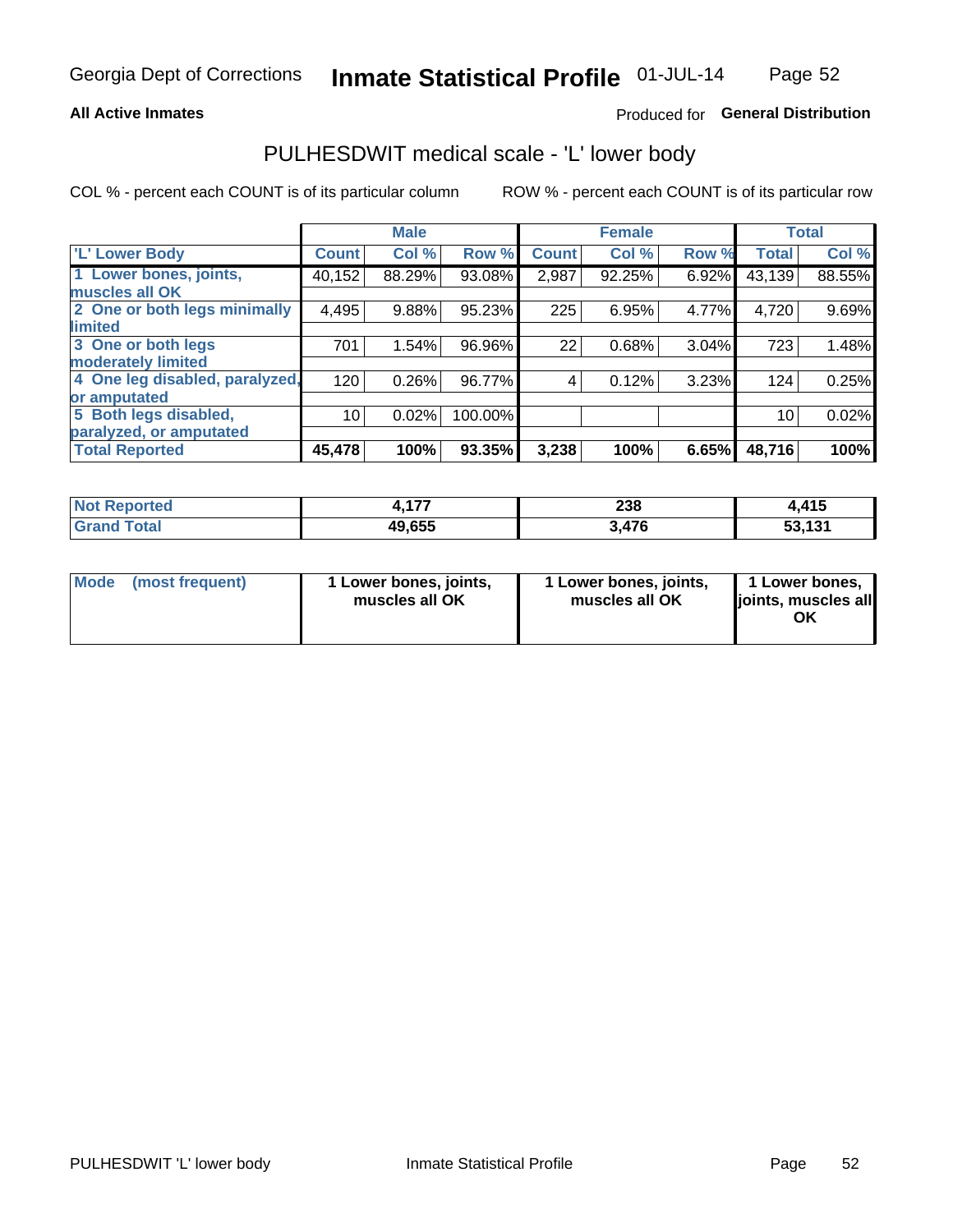#### **All Active Inmates**

## Produced for General Distribution

## PULHESDWIT medical scale - 'H' hearing

COL % - percent each COUNT is of its particular column

|                                |                 | <b>Male</b> |                    |       | <b>Female</b> |       | <b>Total</b> |          |
|--------------------------------|-----------------|-------------|--------------------|-------|---------------|-------|--------------|----------|
| <b>'H' Hearing</b>             | <b>Count</b>    | Col %       | <b>Row % Count</b> |       | Col %         | Row % | <b>Total</b> | Col %    |
| 1 Normal hearing both ears     | 44,849          | 98.65%      | 93.33%             | 3,204 | 99.07%        | 6.67% | 48,053       | 98.68%   |
| 2 Some loss in one ear with    | 470             | 1.03%       | 94.57%             | 27    | 0.83%         | 5.43% | 497          | 1.02%    |
| other OK, or mild loss in both |                 |             |                    |       |               |       |              |          |
| 3 Total loss in one ear with   | 102             | 0.22%       | 98.08%             | 2     | 0.06%         | 1.92% | 104          | 0.21%    |
| mild loss in other             |                 |             |                    |       |               |       |              |          |
| 4 Severe loss in both ears     | 31              | $0.07\%$    | 100.00%            |       |               |       | 31           | $0.06\%$ |
| 5 Total loss in both ears,     | 12 <sub>1</sub> | 0.03%       | 92.31%             |       | 0.03%         | 7.69% | 13           | 0.03%    |
| requiring special housing      |                 |             |                    |       |               |       |              |          |
| <b>Total Reported</b>          | 45,464          | 100%        | 93.36%             | 3,234 | 100%          | 6.64% | 48,698       | 100%     |

| <b>Not Reported</b> | , 191  | 242 | 4,433                 |
|---------------------|--------|-----|-----------------------|
| <b>Total</b>        | 49.655 | 17C | 424<br>-^<br>JJ, IJ I |

| Mode (most frequent) | 1 Normal hearing both ears 11 Normal hearing both ears 1 Normal hearing | both ears |
|----------------------|-------------------------------------------------------------------------|-----------|
|                      |                                                                         |           |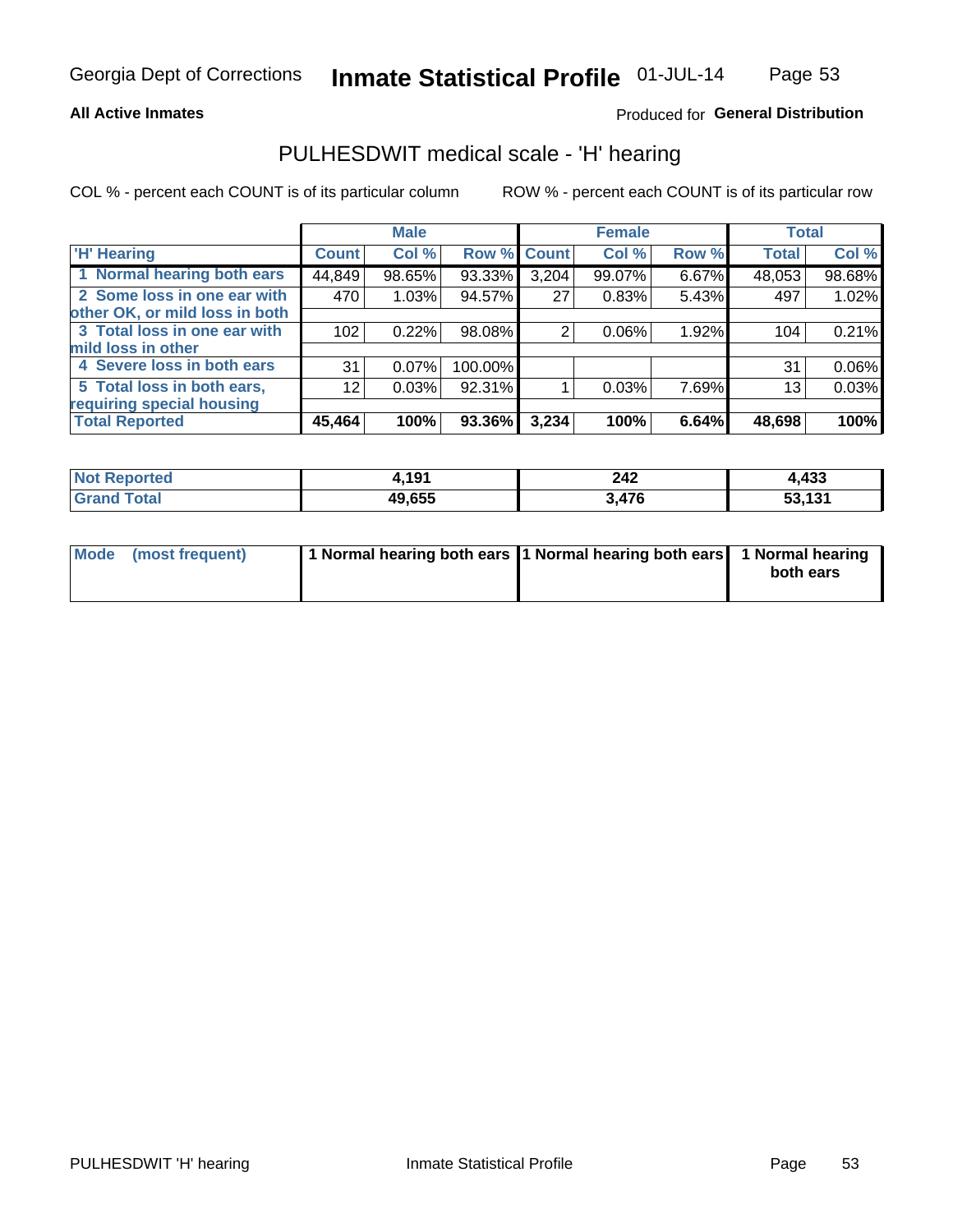#### **All Active Inmates**

## Produced for General Distribution

# PULHESDWIT medical scale - 'E' vision

COL % - percent each COUNT is of its particular column

|                                 |              | <b>Male</b> |        |              | <b>Female</b> |        |              | <b>Total</b> |
|---------------------------------|--------------|-------------|--------|--------------|---------------|--------|--------------|--------------|
| <b>E' Vision</b>                | <b>Count</b> | Col %       | Row %  | <b>Count</b> | Col %         | Row %  | <b>Total</b> | Col %        |
| 1 Correctable to 20/40 in both  | 34,473       | 76.92%      | 96.08% | ,406         | 43.69%        | 3.92%  | 35,879       | 74.70%       |
| eyes                            |              |             |        |              |               |        |              |              |
| 2 Correctable to 20/70 in one   | 9,343        | 20.85%      | 86.41% | 1,470        | 45.68%        | 13.59% | 10,813       | 22.51%       |
| eye, may be blind in other      |              |             |        |              |               |        |              |              |
| 3 Correctable to 20/200 in one  | 840          | 1.87%       | 73.17% | 308          | 9.57%         | 26.83% | 1,148        | 2.39%        |
| eye, may be blind in other      |              |             |        |              |               |        |              |              |
| 4 One eye not correctable to    | 145          | 0.32%       | 81.46% | 33           | 1.03%         | 18.54% | 178          | 0.37%        |
| 20/200, other may be blind      |              |             |        |              |               |        |              |              |
| 5 Blind in both eyes, requiring | 14           | 0.03%       | 93.33% |              | 0.03%         | 6.67%  | 15           | 0.03%        |
| special housing                 |              |             |        |              |               |        |              |              |
| <b>Total Reported</b>           | 44,815       | 100%        | 93.30% | 3,218        | 100%          | 6.70%  | 48,033       | 100%         |

| <b>Not Reported</b> | .840،  | 258   | 5,098  |
|---------------------|--------|-------|--------|
| Гоtа                | 49,655 | 3,476 | E2 121 |

| Mode (most frequent) | In Correctable to 20/40 in both 2 Correctable to 20/70 in one 1 Correctable to |                                               |  |
|----------------------|--------------------------------------------------------------------------------|-----------------------------------------------|--|
|                      | eves                                                                           | eye, may be blind in other 20/40 in both eyes |  |
|                      |                                                                                |                                               |  |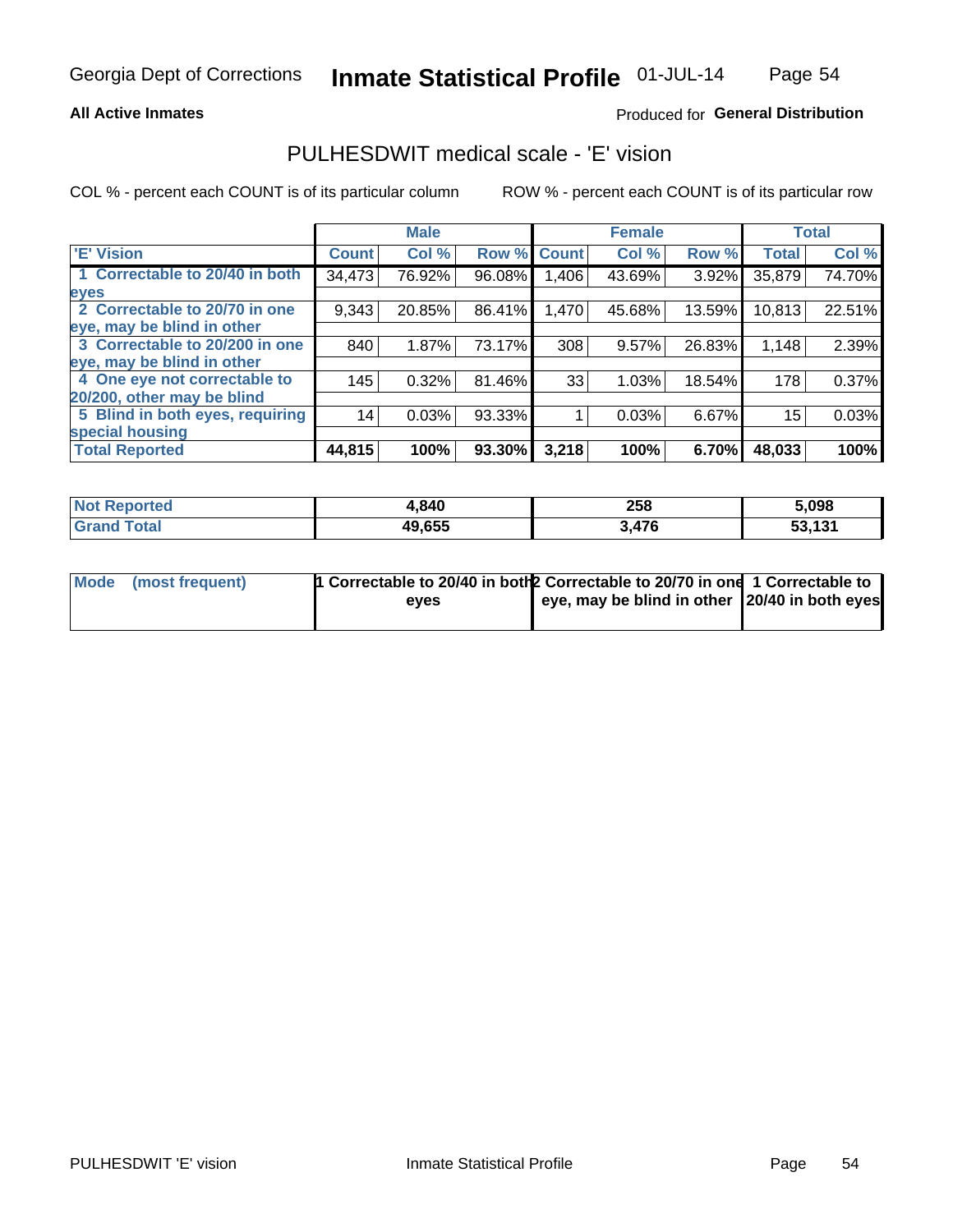#### **All Active Inmates**

## Produced for General Distribution

# PULHESDWIT medical scale - 'S' pSychiatric

COL % - percent each COUNT is of its particular column

|                                        |              | <b>Male</b> |        |              | <b>Female</b> |        |              | <b>Total</b> |
|----------------------------------------|--------------|-------------|--------|--------------|---------------|--------|--------------|--------------|
| 'S' pSychiatric                        | <b>Count</b> | Col %       | Row %  | <b>Count</b> | Col %         | Row %  | <b>Total</b> | Col %        |
| 1 No impairment or disorders           | 38,501       | 86.72%      | 96.22% | 1,511        | 52.43%        | 3.78%  | 40,012       | 84.63%       |
| 2 Stable, or in remission, or          | 4,636        | 10.44%      | 77.45% | .350         | 46.84%        | 22.55% | 5,986        | 12.66%       |
| mild impairment or retardation         |              |             |        |              |               |        |              |              |
| 3 Requires moderate inpatient          | 1,036        | 2.33%       | 98.57% | 15           | 0.52%         | 1.43%  | 1,051        | 2.22%        |
| treatment                              |              |             |        |              |               |        |              |              |
| 4 Requires intensive inpatient         | 208          | 0.47%       | 97.65% | 5            | 0.17%         | 2.35%  | 213          | 0.45%        |
| treatment                              |              |             |        |              |               |        |              |              |
| <b>5 Requires Crisis Stabilization</b> | 17           | 0.04%       | 94.44% |              | 0.03%         | 5.56%  | 18           | 0.04%        |
| Unit (CSU) inpatient care              |              |             |        |              |               |        |              |              |
| <b>Total Reported</b>                  | 44,398       | 100%        | 93.90% | 2,882        | 100%          | 6.10%  | 47,280       | 100%         |

| <b>Not Reported</b> | 5,257  | 594   | 5,851                   |
|---------------------|--------|-------|-------------------------|
| Total               | 49,655 | 3,476 | <b>EQ 404</b><br>33.IJI |

| Mode<br>1 No impairment or disorders<br>(most frequent) | 1 No impairment or<br>disorders | 1 No impairment or<br>disorders |
|---------------------------------------------------------|---------------------------------|---------------------------------|
|---------------------------------------------------------|---------------------------------|---------------------------------|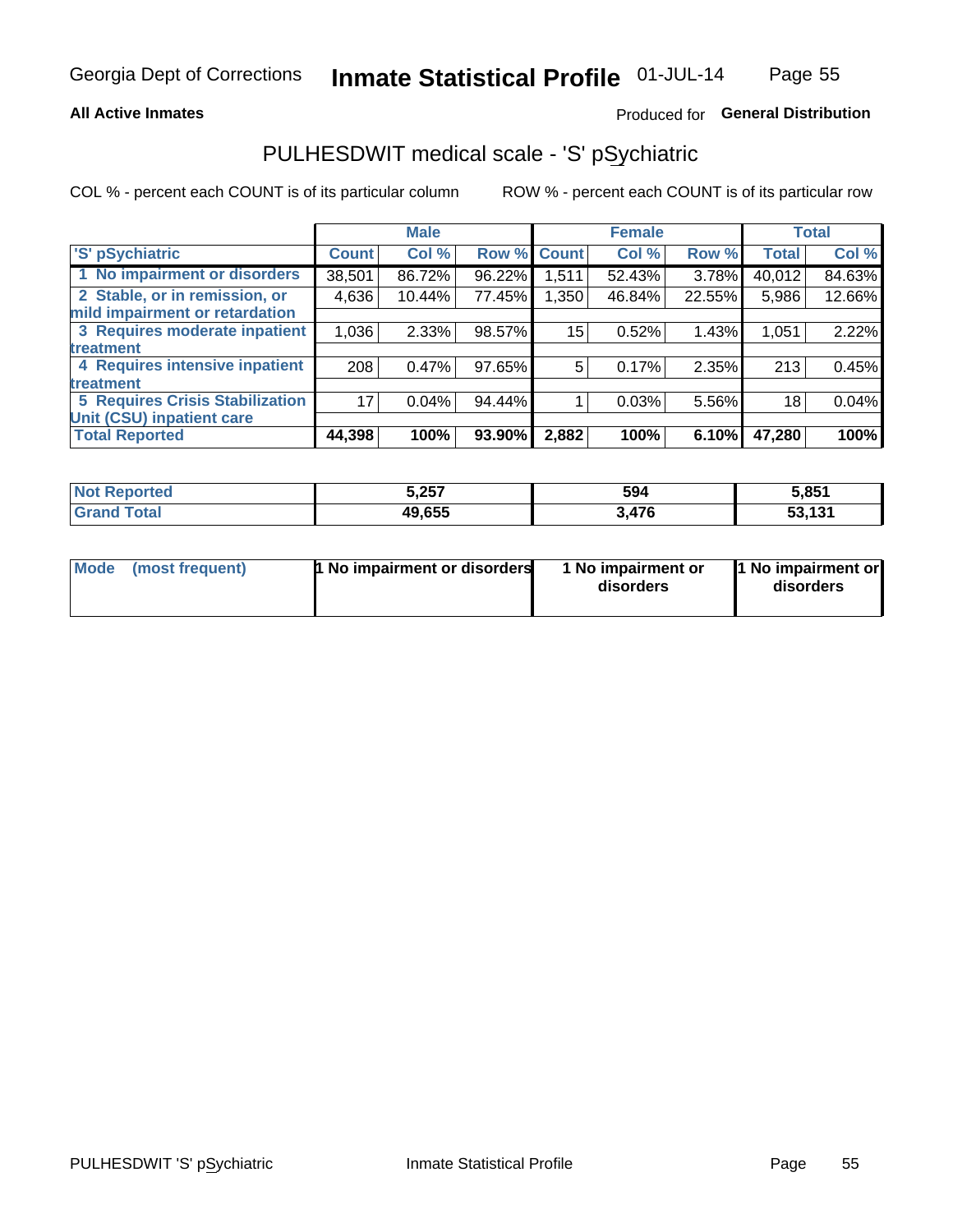#### **All Active Inmates**

## Produced for General Distribution

# PULHESDWIT medical scale - 'D' dental

COL % - percent each COUNT is of its particular column

|                                 |              | <b>Male</b> |        |             | <b>Female</b> |          |              | <b>Total</b> |
|---------------------------------|--------------|-------------|--------|-------------|---------------|----------|--------------|--------------|
| <b>D'</b> Dental                | <b>Count</b> | Col %       |        | Row % Count | Col %         | Row %    | <b>Total</b> | Col %        |
| 1 Minimal routine dental health | 24,338       | 57.27%      | 93.18% | 1,781       | 60.37%        | $6.82\%$ | 26,119       | 57.47%       |
| <b>needs</b>                    |              |             |        |             |               |          |              |              |
| 2 Moderate cavities and/or gum  | 14,631       | 34.43%      | 93.91% | 949         | 32.17%        | 6.09%    | 15,580       | 34.28%       |
| disease                         |              |             |        |             |               |          |              |              |
| 3 Extensive gum disease         | 3,517        | 8.28%       | 94.14% | 219         | 7.42%         | 5.86%    | 3,736        | 8.22%        |
| and/or widespread decay         |              |             |        |             |               |          |              |              |
| 4 Urgent need for dental        | 12           | 0.03%       | 92.31% |             | 0.03%         | 7.69%    | 13           | 0.03%        |
| <b>services</b>                 |              |             |        |             |               |          |              |              |
| <b>Total Reported</b>           | 42,498       | 100%        | 93.51% | 2,950       | 100%          | 6.49%    | 45,448       | 100%         |

| Reported<br>NO. | 7457<br>197 | 526  | 7,683              |
|-----------------|-------------|------|--------------------|
| 'otal           | 49,655      | ,476 | ED ADA<br>JJ, IJ I |

| <b>Mode</b> | (most frequent) | Minimal routine dental<br>health needs | 1 Minimal routine dental 11 Minimal routine<br>health needs | dental health<br>needs |
|-------------|-----------------|----------------------------------------|-------------------------------------------------------------|------------------------|
|-------------|-----------------|----------------------------------------|-------------------------------------------------------------|------------------------|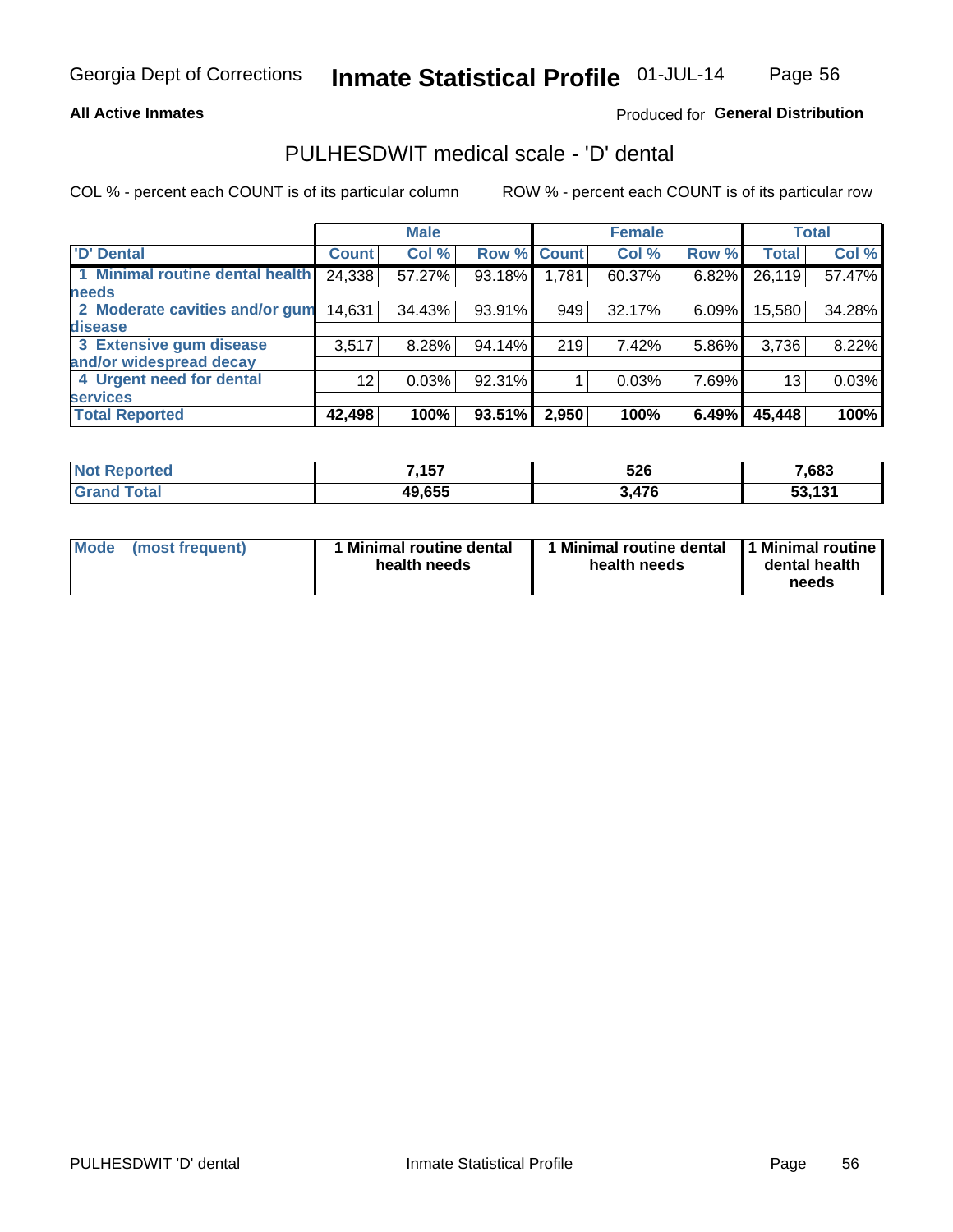## **All Active Inmates**

## Produced for General Distribution

# PULHESDWIT medical scale - 'W' work ability

COL % - percent each COUNT is of its particular column

|                                 |               | <b>Male</b> |        |              | <b>Female</b> |        |              | <b>Total</b> |
|---------------------------------|---------------|-------------|--------|--------------|---------------|--------|--------------|--------------|
| <b>W' work ability</b>          | <b>Count!</b> | Col %       | Row %  | <b>Count</b> | Col %         | Row %  | <b>Total</b> | Col %        |
| 1 Unrestricted work or activity | 37,767        | 83.04%      | 93.52% | 2,619        | 80.88%        | 6.48%  | 40,386       | 82.89%       |
| 2 Minor restrictions on type of | 6,091         | 13.39%      | 93.12% | 450          | 13.90%        | 6.88%  | 6,541        | 13.43%       |
| <b>work</b>                     |               |             |        |              |               |        |              |              |
| 3 Moderate restrictions on type | 1,066         | 2.34%       | 94.17% | 66           | 2.04%         | 5.83%  | 1,132        | 2.32%        |
| of work                         |               |             |        |              |               |        |              |              |
| 4 Major restrictions on type of | 411           | 0.90%       | 91.74% | 37           | 1.14%         | 8.26%  | 448          | 0.92%        |
| <b>work</b>                     |               |             |        |              |               |        |              |              |
| 5 Cannot work under any         | 148           | 0.33%       | 69.16% | 66           | 2.04%         | 30.84% | 214          | 0.44%        |
| <b>circumstances</b>            |               |             |        |              |               |        |              |              |
| <b>Total Reported</b>           | 45,483        | 100%        | 93.35% | 3,238        | 100%          | 6.65%  | 48,721       | 100%         |

| <b>Anorted</b> | 170            | 238 | $\overline{A}$         |
|----------------|----------------|-----|------------------------|
| N              | .              | - - | 7 I V                  |
| Гоtal          | 49.655<br>כט ס | 476 | <b>EQ 404</b><br>1 J I |

| Mode            | 1 Unrestricted work or | 1 Unrestricted work or | 1 Unrestricted   |
|-----------------|------------------------|------------------------|------------------|
| (most frequent) | activity               | activity               | work or activity |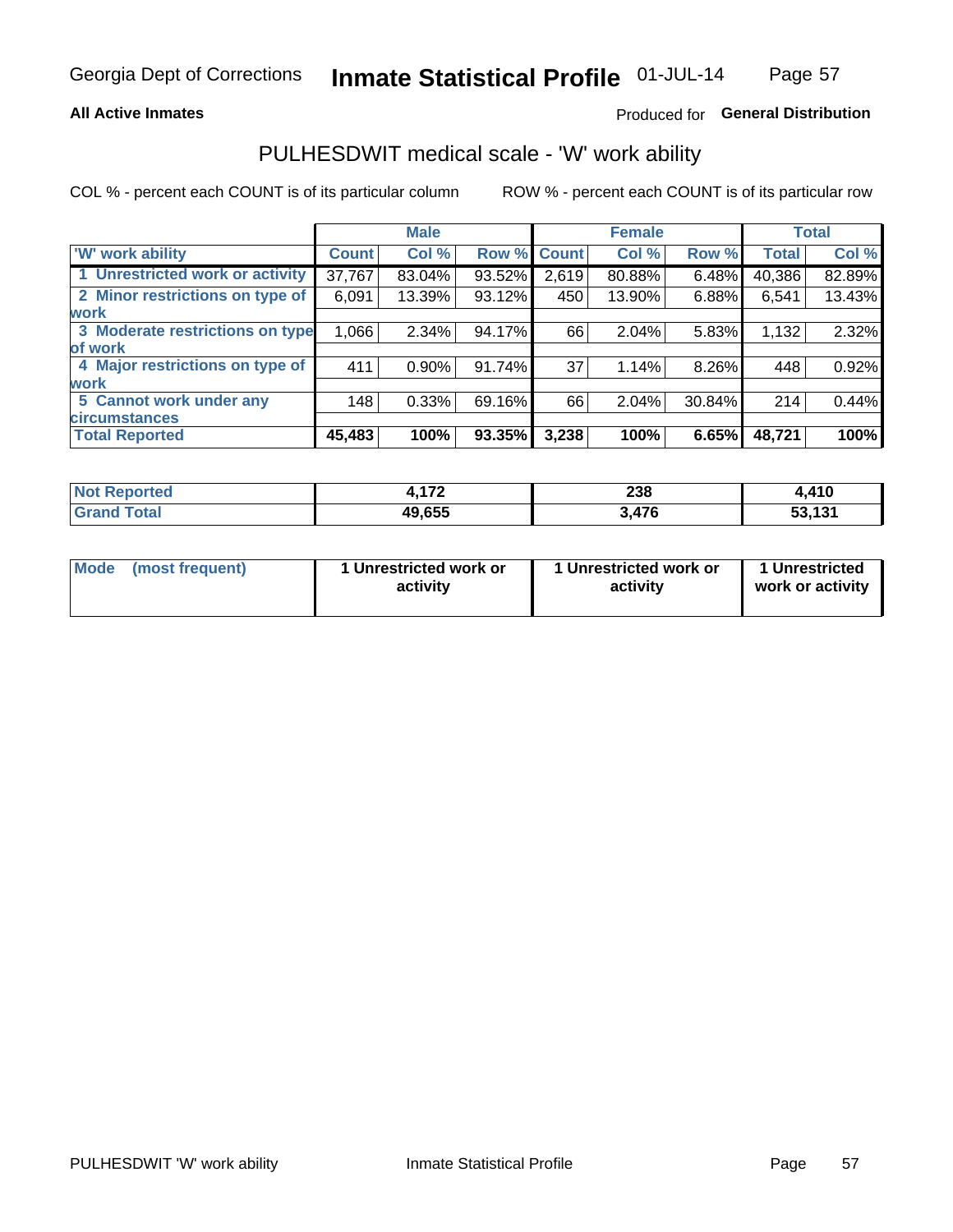#### **All Active Inmates**

## Produced for General Distribution

# PULHESDWIT medical scale - 'I' impairment

COL % - percent each COUNT is of its particular column ROW % - percent each COUNT is of its particular row

|                                 |              | <b>Male</b> |         |                    | <b>Female</b> |       |              | <b>Total</b> |
|---------------------------------|--------------|-------------|---------|--------------------|---------------|-------|--------------|--------------|
| 'l' Impairment                  | <b>Count</b> | Col %       |         | <b>Row % Count</b> | Col %         | Row % | <b>Total</b> | Col %        |
| 1 No impairments or             | 45,117       | 99.23%      | 93.34%  | 3,220              | 99.51%        | 6.66% | 48,337       | 99.25%       |
| disabilities                    |              |             |         |                    |               |       |              |              |
| 2 Wheelchair-bound but          | 226          | 0.50%       | 94.56%  | 13 <sub>1</sub>    | 0.40%         | 5.44% | 239          | 0.49%        |
| otherwise OK                    |              |             |         |                    |               |       |              |              |
| 3 Needs low-level Assisted      | 39           | 0.09%       | 95.12%  | $\overline{2}$     | 0.06%         | 4.88% | 41           | 0.08%        |
| Living (level I)                |              |             |         |                    |               |       |              |              |
| 4 Needs moderate Assisted       | 15           | 0.03%       | 93.75%  |                    | 0.03%         | 6.25% | 16           | 0.03%        |
| <b>Living (level II)</b>        |              |             |         |                    |               |       |              |              |
| <b>5 Needs maximal Assisted</b> | 71           | 0.16%       | 100.00% |                    |               |       | 71           | 0.15%        |
| <b>Living (level III)</b>       |              |             |         |                    |               |       |              |              |
| <b>Total Reported</b>           | 45,468       | 100%        | 93.36%  | 3,236              | 100%          | 6.64% | 48,704       | 100%         |

| ਾted | <b>407</b> | 240                   | 4,427            |
|------|------------|-----------------------|------------------|
| NO1  | .          | $\sim$                |                  |
|      | 49,655     | $\rightarrow$<br>- 76 | 494<br>ाञा<br>აა |

| <b>Mode</b> | (most frequent) | <b>No impairments or</b><br>disabilities | 1 No impairments or<br>disabilities | 1 No impairments<br>or disabilities |
|-------------|-----------------|------------------------------------------|-------------------------------------|-------------------------------------|
|-------------|-----------------|------------------------------------------|-------------------------------------|-------------------------------------|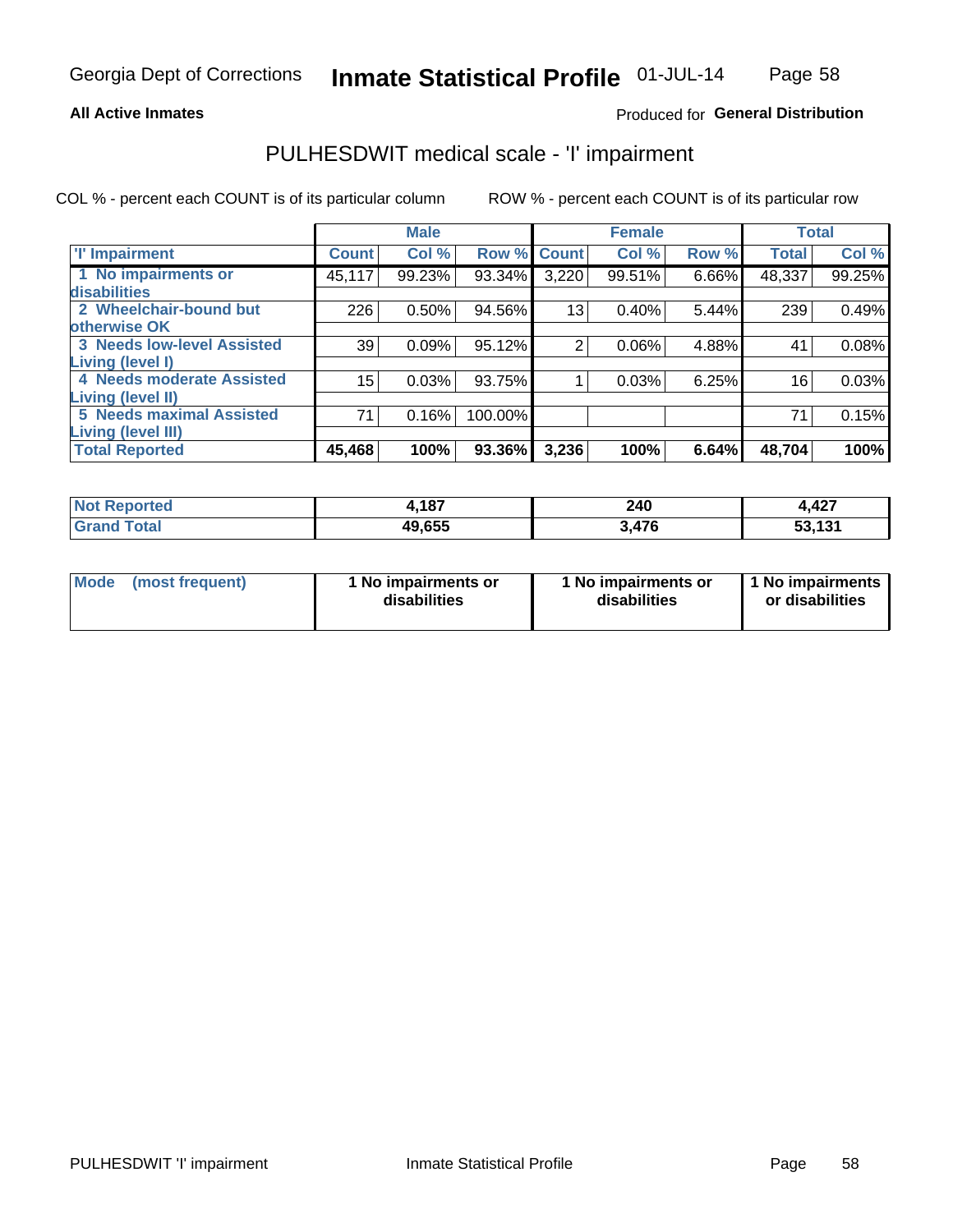#### **All Active Inmates**

## Produced fo General Distribution

# PULHESDWIT medical scale - 'T' transportability

COL % - percent each COUNT is of its particular column

|                              |                    | <b>Male</b> |           |              | <b>Female</b> |        |              | <b>Total</b> |
|------------------------------|--------------------|-------------|-----------|--------------|---------------|--------|--------------|--------------|
| <b>T' Transportability</b>   | Count <sup>!</sup> | Col %       | Row %     | <b>Count</b> | Col %         | Row %  | <b>Total</b> | Col %        |
| 1 Can be transported in any  | 45,196             | 99.36%      | 93.36%    | 3,216        | 99.66%        | 6.64%  | 48,412       | 99.38%       |
| ordinary approved vehicle    |                    |             |           |              |               |        |              |              |
| 2 Wheelchair-bound, not      | 65                 | 0.14%       | 94.20%    | 4            | 0.12%         | 5.80%  | 69           | 0.14%        |
| needing special vehicle      |                    |             |           |              |               |        |              |              |
| 3 Wheelchair-bound, requires | 9                  | 0.02%       | $90.00\%$ |              | 0.03%         | 10.00% | 10           | 0.02%        |
| special vehicle              |                    |             |           |              |               |        |              |              |
| 4 Needs specially-equipped   |                    | 0.02%       | 100.00%   |              |               |        |              | 0.01%        |
| medical vehicle              |                    |             |           |              |               |        |              |              |
| <b>5 Requires ambulance</b>  | 208                | 0.46%       | 97.20%    | 6            | 0.19%         | 2.80%  | 214          | 0.44%        |
| transport                    |                    |             |           |              |               |        |              |              |
| <b>Total Reported</b>        | 45,485             | 100%        | 93.38%    | 3,227        | 100%          | 6.62%  | 48,712       | 100%         |

| <b>Not</b> | 170    | 249         | 4,419            |
|------------|--------|-------------|------------------|
| Reported   | 1 V    | $\sim$      |                  |
| Total      | 49,655 | 17C<br>41 V | 494<br>151<br>ວວ |

|  | Mode (most frequent) | 1 Can be transported in any 1 Can be transported in any<br>ordinary approved vehicle   ordinary approved vehicle   transported in any |  | 1 Can be<br>  ordinary approved  <br>vehicle |
|--|----------------------|---------------------------------------------------------------------------------------------------------------------------------------|--|----------------------------------------------|
|--|----------------------|---------------------------------------------------------------------------------------------------------------------------------------|--|----------------------------------------------|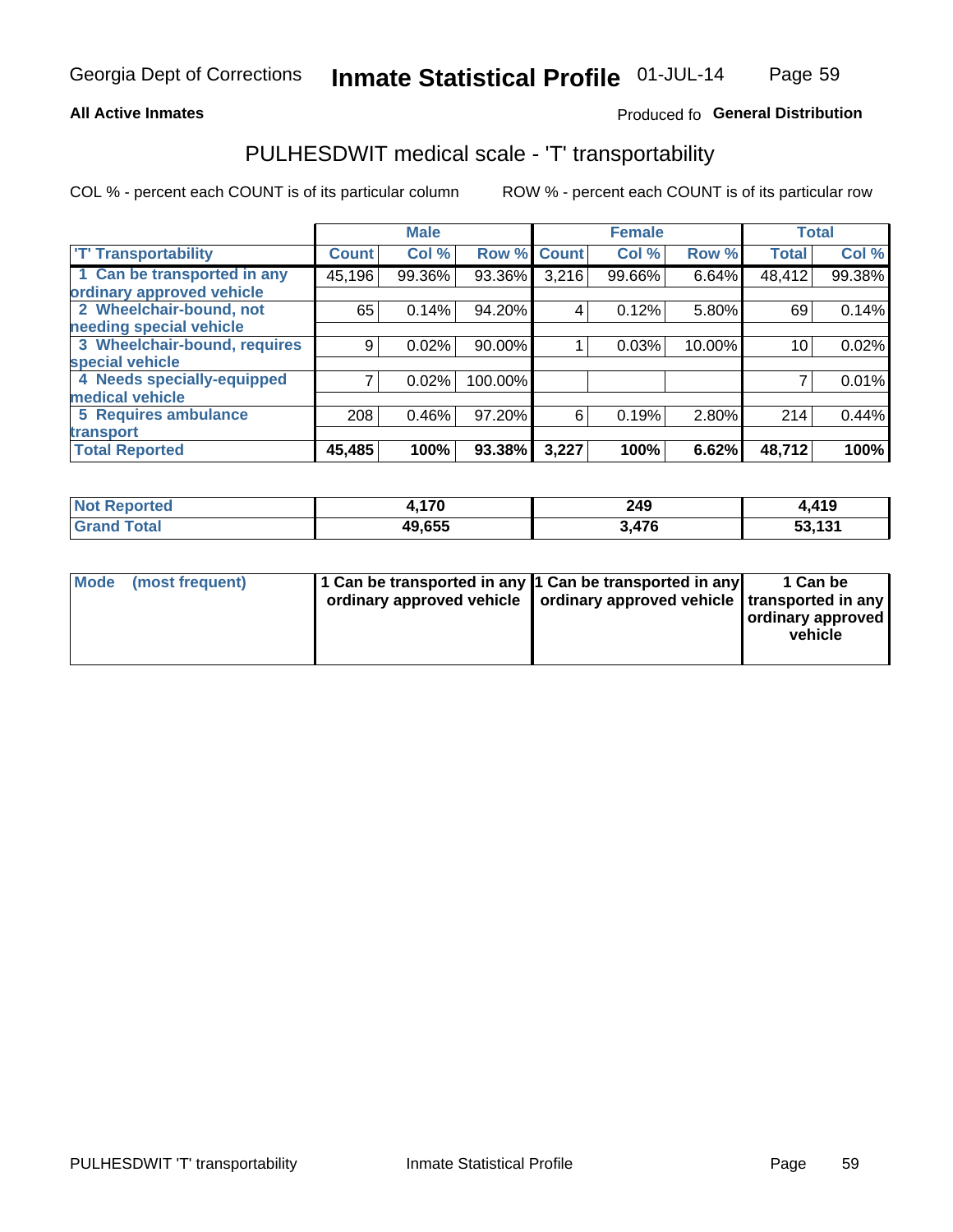### **All Active Inmates**

## Produced for General Distribution

## Criminality in family, self-reported

COL % - percent each COUNT is of its particular column

|                              |              | <b>Male</b> |           |              | <b>Female</b> |          |              | Total  |
|------------------------------|--------------|-------------|-----------|--------------|---------------|----------|--------------|--------|
| <b>Criminality In Family</b> | <b>Count</b> | Col %       | Row %     | <b>Count</b> | Col %         | Row %    | <b>Total</b> | Col %  |
| Yes, criminality in family   | 4.020        | 23.92%      | 94.28%    | 244          | 39.42%        | $5.72\%$ | 4,264        | 24.47% |
| No criminality in family     | 12.788       | 76.08%      | $97.15\%$ | 375          | 60.58%        | $2.85\%$ | 13,163       | 75.53% |
| <b>Total Reported</b>        | 16,808       | 100%        | 96.45%    | 619          | 100%          |          | 3.55% 17,427 | 100%   |

| <b>Not</b><br>Reported | 32,847 | 2,857 | 35.704 |
|------------------------|--------|-------|--------|
| <b>ota</b>             | 49,655 | 476   | 53.131 |

|  | Mode (most frequent) | No criminality in family | No criminality in family | No criminality in<br>family |
|--|----------------------|--------------------------|--------------------------|-----------------------------|
|--|----------------------|--------------------------|--------------------------|-----------------------------|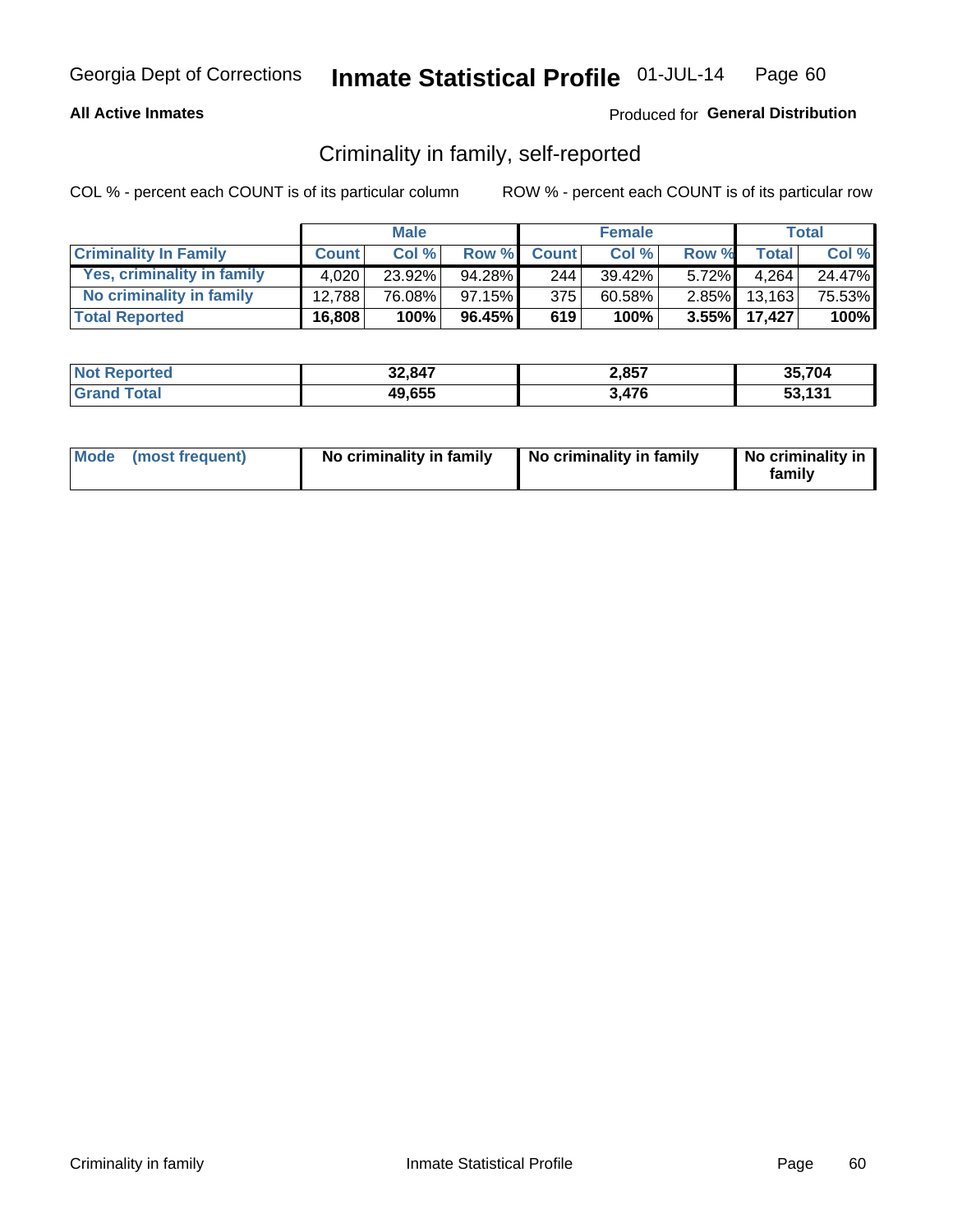## **All Active Inmates**

## Produced for General Distribution

## Alcoholism in family, self-reported

COL % - percent each COUNT is of its particular column

|                             |              | <b>Male</b> |        |              | <b>Female</b> |          |              | Total  |
|-----------------------------|--------------|-------------|--------|--------------|---------------|----------|--------------|--------|
| <b>Alcoholism In Family</b> | <b>Count</b> | Col %       | Row %  | <b>Count</b> | Col %         | Row %    | <b>Total</b> | Col %  |
| Yes, alcoholism in family   | 2.454        | 14.60%      | 93.92% | 159          | 25.69%        | $6.08\%$ | 2,613        | 14.99% |
| No alcoholism in family     | 14.354       | 85.40%      | 96.89% | 460          | 74.31%        | $3.11\%$ | 14.814       | 85.01% |
| <b>Total Reported</b>       | 16,808       | 100%        | 96.45% | 619          | 100%          |          | 3.55% 17,427 | 100%   |

| <b>Not Reported</b> | 32,847 | 2,857 | 35.704 |
|---------------------|--------|-------|--------|
| l Grand<br>īotal    | 49,655 | 3,476 | 53.131 |

|  | Mode (most frequent) | No alcoholism in family | No alcoholism in family | No alcoholism in<br>family |
|--|----------------------|-------------------------|-------------------------|----------------------------|
|--|----------------------|-------------------------|-------------------------|----------------------------|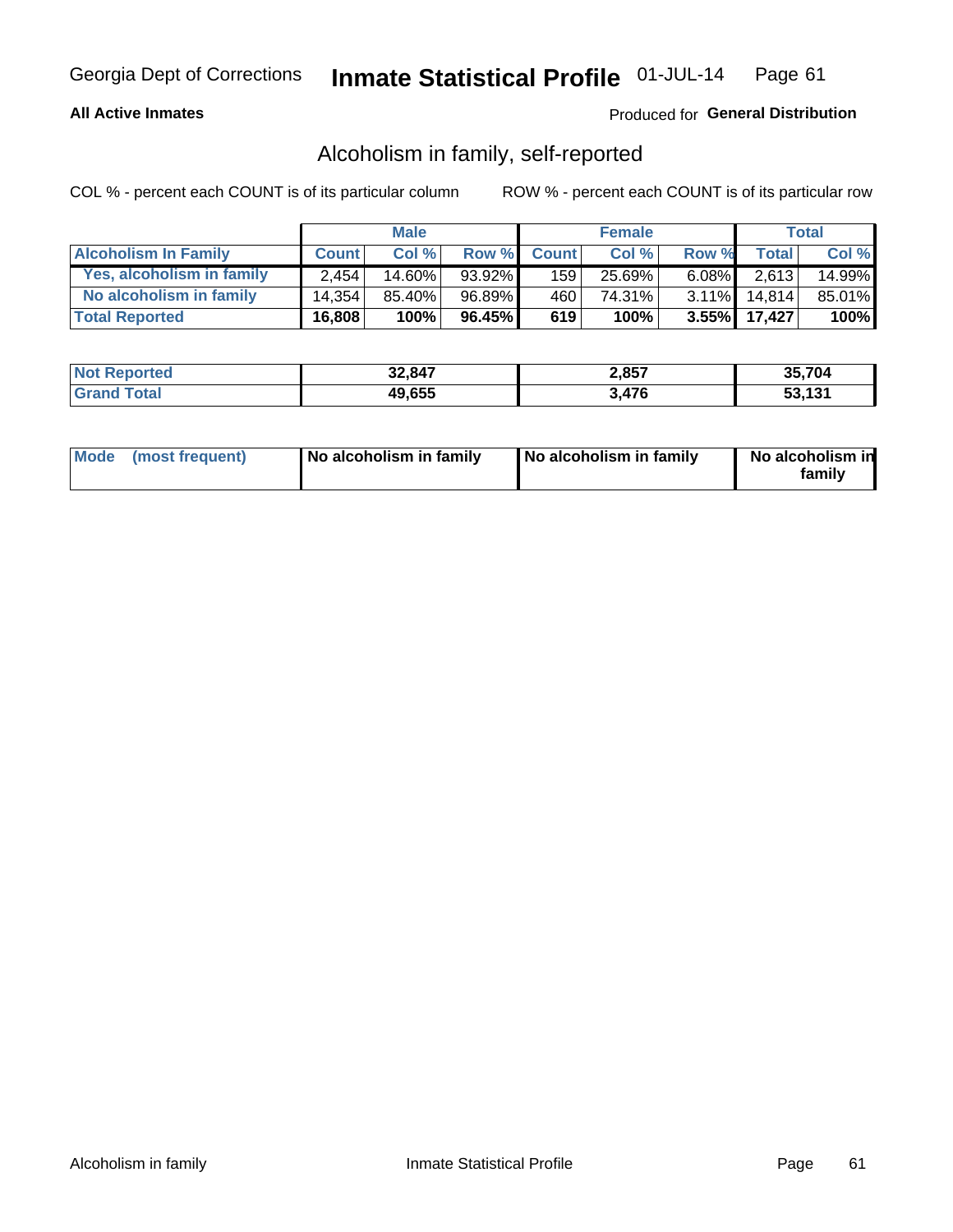### **All Active Inmates**

## Produced for General Distribution

## Drug abuse in family, self-reported

COL % - percent each COUNT is of its particular column

|                           |              | <b>Male</b> |           |              | <b>Female</b> |          |              | Total  |
|---------------------------|--------------|-------------|-----------|--------------|---------------|----------|--------------|--------|
| Drug Abuse In Family      | <b>Count</b> | Col%        | Row %     | <b>Count</b> | Col%          | Row %    | Total        | Col %  |
| Yes, drug abuse in family | 1.384        | 8.23%       | $91.23\%$ | 133          | 21.49%        | $8.77\%$ | 1.517        | 8.70%  |
| No drug abuse in family   | 15.424       | 91.77%      | 96.95%    | 486          | 78.51%        | $3.05\%$ | 15,910       | 91.30% |
| <b>Total Reported</b>     | 16,808       | 100%        | 96.45%    | 619          | 100%          |          | 3.55% 17,427 | 100%   |

| <b>Not</b><br><b>Reported</b> | 32,847 | 2,857 | 35.704       |
|-------------------------------|--------|-------|--------------|
| 'ota                          | 49,655 | 476   | 53.131<br>ວວ |

|  | Mode (most frequent) | No drug abuse in family | No drug abuse in family | No drug abuse in<br>familv |
|--|----------------------|-------------------------|-------------------------|----------------------------|
|--|----------------------|-------------------------|-------------------------|----------------------------|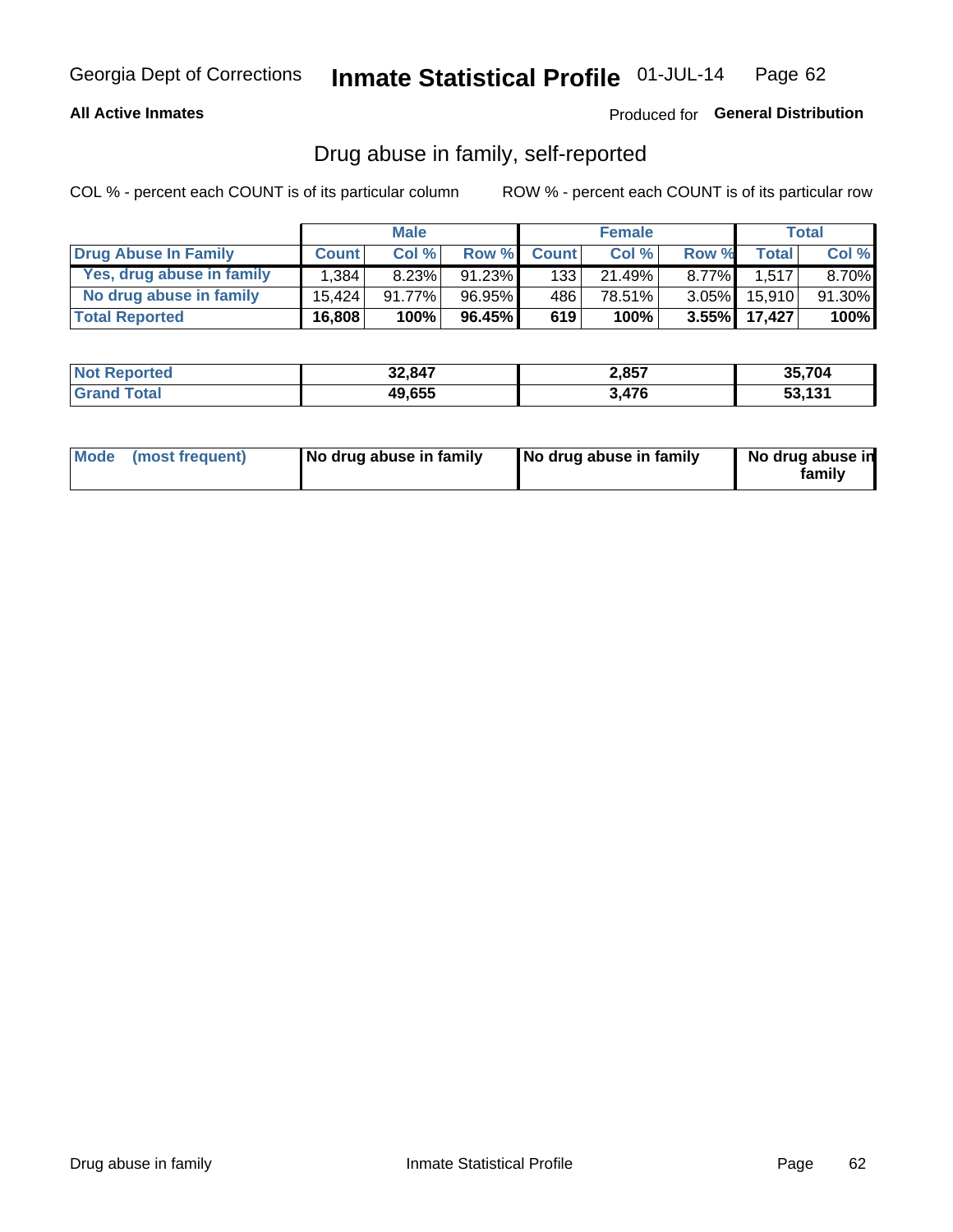#### **All Active Inmates**

## Produced for General Distribution

## Subjected to frequent beatings, self-reported

COL % - percent each COUNT is of its particular column

|                            |              | <b>Male</b> |        |              | <b>Female</b> |          |        | Total  |
|----------------------------|--------------|-------------|--------|--------------|---------------|----------|--------|--------|
| <b>Frequent beatings</b>   | <b>Count</b> | Col %       | Row %  | <b>Count</b> | Col %         | Row %    | Total  | Col %  |
| Yes, subjected to frequent | 822          | 4.89%       | 88.01% | 112          | $18.09\%$     | 11.99%   | 934    | 5.36%  |
| beatings                   |              |             |        |              |               |          |        |        |
| Not subjected to frequent  | 15.986       | 95.11%      | 96.93% | 507          | $81.91\%$     | $3.07\%$ | 16,493 | 94.64% |
| beatings                   |              |             |        |              |               |          |        |        |
| <b>Total Reported</b>      | 16,808       | 100%        | 96.45% | 619          | 100%          | 3.55%    | 17.427 | 100%   |

| <b>Not</b><br>Reported | 32,847 | 2,857 | 35,704 |
|------------------------|--------|-------|--------|
| <b>'Grand Total</b>    | 49,655 | 3,476 | 53,131 |

| Mode (most frequent) | Not subjected to frequent<br>beatings | Not subjected to frequent<br>beatings | Not subjected to<br><b>frequent beatings</b> |
|----------------------|---------------------------------------|---------------------------------------|----------------------------------------------|
|                      |                                       |                                       |                                              |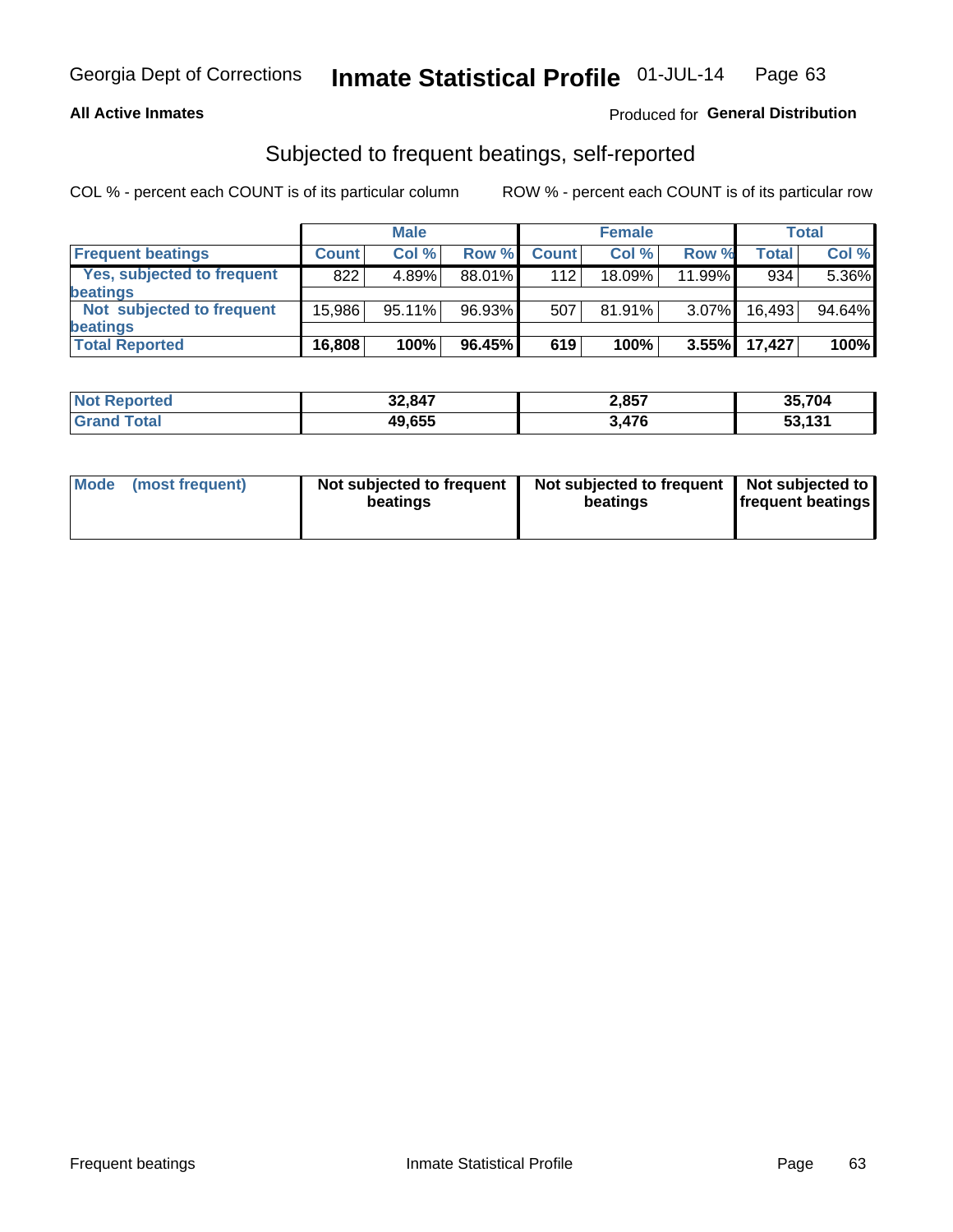#### **All Active Inmates**

## Produced for General Distribution

## Father absent during inmate's childhood

COL % - percent each COUNT is of its particular column

|                           |              | <b>Male</b> |           |              | <b>Female</b> |          |        | <b>Total</b> |
|---------------------------|--------------|-------------|-----------|--------------|---------------|----------|--------|--------------|
| <b>Father Absent</b>      | <b>Count</b> | Col%        | Row %     | <b>Count</b> | Col %         | Row %    | Total  | Col %        |
| Yes, father was absent    | 8.172        | 48.62%      | 97.20%    | 235          | 37.96%        | $2.80\%$ | 8.407  | 48.24%       |
| No, father was not absent | 8.636        | $51.38\%$   | 95.74%    | 384          | 62.04%        | $4.26\%$ | 9.020  | 51.76%       |
| <b>Total Reported</b>     | 16,808       | 100%        | $96.45\%$ | 619          | 100%          | $3.55\%$ | 17,427 | 100%         |

| <b>Not Reported</b> | 32,847 | 2,857 | 35,704 |
|---------------------|--------|-------|--------|
| <b>Srand Total</b>  | 49,655 | 3,476 | 53,131 |

|  | Mode (most frequent) | No, father was not absent No, father was not absent |  | No, father was not<br>absent |
|--|----------------------|-----------------------------------------------------|--|------------------------------|
|--|----------------------|-----------------------------------------------------|--|------------------------------|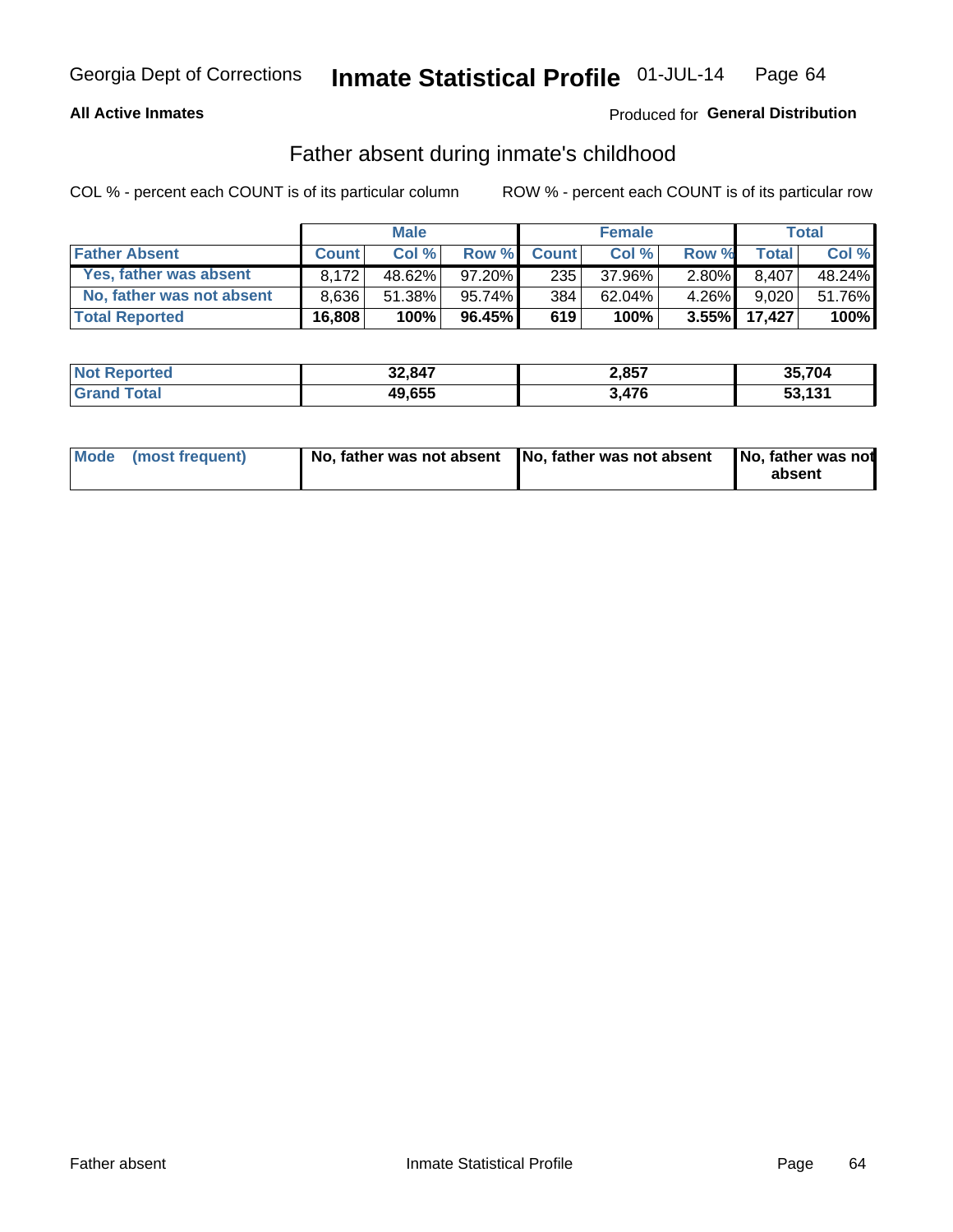## **All Active Inmates**

## Produced for General Distribution

## Mother absent during inmate's childhood

COL % - percent each COUNT is of its particular column

|                           | <b>Male</b>  |           |           | <b>Female</b> |        |          | <b>Total</b> |        |
|---------------------------|--------------|-----------|-----------|---------------|--------|----------|--------------|--------|
| <b>Mother Absent</b>      | <b>Count</b> | Col%      | Row %     | <b>Count</b>  | Col %  | Row %    | Total        | Col %  |
| Yes, mother was absent    | 2.125        | $12.64\%$ | $96.24\%$ | 83            | 13.41% | $3.76\%$ | 2,208        | 12.67% |
| No, mother was not absent | 14.683       | 87.36%    | 96.48%    | 536           | 86.59% | $3.52\%$ | 15.219       | 87.33% |
| <b>Total Reported</b>     | 16,808       | 100%      | $96.45\%$ | 619           | 100%   | $3.55\%$ | 17,427       | 100%   |

| <b>Not</b><br><b>Reported</b> | 32,847 | 2,857 | 35.704       |
|-------------------------------|--------|-------|--------------|
| <b>ota</b>                    | 49,655 | 3,476 | 53.131<br>ാാ |

| Mode (most frequent) | No, mother was not absent   No, mother was not absent   No, mother was | not absent |
|----------------------|------------------------------------------------------------------------|------------|
|                      |                                                                        |            |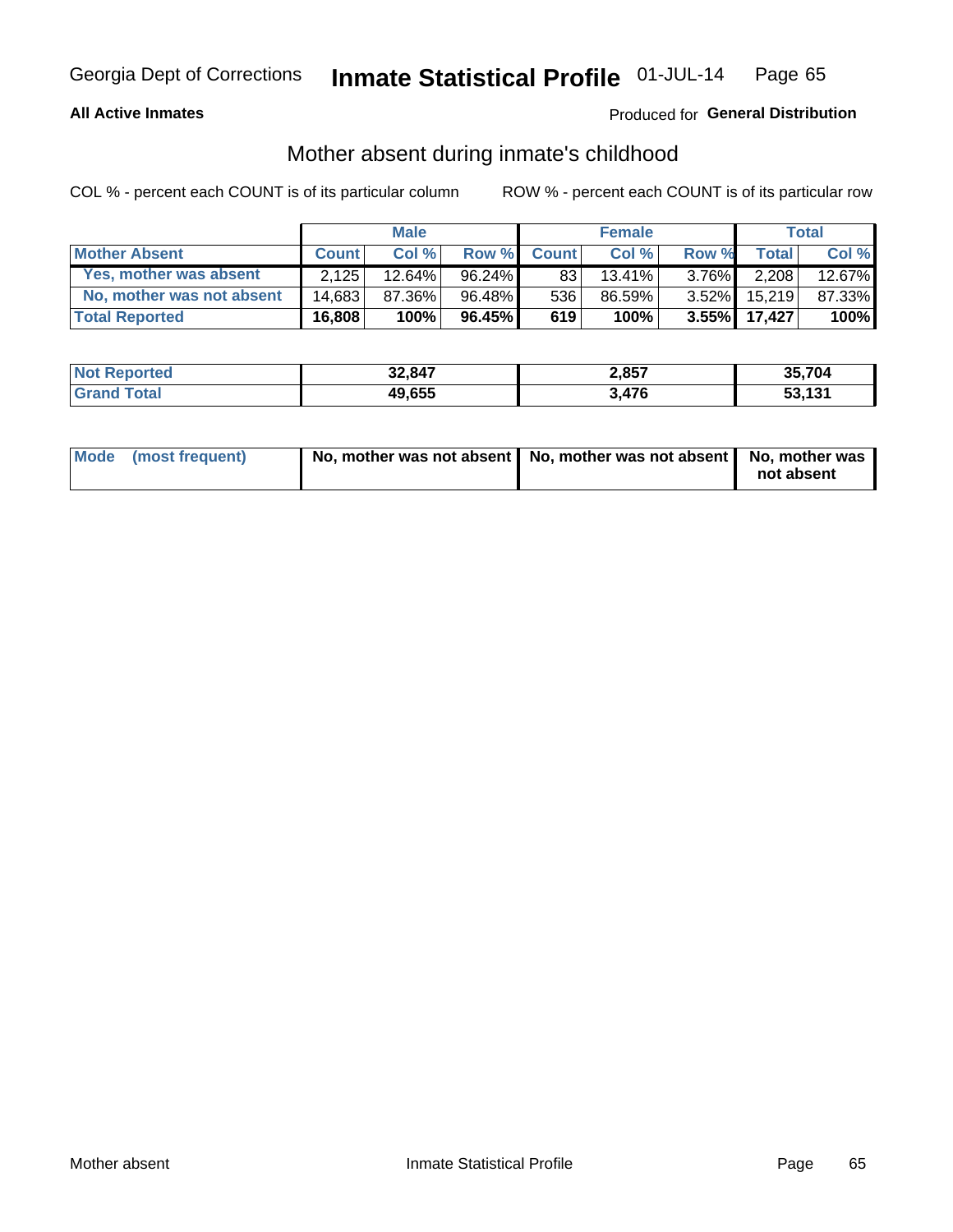### **All Active Inmates**

## Produced for General Distribution

## Inmate diagnosed as manipulative

COL % - percent each COUNT is of its particular column

|                       | <b>Male</b>  |        |        | <b>Female</b> |        |          | Total        |        |
|-----------------------|--------------|--------|--------|---------------|--------|----------|--------------|--------|
| <b>Manipulative</b>   | <b>Count</b> | Col %  | Row %  | <b>Count</b>  | Col%   | Row %    | <b>Total</b> | Col %  |
| Yes, manipulative     | 3,202        | 19.73% | 99.60% | 13            | 2.10%  | 0.40%    | 3.215        | 19.09% |
| No, not manipulative  | 13.024       | 80.27% | 95.56% | 605           | 97.90% | $4.44\%$ | 13.629       | 80.91% |
| <b>Total Reported</b> | 16,226       | 100%   | 96.33% | 618           | 100%   | 3.67%    | 16.844       | 100%   |

| <b>Not Reported</b> | 33,429 | 2,858 | 36,287 |
|---------------------|--------|-------|--------|
| l Grand T<br>Гоtаl  | 49,655 | 3,476 | 53,131 |

|  | Mode (most frequent) | No, not manipulative | No, not manipulative | No. not<br><b>I</b> manipulative |
|--|----------------------|----------------------|----------------------|----------------------------------|
|--|----------------------|----------------------|----------------------|----------------------------------|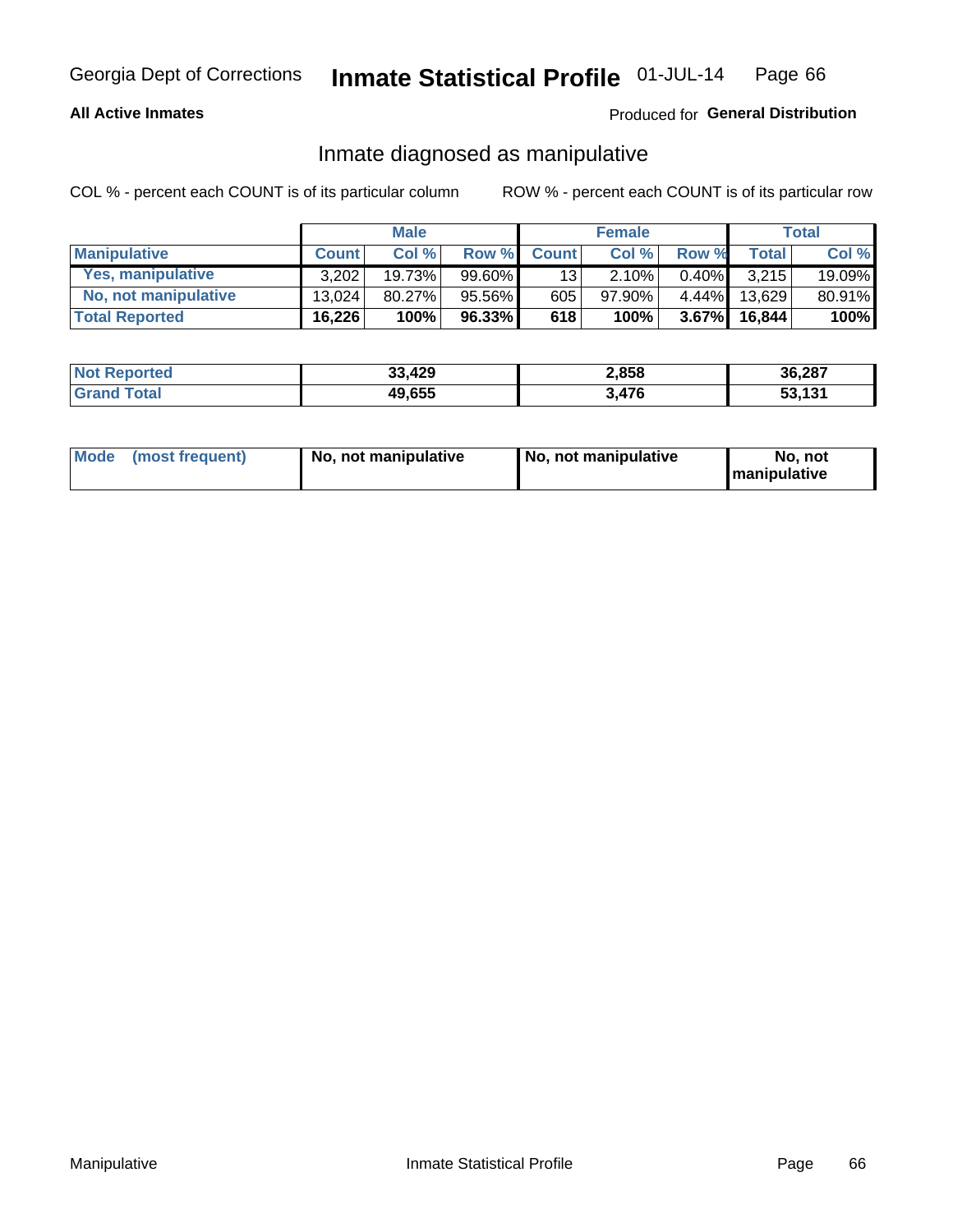### **All Active Inmates**

## Produced for General Distribution

## Inmate diagnosed as assaultive

COL % - percent each COUNT is of its particular column

|                       |              | <b>Male</b> |        |              | <b>Female</b> |          |        | Total  |
|-----------------------|--------------|-------------|--------|--------------|---------------|----------|--------|--------|
| <b>Assaultive</b>     | <b>Count</b> | Col%        | Row %  | <b>Count</b> | Col %         | Row %    | Total  | Col %  |
| Yes, assaultive       | 9.843        | $60.66\%$   | 95.95% | 415          | 67.15%        | 4.05%    | 10,258 | 60.90% |
| No, not assaultive    | 6.383        | $39.34\%$   | 96.92% | 203          | 32.85%        | $3.08\%$ | 6,586  | 39.10% |
| <b>Total Reported</b> | 16,226       | 100%        | 96.33% | 618          | 100%          | $3.67\%$ | 16.844 | 100%   |

| <b>Not Reported</b> | 33,429 | 2,858 | 36,287       |
|---------------------|--------|-------|--------------|
| ⊺otai               | 49,655 | 3,476 | 53.131<br>ാാ |

| Mode<br>(most frequent) | <b>Yes, assaultive</b> | Yes, assaultive | <b>Yes, assaultive</b> |
|-------------------------|------------------------|-----------------|------------------------|
|-------------------------|------------------------|-----------------|------------------------|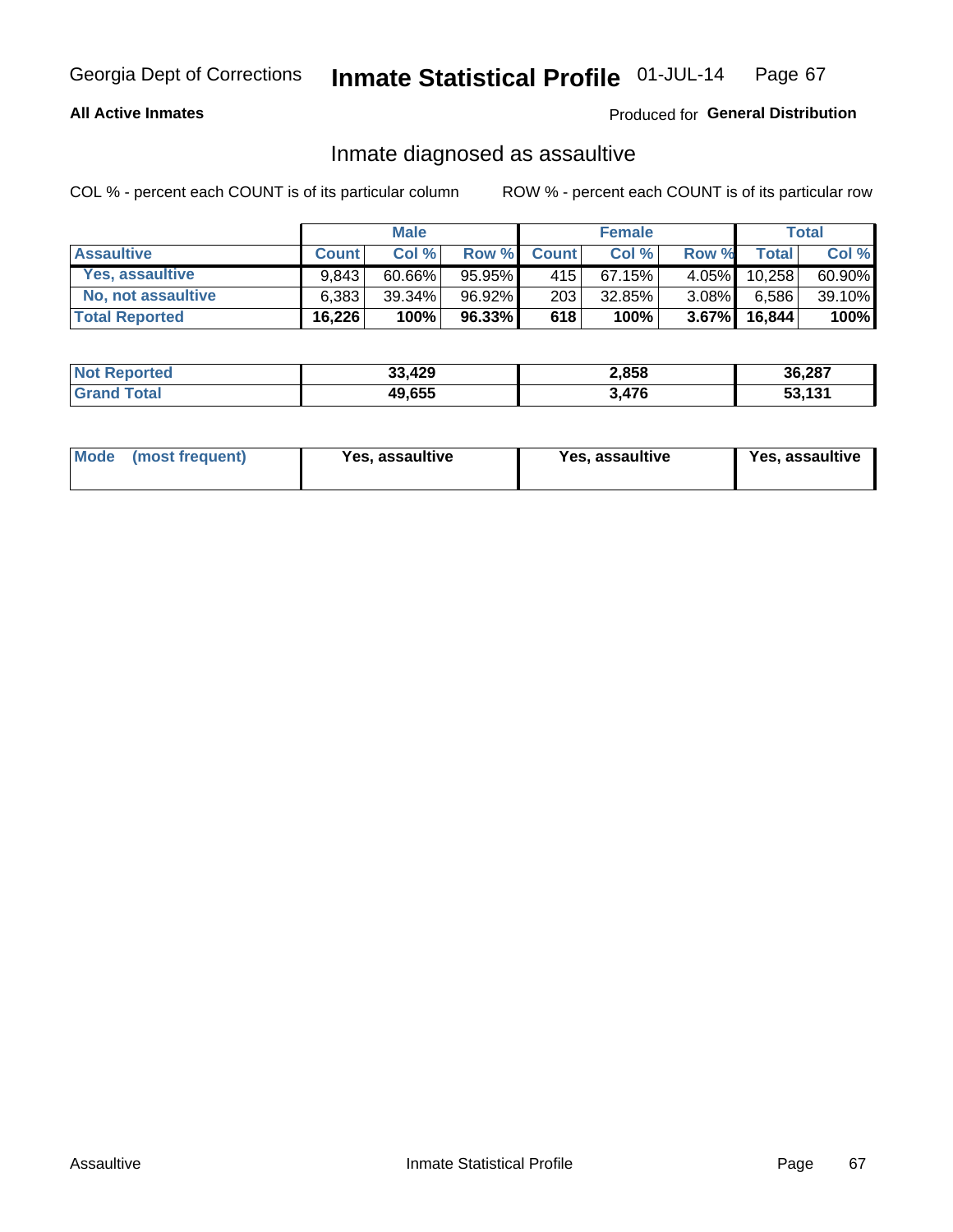#### Inmate Statistical Profile 01-JUL-14 Page 68

**All Active Inmates** 

### **Produced for General Distribution**

# Number of prior Georgia incarcerations

COL % - percent each COUNT is of its particular column

|                                       |              | <b>Male</b> |                    |                 | <b>Female</b> |       |        | <b>Total</b> |
|---------------------------------------|--------------|-------------|--------------------|-----------------|---------------|-------|--------|--------------|
| <b>Num of Prior GA Incarcerations</b> | <b>Count</b> | Col %       | <b>Row % Count</b> |                 | Col %         | Row % | Total  | Col %        |
| $\bf{0}$                              | 28,407       | 57.21%      | 91.78%             | 2,543           | 73.16%        | 8.22% | 30,950 | 58.25%       |
|                                       | 8,909        | 17.94%      | 95.39%             | 431             | 12.40%        | 4.61% | 9,340  | 17.58%       |
| $\mathbf{2}$                          | 5,078        | 10.23%      | 96.05%             | 209             | 6.01%         | 3.95% | 5,287  | 9.95%        |
| 3                                     | 2,906        | 5.85%       | 95.84%             | 126             | 3.62%         | 4.16% | 3,032  | 5.71%        |
| 4                                     | 1,804        | 3.63%       | 96.83%             | 59 <sub>1</sub> | 1.70%         | 3.17% | 1,863  | 3.51%        |
| 5                                     | 1,096        | 2.21%       | 96.65%             | 38              | 1.09%         | 3.35% | 1,134  | 2.13%        |
| <b>More Than 5</b>                    | 1,455        | 2.93%       | 95.41%             | 70 l            | 2.01%         | 4.59% | 1,525  | 2.87%        |
| <b>Total Reported</b>                 | 49,655       | 100%        | 93.46%             | 3,476           | 100%          | 6.54% | 53,131 | 100%         |

| <b>Not</b><br>Reported |        |       |        |
|------------------------|--------|-------|--------|
| Total<br>"Gran∟        | 49,655 | 3,476 | 53,131 |

| Mean (average)         | ∣.03 | .oz |  |
|------------------------|------|-----|--|
| <b>Median (middle)</b> |      |     |  |
| Mode (most frequent)   |      |     |  |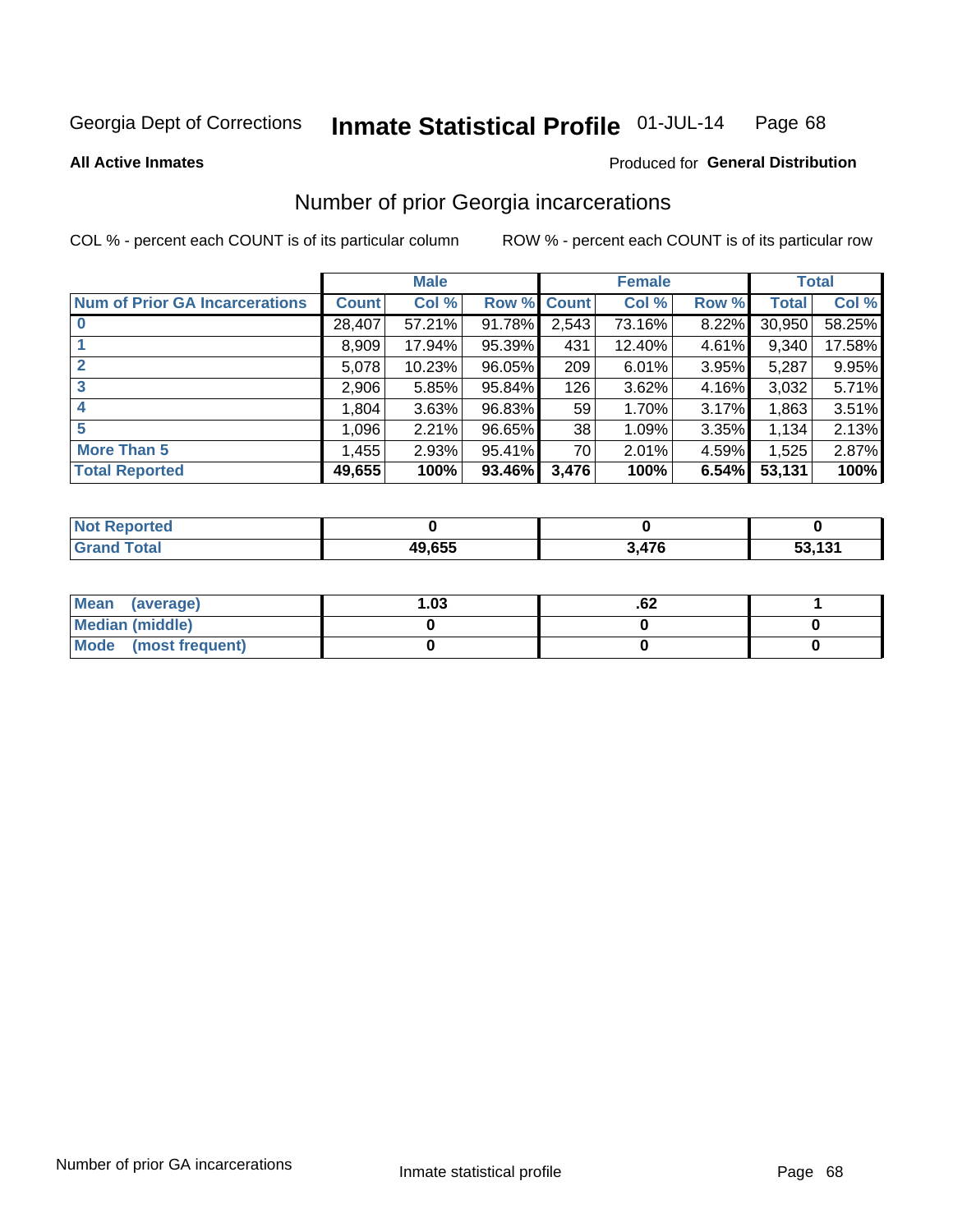#### Inmate Statistical Profile 01-JUL-14 Page 69

**All Active Inmates** 

#### Produced for General Distribution

## Prison sentence in years

COL % - percent each COUNT is of its particular column

ROW % - percent each COUNT is of its particular row

|                                 | <b>Male</b>    |        |         | <b>Female</b> |        |        | <b>Total</b>   |        |
|---------------------------------|----------------|--------|---------|---------------|--------|--------|----------------|--------|
| <b>Prison Sentence In Years</b> | <b>Count</b>   | Col %  | Row %   | <b>Count</b>  | Col %  | Row %  | <b>Total</b>   | Col %  |
| $0 - 1$                         | 434            | 0.87%  | 94.76%  | 24            | 0.69%  | 5.24%  | 458            | 0.86%  |
| $1.1 - 2$                       | 648            | 1.31%  | 90.00%  | 72            | 2.07%  | 10.00% | 720            | 1.36%  |
| $2.1 - 3$                       | 898            | 1.81%  | 90.07%  | 99            | 2.85%  | 9.93%  | 997            | 1.88%  |
| $3.1 - 4$                       | 866            | 1.74%  | 91.45%  | 81            | 2.33%  | 8.55%  | 947            | 1.78%  |
| $4.1 - 5$                       | 2,077          | 4.18%  | 91.34%  | 197           | 5.67%  | 8.66%  | 2,274          | 4.28%  |
| $5.1 - 6$                       | 1,092          | 2.20%  | 89.07%  | 134           | 3.86%  | 10.93% | 1,226          | 2.31%  |
| $6.1 - 7$                       | 1,139          | 2.29%  | 92.53%  | 92            | 2.65%  | 7.47%  | 1,231          | 2.32%  |
| $7.1 - 8$                       | 1,197          | 2.41%  | 91.65%  | 109           | 3.14%  | 8.35%  | 1,306          | 2.46%  |
| $8.1 - 9$                       | 1,138          | 2.29%  | 92.82%  | 88            | 2.53%  | 7.18%  | 1,226          | 2.31%  |
| $9.1 - 10$                      | 5,240          | 10.55% | 90.77%  | 533           | 15.33% | 9.23%  | 5,773          | 10.87% |
| $10.1 - 12$                     | 2,726          | 5.49%  | 92.53%  | 220           | 6.33%  | 7.47%  | 2,946          | 5.54%  |
| $12.1 - 15$                     | 5,382          | 10.84% | 92.39%  | 443           | 12.74% | 7.61%  | 5,825          | 10.96% |
| $15.1 - 20$                     | 9,477          | 19.09% | 94.23%  | 580           | 16.69% | 5.77%  | 10,057         | 18.93% |
| 20.1 - Over                     | 9,295          | 18.72% | 95.63%  | 425           | 12.23% | 4.37%  | 9,720          | 18.29% |
| <b>Life</b>                     | 6,986          | 14.07% | 95.23%  | 350           | 10.07% | 4.77%  | 7,336          | 13.81% |
| <b>Life Without Parole</b>      | 960            | 1.93%  | 97.17%  | 28            | 0.81%  | 2.83%  | 988            | 1.86%  |
| <b>Death</b>                    | 98             | 0.20%  | 98.99%  | 1             | 0.03%  | 1.01%  | 99             | 0.19%  |
| <b>Youthful Offenders</b>       | $\overline{2}$ | 0.01%  | 100.00% |               |        |        | $\overline{2}$ | 0.01%  |
| <b>Total Reported</b>           | 49,655         | 100%   | 93.46%  | 3,476         | 100.0% | 6.54%  | 53,131         | 100.0% |

| Reported<br>I NOT        |        |     |              |  |
|--------------------------|--------|-----|--------------|--|
| A <sub>1</sub><br>. Cart | 19.655 | 17C | 494<br>1 J I |  |

#### **Determinate (numeric) sentences only**

| <b>Mean</b> | 20.ZJ | 18.61 | mл<br>20. IO |
|-------------|-------|-------|--------------|
|             |       |       |              |

All sentences (including determinate), with life, life without parole, and death sentences figured at 45 years

| <b>Me</b><br>11100111 | --<br>$ -$<br>ıч<br>--<br>______ | 00. PC<br>,,, | $\overline{a}$<br>າ໑<br>. . |
|-----------------------|----------------------------------|---------------|-----------------------------|
|                       |                                  |               |                             |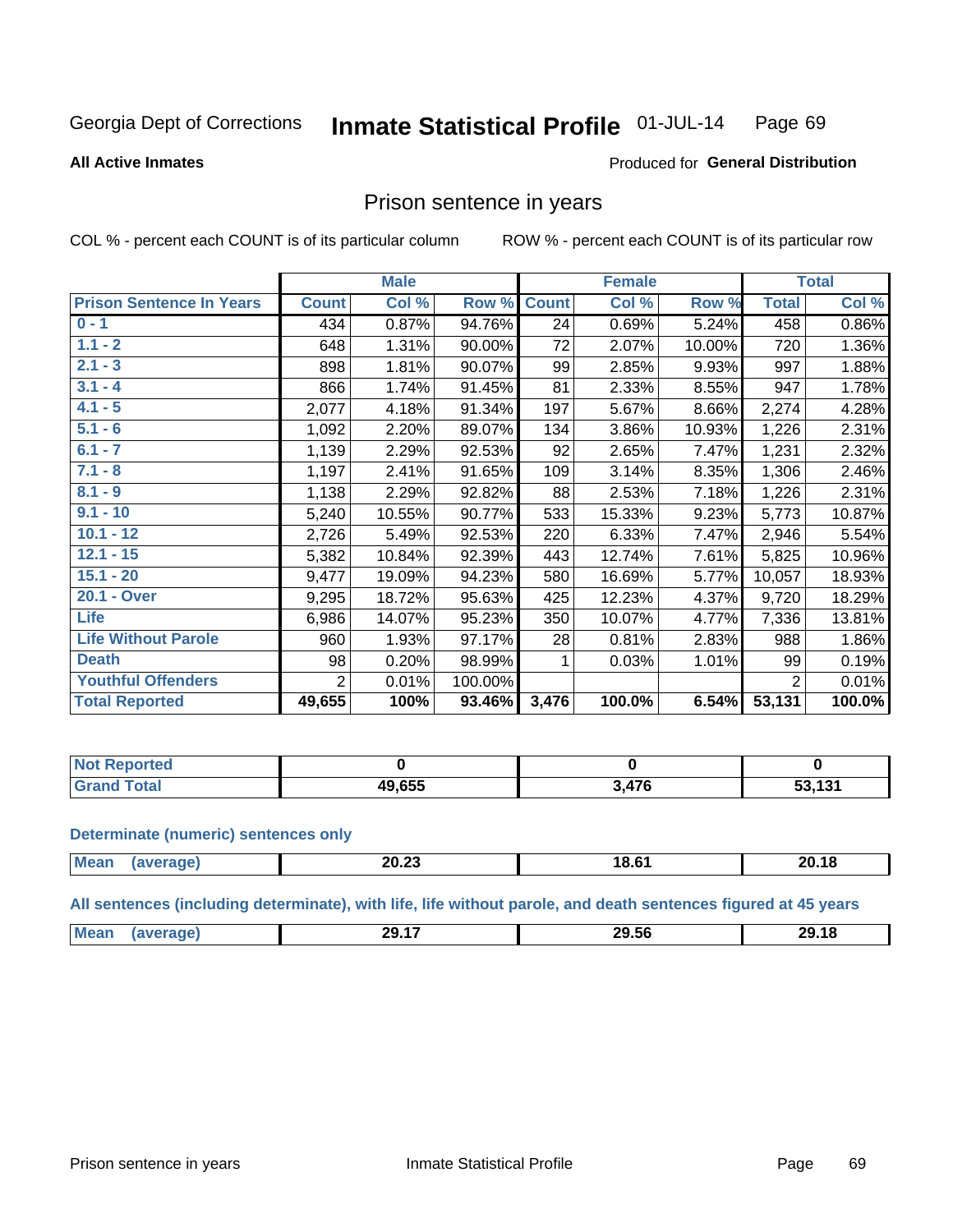#### Inmate Statistical Profile 01-JUL-14 Page 70

#### **All Active Inmates**

#### Produced for General Distribution

# Primary offense, broken out into felonies vs misdemeanors

COL % - percent each COUNT is of its particular column

|                                  | <b>Male</b>  |        |                    | <b>Female</b> |        |          | Total        |        |
|----------------------------------|--------------|--------|--------------------|---------------|--------|----------|--------------|--------|
| <b>Felonies and Misdemeanors</b> | <b>Count</b> | Col %  | <b>Row % Count</b> |               | Col %  | Row %    | <b>Total</b> | Col %  |
| <b>Felonies</b>                  | 49.491       | 99.82% | 93.44% 3.472       |               | 99.91% | 6.56%    | 52,963       | 99.83% |
| <b>Misdemeanors</b>              | 88           | 18%    | 96.70%             |               | .09%   | $3.30\%$ | 91           | .17%   |
| <b>Total Reported</b>            | 49,579       | 100%   | 93.45% 3,475       |               | 100%   | 6.55%    | 53,054       | 100%   |

| <b>Not</b><br>rted.<br>reno. | $\sim$ $\sim$ |        |                        |  |
|------------------------------|---------------|--------|------------------------|--|
| ™otai<br>Gran                | IN CEE        | 49,580 | 121<br>- -<br>วง, เง เ |  |

| Mo | ____ | 11 C.S<br>. | onies<br>. |
|----|------|-------------|------------|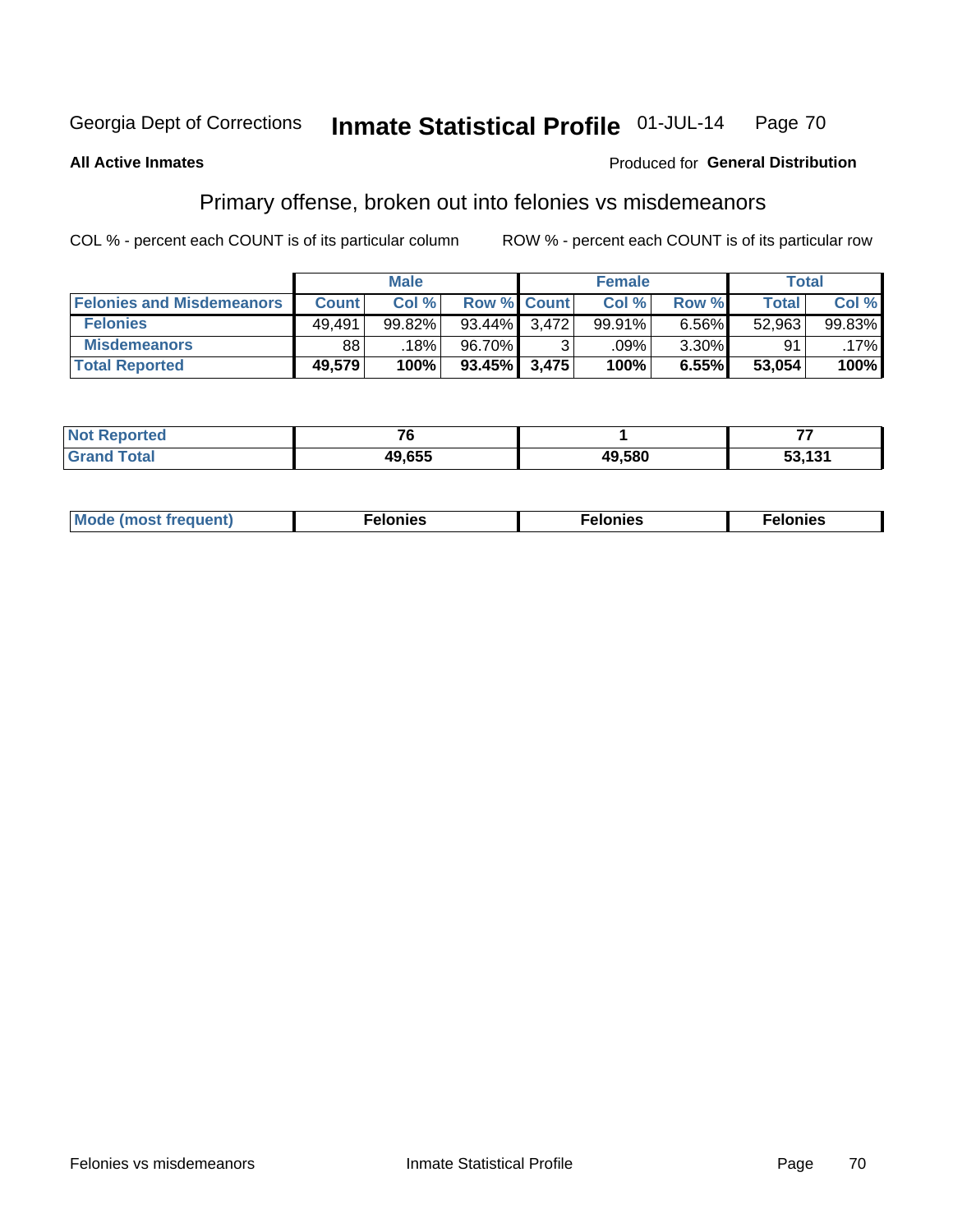# Georgia Dept of Corrections **Inmate Statistical Profile** 01-JUL-14 Page 71

#### **All Active Inmates**

#### Produced for **General Distribution**

# Primary offense, broken out into six broad crime categories

COL % - percent each COUNT is of its particular column ROW % - percent each COUNT is of its particular row

|                                  |              | <b>Male</b> |        |             | <b>Female</b> |          |              | <b>Total</b> |  |
|----------------------------------|--------------|-------------|--------|-------------|---------------|----------|--------------|--------------|--|
| <b>Crime Categories</b>          | <b>Count</b> | Col %       |        | Row % Count | Col %         | Row %    | <b>Total</b> | Col %        |  |
| <b>Violent</b>                   | 24,833       | 50.23%      | 94.22% | 1,524       | 43.96%        | 5.78%    | 26,357       | 49.82%       |  |
| <b>Sex Crime</b><br>$\mathbf{2}$ | 8,234        | 16.65%      | 98.54% | 122         | 3.52%         | $1.46\%$ | 8,356        | 15.79%       |  |
| 3<br><b>Property</b>             | 8,935        | 18.07%      | 89.52% | 1,046       | 30.17%        | 10.48%   | 9,981        | 18.87%       |  |
| <b>Drug</b><br>4                 | 5,357        | 10.84%      | 89.72% | 614         | 17.71%        | 10.28%   | 5,971        | 11.29%       |  |
| <b>Habit/DUI</b><br>5            | 93           | .19%        | 85.32% | 16          | .46%          | 14.68%   | 109          | .21%         |  |
| <b>Other</b><br>6                | 1,987        | 4.02%       | 93.20% | 145         | 4.18%         | 6.80%    | 2,132        | 4.03%        |  |
| <b>Total Reported</b>            | 49,439       | 100%        | 93.45% | 3,467       | 100%          | 6.55%    | 52,906       | 100%         |  |

| enorted<br>NC | 24C<br>2 I Y |     | 225                 |  |  |
|---------------|--------------|-----|---------------------|--|--|
| <b>otal</b>   | 49,655       | 17C | 424<br>- -<br>וטווט |  |  |

| Mode<br>freauent)<br>anst tr | .<br>/iolent | <br>Violent | .<br><b>Tiolent</b> |
|------------------------------|--------------|-------------|---------------------|
|                              |              |             |                     |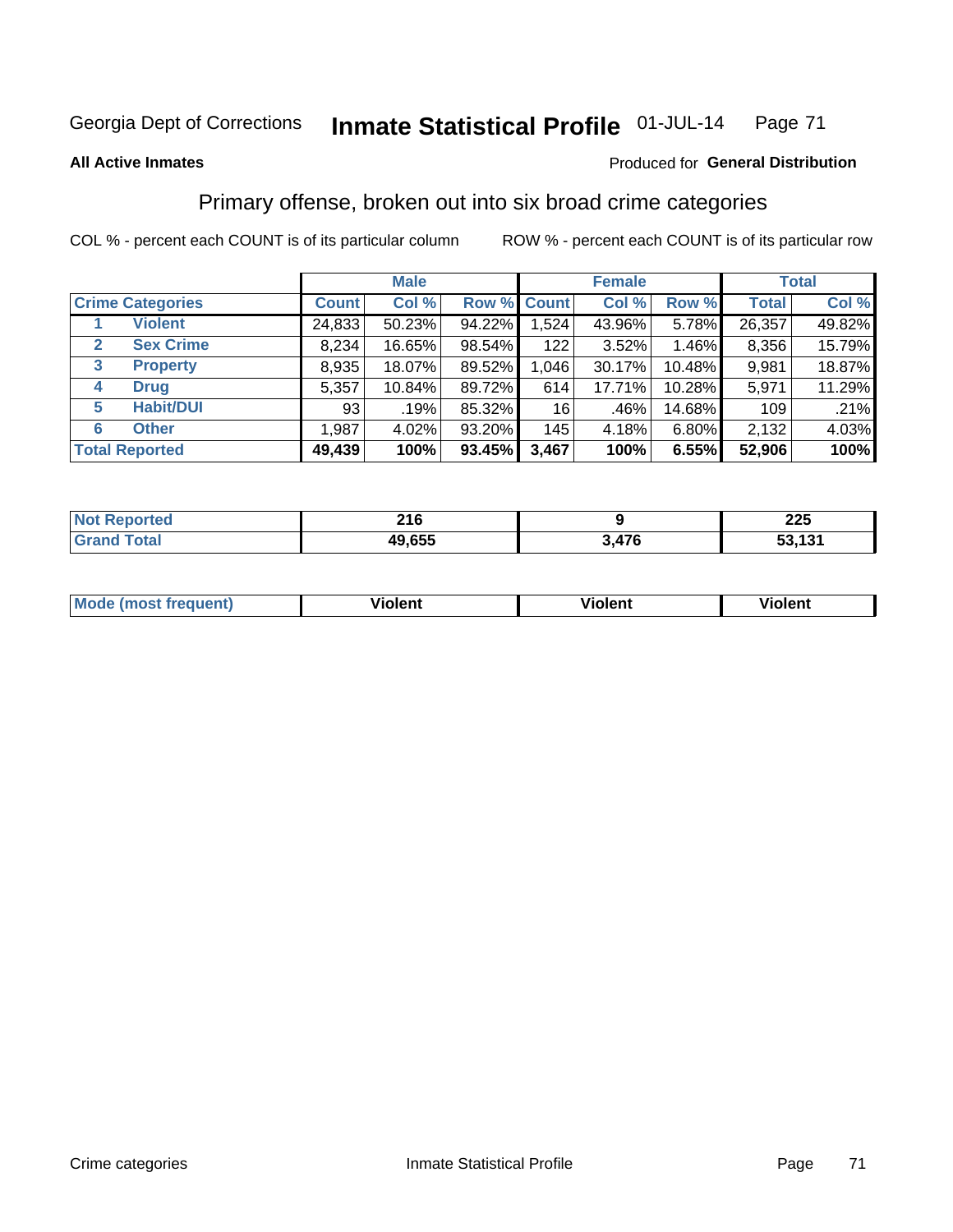# Georgia Dept of Corrections **Inmate Statistical Profile** 01-JUL-14 Page 72

**All Active Inmates**

#### Produced for **General Distribution**

# Primary offense, detailed offense code

COL % - percent each COUNT is of its particular column ROW % - percent each COUNT is of its particular row

|   |                                            |                | <b>Male</b> |         |                | <b>Female</b> |        |                | <b>Total</b> |
|---|--------------------------------------------|----------------|-------------|---------|----------------|---------------|--------|----------------|--------------|
|   | <b>Primary Offense</b>                     | <b>Count</b>   | Col %       | Row %   | <b>Count</b>   | Col %         | Row %  | <b>Total</b>   | Col %        |
| F | <b>Abuse, Neglect</b>                      | 29             | .06%        | 60.42%  | 19             | .55%          | 39.58% | 48             | .09%         |
|   | <b>Elder/Disab</b>                         |                |             |         |                |               |        |                |              |
| F | <b>Agg Aslt W Intnt To Rape</b>            | 63             | .13%        | 100.00% |                |               |        | 63             | .12%         |
| F | <b>Agg Sex Battery Atmpt</b>               | $\overline{2}$ | .01%        | 100.00% |                |               |        | $\overline{2}$ | .01%         |
| F | <b>Aggrav Assault</b>                      | 4,863          | 9.81%       | 94.89%  | 262            | 7.54%         | 5.11%  | 5,125          | 9.66%        |
| F | <b>Aggrav Assault Peace</b><br><b>Ofcr</b> | 290            | .58%        | 95.08%  | 15             | .43%          | 4.92%  | 305            | .57%         |
| F | <b>Aggrav Battery</b>                      | 1,147          | 2.31%       | 93.56%  | 79             | 2.27%         | 6.44%  | 1,226          | 2.31%        |
| F | <b>Aggrav Battery Peace</b><br><b>Ofcr</b> | 20             | .04%        | 90.91%  | $\overline{2}$ | .06%          | 9.09%  | 22             | .04%         |
| F | <b>Aggrav Ch Molest, Atmpt</b>             | $\overline{2}$ | .01%        | 100.00% |                |               |        | $\overline{2}$ | .01%         |
| F | <b>Aggrav Child Molestation</b>            | 1,236          | 2.49%       | 98.33%  | 21             | .60%          | 1.67%  | 1,257          | 2.37%        |
| F | <b>Aggrav Cruelty To</b><br><b>Animals</b> | 10             | .02%        | 100.00% |                |               |        | 10             | .02%         |
| F | <b>Aggrav Sexual Battery</b>               | 187            | .38%        | 99.47%  | 1              | .03%          | .53%   | 188            | .35%         |
| F | <b>Aggrav Sodomy</b>                       | 206            | .42%        | 99.04%  | 2              | .06%          | .96%   | 208            | .39%         |
| F | <b>Aggrav Stalking</b>                     | 283            | .57%        | 97.92%  | 6              | .17%          | 2.08%  | 289            | .54%         |
| F | <b>Aggravated Assault On</b>               | 6              | .01%        | 100.00% |                |               |        | 6              | .01%         |
|   | $65+$                                      |                |             |         |                |               |        |                |              |
| F | <b>Aircraft Hijacking</b>                  | $\overline{7}$ | .01%        | 87.50%  | 1              | .03%          | 12.50% | 8              | .02%         |
| F | <b>Armed Robbery</b>                       | 5,615          | 11.33%      | 96.69%  | 192            | 5.53%         | 3.31%  | 5,807          | 10.95%       |
| F | <b>Arson 1st Degree</b>                    | 70             | .14%        | 88.61%  | 9              | .26%          | 11.39% | 79             | .15%         |
| F | <b>Arson 2nd Degree</b>                    | 5              | .01%        | 100.00% |                |               |        | 5              | .01%         |
| F | <b>Arson 3rd Degree</b>                    | $\overline{2}$ | .01%        | 50.00%  | $\overline{2}$ | .06%          | 50.00% | 4              | .01%         |
| F | <b>Atmpt Aggrav Assault</b>                | 8              | .02%        | 100.00% |                |               |        | 8              | .02%         |
| F | <b>Atmpt Aggrav Sodomy</b>                 | 4              | .01%        | 100.00% |                |               |        | 4              | .01%         |
| F | <b>Atmpt Armed Robbery</b>                 | 104            | .21%        | 95.41%  | 5              | .14%          | 4.59%  | 109            | .21%         |
| F | <b>Atmpt Burglary</b>                      | 26             | .05%        | 89.66%  | 3              | .09%          | 10.34% | 29             | .05%         |
| F | <b>Atmpt Child Molestation</b>             | 19             | .04%        | 100.00% |                |               |        | 19             | .04%         |
| F | <b>Atmpt Escape</b>                        | 1              | .01%        | 100.00% |                |               |        | 1              | .01%         |
| F | <b>Atmpt Kidnap</b>                        | 4              | .01%        | 100.00% |                |               |        | 4              | .01%         |
| F | <b>Atmpt Murder</b>                        | 58             | .12%        | 93.55%  | 4              | .12%          | 6.45%  | 62             | .12%         |
| F | <b>Atmpt Rape</b>                          | 42             | .08%        | 97.67%  | $\mathbf{1}$   | .03%          | 2.33%  | 43             | .08%         |
| F | <b>Atmpt Robbery</b>                       | 47             | .09%        | 94.00%  | 3              | .09%          | 6.00%  | 50             | .09%         |
| F | <b>Atmpt Sodomy</b>                        | $\overline{2}$ | .01%        | 100.00% |                |               |        | $\overline{2}$ | .01%         |
| F | <b>Atmpt Theft By Taking</b>               | 9              | .02%        | 100.00% |                |               |        | 9              | .02%         |
| F | <b>Atmpt Viol Substance</b><br><b>Act</b>  | 19             | .04%        | 90.48%  | $\overline{2}$ | .06%          | 9.52%  | 21             | .04%         |
| F | <b>Att/Consprcy Commt</b><br>C/S/Of        | 48             | .10%        | 92.31%  | 4              | .12%          | 7.69%  | 52             | .10%         |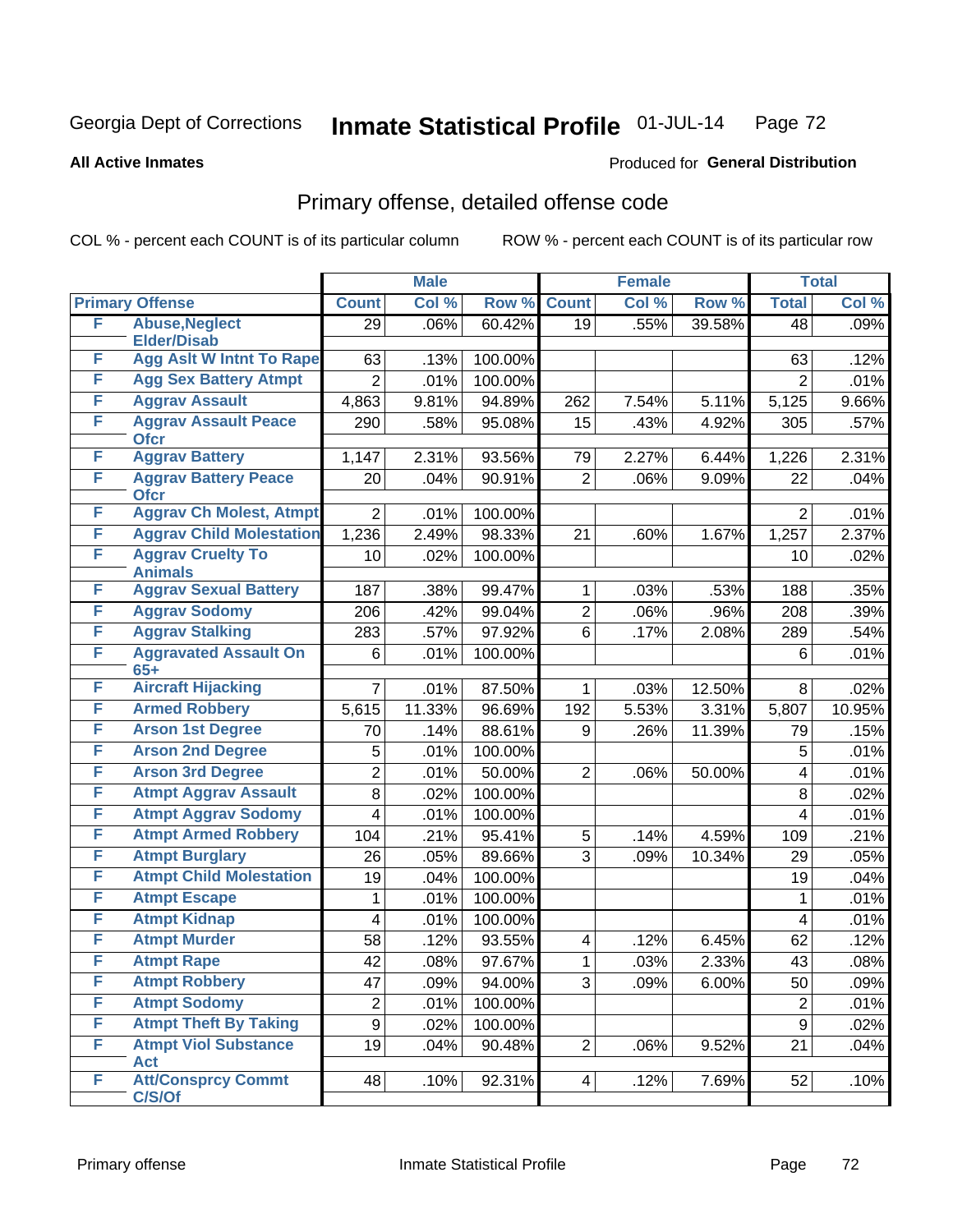**All Active Inmates**

#### Produced for **General Distribution**

## Primary offense, detailed offense code

|   |                                             | <b>Male</b>      |       | <b>Female</b> |                         |       | <b>Total</b> |                    |       |
|---|---------------------------------------------|------------------|-------|---------------|-------------------------|-------|--------------|--------------------|-------|
|   | <b>Primary Offense</b>                      | <b>Count</b>     | Col % | Row %         | <b>Count</b>            | Col % | Row %        | <b>Total</b>       | Col % |
| F | <b>Bad Checks</b>                           | 5                | .01%  | 71.43%        | $\overline{2}$          | .06%  | 28.57%       | $\overline{7}$     | .01%  |
| F | <b>Bail Jumping</b>                         | 5                | .01%  | 62.50%        | $\overline{3}$          | .09%  | 37.50%       | 8                  | .02%  |
| F | <b>Bestiality</b>                           | $\overline{c}$   | .01%  | 100.00%       |                         |       |              | $\overline{2}$     | .01%  |
| F | <b>Bigamy</b>                               | 1                | .01%  | 100.00%       |                         |       |              | $\mathbf{1}$       | .01%  |
| F | <b>Bribery Govt Officer</b>                 | 1                | .01%  | 100.00%       |                         |       |              | 1                  | .01%  |
| F | <b>Burg 1st Aft 6/30/12</b>                 | 639              | 1.29% | 91.81%        | 57                      | 1.64% | 8.19%        | 696                | 1.31% |
| F | <b>Burg 2nd Aft 6/30/12</b>                 | 244              | .49%  | 92.78%        | 19                      | .55%  | 7.22%        | 263                | .50%  |
| F | <b>Burg Bef 7/1/12</b>                      | 4,878            | 9.84% | 96.19%        | 193                     | 5.55% | 3.81%        | $\overline{5,071}$ | 9.56% |
| F | <b>Carry Concealed Weapon</b>               | 1                | .01%  | 100.00%       |                         |       |              | 1                  | .01%  |
| F | <b>Carry Weapon At School</b>               | $\overline{3}$   | .01%  | 100.00%       |                         |       |              | $\overline{3}$     | .01%  |
| F | <b>Child Molestation</b>                    | 2,680            | 5.41% | 97.95%        | 56                      | 1.61% | 2.05%        | 2,736              | 5.16% |
| F | <b>Chop Shop Violation</b>                  | 1                | .01%  | 100.00%       |                         |       |              | 1                  | .01%  |
| F | <b>Cnspire Traffic Cntrl Sub</b>            | 4                | .01%  | 80.00%        | 1                       | .03%  | 20.00%       | 5                  | .01%  |
| F | <b>Cntrbtng Delingency</b>                  |                  |       |               | $\mathbf{1}$            | .03%  | 100.00%      | 1                  | .01%  |
| F | <b>Minor</b><br><b>Computer Pornography</b> | 53               | .11%  | 100.00%       |                         |       |              | 53                 | .10%  |
| F | <b>Computer Theft</b>                       | 6                | .01%  | 60.00%        | $\overline{\mathbf{4}}$ | .12%  | 40.00%       | 10                 | .02%  |
| F | <b>Computer Trespass</b>                    | 1                | .01%  | 100.00%       |                         |       |              | 1                  | .01%  |
| F | <b>Conceal Death Of</b>                     | $\boldsymbol{9}$ | .02%  | 69.23%        | 4                       | .12%  | 30.77%       | 13                 | .02%  |
|   | <b>Another</b>                              |                  |       |               |                         |       |              |                    |       |
| F | <b>Conspiracy</b>                           | 36               | .07%  | 83.72%        | 7                       | .20%  | 16.28%       | 43                 | .08%  |
| F | <b>Conspire Restrain Free</b>               | 1                | .01%  | 100.00%       |                         |       |              | 1                  | .01%  |
| F | <b>Convsn Paymnts Real</b>                  | 3                | .01%  | 100.00%       |                         |       |              | 3                  | .01%  |
| F | <b>Propy</b><br><b>Crmnl Damage 1st</b>     | 26               | .05%  | 89.66%        | 3                       | .09%  | 10.34%       | 29                 | .05%  |
|   | <b>Degree</b>                               |                  |       |               |                         |       |              |                    |       |
| F | <b>Crmnl Damage 2nd</b><br><b>Degree</b>    | 78               | .16%  | 93.98%        | 5                       | .14%  | 6.02%        | 83                 | .16%  |
| F | <b>Crmnl Interfere Govt</b><br><b>Prop</b>  | 17               | .03%  | 94.44%        | 1                       | .03%  | 5.56%        | 18                 | .03%  |
| F | <b>Crmnl Poss Explosives</b>                | 1                | .01%  | 100.00%       |                         |       |              | 1                  | .01%  |
| F | <b>Crmnl Solicitation</b>                   |                  |       |               | 1                       | .03%  | 100.00%      | $\mathbf{1}$       | .01%  |
| F | <b>Crmnl Trespassing</b>                    | $\boldsymbol{2}$ | .01%  | 100.00%       |                         |       |              | $\overline{2}$     | .01%  |
| F | <b>Cruelty To Animals</b>                   | $\overline{c}$   | .01%  | 66.67%        | 1                       | .03%  | 33.33%       | 3                  | .01%  |
| F | <b>Cruelty To Children</b>                  | 278              | .56%  | 79.20%        | 73                      | 2.10% | 20.80%       | 351                | .66%  |
| F | <b>Cruelty To Elder Person</b>              | 14               | .03%  | 63.64%        | 8                       | .23%  | 36.36%       | 22                 | .04%  |
| F | <b>Damage, Destroy Secr</b>                 | $\overline{2}$   | .01%  | 100.00%       |                         |       |              | $\overline{2}$     | .01%  |
| F | <b>Prop</b><br><b>Defrauding State</b>      |                  |       |               |                         |       |              |                    |       |
|   |                                             |                  |       |               | 1                       | .03%  | 100.00%      | 1                  | .01%  |
| F | <b>Destroy/Injur Police Dog</b>             | 1                | .01%  | 100.00%       |                         |       |              | 1                  | .01%  |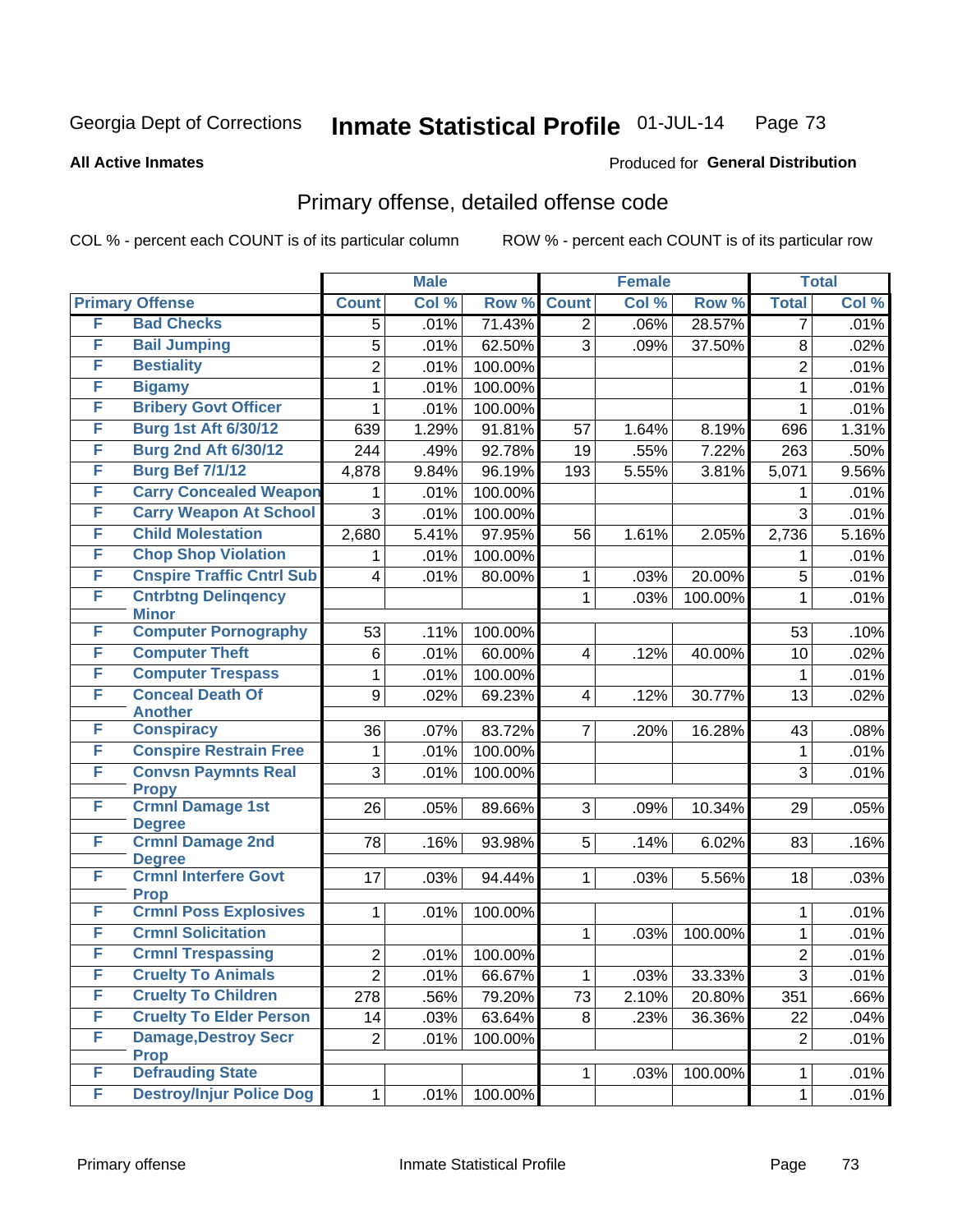#### **All Active Inmates**

#### Produced for **General Distribution**

## Primary offense, detailed offense code

|   |                                                          |                | <b>Male</b> |         |                         | <b>Female</b> |        |                | <b>Total</b> |
|---|----------------------------------------------------------|----------------|-------------|---------|-------------------------|---------------|--------|----------------|--------------|
|   | <b>Primary Offense</b>                                   | <b>Count</b>   | Col %       | Row %   | <b>Count</b>            | Col %         | Row %  | <b>Total</b>   | Col %        |
| F | <b>Distributing Obscene Mat</b>                          | 1              | .01%        | 100.00% |                         |               |        | 1              | .01%         |
| F | <b>Drvng Habtl Violator</b>                              | 7              | .01%        | 100.00% |                         |               |        | $\overline{7}$ | .01%         |
| F | Eavesdrop &                                              | 3              | .01%        | 100.00% |                         |               |        | 3              | .01%         |
|   | <b>Surveillance</b>                                      |                |             |         |                         |               |        |                |              |
| F | <b>Entering Vehicle</b>                                  | 91             | .18%        | 96.81%  | 3                       | .09%          | 3.19%  | 94             | .18%         |
| F | <b>Entice Child, Attempted</b>                           | 8              | .02%        | 100.00% |                         |               |        | 8              | .02%         |
| F | <b>Enticing Child-Indec</b>                              | 73             | .15%        | 94.81%  | $\overline{4}$          | .12%          | 5.19%  | 77             | .15%         |
| F | <b>Purp</b><br><b>Escape</b>                             | 14             | .03%        | 82.35%  | 3                       | .09%          | 17.65% | 17             | .03%         |
| F | <b>False Imprisonment</b>                                | 178            | .36%        | 95.19%  | $\mathsf g$             | .26%          | 4.81%  | 187            | .35%         |
| F | <b>False Statements Govt</b>                             | 17             | .03%        | 77.27%  | 5                       | .14%          | 22.73% | 22             | .04%         |
| F | <b>False Swearing</b>                                    | 2              | .01%        | 100.00% |                         |               |        | $\overline{2}$ | .01%         |
| F | <b>False Swearng Writtn</b>                              | $\overline{7}$ | .01%        | 87.50%  | $\mathbf{1}$            | .03%          | 12.50% | 8              | .02%         |
|   | <b>Stmt</b>                                              |                |             |         |                         |               |        |                |              |
| F | <b>Family Violence Battery</b>                           | 122            | .25%        | 96.83%  | $\overline{4}$          | .12%          | 3.17%  | 126            | .24%         |
| F | <b>Feticide</b>                                          | 1              | .01%        | 50.00%  | $\mathbf{1}$            | .03%          | 50.00% | $\overline{2}$ | .01%         |
| F | <b>Feticide By Vehicle</b>                               | $\overline{2}$ | .01%        | 40.00%  | 3                       | .09%          | 60.00% | 5              | .01%         |
| F | <b>Financial Identity Fraud</b>                          | 46             | .09%        | 70.77%  | 19                      | .55%          | 29.23% | 65             | .12%         |
| F | <b>Fleeing/Eluding Police</b>                            | 265            | .53%        | 95.32%  | 13                      | .37%          | 4.68%  | 278            | .52%         |
| F | Forg 1st Aft 6/30/12                                     | 39             | .08%        | 59.09%  | 27                      | .78%          | 40.91% | 66             | .12%         |
| F | <b>Forg 1st Bef 7/1/12</b>                               | 638            | 1.29%       | 71.21%  | 258                     | 7.42%         | 28.79% | 896            | 1.69%        |
| F | <b>Forg 2nd Aft 6/30/12</b>                              | 12             | .02%        | 75.00%  | 4                       | .12%          | 25.00% | 16             | .03%         |
| F | <b>Forg 2nd Bef 7/1/12</b>                               | 12             | .02%        | 75.00%  | $\overline{\mathbf{4}}$ | .12%          | 25.00% | 16             | .03%         |
| F | <b>Forg 3rd Aft 6/30/12</b>                              | 14             | .03%        | 77.78%  | $\overline{\mathbf{4}}$ | .12%          | 22.22% | 18             | .03%         |
| F | Forg 4th Aft 6/30/12                                     | 7              | .01%        | 70.00%  | 3                       | .09%          | 30.00% | 10             | .02%         |
| F | <b>Fraudulent Access</b>                                 | $\overline{2}$ | .01%        | 100.00% |                         |               |        | $\overline{2}$ | .01%         |
|   | <b>Compute</b>                                           |                |             |         |                         |               |        |                |              |
| F | <b>Fraudulent Checks</b>                                 | 1              | .01%        | 50.00%  | 1                       | .03%          | 50.00% | $\overline{2}$ | .01%         |
| F | <b>Fraudulent Credit Card</b>                            | 53             | .11%        | 64.63%  | 29                      | .83%          | 35.37% | 82             | .15%         |
| F | <b>Gang Participation</b>                                | 25             | .05%        | 100.00% |                         |               |        | 25             | .05%         |
| F | <b>Guard Line</b>                                        | 10             | .02%        | 58.82%  | $\overline{7}$          | .20%          | 41.18% | 17             | .03%         |
| F | <b>W/Weapon/Drugs</b><br><b>Habit Traf Viol/Impaired</b> | 24             | .05%        | 100.00% |                         |               |        | 24             | .05%         |
| F | <b>Habit Traf Viol/Other</b>                             | 15             | .03%        | 88.24%  | $\overline{2}$          | .06%          | 11.76% | 17             | .03%         |
| F | <b>Hijacking Motor Vehicle</b>                           | 35             | .07%        | 97.22%  | $\mathbf 1$             | .03%          | 2.78%  | 36             | .07%         |
| F | <b>Hindering Appreh Or Pun</b>                           | 6              | .01%        | 85.71%  | $\mathbf 1$             | .03%          | 14.29% | $\overline{7}$ | .01%         |
| F | <b>Hit-Run W/Injury/Fatality</b>                         | 13             | .03%        | 65.00%  | $\overline{7}$          | .20%          | 35.00% | 20             | .04%         |
| F | <b>Homicide By Vessel</b>                                | 33             | .07%        | 89.19%  | $\overline{4}$          | .12%          | 10.81% | 37             | $.07\%$      |
| F | <b>Illegal Attm To Obt Drugs</b>                         | 2              | .01%        | 50.00%  | $\overline{2}$          | .06%          | 50.00% | $\overline{4}$ | .01%         |
| F | <b>Impersonating Officer</b>                             | $\overline{2}$ | .01%        | 100.00% |                         |               |        | $\overline{2}$ | $.01\%$      |
|   |                                                          |                |             |         |                         |               |        |                |              |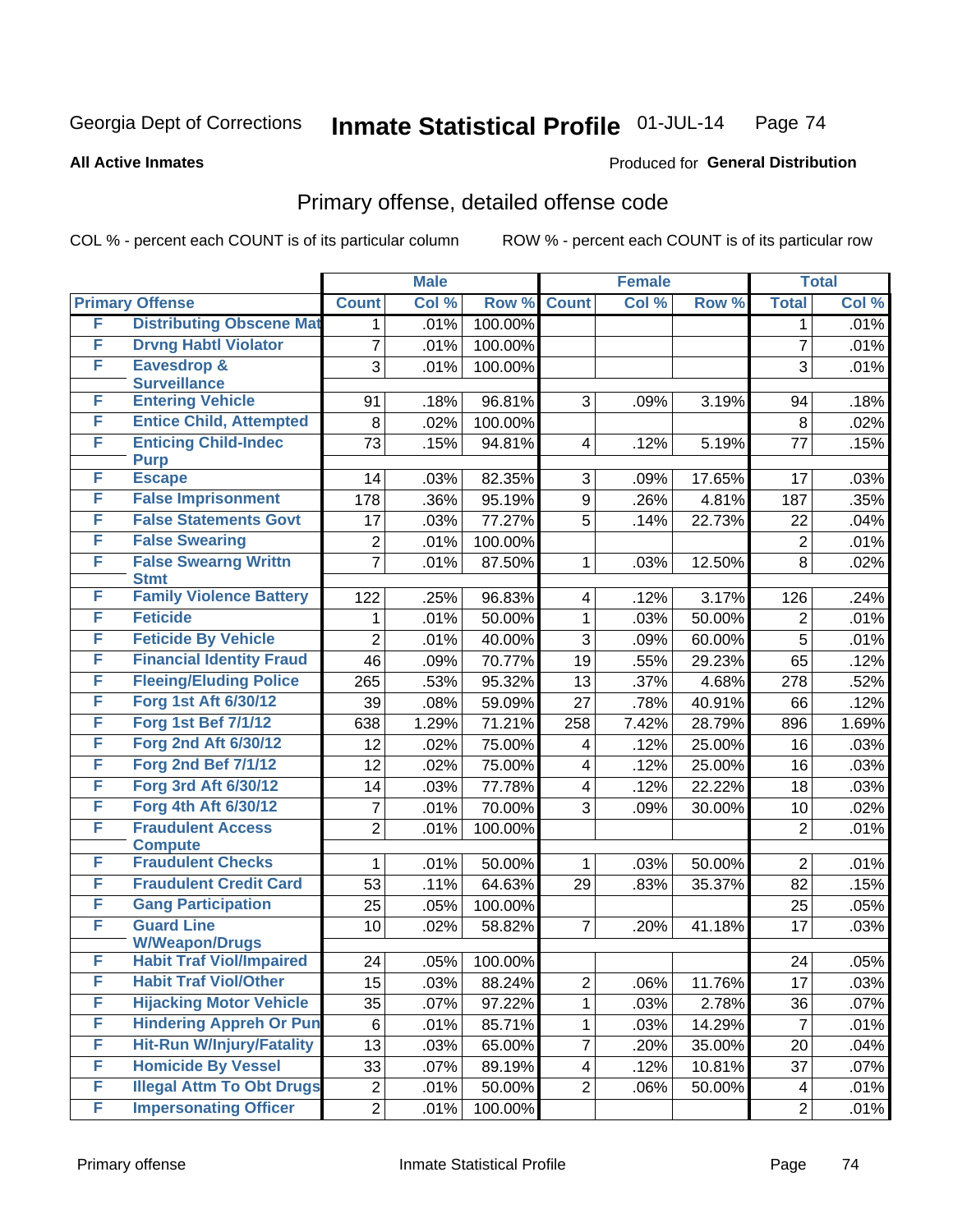**All Active Inmates**

#### Produced for **General Distribution**

## Primary offense, detailed offense code

|   |                                             | <b>Male</b>      |        | <b>Female</b> |                |        | <b>Total</b> |                |        |
|---|---------------------------------------------|------------------|--------|---------------|----------------|--------|--------------|----------------|--------|
|   | <b>Primary Offense</b>                      | <b>Count</b>     | Col %  | Row %         | <b>Count</b>   | Col %  | Row %        | <b>Total</b>   | Col %  |
| F | <b>Impersonation</b>                        | 2                | .01%   | 100.00%       |                |        |              | $\overline{2}$ | .01%   |
| F | <b>Incest</b>                               | 190              | .38%   | 99.48%        | 1              | .03%   | .52%         | 191            | .36%   |
| F | <b>Incest, Atmpt</b>                        | 2                | .01%   | 100.00%       |                |        |              | 2              | .01%   |
| F | <b>Inciting To Insurrection</b>             | 1                | .01%   | 100.00%       |                |        |              | 1              | .01%   |
| F | <b>Influencing Witness</b>                  | 3                | .01%   | 100.00%       |                |        |              | 3              | .01%   |
| F | <b>Injury By Vehicle</b>                    | 99               | .20%   | 85.34%        | 17             | .49%   | 14.66%       | 116            | .22%   |
| F | <b>Interference With</b>                    | 15               | .03%   | 100.00%       |                |        |              | 15             | .03%   |
|   | <b>Custody</b>                              |                  |        |               |                |        |              |                |        |
| F | <b>Involuntary Manslaughter</b>             | 143              | .29%   | 81.71%        | 32             | .92%   | 18.29%       | 175            | .33%   |
| F | <b>Kidnapping</b>                           | 1,494            | 3.01%  | 96.89%        | 48             | 1.38%  | 3.11%        | 1,542          | 2.91%  |
| F | <b>Livestock Theft</b>                      | 3                | .01%   | 100.00%       |                |        |              | 3              | .01%   |
| F | <b>Machine Gun Activities</b>               | 1                | .01%   | 100.00%       |                |        |              | $\mathbf{1}$   | .01%   |
| F | <b>Manf Methamph 200-399</b>                | $\boldsymbol{9}$ | .02%   | 75.00%        | 3              | .09%   | 25.00%       | 12             | .02%   |
| F | Gm<br><b>Manf Methamph 28-199</b>           | 19               | .04%   | 90.48%        | $\overline{2}$ | .06%   | 9.52%        | 21             | .04%   |
|   | Gm                                          |                  |        |               |                |        |              |                |        |
| F | Manf Methamph 400+ Gm                       | 1                | .01%   | 100.00%       |                |        |              | 1              | .01%   |
| F | <b>Manf Methamph Unspec</b>                 | 156              | .31%   | 89.66%        | 18             | .52%   | 10.34%       | 174            | .33%   |
|   | Amt                                         |                  |        |               |                |        |              |                |        |
| F | <b>Manufact Meth Near</b>                   | 14               | .03%   | 87.50%        | 2              | .06%   | 12.50%       | 16             | .03%   |
| F | <b>Child</b><br><b>Misc Assault/Battery</b> | 11               | .02%   | 100.00%       |                |        |              | 11             | .02%   |
| F | <b>Misc CorrectionI Inst Off</b>            | $\overline{4}$   | .01%   | 80.00%        | $\mathbf 1$    | .03%   | 20.00%       | $\overline{5}$ | .01%   |
| F | <b>Misc Drugs Trafficking</b>               |                  |        |               |                |        |              |                |        |
| F |                                             | 10               | .02%   | 100.00%       |                |        |              | 10             | .02%   |
| F | <b>Misc Forgery</b><br><b>Misc Fraud</b>    | 4                | .01%   | 100.00%       |                |        |              | 4              | .01%   |
|   |                                             | 7                | .01%   | 70.00%        | 3              | .09%   | 30.00%       | 10             | .02%   |
| F | <b>Misc Homicide Offense</b>                | $\, 8$           | .02%   | 88.89%        | $\mathbf 1$    | .03%   | 11.11%       | 9              | .02%   |
| F | <b>Misc Invasion Of Privacy</b>             | 3                | .01%   | 100.00%       |                |        |              | 3              | .01%   |
| F | <b>Misc Mrals/Pblic H/Safty</b>             | 1                | .01%   | 100.00%       |                |        |              | 1              | .01%   |
| F | <b>Misc Obscenity</b>                       | 4                | .01%   | 100.00%       |                |        |              | 4              | .01%   |
| F | <b>Misc Public Order</b>                    | 1                | .01%   | 100.00%       |                |        |              | 1              | .01%   |
| F | <b>Misc Sexual Offense</b>                  | 22               | .04%   | 100.00%       |                |        |              | 22             | .04%   |
| F | <b>Misc Weapon/Explosive</b><br><b>Off</b>  | 1                | .01%   | 100.00%       |                |        |              | 1              | .01%   |
| F | <b>Murder</b>                               | 5,504            | 11.10% | 94.04%        | 349            | 10.04% | 5.96%        | 5,853          | 11.03% |
| F | <b>Murder, Conspire To</b>                  | 7                | .01%   | 87.50%        | $\mathbf 1$    | .03%   | 12.50%       | 8              | .02%   |
|   | <b>Commit</b>                               |                  |        |               |                |        |              |                |        |
| F | <b>Mutiny In Penal Inst</b>                 | 3                | .01%   | 100.00%       |                |        |              | 3              | .01%   |
| F | <b>Obstr Of Law Enf Officer</b>             | 426              | .86%   | 92.01%        | 37             | 1.06%  | 7.99%        | 463            | .87%   |
| F | <b>Pandering By</b>                         | 5                | .01%   | 100.00%       |                |        |              | 5              | .01%   |
|   | <b>Compulsion</b>                           |                  |        |               |                |        |              |                |        |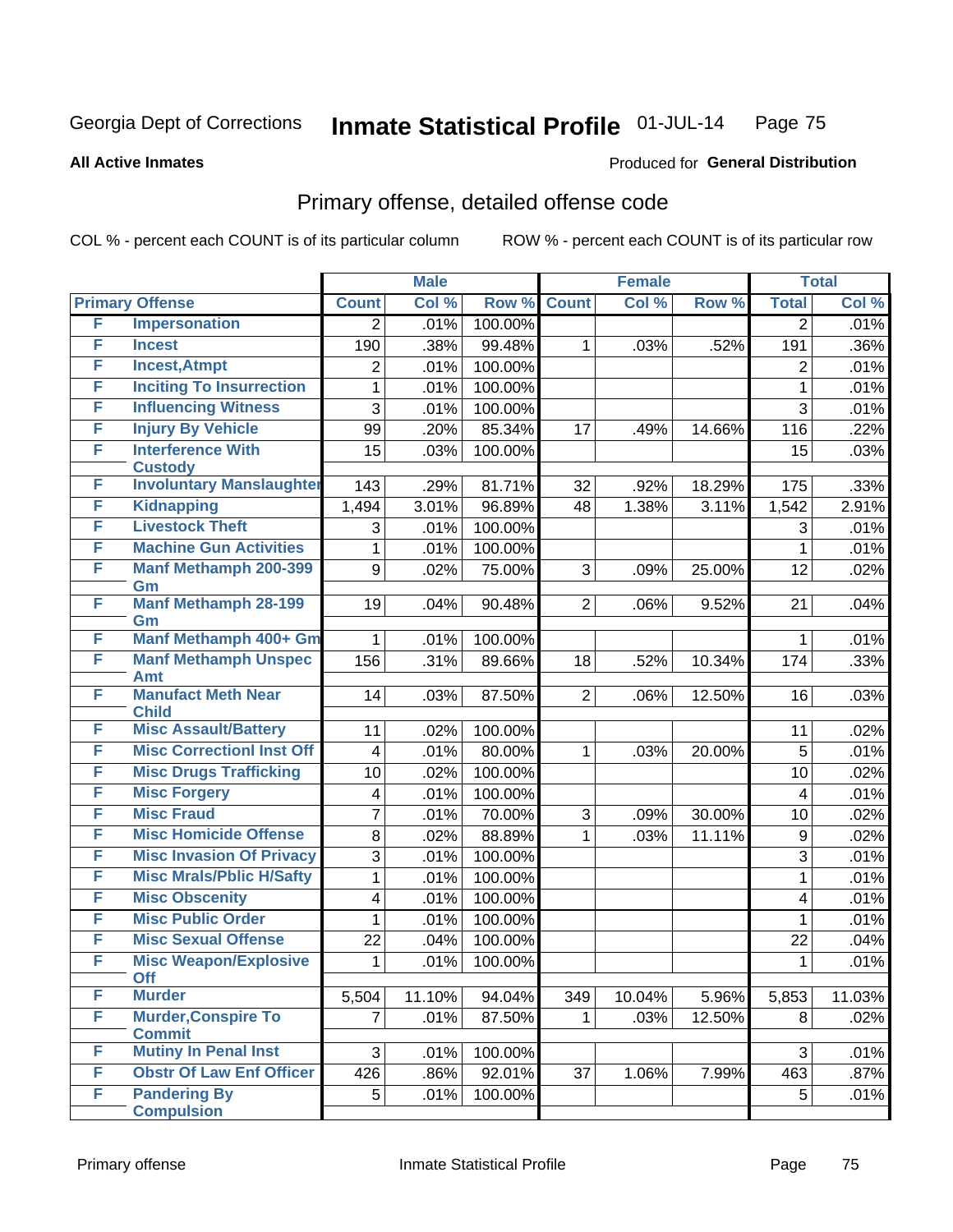**All Active Inmates**

#### Produced for **General Distribution**

### Primary offense, detailed offense code

|   |                                                 | <b>Male</b>    |       |         | <b>Female</b>  | <b>Total</b> |        |                |       |
|---|-------------------------------------------------|----------------|-------|---------|----------------|--------------|--------|----------------|-------|
|   | <b>Primary Offense</b>                          | <b>Count</b>   | Col % | Row %   | <b>Count</b>   | Col %        | Row %  | <b>Total</b>   | Col % |
| F | <b>Peeping Tom</b>                              | 16             | .03%  | 100.00% |                |              |        | 16             | .03%  |
| F | <b>Perjury</b>                                  | $\overline{c}$ | .01%  | 100.00% |                |              |        | $\overline{2}$ | .01%  |
| F | <b>Pimping A Minor Under</b>                    | 9              | .02%  | 90.00%  | 1              | .03%         | 10.00% | 10             | .02%  |
| F | 18<br><b>Poss Contraband</b>                    |                |       |         |                |              |        |                |       |
|   | <b>Articles</b>                                 | $\overline{2}$ | .01%  | 100.00% |                |              |        | $\overline{2}$ | .01%  |
| F | <b>Poss Dep Stim Cntrf</b>                      | 63             | .13%  | 78.75%  | 17             | .49%         | 21.25% | 80             | .15%  |
|   | <b>Drugs</b>                                    |                |       |         |                |              |        |                |       |
| F | <b>Poss Drug Related Matri</b>                  | 9              | .02%  | 75.00%  | 3              | .09%         | 25.00% | 12             | .02%  |
| F | <b>Poss Ephedrine</b>                           | 6              | .01%  | 60.00%  | 4              | .12%         | 40.00% | 10             | .02%  |
| F | <b>Poss Firearm 1st</b>                         | 84             | .17%  | 98.82%  | 1              | .03%         | 1.18%  | 85             | .16%  |
| F | <b>Offender</b><br><b>Poss Firearm Convct</b>   |                |       |         |                |              |        |                |       |
|   | <b>Felon</b>                                    | 870            | 1.75% | 96.35%  | 33             | .95%         | 3.65%  | 903            | 1.70% |
| F | <b>Poss Knife During Crime</b>                  | 4              | .01%  | 80.00%  | 1              | .03%         | 20.00% | 5              | .01%  |
| F | <b>Poss Mda/Extsy</b>                           | $\overline{7}$ | .01%  | 87.50%  | $\mathbf{1}$   | .03%         | 12.50% | 8              | .02%  |
| F | <b>Poss Methamphetamine</b>                     | 363            | .73%  | 78.74%  | 98             | 2.82%        | 21.26% | 461            | .87%  |
| F | <b>Poss Narcotics Opiates</b>                   | 58             | .12%  | 73.42%  | 21             | .60%         | 26.58% | 79             | .15%  |
| F | <b>Poss Of Certain</b>                          | 19             | .04%  | 90.48%  | $\overline{2}$ | .06%         | 9.52%  | 21             | .04%  |
|   | <b>Weapons</b>                                  |                |       |         |                |              |        |                |       |
| F | <b>Poss Of Cocaine</b>                          | 530            | 1.07% | 87.89%  | 73             | 2.10%        | 12.11% | 603            | 1.14% |
| F | <b>Poss Of Firearm Dur</b>                      | 492            | .99%  | 95.91%  | 21             | .60%         | 4.09%  | 513            | .97%  |
|   | <b>Crime</b>                                    |                |       |         |                |              |        |                |       |
| F | <b>Poss Of Marijuana</b>                        | 73             | .15%  | 96.05%  | 3              | .09%         | 3.95%  | 76             | .14%  |
| F | <b>Poss Tools Commit</b><br><b>Crime</b>        | 19             | .04%  | 90.48%  | $\overline{2}$ | .06%         | 9.52%  | 21             | .04%  |
| F | <b>Poss W Int Dis Other</b>                     | 86             | .17%  | 81.13%  | 20             | .58%         | 18.87% | 106            | .20%  |
|   | <b>Drug</b>                                     |                |       |         |                |              |        |                |       |
| F | <b>Poss W Int Dist Cocaine</b>                  | 404            | .81%  | 96.19%  | 16             | .46%         | 3.81%  | 420            | .79%  |
| F | <b>Poss W Int Dist</b>                          | 689            | 1.39% | 95.83%  | 30             | .86%         | 4.17%  | 719            | 1.36% |
| F | <b>Marijuana</b><br><b>Poss W Int Dist Meth</b> | 245            | .49%  | 77.53%  | 71             | 2.04%        | 22.47% | 316            | .60%  |
| F | Poss Wpn, Drugs By                              | 43             | .09%  | 95.56%  | $\overline{2}$ | .06%         | 4.44%  | 45             | .08%  |
|   | <b>Prisnr</b>                                   |                |       |         |                |              |        |                |       |
| F | <b>Racketeering</b>                             | 65             | .13%  | 67.01%  | 32             | .92%         | 32.99% | 97             | .18%  |
| F | Rape                                            | 1,752          | 3.53% | 99.66%  | 6              | .17%         | .34%   | 1,758          | 3.31% |
| F | <b>Reck Cond Infected</b>                       | 12             | .02%  | 92.31%  | 1              | .03%         | 7.69%  | 13             | .02%  |
|   | <b>Person</b>                                   |                |       |         |                |              |        |                |       |
| F | <b>Reckless Abandonment</b>                     | 1              | .01%  | 100.00% |                |              |        | 1              | .01%  |
| F | <b>Removal Baggage, Cargo</b><br><b>Etc</b>     | $\mathbf{1}$   | .01%  | 100.00% |                |              |        | 1              | .01%  |
| F | <b>Robbery</b>                                  | 1,552          | 3.13% | 93.21%  | 113            | 3.25%        | 6.79%  | 1,665          | 3.14% |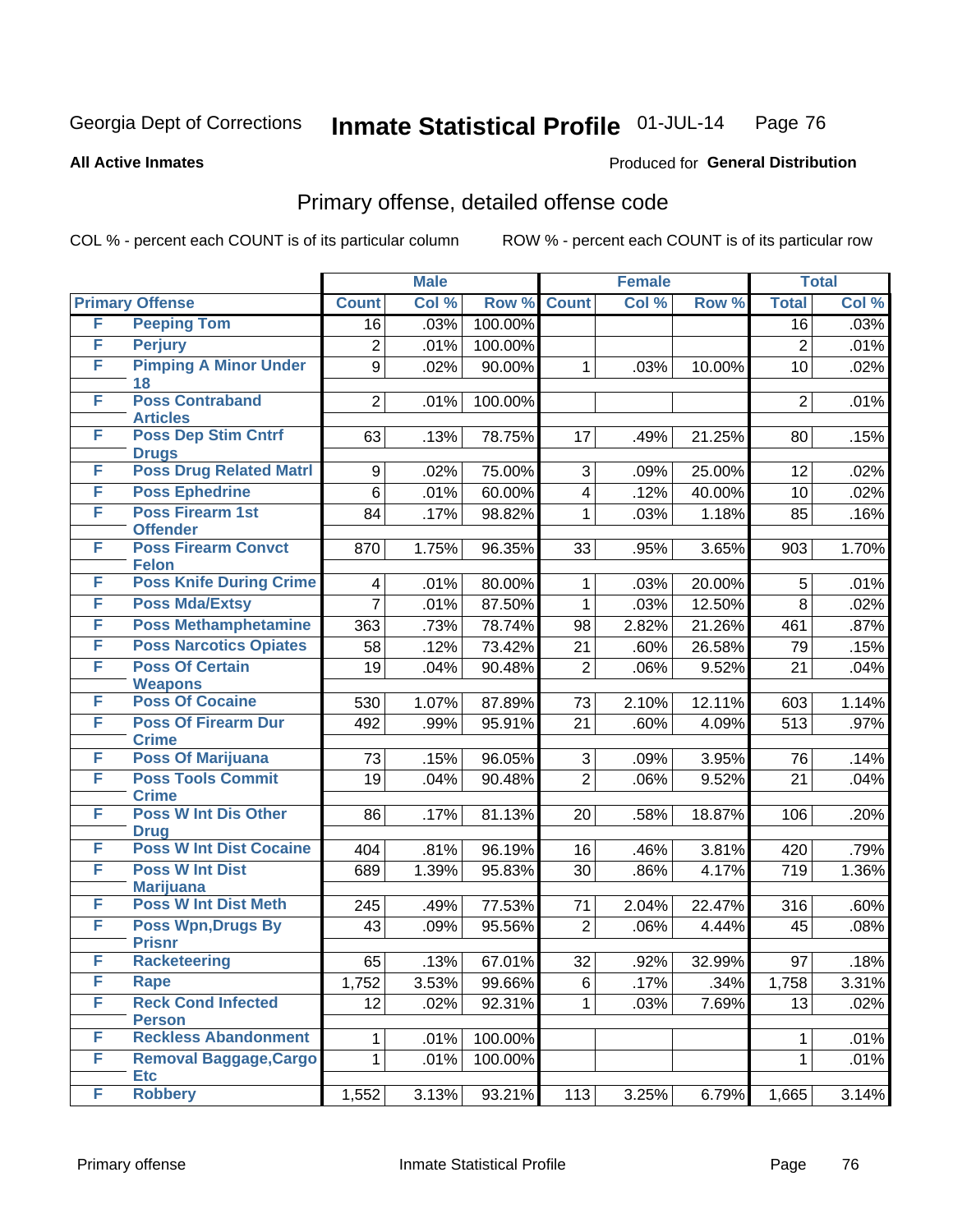**All Active Inmates**

#### Produced for **General Distribution**

## Primary offense, detailed offense code

|   |                                            | <b>Male</b>    |       |                  | <b>Female</b>  |       | <b>Total</b> |                  |         |
|---|--------------------------------------------|----------------|-------|------------------|----------------|-------|--------------|------------------|---------|
|   | <b>Primary Offense</b>                     | <b>Count</b>   | Col % | Row <sup>%</sup> | <b>Count</b>   | Col % | Row %        | <b>Total</b>     | Col %   |
| F | <b>Robbery By Force</b>                    | 247            | .50%  | 92.51%           | 20             | .58%  | 7.49%        | $\overline{267}$ | .50%    |
| F | <b>Robbery By Intimidation</b>             | 262            | .53%  | 93.24%           | 19             | .55%  | 6.76%        | 281              | .53%    |
| F | <b>Robbery By Sudden</b>                   | 127            | .26%  | 93.38%           | 9              | .26%  | 6.62%        | 136              | .26%    |
|   | <b>Snatch</b>                              |                |       |                  |                |       |              |                  |         |
| F | <b>S/D Cocaine</b>                         | 620            | 1.25% | 95.53%           | 29             | .83%  | 4.47%        | 649              | 1.22%   |
| F | <b>S/D Cont Sub Public</b>                 | 40             | .08%  | 95.24%           | 2              | .06%  | 4.76%        | 42               | .08%    |
| F | <b>S/D Cont Sub School</b>                 | 35             | .07%  | 97.22%           | 1              | .03%  | 2.78%        | 36               | .07%    |
| F | <b>S/D Dep Stim Cntrf Drugs</b>            | 48             | .10%  | 67.61%           | 23             | .66%  | 32.39%       | 71               | .13%    |
| F | <b>S/D Narcotics Opiates</b>               | 17             | .03%  | 73.91%           | $\,6$          | .17%  | 26.09%       | 23               | .04%    |
| F | <b>S/D Of Marijuana</b>                    | 335            | .68%  | 96.54%           | 12             | .35%  | 3.46%        | 347              | .65%    |
| F | <b>Sale Mda/Extsy</b>                      | 5              | .01%  | 100.00%          |                |       |              | 5                | .01%    |
| F | <b>Sale Methamphetamine</b>                | 115            | .23%  | 77.18%           | 34             | .98%  | 22.82%       | 149              | .28%    |
| F | <b>Sex Exploitation Child</b>              | 191            | .39%  | 98.96%           | 2              | .06%  | 1.04%        | 193              | .36%    |
| F | <b>Sex Offender Fail Registr</b>           | 431            | .87%  | 99.08%           | 4              | .12%  | .92%         | 435              | .82%    |
| F | <b>Sex Offender Fail To</b><br><b>Move</b> | 10             | .02%  | 100.00%          |                |       |              | 10               | .02%    |
| F | Sexl/Asslt/Agn/Pers/Cstd                   | 16             | .03%  | 100.00%          |                |       |              | 16               | .03%    |
| F | <b>Sexual Aslt By Therapist</b>            |                |       |                  | 1              | .03%  | 100.00%      | 1                | .01%    |
| F | <b>Sexual Battery</b>                      | 184            | .37%  | 98.40%           | 3              | .09%  | 1.60%        | 187              | .35%    |
| F | <b>Simple Battery</b>                      | 20             | .04%  | 90.91%           | $\overline{2}$ | .06%  | 9.09%        | 22               | .04%    |
| F | <b>Sodomy</b>                              | 21             | .04%  | 100.00%          |                |       |              | 21               | .04%    |
| F | <b>Solicit Sodomy From</b><br><b>Minor</b> | 6              | .01%  | 100.00%          |                |       |              | 6                | .01%    |
| F | <b>Stalking</b>                            | 4              | .01%  | 100.00%          |                |       |              | 4                | .01%    |
| F | <b>Statutory Rape</b>                      | 838            | 1.69% | 97.90%           | 18             | .52%  | 2.10%        | 856              | 1.61%   |
| F | <b>Statutory Rape, Atmpt</b>               | 1              | .01%  | 100.00%          |                |       |              | 1                | .01%    |
| F | <b>Tampering With</b><br><b>Evidence</b>   | 9              | .02%  | 81.82%           | $\overline{2}$ | .06%  | 18.18%       | 11               | .02%    |
| F | <b>Telecommunications</b><br><b>Fraud</b>  | 1              | .01%  | 100.00%          |                |       |              | 1                | .01%    |
| F | <b>Terrorist Threats &amp; Acts</b>        | 357            | .72%  | 94.20%           | 22             | .63%  | 5.80%        | 379              | .71%    |
| F | <b>Theft Bring Prop In State</b>           | 6              | .01%  | 100.00%          |                |       |              | 6                | .01%    |
| F | <b>Theft By Conversion</b>                 | 26             | .05%  | 81.25%           | 6              | .17%  | 18.75%       | 32               | $.06\%$ |
| F | <b>Theft By Deception</b>                  | 38             | .08%  | 77.55%           | 11             | .32%  | 22.45%       | 49               | .09%    |
| F | <b>Theft By Extortion</b>                  | $\overline{2}$ | .01%  | 66.67%           | 1              | .03%  | 33.33%       | 3                | .01%    |
| F | <b>Theft By Rec Stolen Prop</b>            | 656            | 1.32% | 91.88%           | 58             | 1.67% | 8.12%        | 714              | 1.35%   |
| F | <b>Theft By Shoplifting</b>                | 336            | .68%  | 68.99%           | 151            | 4.35% | 31.01%       | 487              | .92%    |
| F | <b>Theft By Taking</b>                     | 763            | 1.54% | 85.73%           | 127            | 3.65% | 14.27%       | 890              | 1.68%   |
| F | <b>Theft Credit Card</b>                   | 14             | .03%  | 73.68%           | 5              | .14%  | 26.32%       | 19               | .04%    |
| F | <b>Theft Motorveh Or Part</b>              | 54             | .11%  | 96.43%           | $\overline{2}$ | .06%  | 3.57%        | 56               | .11%    |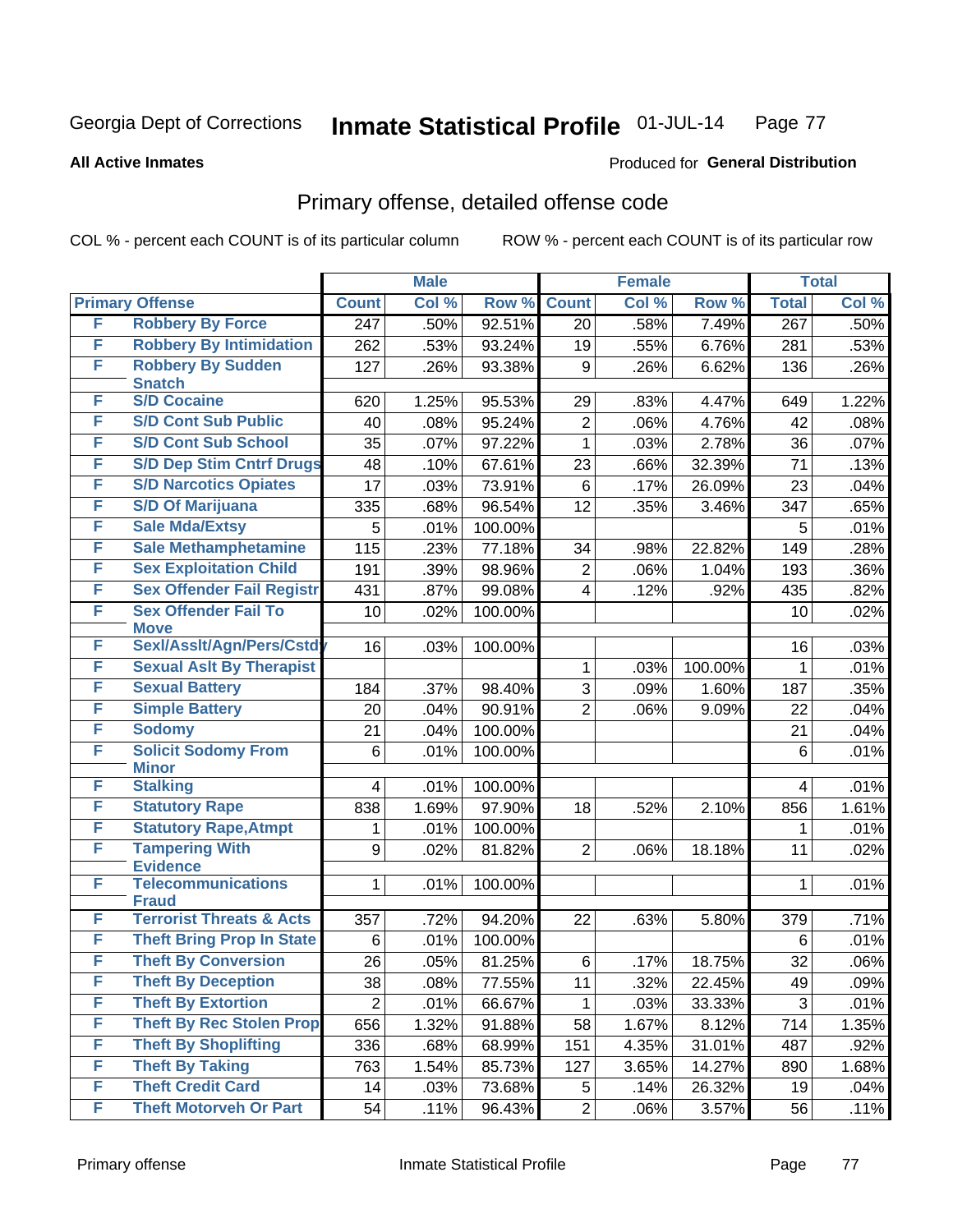#### **All Active Inmates**

# Produced for **General Distribution**

# Primary offense, detailed offense code

|   |                                            |                         | <b>Male</b> |         | <b>Female</b>           |       |         | <b>Total</b>            |       |
|---|--------------------------------------------|-------------------------|-------------|---------|-------------------------|-------|---------|-------------------------|-------|
|   | <b>Primary Offense</b>                     | <b>Count</b>            | Col %       | Row %   | <b>Count</b>            | Col % | Row %   | <b>Total</b>            | Col % |
| F | <b>Theft Of Lost Property</b>              | 4                       | .01%        | 100.00% |                         |       |         | 4                       | .01%  |
| F | <b>Theft Recv Prop Out</b><br><b>State</b> | 3                       | .01%        | 100.00% |                         |       |         | 3                       | .01%  |
| F | <b>Traf Amphtmine 200-399</b><br>Gm        | 1                       | .01%        | 100.00% |                         |       |         | 1                       | .01%  |
| F | <b>Traf Amphtmine 28-199</b><br>Gm         | 3                       | .01%        | 100.00% |                         |       |         | 3                       | .01%  |
| F | <b>Traf Amphtmine 400+ Gm</b>              | 3                       | .01%        | 100.00% |                         |       |         | 3                       | .01%  |
| F | <b>Traf Cocaine 201-400</b><br>Gm          | 154                     | .31%        | 97.47%  | $\overline{4}$          | .12%  | 2.53%   | 158                     | .30%  |
| F | <b>Traf Cocaine 401+ Gm</b>                | 137                     | .28%        | 95.14%  | $\overline{7}$          | .20%  | 4.86%   | 144                     | .27%  |
| F | <b>Traf Cocaine Less 200</b><br>Gm         | 304                     | .61%        | 95.00%  | 16                      | .46%  | 5.00%   | 320                     | .60%  |
| F | Traf Marijna 10-2000 Lb                    | 87                      | .18%        | 93.55%  | 6                       | .17%  | 6.45%   | 93                      | .18%  |
| F | Traf Marijna 10001+ Lb                     | $\overline{2}$          | .01%        | 100.00% |                         |       |         | $\overline{2}$          | .01%  |
| F | <b>Traf Mda/Extsy 200-</b><br><b>399gm</b> | $\overline{\mathbf{4}}$ | .01%        | 100.00% |                         |       |         | 4                       | .01%  |
| F | <b>Traf Mda/Extsy 28-199gm</b>             | 12                      | .02%        | 85.71%  | $\overline{2}$          | .06%  | 14.29%  | 14                      | .03%  |
| F | Traf Mda/Extsy 400+Gm                      | $\overline{2}$          | .01%        | 100.00% |                         |       |         | $\overline{2}$          | .01%  |
| F | <b>Traf Methamph 200-399</b><br>Gm         | 67                      | .14%        | 91.78%  | 6                       | .17%  | 8.22%   | 73                      | .14%  |
| F | <b>Traf Methamph 28-199</b><br>Gm          | 206                     | .42%        | 87.29%  | 30                      | .86%  | 12.71%  | 236                     | .44%  |
| F | Traf Methamph 400+ Gm                      | 46                      | .09%        | 92.00%  | 4                       | .12%  | 8.00%   | 50                      | .09%  |
| F | <b>Traf Methamph Unspec</b><br><b>Amt</b>  | 71                      | .14%        | 94.67%  | $\overline{4}$          | .12%  | 5.33%   | 75                      | .14%  |
| F | <b>Traf Methaqualone&lt; 400</b><br>Gm     | 1                       | .01%        | 100.00% |                         |       |         | 1                       | .01%  |
| F | <b>Traf Narcotic 15-28 Gm</b>              | 11                      | .02%        | 100.00% |                         |       |         | 11                      | .02%  |
| F | <b>Traf Narcotic 29+ Gm</b>                | 9                       | .02%        | 100.00% |                         |       |         | 9                       | .02%  |
| F | <b>Traf Narcotic Less 14 Gm</b>            | 10                      | $.02\%$     | 100.00% |                         |       |         | 10                      | .02%  |
| F | <b>Unauth Dist Contrild Sub</b>            | 1                       | .01%        | 100.00% |                         |       |         | 1                       | .01%  |
| F | <b>Unknown Offense</b>                     | 19                      | .04%        | 82.61%  | $\overline{\mathbf{4}}$ | .12%  | 17.39%  | 23                      | .04%  |
| F | <b>Uniwfl Mfg/Del/Dist N-C S</b>           | 14                      | .03%        | 100.00% |                         |       |         | 14                      | .03%  |
| F | <b>Use Comm Facity Vio C</b><br><b>Sub</b> | 3                       | .01%        | 75.00%  | $\mathbf 1$             | .03%  | 25.00%  | $\overline{\mathbf{4}}$ | .01%  |
| F | <b>Vehicular Homicide</b>                  | 283                     | .57%        | 83.98%  | 54                      | 1.55% | 16.02%  | 337                     | .64%  |
| F | <b>Viol Dngrous Drgs Act</b>               | 137                     | .28%        | 81.07%  | 32                      | .92%  | 18.93%  | 169                     | .32%  |
| F | <b>Viol Ga Cntrl Sbst Act</b>              | 55                      | .11%        | 91.67%  | 5                       | .14%  | 8.33%   | 60                      | .11%  |
| F | <b>Viol Motor Vehicle Laws</b>             | 28                      | .06%        | 80.00%  | $\overline{7}$          | .20%  | 20.00%  | 35                      | .07%  |
| F | <b>Viol Oath Public Offcr</b>              |                         |             |         | $\mathbf 1$             | .03%  | 100.00% | $\mathbf{1}$            | .01%  |
| F | <b>Violatn Othr States Law</b>             | 15                      | .03%        | 100.00% |                         |       |         | 15                      | .03%  |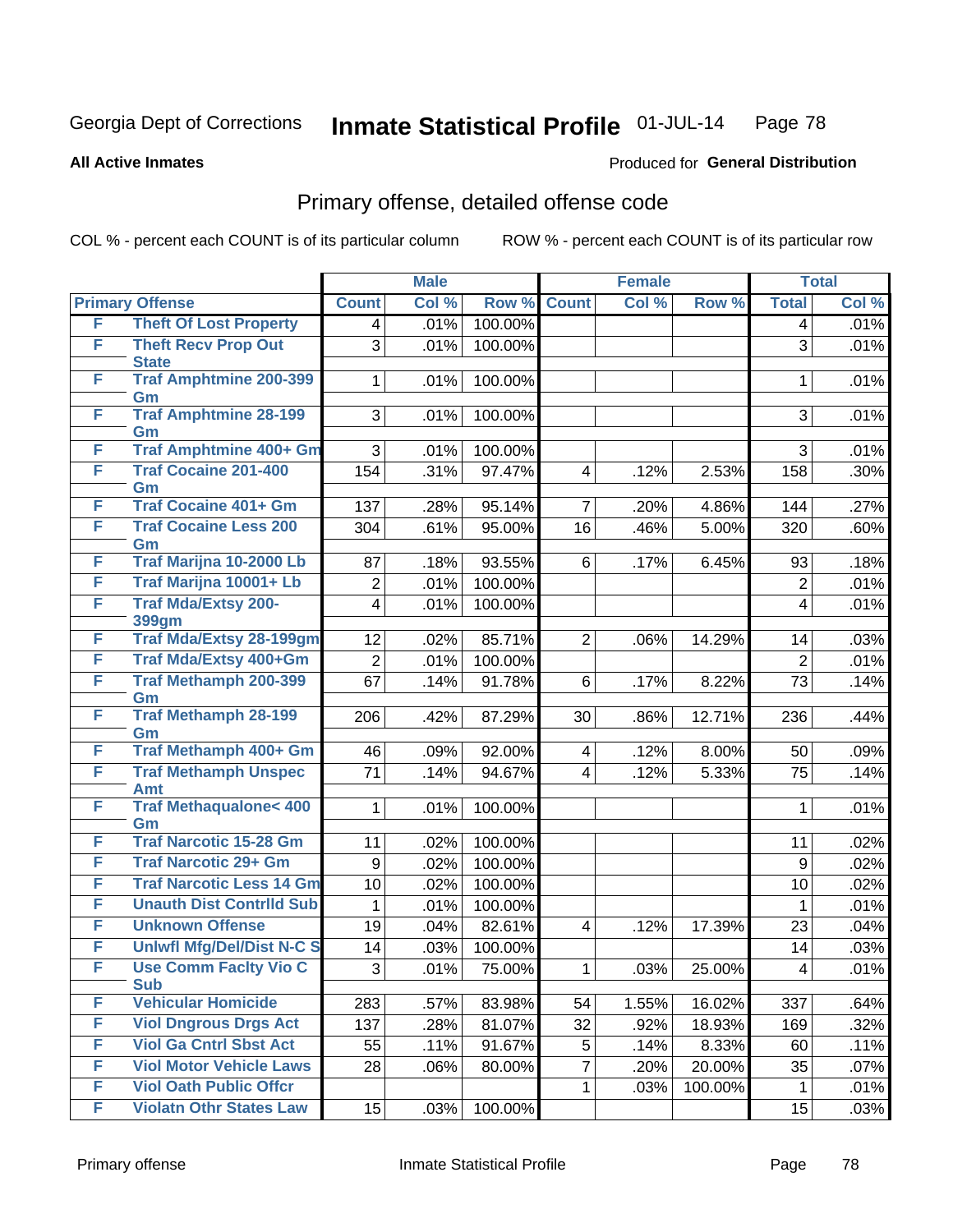Produced for **General Distribution**

#### **All Active Inmates**

# Primary offense, detailed offense code

|   |                                            |                         | <b>Male</b> |         |              | <b>Female</b> |         |                         | <b>Total</b> |
|---|--------------------------------------------|-------------------------|-------------|---------|--------------|---------------|---------|-------------------------|--------------|
|   | <b>Primary Offense</b>                     | <b>Count</b>            | Col %       | Row %   | <b>Count</b> | Col %         | Row %   | <b>Total</b>            | Col %        |
| F | <b>Vol Manslaughter Of</b>                 | $\overline{3}$          | .01%        | 100.00% |              |               |         | $\overline{3}$          | .01%         |
|   | <b>Fetus</b>                               |                         |             |         |              |               |         |                         |              |
| F | <b>Voluntary Manslaughter</b>              | 1,104                   | 2.23%       | 88.75%  | 140          | 4.03%         | 11.25%  | 1,244                   | 2.34%        |
| M | <b>Abandonment Of Dep</b>                  | 3                       | .01%        | 100.00% |              |               |         | 3                       | .01%         |
| M | <b>Child</b><br><b>Abusive Language</b>    | 1                       | .01%        | 100.00% |              |               |         | 1                       | .01%         |
| M | <b>Agg Assault With Knife</b>              |                         |             |         |              |               |         |                         |              |
| M |                                            | $\mathbf{1}$            | .01%        | 100.00% |              |               |         | $\mathbf{1}$            | .01%         |
|   | <b>Assault &amp; Battery</b>               | 5                       | .01%        | 100.00% |              |               |         | $\overline{5}$          | .01%         |
| M | <b>Bad Checks</b>                          | $\overline{2}$          | .01%        | 66.67%  | $\mathbf{1}$ | .03%          | 33.33%  | $\overline{3}$          | .01%         |
| M | <b>Burglary</b>                            | $\overline{8}$          | .02%        | 100.00% |              |               |         | 8                       | .02%         |
| M | <b>Cheating &amp; Swindling</b>            | $\mathbf{1}$            | .01%        | 100.00% |              |               |         | $\mathbf{1}$            | .01%         |
| M | <b>Cpwl &amp; Concealed</b>                | 4                       | .01%        | 100.00% |              |               |         | $\overline{\mathbf{4}}$ | .01%         |
| M | <b>Weapon</b><br><b>Crmnl Attempt</b>      | $\mathbf{1}$            |             |         |              |               |         | $\mathbf{1}$            |              |
| M | <b>Dui</b>                                 |                         | .01%        | 100.00% |              |               |         |                         | .01%         |
|   |                                            | $\overline{7}$          | .01%        | 100.00% |              |               |         | $\overline{7}$          | .01%         |
| M | <b>Escape</b>                              | $\overline{\mathbf{4}}$ | .01%        | 100.00% |              |               |         | $\overline{\mathbf{4}}$ | .01%         |
| M | <b>Forgery</b>                             | 3                       | .01%        | 100.00% |              |               |         | 3                       | .01%         |
| M | <b>Keepng Place</b><br><b>Prostitution</b> |                         |             |         | $\mathbf{1}$ | .03%          | 100.00% | 1                       | .01%         |
| М | <b>Misc Misdemeanor</b>                    | $\mathbf{1}$            | .01%        | 100.00% |              |               |         | 1                       | .01%         |
| M | <b>Obstr Of Law Enf Officer</b>            | $\mathbf{1}$            | .01%        | 100.00% |              |               |         | $\mathbf{1}$            | .01%         |
| M | <b>Other Misdemeanor</b>                   | $\overline{7}$          | .01%        | 100.00% |              |               |         | $\overline{7}$          | .01%         |
| M | <b>Pointing Gun At Another</b>             | $\mathbf{1}$            | .01%        | 100.00% |              |               |         | $\mathbf{1}$            | .01%         |
| M | <b>Poss Ntp Whiskey</b>                    | 1                       | .01%        | 100.00% |              |               |         | $\mathbf{1}$            | .01%         |
| M | <b>Prostitution</b>                        |                         |             |         | $\mathbf{1}$ | .03%          | 100.00% | $\mathbf{1}$            | .01%         |
| M | <b>Public Drunkenness</b>                  | 3                       | .01%        | 100.00% |              |               |         | 3                       | .01%         |
| M | <b>Public Indecency</b>                    | $\overline{4}$          | .01%        | 100.00% |              |               |         | $\overline{\mathbf{4}}$ | .01%         |
| M | <b>Robbery</b>                             | $\mathbf{1}$            | .01%        | 100.00% |              |               |         | $\mathbf{1}$            | .01%         |
| M | <b>Simple Battery</b>                      | $\mathbf{1}$            | .01%        | 100.00% |              |               |         | 1                       | .01%         |
| M | <b>Theft By Taking -</b>                   | 23                      | .05%        | 100.00% |              |               |         | 23                      | .04%         |
|   | <b>Larceny</b>                             |                         |             |         |              |               |         |                         |              |
| M | <b>Viol Motor Veh Law</b>                  | $\overline{2}$          | .01%        | 100.00% |              |               |         | $\overline{2}$          | .01%         |
| M | <b>Wife Beating</b>                        | $\overline{2}$          | .01%        | 100.00% |              |               |         | $\overline{2}$          | .01%         |
| M | <b>Worthless Checks</b>                    | $\mathbf{1}$            | .01%        | 100.00% |              |               |         | $\mathbf{1}$            | .01%         |
|   | <b>Total Rported</b>                       | 49,579                  | 100%        | 93.45%  | 3,475        | 100%          | 6.55%   | 53,054                  | 101%         |

| oorted<br><b>NOT</b> | $\rightarrow$ |     | --  |
|----------------------|---------------|-----|-----|
| ota.                 | 49,655        | 476 | 121 |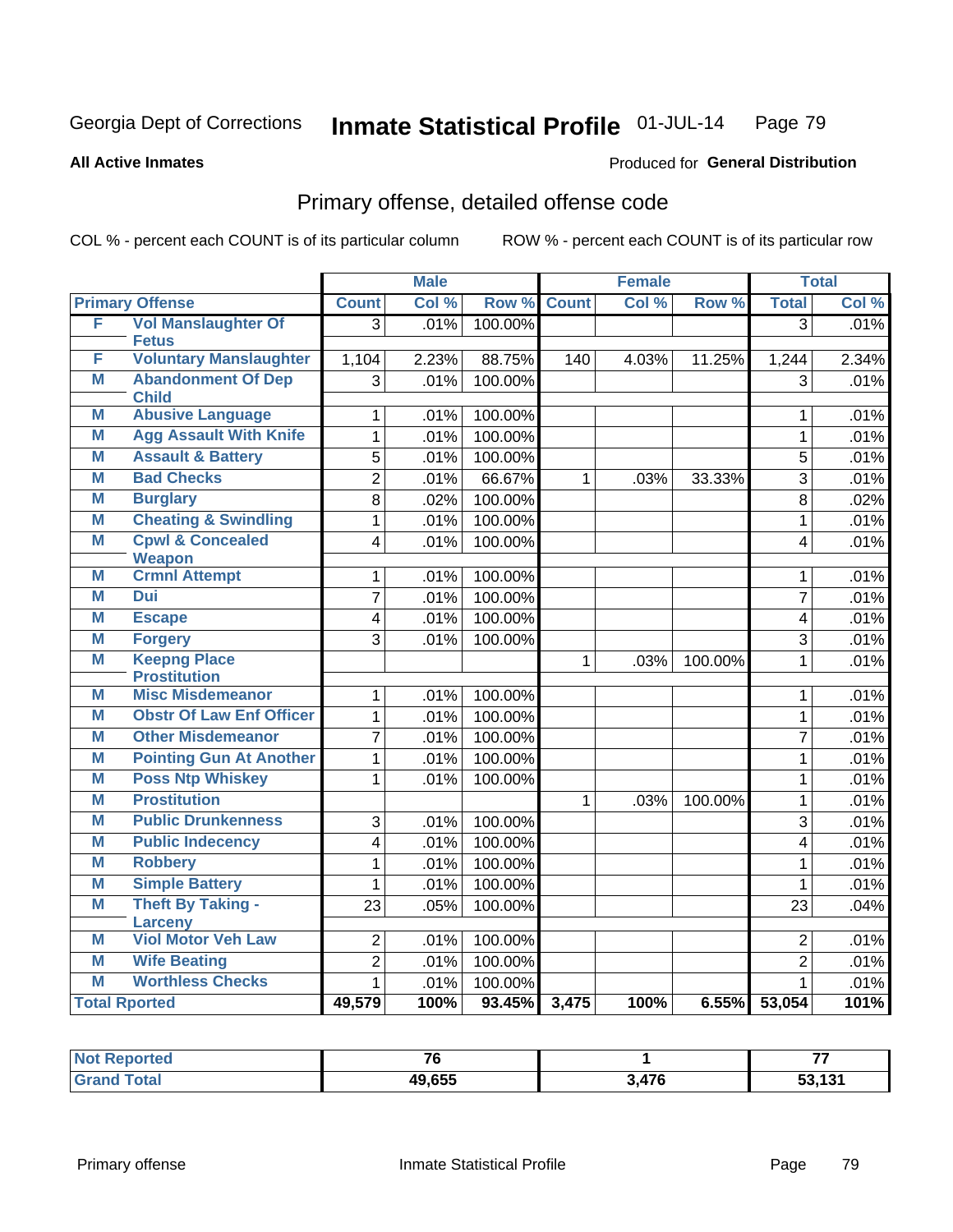#### **All Active Inmates**

#### Produced for **General Distribution**

## Primary offense, detailed offense code

|                      | <b>Male</b>        | <b>Female</b> | Total       |
|----------------------|--------------------|---------------|-------------|
| Mode (most frequent) | 1902 Armed Robbery | 1101 Murder   | 1101 Murder |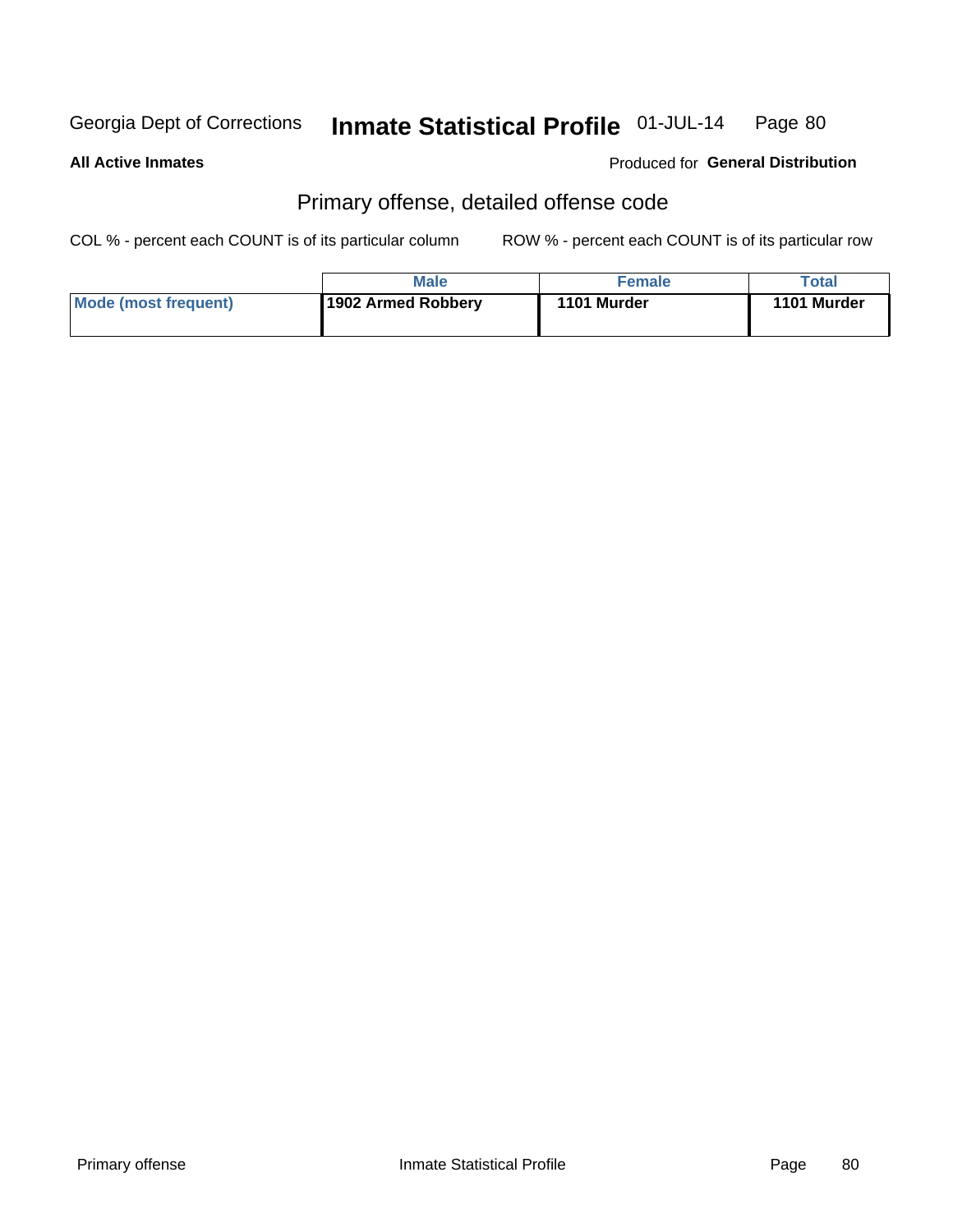#### **All Active Inmates**

#### Produced for **General Distribution**

## County of conviction of primary offense

|     |                             |              | <b>Male</b> |         | <b>Female</b>  |       |        | <b>Total</b>     |       |  |
|-----|-----------------------------|--------------|-------------|---------|----------------|-------|--------|------------------|-------|--|
|     | <b>County of Conviction</b> | <b>Count</b> | Col %       | Row %   | <b>Count</b>   | Col % | Row %  | <b>Total</b>     | Col % |  |
| 000 | <b>Unknown</b>              | 216          | .44%        | 96.00%  | 9              | .26%  | 4.00%  | $\overline{225}$ | .42%  |  |
| 001 | <b>Appling County</b>       | 99           | .20%        | 92.52%  | 8              | .23%  | 7.48%  | 107              | .20%  |  |
| 002 | <b>Atkinson County</b>      | 59           | .12%        | 95.16%  | 3              | .09%  | 4.84%  | 62               | .12%  |  |
| 003 | <b>Bacon County</b>         | 80           | .16%        | 90.91%  | 8              | .23%  | 9.09%  | 88               | .17%  |  |
| 004 | <b>Baker County</b>         | 10           | .02%        | 90.91%  | 1              | .03%  | 9.09%  | 11               | .02%  |  |
| 005 | <b>Baldwin County</b>       | 316          | .64%        | 94.05%  | 20             | .58%  | 5.95%  | 336              | .63%  |  |
| 006 | <b>Banks County</b>         | 63           | .13%        | 91.30%  | 6              | .17%  | 8.70%  | 69               | .13%  |  |
| 007 | <b>Barrow County</b>        | 273          | .55%        | 92.54%  | 22             | .63%  | 7.46%  | 295              | .56%  |  |
| 008 | <b>Bartow County</b>        | 627          | 1.26%       | 88.31%  | 83             | 2.39% | 11.69% | 710              | 1.34% |  |
| 009 | <b>Ben Hill County</b>      | 248          | .50%        | 95.38%  | 12             | .35%  | 4.62%  | 260              | .49%  |  |
| 010 | <b>Berrien County</b>       | 81           | .16%        | 95.29%  | 4              | .12%  | 4.71%  | 85               | .16%  |  |
| 011 | <b>Bibb County</b>          | 1,058        | 2.13%       | 95.14%  | 54             | 1.55% | 4.86%  | 1,112            | 2.09% |  |
| 012 | <b>Bleckley County</b>      | 61           | .12%        | 92.42%  | $\overline{5}$ | .14%  | 7.58%  | 66               | .12%  |  |
| 013 | <b>Brantley County</b>      | 64           | .13%        | 92.75%  | 5              | .14%  | 7.25%  | 69               | .13%  |  |
| 014 | <b>Brooks County</b>        | 79           | .16%        | 94.05%  | $\overline{5}$ | .14%  | 5.95%  | 84               | .16%  |  |
| 015 | <b>Bryan County</b>         | 86           | .17%        | 100.00% |                |       |        | 86               | .16%  |  |
| 016 | <b>Bulloch County</b>       | 486          | .98%        | 92.93%  | 37             | 1.06% | 7.07%  | 523              | .98%  |  |
| 017 | <b>Burke County</b>         | 203          | .41%        | 95.31%  | 10             | .29%  | 4.69%  | 213              | .40%  |  |
| 018 | <b>Butts County</b>         | 144          | .29%        | 96.00%  | $\,6$          | .17%  | 4.00%  | 150              | .28%  |  |
| 019 | <b>Calhoun County</b>       | 29           | .06%        | 93.55%  | $\overline{c}$ | .06%  | 6.45%  | 31               | .06%  |  |
| 020 | <b>Camden County</b>        | 179          | .36%        | 95.21%  | 9              | .26%  | 4.79%  | 188              | .35%  |  |
| 021 | <b>Candler County</b>       | 109          | .22%        | 87.90%  | 15             | .43%  | 12.10% | 124              | .23%  |  |
| 022 | <b>Carroll County</b>       | 533          | 1.07%       | 91.74%  | 48             | 1.38% | 8.26%  | 581              | 1.09% |  |
| 023 | <b>Catoosa County</b>       | 335          | .67%        | 92.80%  | 26             | .75%  | 7.20%  | 361              | .68%  |  |
| 024 | <b>Charlton County</b>      | 66           | .13%        | 92.96%  | $\overline{5}$ | .14%  | 7.04%  | 71               | .13%  |  |
| 025 | <b>Chatham County</b>       | 2,075        | 4.18%       | 96.87%  | 67             | 1.93% | 3.13%  | 2,142            | 4.03% |  |
| 026 | <b>Chattahoochee County</b> | 37           | .07%        | 94.87%  | $\overline{2}$ | .06%  | 5.13%  | 39               | .07%  |  |
| 027 | <b>Chattooga County</b>     | 230          | .46%        | 88.80%  | 29             | .83%  | 11.20% | 259              | .49%  |  |
| 028 | <b>Cherokee County</b>      | 503          | 1.01%       | 91.79%  | 45             | 1.29% | 8.21%  | 548              | 1.03% |  |
| 029 | <b>Clarke County</b>        | 442          | .89%        | 95.26%  | 22             | .63%  | 4.74%  | 464              | .87%  |  |
| 030 | <b>Clay County</b>          | 30           | .06%        | 93.75%  | $\sqrt{2}$     | .06%  | 6.25%  | 32               | .06%  |  |
| 031 | <b>Clayton County</b>       | 1,430        | 2.88%       | 93.46%  | 100            | 2.88% | 6.54%  | 1,530            | 2.88% |  |
| 032 | <b>Clinch County</b>        | 45           | .09%        | 95.74%  | $\overline{2}$ | .06%  | 4.26%  | 47               | .09%  |  |
| 033 | <b>Cobb County</b>          | 2,585        | 5.21%       | 91.63%  | 236            | 6.79% | 8.37%  | 2,821            | 5.31% |  |
| 034 | <b>Coffee County</b>        | 238          | .48%        | 94.44%  | 14             | .40%  | 5.56%  | 252              | .47%  |  |
| 035 | <b>Colquitt County</b>      | 234          | .47%        | 95.90%  | 10             | .29%  | 4.10%  | 244              | .46%  |  |
| 036 | <b>Columbia County</b>      | 384          | .77%        | 90.57%  | 40             | 1.15% | 9.43%  | 424              | .80%  |  |
| 037 | <b>Cook County</b>          | 116          | .23%        | 96.67%  | 4              | .12%  | 3.33%  | 120              | .23%  |  |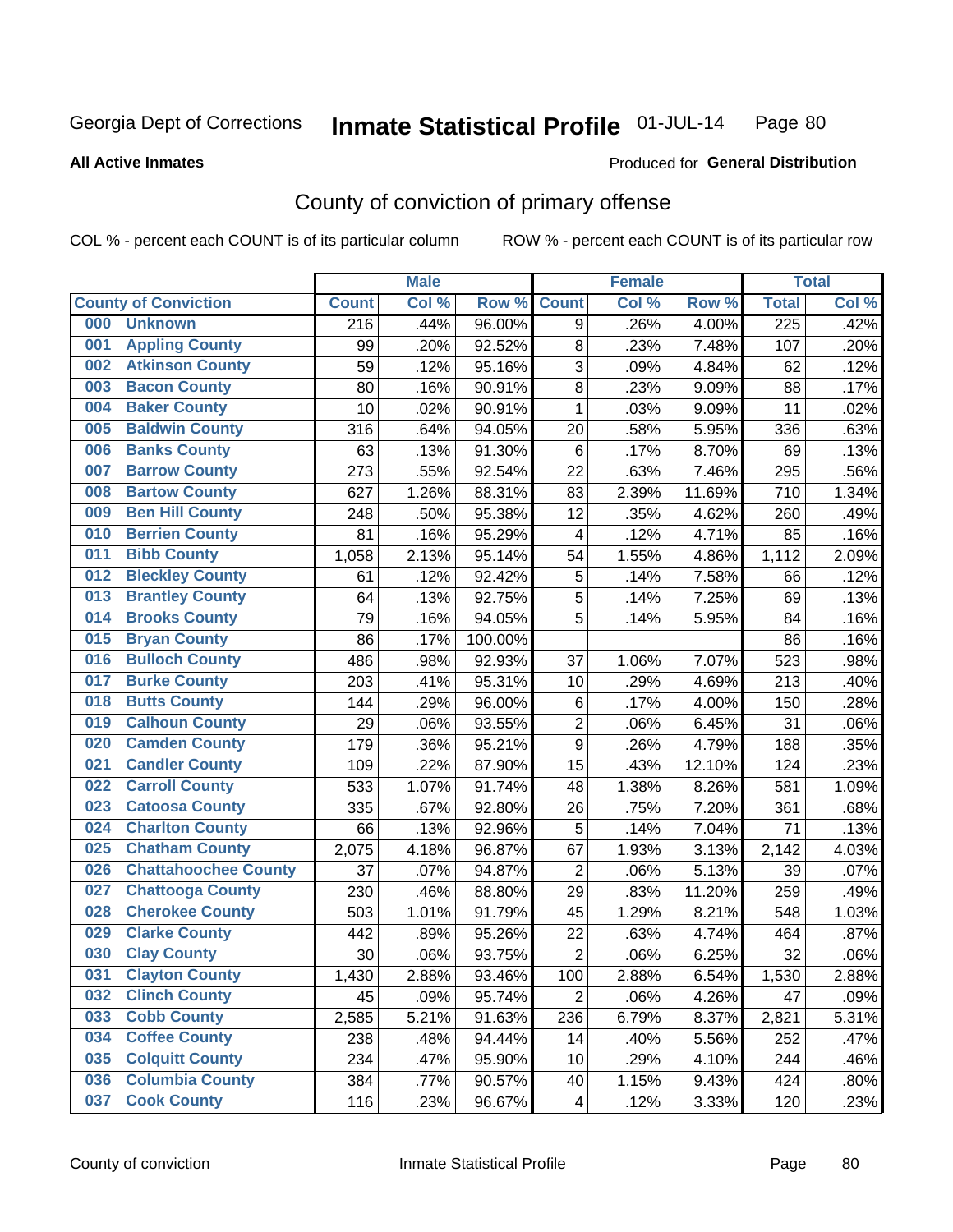#### **All Active Inmates**

#### Produced for **General Distribution**

## County of conviction of primary offense

|                                |              | <b>Male</b> |         |                         | <b>Female</b> |        |                | <b>Total</b> |
|--------------------------------|--------------|-------------|---------|-------------------------|---------------|--------|----------------|--------------|
| <b>County of Conviction</b>    | <b>Count</b> | Col %       | Row %   | <b>Count</b>            | Col %         | Row %  | <b>Total</b>   | Col %        |
| <b>Coweta County</b><br>038    | 527          | 1.06%       | 92.62%  | 42                      | 1.21%         | 7.38%  | 569            | 1.07%        |
| <b>Crawford County</b><br>039  | 17           | .03%        | 100.00% |                         |               |        | 17             | .03%         |
| <b>Crisp County</b><br>040     | 265          | .53%        | 95.32%  | 13                      | .37%          | 4.68%  | 278            | .52%         |
| <b>Dade County</b><br>041      | 95           | .19%        | 93.14%  | $\overline{7}$          | .20%          | 6.86%  | 102            | .19%         |
| <b>Dawson County</b><br>042    | 94           | .19%        | 92.16%  | 8                       | .23%          | 7.84%  | 102            | .19%         |
| 043<br><b>Decatur County</b>   | 288          | .58%        | 94.12%  | 18                      | .52%          | 5.88%  | 306            | .58%         |
| <b>Dekalb County</b><br>044    | 3,128        | 6.30%       | 95.10%  | 161                     | 4.63%         | 4.90%  | 3,289          | 6.19%        |
| <b>Dodge County</b><br>045     | 143          | .29%        | 94.70%  | 8                       | .23%          | 5.30%  | 151            | .28%         |
| <b>Dooly County</b><br>046     | 89           | .18%        | 94.68%  | 5                       | .14%          | 5.32%  | 94             | .18%         |
| <b>Dougherty County</b><br>047 | 988          | 1.99%       | 93.83%  | 65                      | 1.87%         | 6.17%  | 1,053          | 1.98%        |
| <b>Douglas County</b><br>048   | 1,227        | 2.47%       | 91.02%  | 121                     | 3.48%         | 8.98%  | 1,348          | 2.54%        |
| <b>Early County</b><br>049     | 97           | .20%        | 97.00%  | 3                       | .09%          | 3.00%  | 100            | .19%         |
| <b>Echols County</b><br>050    | 11           | .02%        | 91.67%  | $\mathbf{1}$            | .03%          | 8.33%  | 12             | .02%         |
| <b>Effingham County</b><br>051 | 192          | .39%        | 93.66%  | 13                      | .37%          | 6.34%  | 205            | .39%         |
| <b>Elbert County</b><br>052    | 134          | .27%        | 93.06%  | 10                      | .29%          | 6.94%  | 144            | .27%         |
| <b>Emanuel County</b><br>053   | 170          | .34%        | 92.90%  | 13                      | .37%          | 7.10%  | 183            | .34%         |
| <b>Evans County</b><br>054     | 94           | .19%        | 94.95%  | 5                       | .14%          | 5.05%  | 99             | .19%         |
| <b>Fannin County</b><br>055    | 87           | .18%        | 88.78%  | 11                      | .32%          | 11.22% | 98             | .18%         |
| <b>Fayette County</b><br>056   | 324          | .65%        | 88.28%  | 43                      | 1.24%         | 11.72% | 367            | .69%         |
| <b>Floyd County</b><br>057     | 806          | 1.62%       | 89.06%  | 99                      | 2.85%         | 10.94% | 905            | 1.70%        |
| <b>Forsyth County</b><br>058   | 351          | .71%        | 89.54%  | 41                      | 1.18%         | 10.46% | 392            | .74%         |
| <b>Franklin County</b><br>059  | 136          | .27%        | 91.89%  | 12                      | .35%          | 8.11%  | 148            | .28%         |
| <b>Fulton County</b><br>060    | 4,928        | 9.92%       | 95.80%  | 216                     | 6.21%         | 4.20%  | 5,144          | 9.68%        |
| <b>Gilmer County</b><br>061    | 108          | .22%        | 92.31%  | $\boldsymbol{9}$        | .26%          | 7.69%  | 117            | .22%         |
| <b>Glascock County</b><br>062  | 6            | .01%        | 85.71%  | $\mathbf{1}$            | .03%          | 14.29% | $\overline{7}$ | .01%         |
| 063<br><b>Glynn County</b>     | 510          | 1.03%       | 94.97%  | 27                      | .78%          | 5.03%  | 537            | 1.01%        |
| <b>Gordon County</b><br>064    | 384          | .77%        | 89.51%  | 45                      | 1.29%         | 10.49% | 429            | .81%         |
| 065<br><b>Grady County</b>     | 188          | .38%        | 95.43%  | $\boldsymbol{9}$        | .26%          | 4.57%  | 197            | .37%         |
| <b>Greene County</b><br>066    | 118          | .24%        | 90.08%  | 13                      | .37%          | 9.92%  | 131            | .25%         |
| <b>Gwinnett County</b><br>067  | 2,404        | 4.84%       | 93.47%  | 168                     | 4.83%         | 6.53%  | 2,572          | 4.84%        |
| <b>Habersham County</b><br>068 | 98           | .20%        | 96.08%  | 4                       | .12%          | 3.92%  | 102            | .19%         |
| <b>Hall County</b><br>069      | 712          | 1.43%       | 90.47%  | 75                      | 2.16%         | 9.53%  | 787            | 1.48%        |
| <b>Hancock County</b><br>070   | 41           | .08%        | 95.35%  | $\overline{2}$          | .06%          | 4.65%  | 43             | .08%         |
| <b>Haralson County</b><br>071  | 174          | .35%        | 92.06%  | 15                      | .43%          | 7.94%  | 189            | .36%         |
| <b>Harris County</b><br>072    | 101          | .20%        | 94.39%  | 6                       | .17%          | 5.61%  | 107            | .20%         |
| <b>Hart County</b><br>073      | 148          | .30%        | 93.67%  | 10                      | .29%          | 6.33%  | 158            | .30%         |
| <b>Heard County</b><br>074     | 51           | .10%        | 92.73%  | $\overline{\mathbf{4}}$ | .12%          | 7.27%  | 55             | .10%         |
| <b>Henry County</b><br>075     | 500          | 1.01%       | 91.41%  | 47                      | 1.35%         | 8.59%  | 547            | 1.03%        |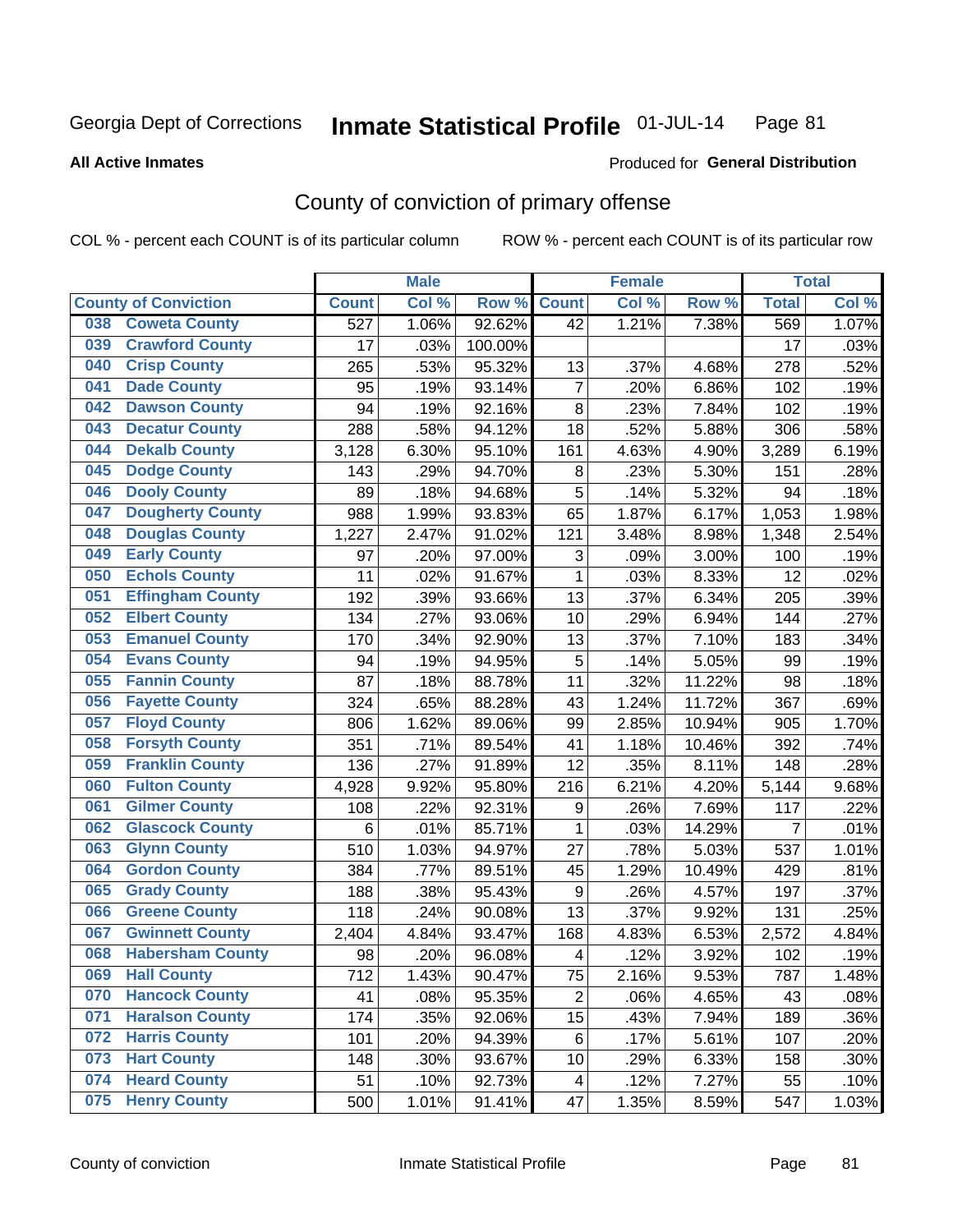**All Active Inmates**

#### Produced for **General Distribution**

## County of conviction of primary offense

|     |                             |              | <b>Male</b> |         |                           | <b>Female</b> |        |              | <b>Total</b> |
|-----|-----------------------------|--------------|-------------|---------|---------------------------|---------------|--------|--------------|--------------|
|     | <b>County of Conviction</b> | <b>Count</b> | Col %       | Row %   | <b>Count</b>              | Col %         | Row %  | <b>Total</b> | Col %        |
| 076 | <b>Houston County</b>       | 719          | 1.45%       | 94.11%  | 45                        | 1.29%         | 5.89%  | 764          | 1.44%        |
| 077 | <b>Irwin County</b>         | 72           | .15%        | 93.51%  | 5                         | .14%          | 6.49%  | 77           | .14%         |
| 078 | <b>Jackson County</b>       | 247          | .50%        | 91.48%  | 23                        | .66%          | 8.52%  | 270          | .51%         |
| 079 | <b>Jasper County</b>        | 58           | .12%        | 89.23%  | $\overline{7}$            | .20%          | 10.77% | 65           | .12%         |
| 080 | <b>Jeff Davis County</b>    | 93           | .19%        | 94.90%  | 5                         | .14%          | 5.10%  | 98           | .18%         |
| 081 | <b>Jefferson County</b>     | 164          | .33%        | 97.04%  | 5                         | .14%          | 2.96%  | 169          | .32%         |
| 082 | <b>Jenkins County</b>       | 70           | .14%        | 93.33%  | $\sqrt{5}$                | .14%          | 6.67%  | 75           | .14%         |
| 083 | <b>Johnson County</b>       | 55           | .11%        | 96.49%  | $\overline{2}$            | .06%          | 3.51%  | 57           | .11%         |
| 084 | <b>Jones County</b>         | 208          | .42%        | 89.66%  | 24                        | .69%          | 10.34% | 232          | .44%         |
| 085 | <b>Lamar County</b>         | 81           | .16%        | 92.05%  | $\overline{7}$            | .20%          | 7.95%  | 88           | .17%         |
| 086 | <b>Lanier County</b>        | 47           | .09%        | 95.92%  | $\overline{2}$            | .06%          | 4.08%  | 49           | .09%         |
| 087 | <b>Laurens County</b>       | 285          | .57%        | 94.06%  | 18                        | .52%          | 5.94%  | 303          | .57%         |
| 088 | <b>Lee County</b>           | 67           | .13%        | 95.71%  | 3                         | .09%          | 4.29%  | 70           | .13%         |
| 089 | <b>Liberty County</b>       | 290          | .58%        | 92.95%  | 22                        | .63%          | 7.05%  | 312          | .59%         |
| 090 | <b>Lincoln County</b>       | 28           | .06%        | 100.00% |                           |               |        | 28           | .05%         |
| 091 | <b>Long County</b>          | 85           | .17%        | 93.41%  | 6                         | .17%          | 6.59%  | 91           | .17%         |
| 092 | <b>Lowndes County</b>       | 544          | 1.10%       | 95.61%  | 25                        | .72%          | 4.39%  | 569          | 1.07%        |
| 093 | <b>Lumpkin County</b>       | 93           | .19%        | 90.29%  | 10                        | .29%          | 9.71%  | 103          | .19%         |
| 094 | <b>Macon County</b>         | 57           | .11%        | 96.61%  | $\overline{2}$            | .06%          | 3.39%  | 59           | .11%         |
| 095 | <b>Madison County</b>       | 107          | .22%        | 90.68%  | 11                        | .32%          | 9.32%  | 118          | .22%         |
| 096 | <b>Marion County</b>        | 27           | .05%        | 96.43%  | $\mathbf{1}$              | .03%          | 3.57%  | 28           | .05%         |
| 097 | <b>Mcduffie County</b>      | 187          | .38%        | 94.44%  | 11                        | .32%          | 5.56%  | 198          | .37%         |
| 098 | <b>Mcintosh County</b>      | 80           | .16%        | 95.24%  | $\overline{\mathbf{4}}$   | .12%          | 4.76%  | 84           | .16%         |
| 099 | <b>Meriwether County</b>    | 160          | .32%        | 95.24%  | 8                         | .23%          | 4.76%  | 168          | .32%         |
| 100 | <b>Miller County</b>        | 36           | .07%        | 100.00% |                           |               |        | 36           | .07%         |
| 101 | <b>Mitchell County</b>      | 192          | .39%        | 92.31%  | 16                        | .46%          | 7.69%  | 208          | .39%         |
| 102 | <b>Monroe County</b>        | 161          | .32%        | 87.50%  | 23                        | .66%          | 12.50% | 184          | .35%         |
| 103 | <b>Montgomery County</b>    | 34           | .07%        | 100.00% |                           |               |        | 34           | .06%         |
| 104 | <b>Morgan County</b>        | 160          | .32%        | 89.39%  | 19                        | .55%          | 10.61% | 179          | .34%         |
| 105 | <b>Murray County</b>        | 147          | .30%        | 93.04%  | 11                        | .32%          | 6.96%  | 158          | .30%         |
| 106 | <b>Muscogee County</b>      | 1,222        | 2.46%       | 95.32%  | 60                        | 1.73%         | 4.68%  | 1,282        | 2.41%        |
| 107 | <b>Newton County</b>        | 651          | 1.31%       | 93.13%  | 48                        | 1.38%         | 6.87%  | 699          | 1.32%        |
| 108 | <b>Oconee County</b>        | 53           | .11%        | 96.36%  | $\overline{2}$            | .06%          | 3.64%  | 55           | .10%         |
| 109 | <b>Oglethorpe County</b>    | 60           | .12%        | 98.36%  | 1                         | .03%          | 1.64%  | 61           | .11%         |
| 110 | <b>Paulding County</b>      | 257          | .52%        | 94.49%  | 15                        | .43%          | 5.51%  | 272          | .51%         |
| 111 | <b>Peach County</b>         | 82           | .17%        | 96.47%  | $\ensuremath{\mathsf{3}}$ | .09%          | 3.53%  | 85           | .16%         |
| 112 | <b>Pickens County</b>       | 94           | .19%        | 91.26%  | 9                         | .26%          | 8.74%  | 103          | .19%         |
| 113 | <b>Pierce County</b>        | 76           | .15%        | 95.00%  | $\overline{\mathbf{4}}$   | .12%          | 5.00%  | 80           | .15%         |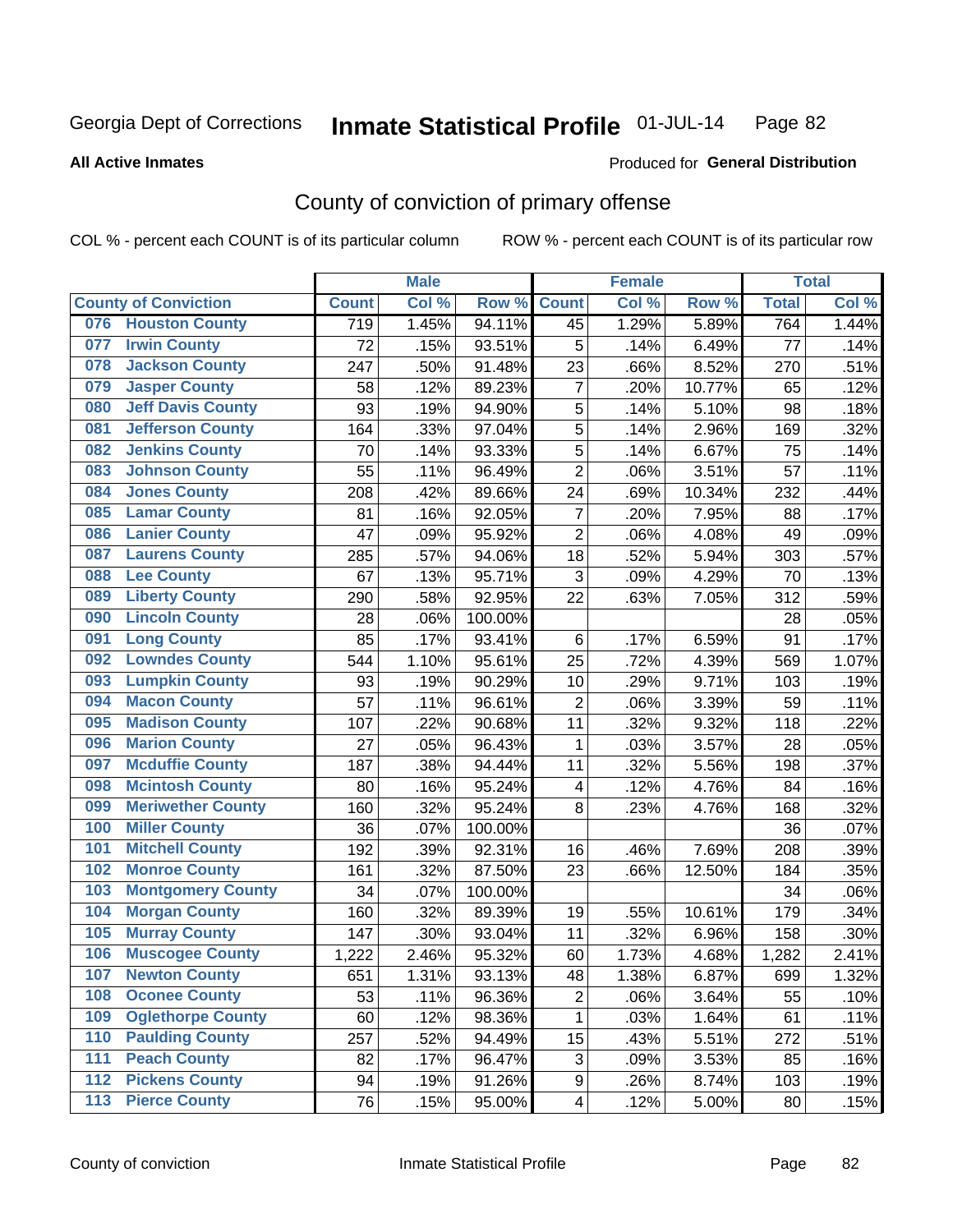**All Active Inmates**

#### Produced for **General Distribution**

## County of conviction of primary offense

|                                          |                 | <b>Male</b> |         |                         | <b>Female</b> |        |              | <b>Total</b> |
|------------------------------------------|-----------------|-------------|---------|-------------------------|---------------|--------|--------------|--------------|
| <b>County of Conviction</b>              | <b>Count</b>    | Col %       | Row %   | <b>Count</b>            | Col %         | Row %  | <b>Total</b> | Col %        |
| 114 Pike County                          | $\overline{51}$ | .10%        | 91.07%  | $\overline{5}$          | .14%          | 8.93%  | 56           | .11%         |
| <b>Polk County</b><br>$\overline{115}$   | 170             | .34%        | 94.97%  | $\boldsymbol{9}$        | .26%          | 5.03%  | 179          | .34%         |
| <b>Pulaski County</b><br>116             | 62              | .12%        | 98.41%  | 1                       | .03%          | 1.59%  | 63           | .12%         |
| 117<br><b>Putnam County</b>              | 164             | .33%        | 91.62%  | 15                      | .43%          | 8.38%  | 179          | .34%         |
| <b>Quitman County</b><br>118             | 23              | .05%        | 100.00% |                         |               |        | 23           | .04%         |
| <b>Rabun County</b><br>119               | 50              | .10%        | 89.29%  | 6                       | .17%          | 10.71% | 56           | .11%         |
| <b>Randolph County</b><br>120            | 64              | .13%        | 96.97%  | $\overline{2}$          | .06%          | 3.03%  | 66           | .12%         |
| <b>Richmond County</b><br>121            | 1,917           | 3.86%       | 94.71%  | 107                     | 3.08%         | 5.29%  | 2,024        | 3.81%        |
| <b>Rockdale County</b><br>122            | 450             | .91%        | 93.75%  | 30                      | .86%          | 6.25%  | 480          | .90%         |
| <b>Schley County</b><br>123              | 17              | .03%        | 94.44%  | 1                       | .03%          | 5.56%  | 18           | .03%         |
| <b>Screven County</b><br>124             | 132             | .27%        | 92.96%  | 10                      | .29%          | 7.04%  | 142          | .27%         |
| <b>Seminole County</b><br>125            | 68              | .14%        | 89.47%  | 8                       | .23%          | 10.53% | 76           | .14%         |
| 126<br><b>Spalding County</b>            | 497             | 1.00%       | 94.31%  | 30                      | .86%          | 5.69%  | 527          | .99%         |
| <b>Stephens County</b><br>127            | 160             | .32%        | 92.49%  | 13                      | .37%          | 7.51%  | 173          | .33%         |
| <b>Stewart County</b><br>128             | 26              | .05%        | 96.30%  | $\mathbf{1}$            | .03%          | 3.70%  | 27           | .05%         |
| <b>Sumter County</b><br>129              | 192             | .39%        | 94.58%  | 11                      | .32%          | 5.42%  | 203          | .38%         |
| <b>Talbot County</b><br>130              | 45              | .09%        | 95.74%  | $\overline{2}$          | .06%          | 4.26%  | 47           | .09%         |
| <b>Taliaferro County</b><br>131          | 21              | .04%        | 91.30%  | $\overline{2}$          | .06%          | 8.70%  | 23           | .04%         |
| <b>Tattnall County</b><br>132            | 198             | .40%        | 90.41%  | 21                      | .60%          | 9.59%  | 219          | .41%         |
| <b>Taylor County</b><br>133              | 67              | .13%        | 93.06%  | 5                       | .14%          | 6.94%  | 72           | .14%         |
| <b>Telfair County</b><br>134             | 82              | .17%        | 95.35%  | $\overline{\mathbf{4}}$ | .12%          | 4.65%  | 86           | .16%         |
| <b>Terrell County</b><br>135             | 80              | .16%        | 97.56%  | $\overline{2}$          | .06%          | 2.44%  | 82           | .15%         |
| <b>Thomas County</b><br>136              | 212             | .43%        | 93.81%  | 14                      | .40%          | 6.19%  | 226          | .43%         |
| <b>Tift County</b><br>137                | 327             | .66%        | 94.78%  | 18                      | .52%          | 5.22%  | 345          | .65%         |
| <b>Toombs County</b><br>138              | 334             | .67%        | 91.76%  | 30                      | .86%          | 8.24%  | 364          | .69%         |
| <b>Towns County</b><br>139               | 36              | .07%        | 83.72%  | $\overline{7}$          | .20%          | 16.28% | 43           | .08%         |
| <b>Treutlen County</b><br>140            | 91              | .18%        | 97.85%  | $\overline{2}$          | .06%          | 2.15%  | 93           | .18%         |
| <b>Troup County</b><br>141               | 586             | 1.18%       | 91.85%  | 52                      | 1.50%         | 8.15%  | 638          | 1.20%        |
| <b>Turner County</b><br>142              | 64              | .13%        | 91.43%  | $\,6\,$                 | .17%          | 8.57%  | 70           | .13%         |
| <b>Twiggs County</b><br>$\overline{143}$ | 67              | .13%        | 97.10%  | $\overline{2}$          | .06%          | 2.90%  | 69           | .13%         |
| <b>Union County</b><br>144               | 55              | .11%        | 79.71%  | 14                      | .40%          | 20.29% | 69           | .13%         |
| 145<br><b>Upson County</b>               | 168             | .34%        | 94.38%  | 10                      | .29%          | 5.62%  | 178          | .34%         |
| <b>Walker County</b><br>146              | 388             | .78%        | 90.23%  | 42                      | 1.21%         | 9.77%  | 430          | .81%         |
| <b>Walton County</b><br>147              | 488             | .98%        | 90.37%  | 52                      | 1.50%         | 9.63%  | 540          | 1.02%        |
| <b>Ware County</b><br>148                | 356             | .72%        | 92.95%  | 27                      | .78%          | 7.05%  | 383          | .72%         |
| <b>Warren County</b><br>149              | 47              | .09%        | 97.92%  | 1                       | .03%          | 2.08%  | 48           | .09%         |
| <b>Washington County</b><br>150          | 186             | .37%        | 90.29%  | 20                      | .58%          | 9.71%  | 206          | .39%         |
| <b>Wayne County</b><br>151               | 157             | .32%        | 90.75%  | 16                      | .46%          | 9.25%  | 173          | .33%         |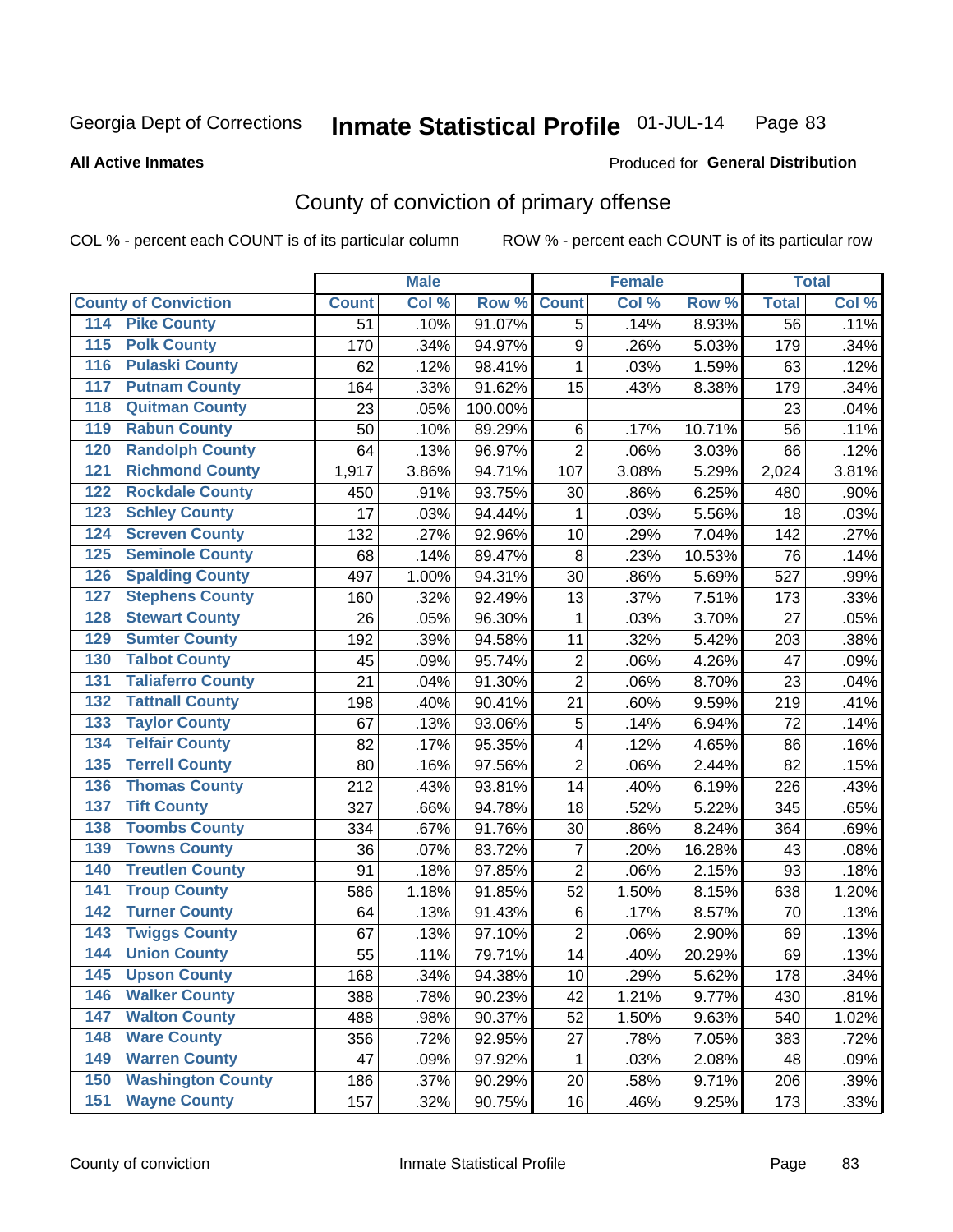#### **All Active Inmates**

#### Produced for **General Distribution**

# County of conviction of primary offense

|                                |              | <b>Male</b> |             |       | <b>Female</b> |        |              | <b>Total</b> |
|--------------------------------|--------------|-------------|-------------|-------|---------------|--------|--------------|--------------|
| <b>County of Conviction</b>    | <b>Count</b> | Col %       | Row % Count |       | Col %         | Row %  | <b>Total</b> | Col %        |
| <b>Webster County</b><br>152   |              | $.01\%$     | 100.00%     |       |               |        |              | .01%         |
| <b>Wheeler County</b><br>153   | 26           | $.05\%$     | 100.00%     |       |               |        | 26           | .05%         |
| <b>White County</b><br>154     | 87           | .18%        | 87.00%      | 13    | .37%          | 13.00% | 100          | .19%         |
| <b>Whitfield County</b><br>155 | 527          | 1.06%       | 89.78%      | 60    | 1.73%         | 10.22% | 587          | 1.10%        |
| <b>Wilcox County</b><br>156    | 40           | $.08\%$     | 93.02%      | 3     | .09%          | 6.98%  | 43           | .08%         |
| <b>Wilkes County</b><br>157    | 78           | .16%        | 93.98%      | 5     | .14%          | 6.02%  | 83           | .16%         |
| <b>Wilkinson County</b><br>158 | 37           | .07%        | 97.37%      |       | .03%          | 2.63%  | 38           | .07%         |
| <b>Worth County</b><br>159     | 119          | .24%        | 93.70%      | 8     | .23%          | 6.30%  | 127          | .24%         |
| <b>Total Rported</b>           | 49,655       | 100%        | 93.46%      | 3,476 | 100%          | 6.54%  | 53,131       | 100%         |

| <b>Not Reported</b> |        |       |        |
|---------------------|--------|-------|--------|
| <b>Grand Total</b>  | 49,655 | 3,476 | 53,131 |

| Mode (most frequent) | <b>Fulton County</b> | <b>Cobb County</b> | <b>Fulton County</b> |
|----------------------|----------------------|--------------------|----------------------|
|                      |                      |                    |                      |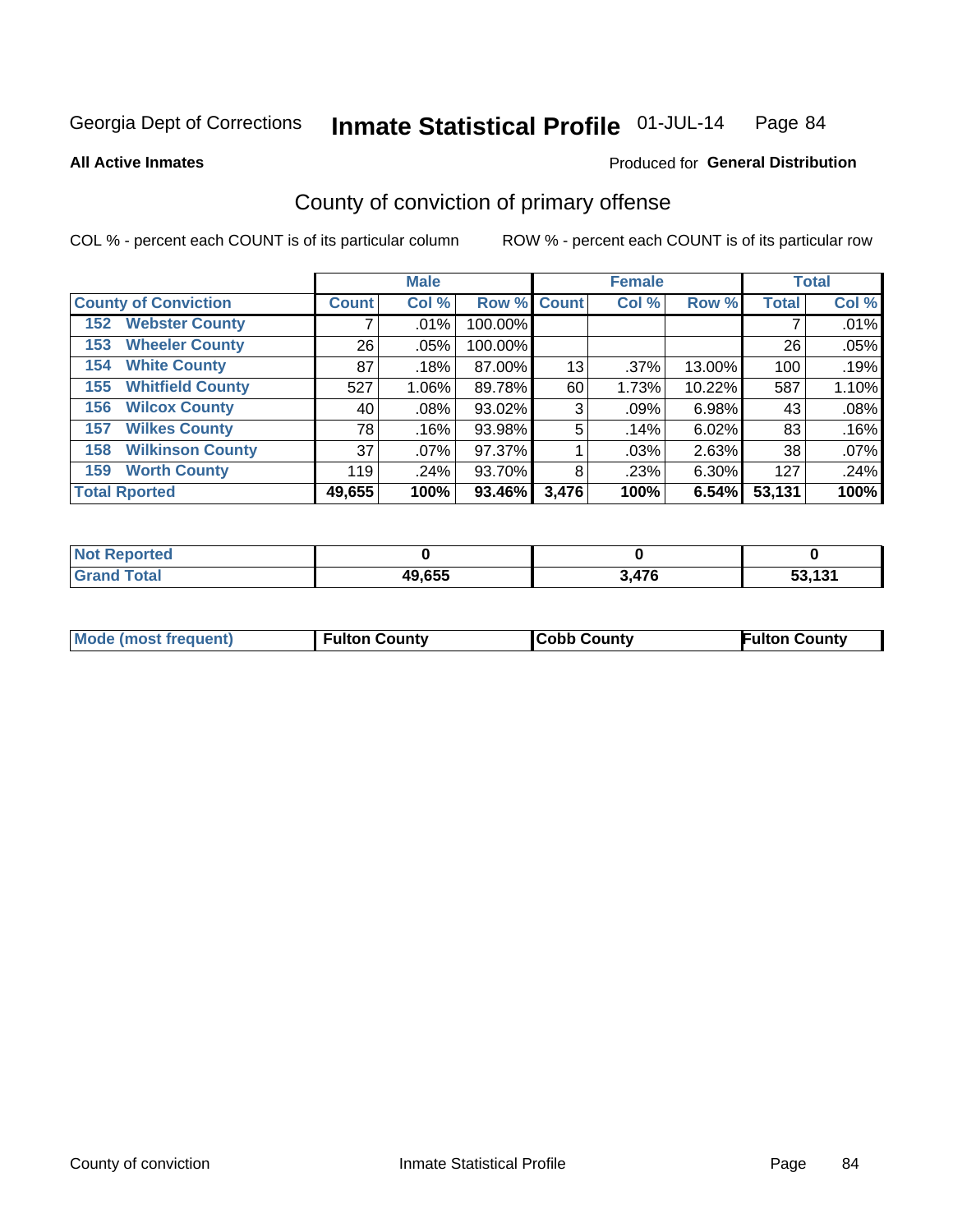**All Active Inmates**

#### Produced for **General Distribution**

## Circuit of conviction of primary offense

|                         |                                 |              | <b>Male</b> |        |                 | <b>Female</b> |        |                      | <b>Total</b> |
|-------------------------|---------------------------------|--------------|-------------|--------|-----------------|---------------|--------|----------------------|--------------|
|                         | <b>Circuit of Conviction</b>    | <b>Count</b> | Col %       | Row %  | <b>Count</b>    | Col %         | Row %  | <b>Total</b>         | Col %        |
| $\overline{1}$          | <b>Alapaha Circuit</b>          | 348          | .70%        | 95.87% | $\overline{15}$ | .43%          | 4.13%  | 363                  | .69%         |
| $\overline{2}$          | <b>Alcovy Circuit</b>           | 1,139        | 2.30%       | 91.93% | 100             | 2.88%         | 8.07%  | 1,239                | 2.34%        |
| $\overline{\mathbf{3}}$ | <b>Atlanta Circuit</b>          | 4,928        | 9.97%       | 95.80% | 216             | 6.23%         | 4.20%  | 5,144                | 9.72%        |
| 4                       | <b>Atlantic Circuit</b>         | 833          | 1.68%       | 93.49% | 58              | 1.67%         | 6.51%  | 891                  | 1.68%        |
| 5                       | <b>Augusta Circuit</b>          | 2,504        | 5.06%       | 94.10% | 157             | 4.53%         | 5.90%  | 2,661                | 5.03%        |
| $\overline{\mathbf{6}}$ | <b>Blue Ridge Circuit</b>       | 503          | 1.02%       | 91.79% | 45              | 1.30%         | 8.21%  | 548                  | 1.04%        |
| $\overline{\mathbf{7}}$ | <b>Brunswick Circuit</b>        | 1,038        | 2.10%       | 94.11% | 65              | 1.87%         | 5.89%  | $\overline{1}, 103$  | 2.08%        |
| 8                       | <b>Chattahoochee Circuit</b>    | 1,499        | 3.03%       | 95.17% | 76              | 2.19%         | 4.83%  | 1,575                | 2.98%        |
| $\overline{9}$          | <b>Cherokee Circuit</b>         | 1,011        | 2.04%       | 88.76% | 128             | 3.69%         | 11.24% | 1,139                | 2.15%        |
| 10                      | <b>Clayton Circuit</b>          | 1,430        | 2.89%       | 93.46% | 100             | 2.88%         | 6.54%  | 1,530                | 2.89%        |
| 11                      | <b>Cobb Circuit</b>             | 2,585        | 5.23%       | 91.63% | 236             | 6.81%         | 8.37%  | 2,821                | 5.33%        |
| 12                      | <b>Conasauga Circuit</b>        | 674          | 1.36%       | 90.47% | 71              | 2.05%         | 9.53%  | 745                  | 1.41%        |
| 13                      | <b>Cordele Circuit</b>          | 642          | 1.30%       | 95.11% | 33              | .95%          | 4.89%  | 675                  | 1.28%        |
| 14                      | <b>Coweta Circuit</b>           | 1,857        | 3.76%       | 92.34% | 154             | 4.44%         | 7.66%  | 2,011                | 3.80%        |
| 15                      | <b>Dougherty Circuit</b>        | 988          | 2.00%       | 93.83% | 65              | 1.87%         | 6.17%  | 1,053                | 1.99%        |
| 16                      | <b>Dublin Circuit</b>           | 498          | 1.01%       | 95.40% | 24              | .69%          | 4.60%  | 522                  | .99%         |
| 17                      | <b>Eastern Circuit</b>          | 2,075        | 4.20%       | 96.87% | 67              | 1.93%         | 3.13%  | $\overline{2}$ , 142 | 4.05%        |
| 18                      | <b>Flint Circuit</b>            | 500          | 1.01%       | 91.41% | 47              | 1.36%         | 8.59%  | 547                  | 1.03%        |
| 19                      | <b>Griffin Circuit</b>          | 1,040        | 2.10%       | 92.20% | 88              | 2.54%         | 7.80%  | 1,128                | 2.13%        |
| 20                      | <b>Gwinnett Circuit</b>         | 2,404        | 4.86%       | 93.47% | 168             | 4.85%         | 6.53%  | 2,572                | 4.86%        |
| $\overline{21}$         | <b>Houston Circuit</b>          | 719          | 1.45%       | 94.11% | 45              | 1.30%         | 5.89%  | 764                  | 1.44%        |
| $\overline{22}$         | <b>Lookout Mountain Circuit</b> | 1,048        | 2.12%       | 90.97% | 104             | 3.00%         | 9.03%  | 1,152                | 2.18%        |
| 23                      | <b>Macon Circuit</b>            | 1,157        | 2.34%       | 95.30% | 57              | 1.64%         | 4.70%  | 1,214                | 2.29%        |
| 24                      | <b>Middle Circuit</b>           | 963          | 1.95%       | 92.07% | 83              | 2.39%         | 7.93%  | 1,046                | 1.98%        |
| 25                      | <b>Mountain Circuit</b>         | 308          | .62%        | 93.05% | 23              | .66%          | 6.95%  | 331                  | .63%         |
| 26                      | <b>Northeastern Circuit</b>     | 806          | 1.63%       | 90.66% | 83              | 2.39%         | 9.34%  | 889                  | 1.68%        |
| $\overline{27}$         | <b>Northern Circuit</b>         | 585          | 1.18%       | 93.00% | 44              | 1.27%         | 7.00%  | 629                  | 1.19%        |
| 28                      | <b>Ocmulgee Circuit</b>         | 1,102        | 2.23%       | 91.60% | 101             | 2.91%         | 8.40%  | 1,203                | 2.27%        |
| 29                      | <b>Oconee Circuit</b>           | 408          | .83%        | 95.77% | 18              | .52%          | 4.23%  | 426                  | .81%         |
| 30                      | <b>Ogeechee Circuit</b>         | 880          | 1.78%       | 93.12% | 65              | 1.87%         | 6.88%  | 945                  | 1.79%        |
| $\overline{31}$         | <b>Pataula Circuit</b>          | 398          | .81%        | 95.90% | 17              | .49%          | 4.10%  | 415                  | .78%         |
| 32                      | <b>Piedmont Circuit</b>         | 583          | 1.18%       | 91.96% | 51              | 1.47%         | 8.04%  | 634                  | 1.20%        |
| 33                      | <b>Rome Circuit</b>             | 806          | 1.63%       | 89.06% | 99              | 2.86%         | 10.94% | 905                  | 1.71%        |
| 34                      | <b>South Georgia Circuit</b>    | 707          | 1.43%       | 93.89% | 46              | 1.33%         | 6.11%  | 753                  | 1.42%        |
| 35                      | <b>Southern Circuit</b>         | 1,080        | 2.18%       | 95.15% | 55              | 1.59%         | 4.85%  | 1,135                | 2.15%        |
| 36                      | <b>Southwestern Circuit</b>     | 366          | .74%        | 95.31% | 18              | .52%          | 4.69%  | 384                  | .73%         |
| 37                      | <b>Stone Mountain Circuit</b>   | 3,128        | 6.33%       | 95.10% | 161             | 4.64%         | 4.90%  | 3,289                | 6.22%        |
| 38                      | <b>Tallapoosa Circuit</b>       | 344          | .70%        | 93.48% | 24              | .69%          | 6.52%  | 368                  | .70%         |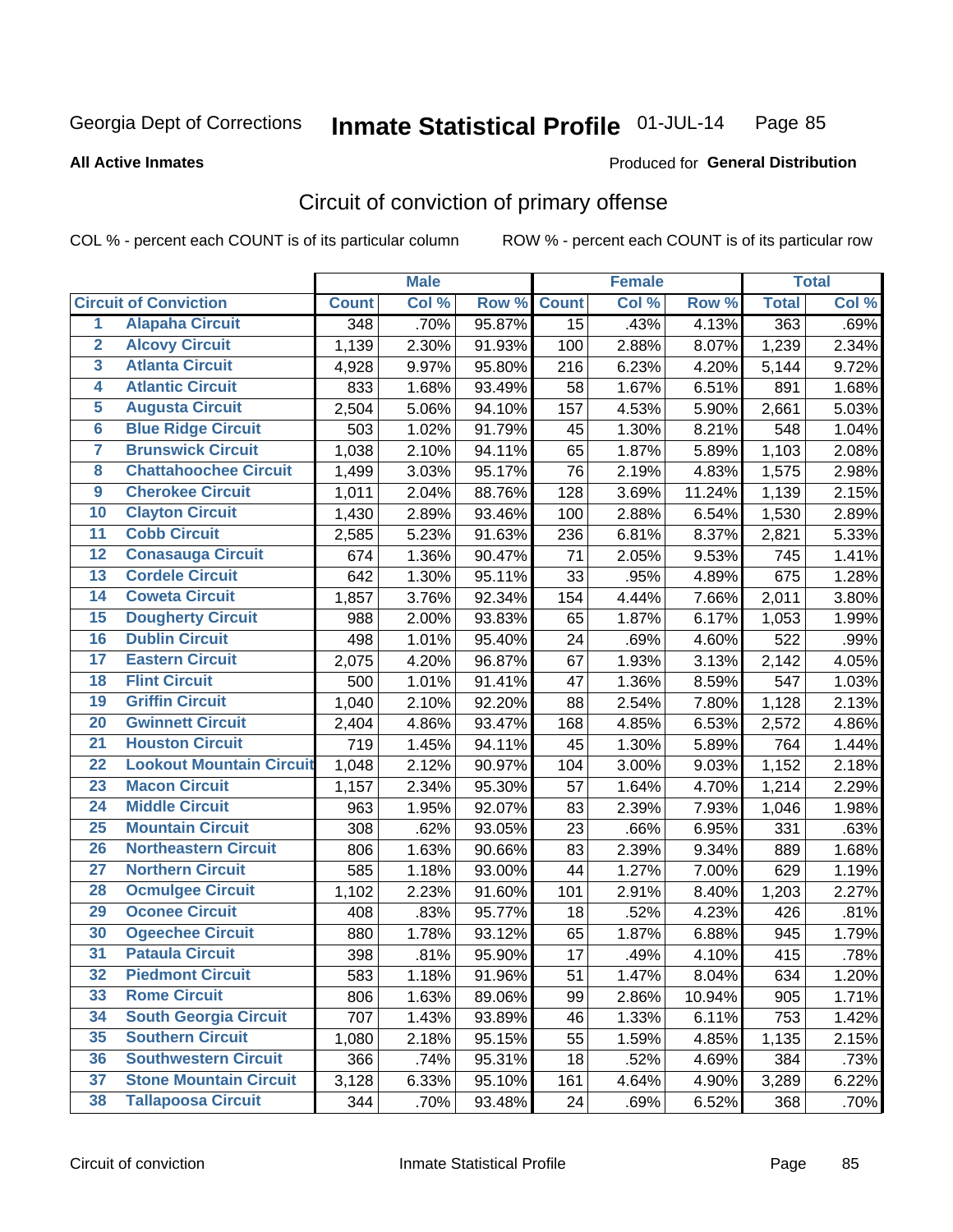Produced for **General Distribution**

#### **All Active Inmates**

# Circuit of conviction of primary offense

|                              |                             |              | <b>Male</b> |        |              | <b>Female</b> |        |              | <b>Total</b> |
|------------------------------|-----------------------------|--------------|-------------|--------|--------------|---------------|--------|--------------|--------------|
| <b>Circuit of Conviction</b> |                             | <b>Count</b> | Col %       | Row %  | <b>Count</b> | Col %         | Row %  | <b>Total</b> | Col %        |
| 39                           | <b>Tifton Circuit</b>       | 582          | 1.18%       | 94.02% | 37           | 1.07%         | 5.98%  | 619          | 1.17%        |
| 40                           | <b>Toombs Circuit</b>       | 367          | .74%        | 94.83% | 20           | .58%          | 5.17%  | 387          | .73%         |
| 41                           | <b>Waycross Circuit</b>     | 880          | 1.78%       | 93.32% | 63           | 1.82%         | 6.68%  | 943          | 1.78%        |
| 42                           | <b>Western Circuit</b>      | 495          | 1.00%       | 95.38% | 24           | .69%          | 4.62%  | 519          | .98%         |
| 43                           | <b>Rockdale Circuit</b>     | 450          | .91%        | 93.75% | 30           | .87%          | 6.25%  | 480          | .91%         |
| 44                           | <b>Douglas Circuit</b>      | 1,227        | 2.48%       | 91.02% | 121          | 3.49%         | 8.98%  | 1,348        | 2.55%        |
| 45                           | <b>Appalachian Circuit</b>  | 289          | .58%        | 90.88% | 29           | .84%          | 9.12%  | 318          | .60%         |
| 46                           | <b>Enotah Circuit</b>       | 271          | .55%        | 86.03% | 44           | 1.27%         | 13.97% | 315          | .60%         |
| 47                           | <b>Bell-Forsyth Circuit</b> | 351          | .71%        | 89.54% | 41           | 1.18%         | 10.46% | 392          | .74%         |
| 48                           | <b>Towaliga Circuit</b>     | 386          | .78%        | 91.47% | 36           | 1.04%         | 8.53%  | 422          | .80%         |
| 49                           | <b>Paulding Circuit</b>     | 257          | .52%        | 94.49% | 15           | .43%          | 5.51%  | 272          | .51%         |
| <b>Total Rported</b>         |                             | 49,439       | 100%        | 93.45% | 3,467        | 100%          | 6.55%  | 52,906       | 100%         |

| тес | <b>040</b><br>ZIU<br>___ |     | へへに<br>LLJ<br>$\sim$ |
|-----|--------------------------|-----|----------------------|
|     | 49.655                   | 17C | 4.94<br>-0<br>. .    |

| M<br>- - -<br>.<br>.<br>⊂opp<br>нс |
|------------------------------------|
|------------------------------------|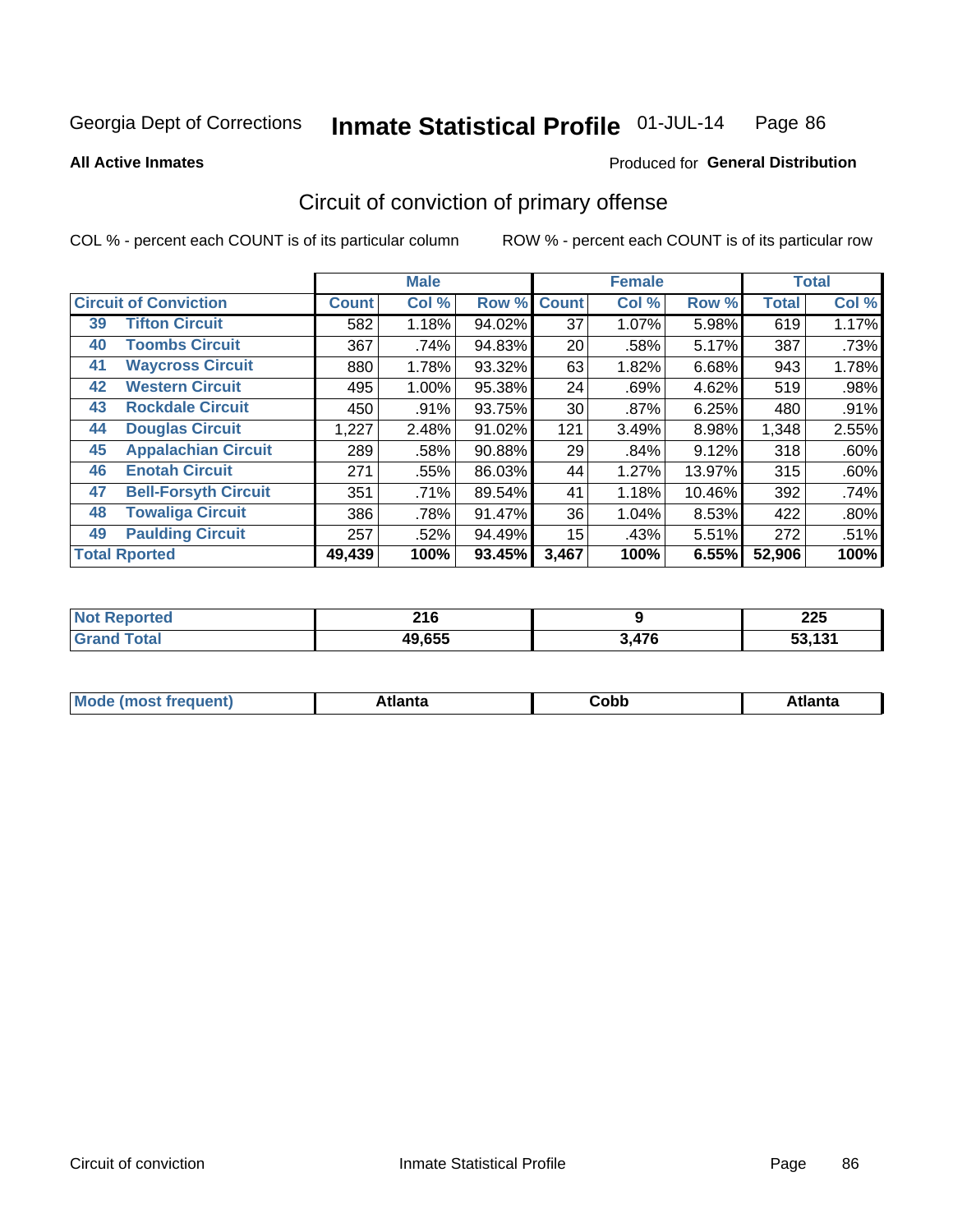#### **All Active Inmates**

#### Produced for **General Distribution**

### Years served (jail + prison) in this incarceration

COL % - percent each COUNT is of its particular column ROW % - percent each COUNT is of its particular row

|                       |              | <b>Male</b> |                  |                | <b>Female</b> |       |              | <b>Total</b> |
|-----------------------|--------------|-------------|------------------|----------------|---------------|-------|--------------|--------------|
| <b>Years Served</b>   | <b>Count</b> | Col %       | Row <sup>%</sup> | <b>Count</b>   | Col %         | Row % | <b>Total</b> | Col %        |
| Less than one year    | 9,889        | 19.93%      | 91.11%           | 965            | 27.79%        | 8.89% | 10,854       | 20.44%       |
| 1 to 1.99 years       | 7,480        | 15.07%      | 91.54%           | 691            | 19.90%        | 8.46% | 8,171        | 15.39%       |
| 2 to 2.99 years       | 5,775        | 11.64%      | 92.73%           | 453            | 13.04%        | 7.27% | 6,228        | 11.73%       |
| 3 to 3.99 years       | 4,358        | 8.78%       | 93.64%           | 296            | 8.52%         | 6.36% | 4,654        | 8.76%        |
| 4 to 4.99 years       | 3,078        | 6.20%       | 93.56%           | 212            | 6.10%         | 6.44% | 3,290        | 6.20%        |
| 5 to 5.99 years       | 2,532        | 5.10%       | 93.99%           | 162            | 4.66%         | 6.01% | 2,694        | 5.07%        |
| 6 to 6.99 years       | 2,377        | 4.79%       | 95.16%           | 121            | 3.48%         | 4.84% | 2,498        | 4.70%        |
| 7 to 7.99 years       | 1,990        | 4.01%       | 95.08%           | 103            | 2.97%         | 4.92% | 2,093        | 3.94%        |
| 8 to 8.99 years       | 1,556        | 3.14%       | 94.99%           | 82             | 2.36%         | 5.01% | 1,638        | 3.08%        |
| 9 to 9.99 years       | 1,262        | 2.54%       | 95.32%           | 62             | 1.79%         | 4.68% | 1,324        | 2.49%        |
| 10 to 10.99 years     | 906          | 1.83%       | 94.57%           | 52             | 1.50%         | 5.43% | 958          | 1.80%        |
| 11 to 11.99 years     | 926          | 1.87%       | 95.76%           | 41             | 1.18%         | 4.24% | 967          | 1.82%        |
| 12 to 12.99 years     | 747          | 1.51%       | 96.26%           | 29             | 0.84%         | 3.74% | 776          | 1.46%        |
| 13 to 13.99 years     | 747          | 1.51%       | 97.01%           | 23             | 0.66%         | 2.99% | 770          | 1.45%        |
| 14 to 14.99 years     | 654          | 1.32%       | 95.89%           | 28             | 0.81%         | 4.11% | 682          | 1.28%        |
| 15 to 15.99 years     | 557          | 1.12%       | 95.70%           | 25             | 0.72%         | 4.30% | 582          | 1.10%        |
| 16 to 16.99 years     | 587          | 1.18%       | 97.02%           | 18             | 0.52%         | 2.98% | 605          | 1.14%        |
| 17 to 17.99 years     | 599          | 1.21%       | 97.08%           | 18             | 0.52%         | 2.92% | 617          | 1.16%        |
| 18 to 18.99 years     | 506          | 1.02%       | 97.12%           | 15             | 0.43%         | 2.88% | 521          | 0.98%        |
| 19 to 19.99 years     | 446          | 0.90%       | 97.38%           | 12             | 0.35%         | 2.62% | 458          | 0.86%        |
| 20 to 20.99 years     | 369          | 0.74%       | 95.10%           | 19             | 0.55%         | 4.90% | 388          | 0.73%        |
| 21 to 21.99 years     | 288          | 0.58%       | 97.30%           | 8              | 0.23%         | 2.70% | 296          | 0.56%        |
| 22 to 22.99 years     | 269          | 0.54%       | 96.42%           | 10             | 0.29%         | 3.58% | 279          | 0.53%        |
| 23 to 23.99 years     | 242          | 0.49%       | 97.58%           | 6              | 0.17%         | 2.42% | 248          | 0.47%        |
| 24 to 24.99 years     | 181          | 0.36%       | 97.31%           | 5              | 0.14%         | 2.69% | 186          | 0.35%        |
| 25 to 25.99 years     | 175          | 0.35%       | 99.43%           | $\mathbf{1}$   | 0.03%         | 0.57% | 176          | 0.33%        |
| 26 to 26.99 years     | 151          | 0.30%       | 96.79%           | 5              | 0.14%         | 3.21% | 156          | 0.29%        |
| 27 to 27.99 years     | 111          | 0.22%       | 100.00%          |                |               |       | 111          | 0.21%        |
| 28 to 28.99 years     | 103          | 0.21%       | 97.17%           | 3              | 0.09%         | 2.83% | 106          | 0.20%        |
| 29 to 29.99 years     | 83           | 0.17%       | 98.81%           | 1              | 0.03%         | 1.19% | 84           | 0.16%        |
| Thirty + years        | 684          | 1.38%       | 98.99%           | $\overline{7}$ | 0.20%         | 1.01% | 691          | 1.30%        |
| <b>Total Reported</b> | 49,628       | 100%        | 93.46%           | 3,473          | 100%          | 6.54% | 53,101       | 100%         |

| <b>Not Reported</b>      | 27     |       | 30     |
|--------------------------|--------|-------|--------|
| <b>Grand Total</b>       | 49,655 | 3,476 | 53,131 |
|                          |        |       |        |
| <b>Mean</b><br>(average) | 6.12   | 3.87  | 5.98   |
| Median (middle)          | 3.33   | 2.14  | 3.24   |

| <b>Mode</b><br>(most frequent) | Less than one year | Less than one year |
|--------------------------------|--------------------|--------------------|
|                                |                    |                    |

**Less than one**

**year**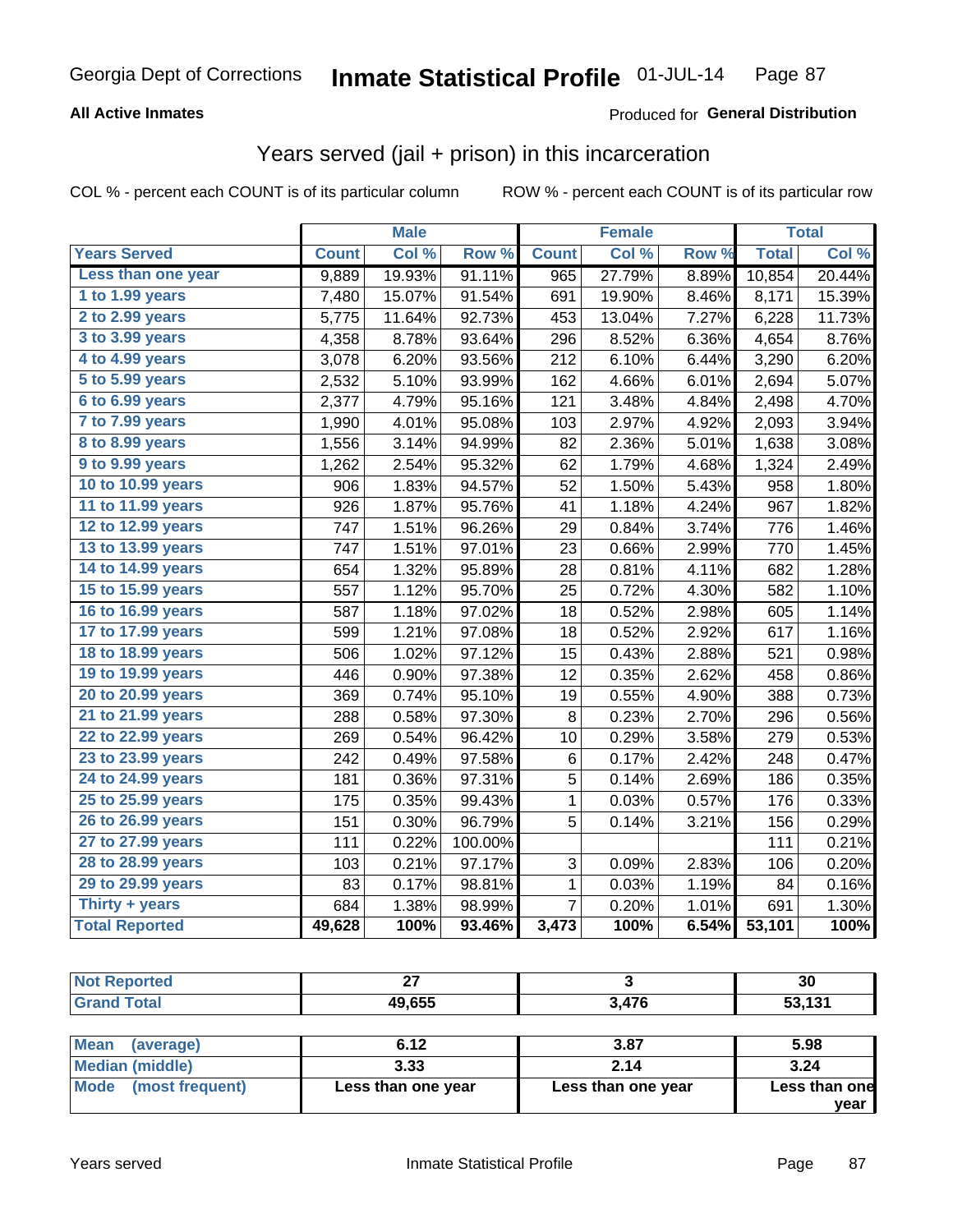#### **All Active Inmates**

Produced for **General Distribution**

### Results of most recent HIV tests

|                         |              | <b>Male</b> |         |              | <b>Female</b> |          |        | <b>Total</b> |
|-------------------------|--------------|-------------|---------|--------------|---------------|----------|--------|--------------|
| <b>HIV Test Results</b> | <b>Count</b> | Col %       | Row %I  | <b>Count</b> | Col %         | Row %    | Total  | Col %        |
| <b>Positive</b>         | 762          | 1.62%       | 94.19%  | 47           | $1.41\%$      | $5.81\%$ | 809    | 1.61%        |
| <b>Negative</b>         | 46.219       | 98.37%      | 93.37%  | 3,284        | 98.59%        | 6.63%    | 49,503 | 98.39%       |
| <b>Indeterminate</b>    | ີ            | 0.01%       | 100.00% |              |               |          |        | 0.01%        |
| <b>Total Reported</b>   | 46,984       | 100%        | 93.38%  | 3,331        | 100%          | 6.62%    | 50,315 | 100.0%       |

| <b>Not Reported</b> | 2,671  | <b>45</b> | 2,816  |
|---------------------|--------|-----------|--------|
| <b>Grand Total</b>  | 49,655 | 3,476     | 53,131 |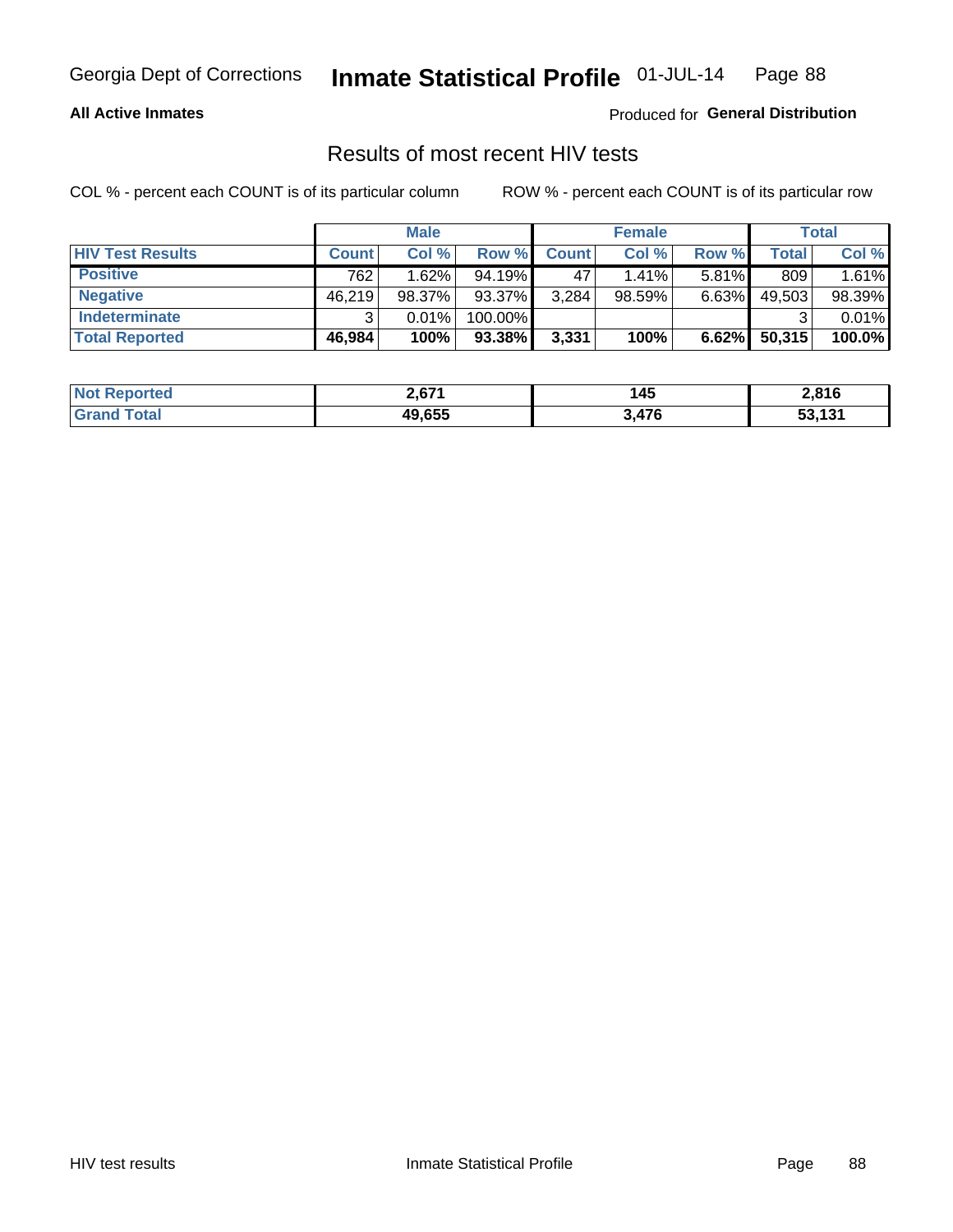#### **All Active Inmates**

#### Produced for **General Distribution**

### Results of most recent tuberculosis test

|                                  | <b>Male</b>  |           |           | <b>Female</b> |          |          | Total  |        |
|----------------------------------|--------------|-----------|-----------|---------------|----------|----------|--------|--------|
| <b>Tuberculosis Test Results</b> | <b>Count</b> | Col%      | Row %     | <b>Count</b>  | Col %    | Row %    | Total  | Col %  |
| <b>Positive on current test</b>  | 8.126        | 17.27%    | 97.68%    | 193           | $5.77\%$ | 2.32%    | 8,319  | 16.51% |
| <b>Positive on previous test</b> | 31           | 0.07%     | 100.00%   |               |          |          | 31     | 0.06%  |
| <b>Negative</b>                  | 38.900       | $82.67\%$ | $92.50\%$ | 3,152         | 94.23%   | $7.50\%$ | 42,052 | 83.43% |
| <b>Total Reported</b>            | 47,057       | 100%      | $93.36\%$ | 3,345         | 100%     | 6.64%    | 50,402 | 100%   |

| <b>Not Reported</b> | 2,598  | $\cdot$<br>י טו | 2,729  |
|---------------------|--------|-----------------|--------|
| `otal               | 49,655 | A76             | 53,131 |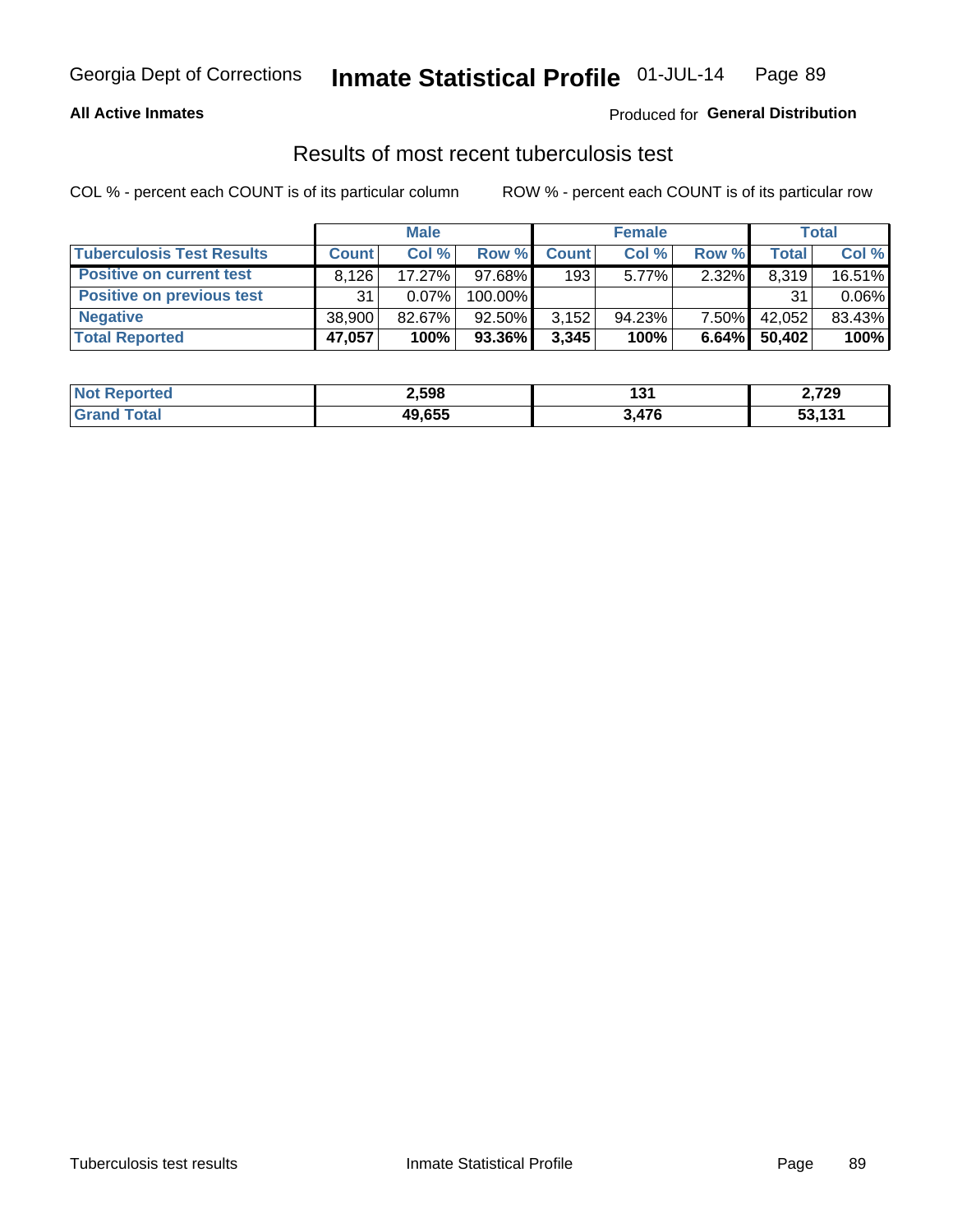#### **All Active Inmates**

Produced for **General Distribution**

#### Results of most recent syphilis test

|                                 | <b>Male</b>  |        |          | <b>Female</b>   |           |          | Total        |        |
|---------------------------------|--------------|--------|----------|-----------------|-----------|----------|--------------|--------|
| <b>Syphilis Test Results</b>    | <b>Count</b> | Col%   | Row %    | <b>Count</b>    | Col %     | Row %    | Total I      | Col %  |
| <b>Positive on current test</b> | 291          | 1.39%  | 94.79%   | 16 <sup>1</sup> | 1.82%     | $5.21\%$ | 307          | 1.41%  |
| <b>Negative</b>                 | 20.6721      | 98.61% | 95.99%   | 863             | $98.18\%$ |          | 4.01% 21,535 | 98.59% |
| <b>Total Reported</b>           | 20,963       | 100%   | 95.98% I | 879             | 100%      |          | 4.02% 21,842 | 100%   |

| <b>Not Reported</b> | 28,692 | 2,597 | 31,289 |
|---------------------|--------|-------|--------|
| <b>Grand Total</b>  | 49.655 | 476   | 53.131 |